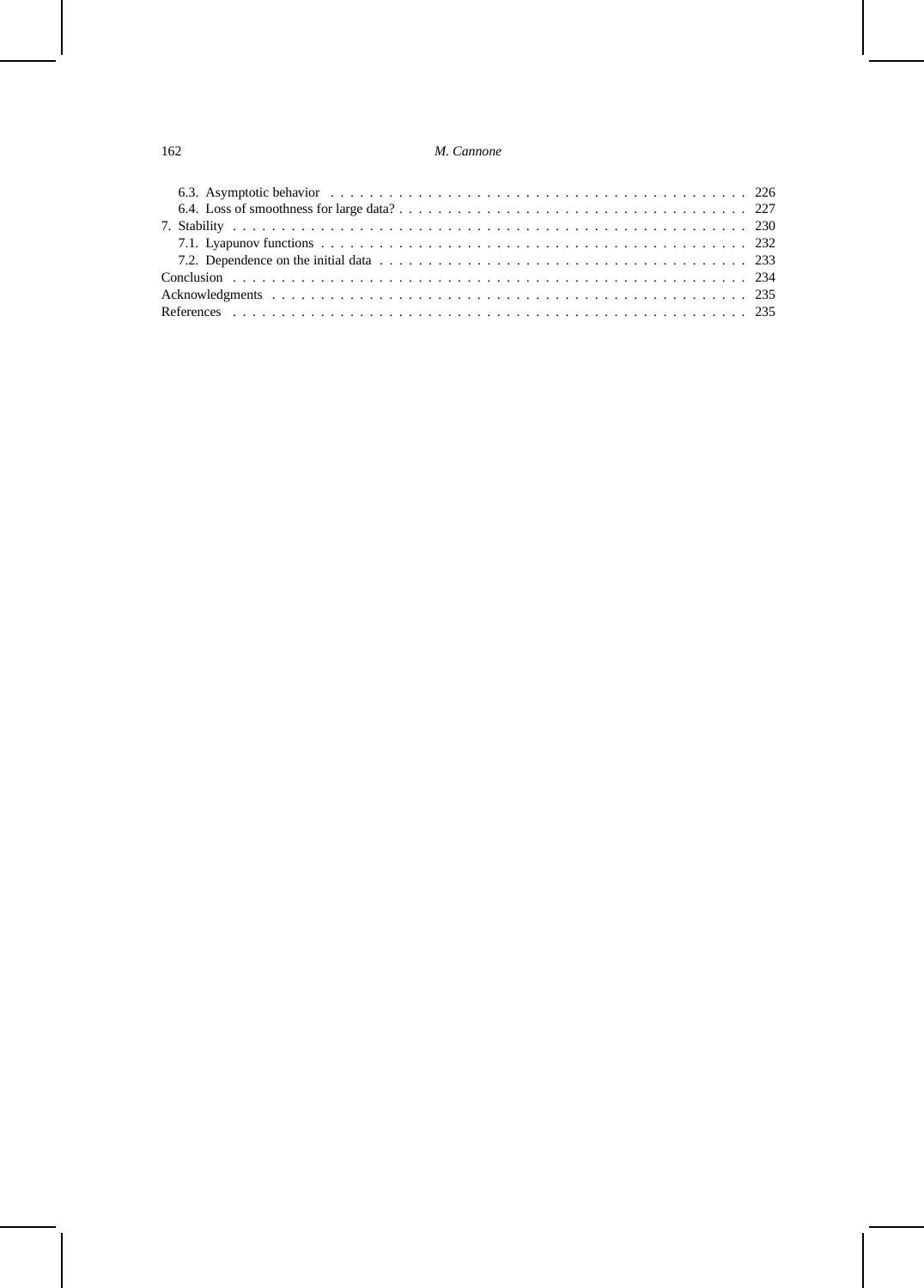# **Introduction**

Formulated and intensively studied at the beginning of the nineteenth century, the classical partial differential equations of mathematical physics represent the foundation of our knowledge of waves, heat conduction, hydrodynamics and other physical problems. Their study prompted further work by mathematical researchers and, in turn, benefited from the application of new methods in pure mathematics. It is a vast subject, intimately connected to various sciences such as Physics, Mechanics, Chemistry, Engineering Sciences, with a considerable number of applications to industrial problems.

Although the theory of partial differential equations has undergone a great development in the twentieth century, some fundamental questions remain unresolved. They are essentially concerned with the global existence, regularity and uniqueness of solutions, as well as their asymptotic behavior.

The immediate object of this chapter is to review some improvements achieved in the study of a celebrated nonlinear partial differential system, the incompressible Navier– Stokes equations. The nature of a turbulent motion of a fluid, an ocean for instance, or the creation of a vortex inside it, are two typical problems related to the Navier–Stokes equations, and they are still far from being understood.

From a mathematical viewpoint, one of the most intriguing unresolved questions concerning the Navier–Stokes equations and closely related to turbulence phenomena is the regularity and uniqueness of the solutions to the initial value problem. More precisely, given a smooth datum at time zero, will the solution of the Navier–Stokes equations continue to be smooth and unique for all time? This question was posed in 1934 by Leray [148,149] and is still without answer, neither in the positive nor in the negative. Smale includes the uniqueness and regularity question for the Navier–Stokes equations as one of the 18 open problems of the twentieth century [212].

There is no uniqueness proof except for over small time intervals and it has been questioned whether the Navier–Stokes equations really describe general flows. But there is no proof for nonuniqueness either.

Maybe a mathematical ingenuity is the reason for the missing (expected) uniqueness result. Or maybe the methods used so far are not pertinent and the refractory Navier–Stokes equations should be approached with a different strategy.

Uniqueness of the solutions of the equations of motion is the cornerstone of classical determinism [74]. If more than one solution were associated to the same initial data, the committed determinist will say that the space of the solutions is too large, beyond the real physical possibility, and that uniqueness can be restored if the unphysical solutions are excluded. On the other hand, anarchists will be happy to conclude that the laws of motion are not verified and that chaos reigns. More precisely, a nonuniqueness result would represent such an insulting paradox to classical determinism, that the introduction of a more sophisticated model for the study of the motion of a viscous fluid would certainly be justified [39,42,84,119].

Thirty years ago, Shinbrot wrote [211]:

Without the d'Alembert (and other paradoxes), who would have thought it necessary to study more intricate models than the ideal fluid? However, it is usually through paradoxes that mathematical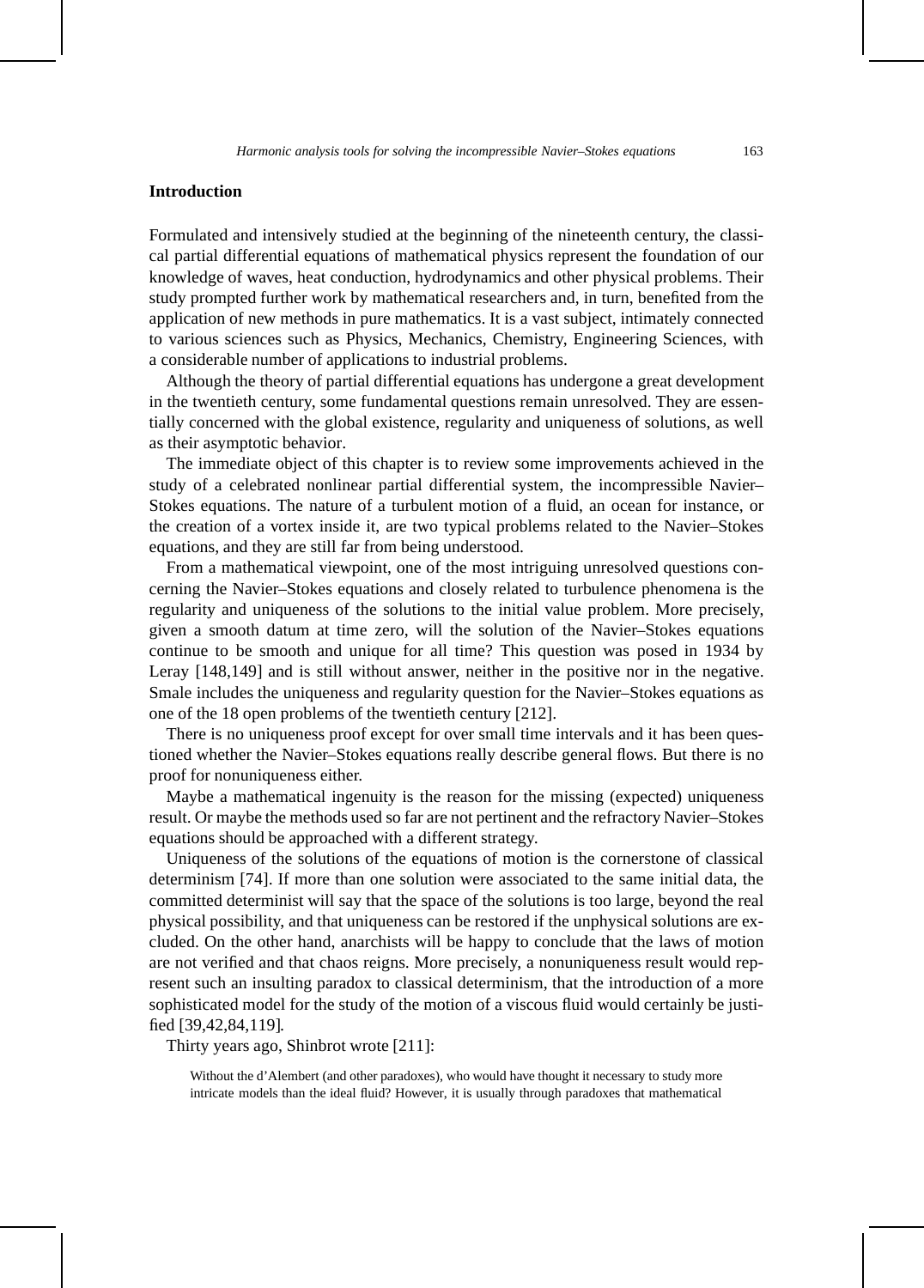work has the greatest influence on physics. In terms of existence and uniqueness theory, this means that the most important thing to discover is what is not true. When one proves the Navier–Stokes equations have solutions, the physicist yawns. If one can prove these solutions are not unique (say), he opens his eyes instead of his mouth. Thus, when we prove existence theorems, we are only telling the world where paradoxes are not and perhaps sweeping away some of the mist that surrounds the area where they are.

If the problem of uniqueness relates to the predictive power aspect of the theory, the existence issue touches the question of the self-consistency of the physical model involved in the Navier–Stokes equations; if no solution exists, then the theory is empty.

In the nineteenth century, the existence problems arising from mathematical physics were studied with the aim of finding exact solutions to the corresponding equations. This is only possible in particular cases. For instance, very few exact solutions of the Navier– Stokes equations were found and, except for some exact stationary solutions, almost all of them do not involve the specifically nonlinear aspects of the problem, since in general the corresponding nonlinear terms in the Navier–Stokes equations vanish.

In the twentieth century, the strategy changed. Instead of explicit formulas in particular cases, the problems were studied in all their generality. This led to the concept of weak solutions. The price to pay is that only the existence of the solutions can be ensured. In fact, the construction of weak solutions as the limit of a subsequence of approximations leaves open the possibility that there is more than one distinct limit, even for the same sequence of approximations.

The uniqueness question is among the most important unsolved problems in fluid mechanics: "Instant fame awaits the person who answers it. (Especially if the answer is negative!)" [211]. Moreover, as for the solutions of the Navier–Stokes equations, such a uniqueness result is not available for the solutions of the Euler equations of ideal fluids, or the Boltzmann equation of rarefied gases, or the Enskog equation of dense gases either.

A question intimately related to the uniqueness problem is the regularity of the solution. Do the solutions to the Navier–Stokes equations blow-up in finite time? The solution is initially regular and unique, but at the instant *T* when it ceases to be unique (if such an instant exists), the regularity could also be lost.

One may imagine that blow-up of initially regular solutions never happens, or that it becomes more likely as the initial norm increases, or that there is blow-up, but only on a very thin set of probability zero. Nobody knows the answer and the Clay Mathematical Institute is offering a prize for it [80]. As Fefferman [80] remarks, finite blow-up in the Euler equation of an "ideal" fluid is an open and challenging mathematical problem as it is for the Navier–Stokes equations. Constantin [67] suggests that it is finite time blow-up in the Euler equations that is the physically more important problem, since blow-up requires large gradients in the limit of zero viscosity. The best result in this direction concerning the possible loss of smoothness for the Navier–Stokes equations was obtained by Caffarelli, Kohn and Nirenberg [31,151], who proved that the one-dimensional Hausdorff measure of the singular set is zero.

After providing such a pessimistic scenery, revealing our lack of comprehension in the study of the Navier–Stokes equations, let us briefly recall here some more encouraging, even if partial, research directions. Roughly speaking, we can summarize the discussion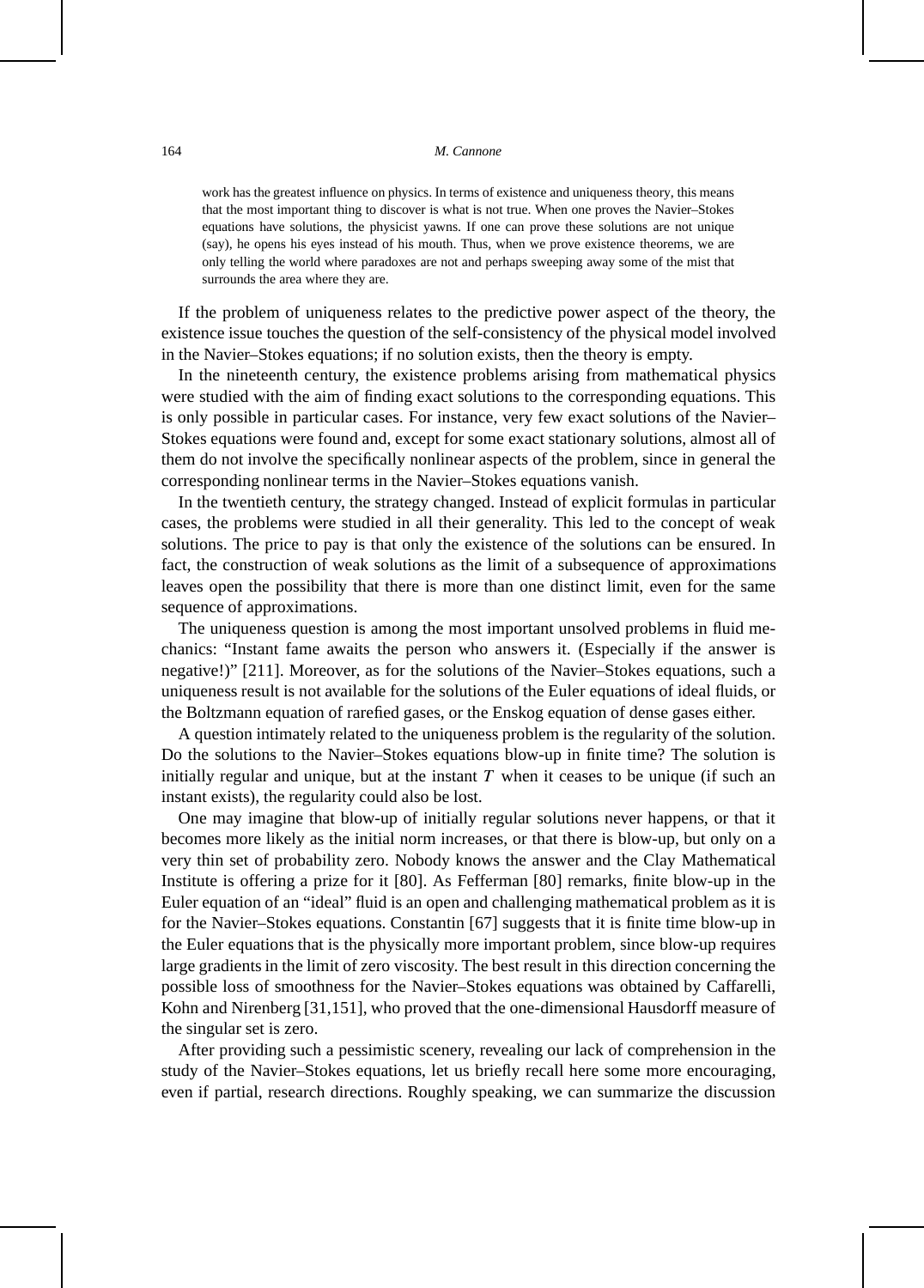by saying that if "some quantity" turns out to "be small", then the Navier–Stokes equations are well posed in the sense of Hadamard (existence, uniqueness and stability of the corresponding solutions).

For instance, a unique global solution exists provided the data – the initial value and the exterior force – are small, and the solution is smooth depending on smoothness of the data. Another quantity that can be small is the dimension. If we are in dimension  $n = 2$ , the situation is easier than in dimension  $n = 3$  and completely understood [152,218]. Finally, if the domain  $\Omega \subset \mathbb{R}^3$  is small, in the sense that  $\Omega$  is thin in one direction, say  $\Omega = \omega \times (0, \varepsilon)$ , then the question is also settled [235].

Other good news is contained in the following pages. They reflect the progress achieved in the last seven years by approaching the Navier–Stokes equations with mathematical tools directly taken from the harmonic analysis world. We mean the use of the Fourier transform and its natural heirs, better suited for the study of nonlinear problems: the Littlewood–Paley decomposition, the paraproducts, the Besov spaces and the wavelets.

Motivated by a somewhat esoteric paper of Federbush entitled "Navier and Stokes meet the wavelets" [78], in 1995 we launched an ambitious program [34]: solve the *nonlinear Navier–Stokes* equations by means of *wavelet transform* and *Besov spaces*. Of course, at the origin of our hopes was the remark that it is possible to solve the *linear heat* equation by *Fourier transform* in *Sobolev spaces*, a very tempting comparison indeed.

Following these ideas and this program, some important results were obtained. They concern the existence of a global solution for highly oscillating data (Section 4), the uniqueness of this solution (Section 5) and its asymptotic behavior, via the existence of self-similar solutions (Section 6).

In the following pages, after recalling these results, we will realize, a posteriori, that the harmonic analysis tools were not necessary at all for their discovery. In fact, each proof of the previous theorem (existence, uniqueness, self-similar solutions) originally found by means of 'Fourier analysis methods', more precisely, by using 'Besov spaces', was followed, shortly after its publication, by a 'real variable methods' proof.

Temam [217] was able to construct a global solution with highly oscillating data by using a classical Sobolev space. This solution was shown to be unique by Meyer [166], with a proof that makes use of a Lorentz space, instead of a Besov one. Finally, Le Jan and Sznitman [138] discovered an elementary space for the existence of self-similar solutions.

The historical details that led to each theorem and each proof are contained in the paper entitled "Viscous flows in Besov spaces" [37], that should be considered as a companion to this article.

#### **1. Preliminaries**

#### **1.1.** *The Navier–Stokes equations*

We study the Cauchy problem for the Navier–Stokes equations governing the time evolution of the velocity  $v(t, x) = (v_1(t, x), v_2(t, x), v_3(t, x))$  and the pressure  $p(t, x)$  of an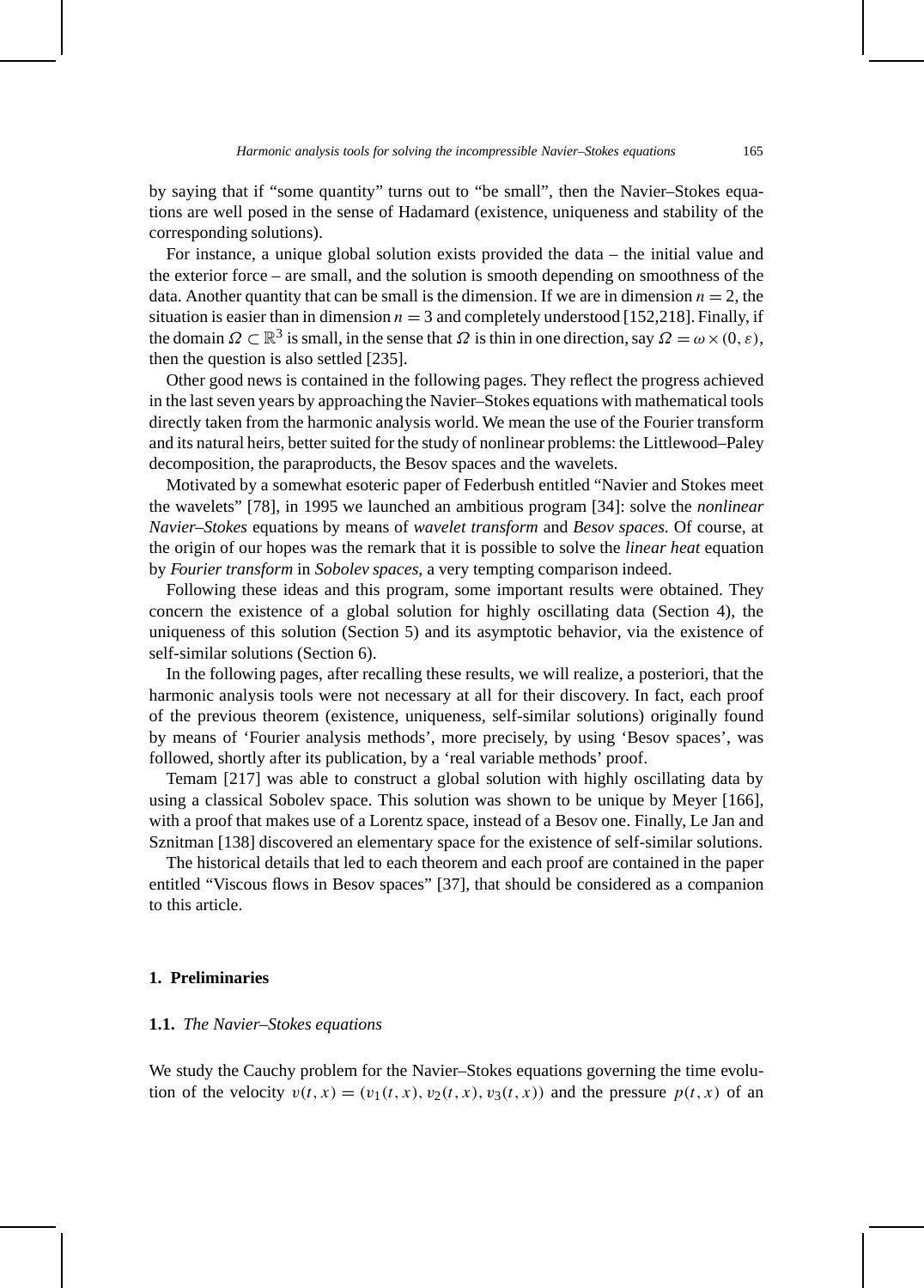incompressible viscous fluid (whose viscosity coefficient is given by the positive constant *ν*) filling all of  $\mathbb{R}^3$  and in the presence of an external force  $\phi(t, x)$ :

$$
\frac{\partial v}{\partial t} - v \Delta v = -(v \cdot \nabla)v - \nabla p + \phi,
$$
  
\n
$$
\nabla \cdot v = 0,
$$
  
\n
$$
v(0) = v_0, \quad x \in \mathbb{R}^3, t \ge 0.
$$
\n(1)

Here, the external force  $\phi(t, x)$  will be considered as arising from a potential  $V(t, x)$  in such a way that

$$
\phi = \nabla \cdot V \tag{2}
$$

which means, that

$$
\phi_j = \sum_{k=1}^3 \partial_k V_{kj}, \quad j = 1, 2, 3. \tag{3}
$$

As we will describe in Section 6.4, more general types of forces can be considered, this is done for instance in the recent paper [42,40] (for other examples see also [130,133]).

We will also assume that the viscosity  $\nu$  is equal to one. This can be done, without loss of generality, because of the invariant structure of the Navier–Stokes equations and we will return to this issue in Section 3.2.

Finally, thanks to the divergence-free property  $\nabla \cdot v = 0$ , expressing the incompressibility of the fluid, we can write  $(v \cdot \nabla)v = \nabla \cdot (v \otimes v)$ . This remark is important because the product of two tempered distributions is not always defined, whereas it is always possible to take the derivative (in the distribution sense) of an  $L_{\text{loc}}^1$  function. Thus, it will be enough to require  $v \in L^2_{loc}$  in order to make the quadratic term  $\nabla \cdot (v \otimes v)$  well defined.

Here and in the following, we say that a vector  $a = (a_1, a_2, a_3)$  belongs to a function space *X* if  $a_j \in X$  holds for every  $j = 1, 2, 3$ , and we put  $||a|| = \max_{1 \leq j \leq 3} ||a_j||$ . To be more precise, we should write  $X(\mathbb{R}^3)$  instead of X (for instance  $v = (v_1, v_2, v_3) \in L^2_{loc}$ <br>means  $v_j \in L^2_{loc}(\mathbb{R}^3)$  for every  $j = 1, 2, 3$ ). In order to avoid any confusion, if the space is not  $\mathbb{R}^3$  (for example, if the dimension is 2 or if the space is a bounded domain  $\Omega_{\rm b}$  as considered at the end of Section 5.1) we will write it explicitly (say  $X(\mathbb{R}^2)$  or  $X(\Omega_h)$ ). The reason why we are mainly interested in the whole space  $\mathbb{R}^3$  (or more generally  $\mathbb{R}^n$ ,  $n \geqslant 2$ ) is that we will make constant use of Fourier transform tools, that are easier to handle in the case of the whole space (or a bounded space with periodic conditions, as in [222]) than that of a domain with boundaries. A detailed analysis of the problems that can occur if the Navier–Stokes (or more general) equations are supplemented by the homogeneous Dirichlet (no-slip) boundary conditions is contained in [83].

Our attention will be focused on the existence of solutions  $v(t, x)$  to (1) in the space  $C([0, T); X)$  that are strongly continuous functions of  $t \in [0, T)$  with values in the Banach space *X* of vector distributions. Depending on whether *T* will be *finite* ( $T < \infty$ ) or *infinite*  $(T = \infty)$  we will obtain respectively *local* or *global* (in time) solutions.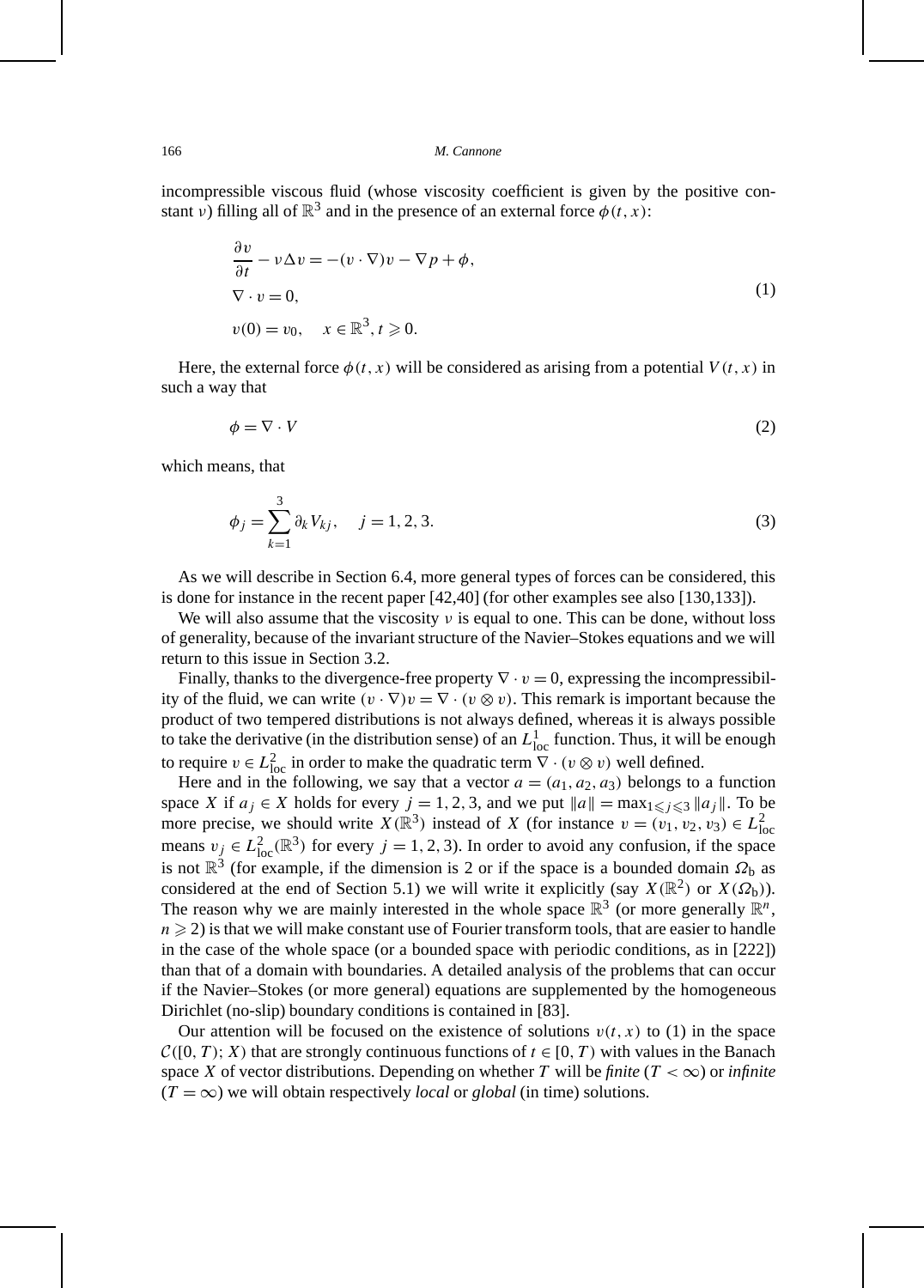Before introducing the appropriate functional setting, let us transform the system (1) into the operator equation [30,87,117]:

$$
\frac{dv}{dt} - Av = -\mathbb{P}\nabla \cdot (v \otimes v) + \mathbb{P}\phi,
$$
  
\n
$$
v(0) = v_0, \quad x \in \mathbb{R}^3, t \ge 0,
$$
\n(4)

where *A* is formally defined as the operator  $A = -\mathbb{P}\Delta$  and  $\mathbb P$  is the Leray–Hopf orthogonal projection operator onto the divergence-free vector field defined as follows.

We let

$$
D_j = -i\frac{\partial}{\partial x_j}, \quad j = 1, 2, 3; i^2 = -1,\tag{5}
$$

and we denote the Riesz transforms by

$$
R_j = D_j(-\Delta)^{-1/2}, \quad j = 1, 2, 3. \tag{6}
$$

For an arbitrary vector field  $v(x) = (v_1(x), v_2(x), v_3(x))$  on  $\mathbb{R}^3$ , we set

$$
z(x) = \sum_{k=1}^{3} (R_k v_k)(x)
$$
 (7)

and define the Leray–Hopf operator  $\mathbb P$  by

$$
(\mathbb{P}v)_j(x) = v_j(x) - (R_j z)(x) = \sum_{k=1}^3 (\delta_{jk} - R_j R_k) v_k, \quad j = 1, 2, 3.
$$
 (8)

Another equivalent way to define  $\mathbb P$  is to make use of the properties of the Fourier transform and write

$$
(\widehat{\mathbb{P}v})_j(\xi) = \sum_{k=1}^3 \left( \delta_{jk} - \frac{\xi_j \xi_k}{|\xi|^2} \right) \hat{v}_k(\xi), \quad j = 1, 2, 3.
$$
 (9)

As such,  $\mathbb P$  is a pseudo-differential operator of degree zero and is an orthogonal projection onto the kernel of the divergence operator. In other words the pressure *p* in (1) ensures that the incompressibility condition  $\nabla \cdot v = 0$  is satisfied.

Finally, making use of this projection operator  $\mathbb P$  and the semigroup

$$
S(t) = \exp(-tA),\tag{10}
$$

it is a straightforward procedure to reduce the operator equation (4) into the following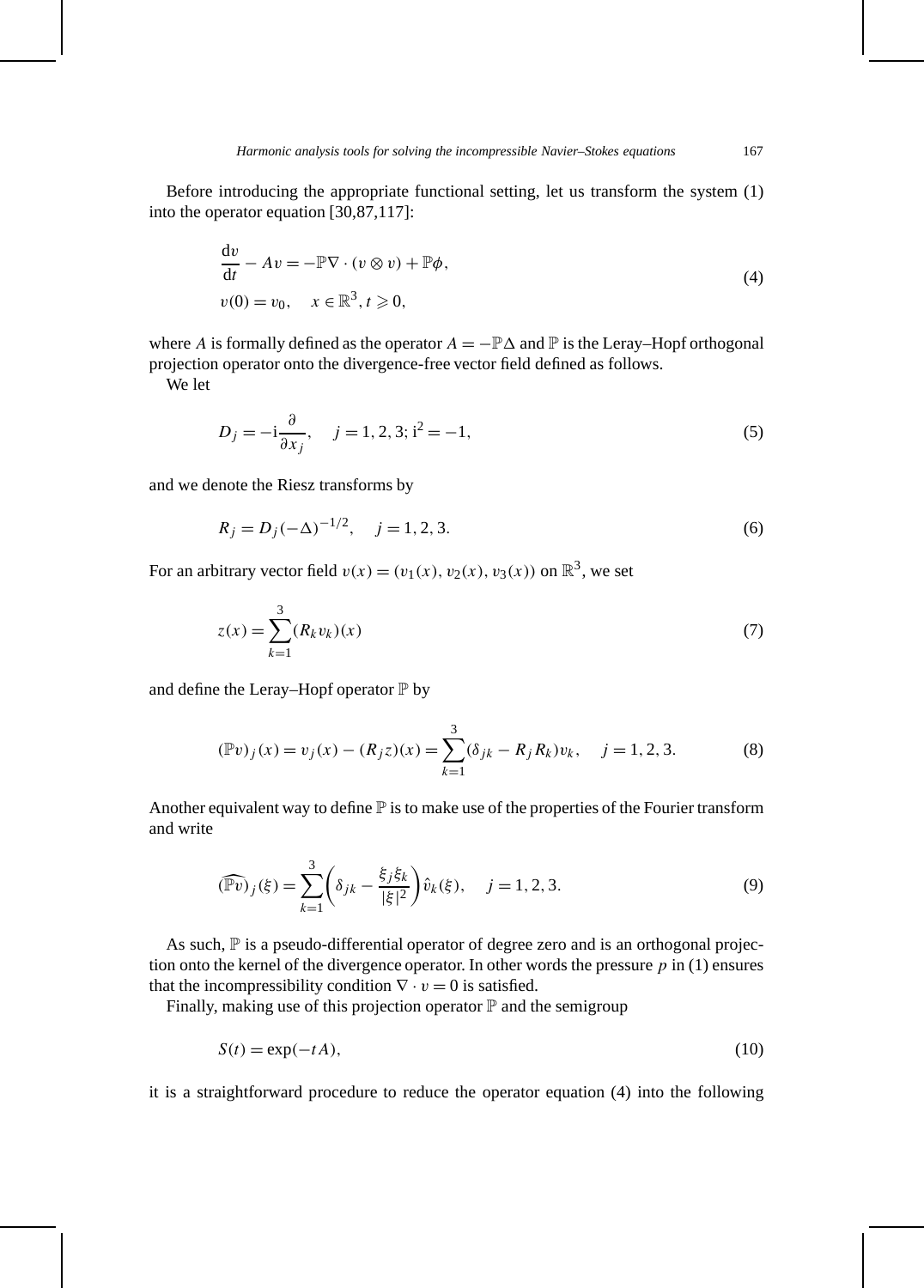integral equation

$$
v(t) = S(t)v_0 - \int_0^t S(t-s)\mathbb{P}\nabla \cdot (v\otimes v)(s) \,ds + \int_0^t S(t-s)\mathbb{P}\nabla \cdot V(s) \,ds. \tag{11}
$$

On purpose, we are being a little cavalier here: we shall not justify the formal transition  $(1) \rightarrow (4) \rightarrow (11)$ . We shall rather start from  $(11)$  and prove the existence and uniqueness of a solution  $v(t, x)$  for it. Then, we shall prove that this solution is regular enough to form, with an appropriate pressure  $p(t, x)$ , a classical solution of the system (1).

Since our attention will essentially be devoted to the study of the integral equation (11) and since we will only consider the case of the all space  $\mathbb{R}^3$ , so that the semigroup  $S(t)$ reduces to the well-known heat semigroup  $\exp(t\Delta)$ , we will separate the different contributions in (11) in the following way: the linear term containing the initial data

$$
S(t)v_0 = \exp(t\Delta)v_0,\tag{12}
$$

the bilinear operator expressing the nonlinearity of the equation

$$
B(v, u)(t) =: -\int_0^t \exp\bigl((t - s)\Delta\bigr) \mathbb{P} \nabla \cdot (v \otimes u)(s) \, \mathrm{d}s \tag{13}
$$

and finally the linear operator *L* involving the external force

$$
L(V)(t) =: \int_0^t \exp\bigl((t-s)\Delta\bigr) \mathbb{P} \nabla \cdot V(s) \, \mathrm{d}s. \tag{14}
$$

The precise meaning of the integral defined by (13) in different function spaces is one of the main problems arising from this approach and will be discussed carefully in the following section.

Let us note here that there is a kind of competition in this integral term between the regularizing effect represented by the heat semigroup *S(t* −*s)* and the loss of regularity that comes from the differential operator  $\nabla$  and from the pointwise multiplication  $v \otimes u$ . This loss of regularity is illustrated by the following simple example: if two (scalar) functions *f* and *g* are in *H*<sup>1</sup>, their product only belongs to *H*<sup>1</sup>/<sup>2</sup> and their derivative  $\partial (fg)$  is even less regular as it belongs to  $H^{-1/2}$ .

# **1.2.** *Classical, mild and weak solutions*

As yet the existence of a global solution in time has not been proved nor disproved for a three-dimensional flow and sufficiently general initial conditions; but as we will see in the following pages, a global, regular solution does exist whenever the initial data are highly oscillating or sufficiently small in certain function spaces.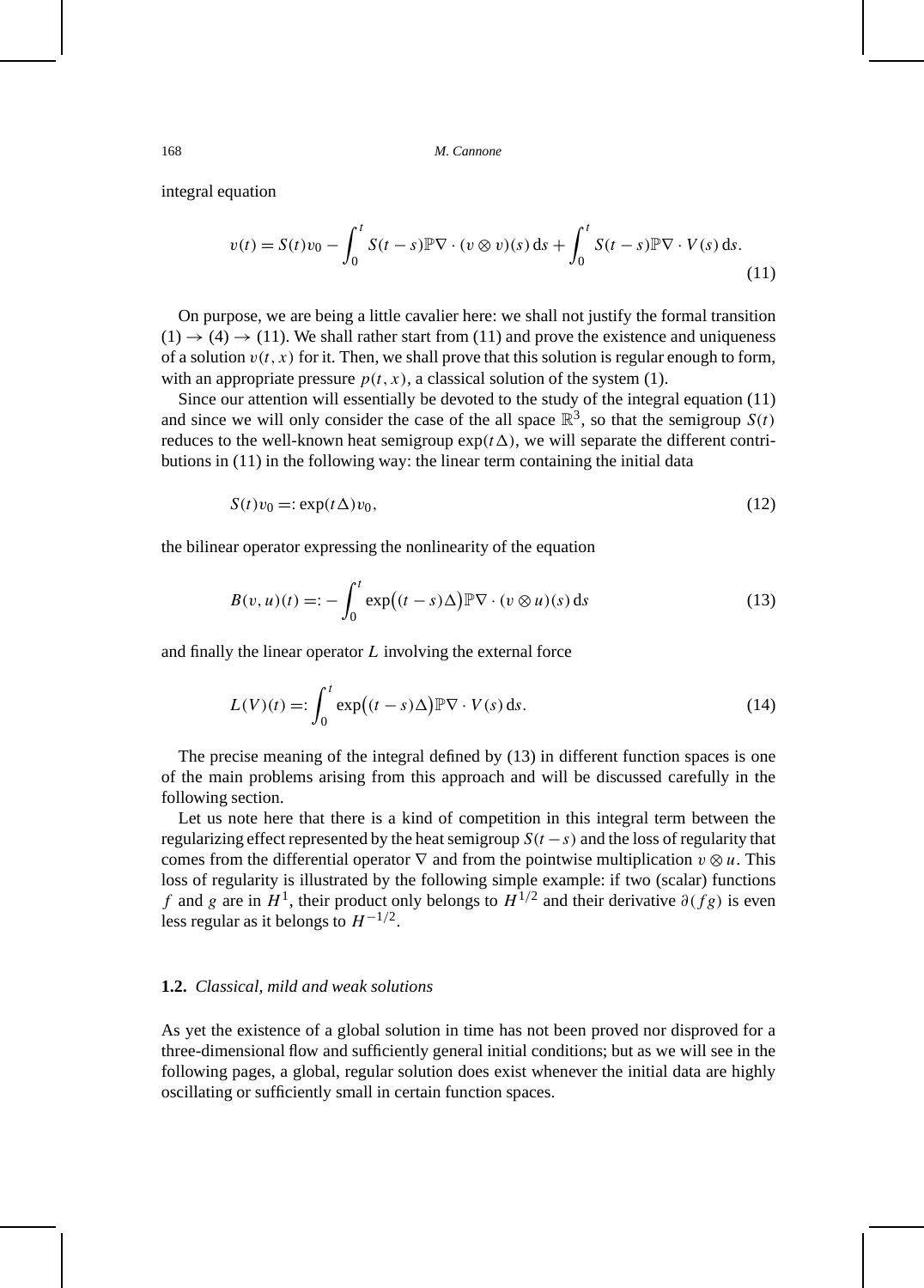To begin with, it is necessary to clarify the meaning of "solution of the Navier–Stokes equations", because, since the appearance of the pioneer papers of Leray, the word "solution" has been used in a more or less generalized sense. Roughly speaking, two main types of solutions can be distinguished: "strong solutions" (for which existence and uniqueness are known) and "weak solutions" (for which only the existence is known).

In the following pages, we will take the term "solution" in the generic sense of classical ordinary differential equations in  $t$  with values in the space of tempered distributions  $S'$ , in order to be able to use the Fourier transforms tools. This interpretation is suggested by the notion of solution in the sense of distribution used in evolution equations. Moreover, we will ask that the function space  $X$ , to which the initial data  $v_0$  belong, is such that  $X \hookrightarrow L^2_{\text{loc}}$ , in order to be able to give a (distributional) meaning to the nonlinear term  $(v \cdot \nabla)v = \nabla \cdot (v \otimes v)$ . More generally, we will ask  $v \in L^2_{loc}([0, T); \mathbb{R}^3)$ .

In the recent papers of Amann [1] and of Lemarié [142,145], we can count many different definitions of solutions (see also [71]) distinguished only by the class of functions to which they are supposed to belong: *classical*, *strong*, *mild*, *weak*, *very weak*, *uniform weak* and *local Leray* solutions of the Navier–Stokes equations!

We will not present all the possible definitions here but concentrate our attention on three cases, respectively classical (Hadamard), weak (Leray) and mild (Yosida) solutions.

DEFINITION 1 (Classical). A classical solution  $(v(t, x), p(t, x))$  of the Navier–Stokes equations is a pair of functions  $v : t \to v(t)$  and  $p : t \to p(t)$  satisfying the system (1), for which all the terms appearing in the equations are continuous functions of their arguments. More precisely, a classical solution is a solution to the system (1) that verifies:

$$
v(t,x) \in \mathcal{C}\big([0,T);E\big) \cap \mathcal{C}^1\big([0,T);F\big),\tag{15}
$$

 $E \hookrightarrow F$  (continuous embedding), (16)

$$
v \in E \quad \Longrightarrow \quad \Delta v \in F \quad \text{(continuous operator)}, \tag{17}
$$

$$
v \in E \quad \Longrightarrow \quad \nabla \cdot (v \otimes v) \in F \quad \text{(continuous operator)}, \tag{18}
$$

where *E* and *F* are two Banach spaces of distributions.

For example, if *E* is the Sobolev space  $H^s$  and  $s > 3/2$  (thus giving  $H^s$  the structure of an algebra when endowed with the usual product of functions), we can chose  $F = H^{s-2}$ , because  $\Delta v \in H^{s-2}$  and  $\nabla \cdot (v \otimes v) \in H^{s-1} \hookrightarrow H^{s-2}$ .

As we recalled in the Introduction, it is very difficult to ensure the existence of classical solutions, unless we look for exact solutions (that do not involve the specific aspects of the problem, since in general the corresponding nonlinear terms in the equations vanish), or we impose very restrictive conditions on the initial data (see Section 3). This is not the case when we take the word solution in the weak sense given by Leray.

DEFINITION 2 (Weak). A *weak solution*  $v(t, x)$  of the Navier–Stokes equations in the sense of Leray and Hopf is supposed to have the following properties:

$$
v(t, x) \in L^{\infty}([0, T); \mathbb{P}L^{2}) \cap L^{2}([0, T); \mathbb{P}H^{1})
$$
\n(19)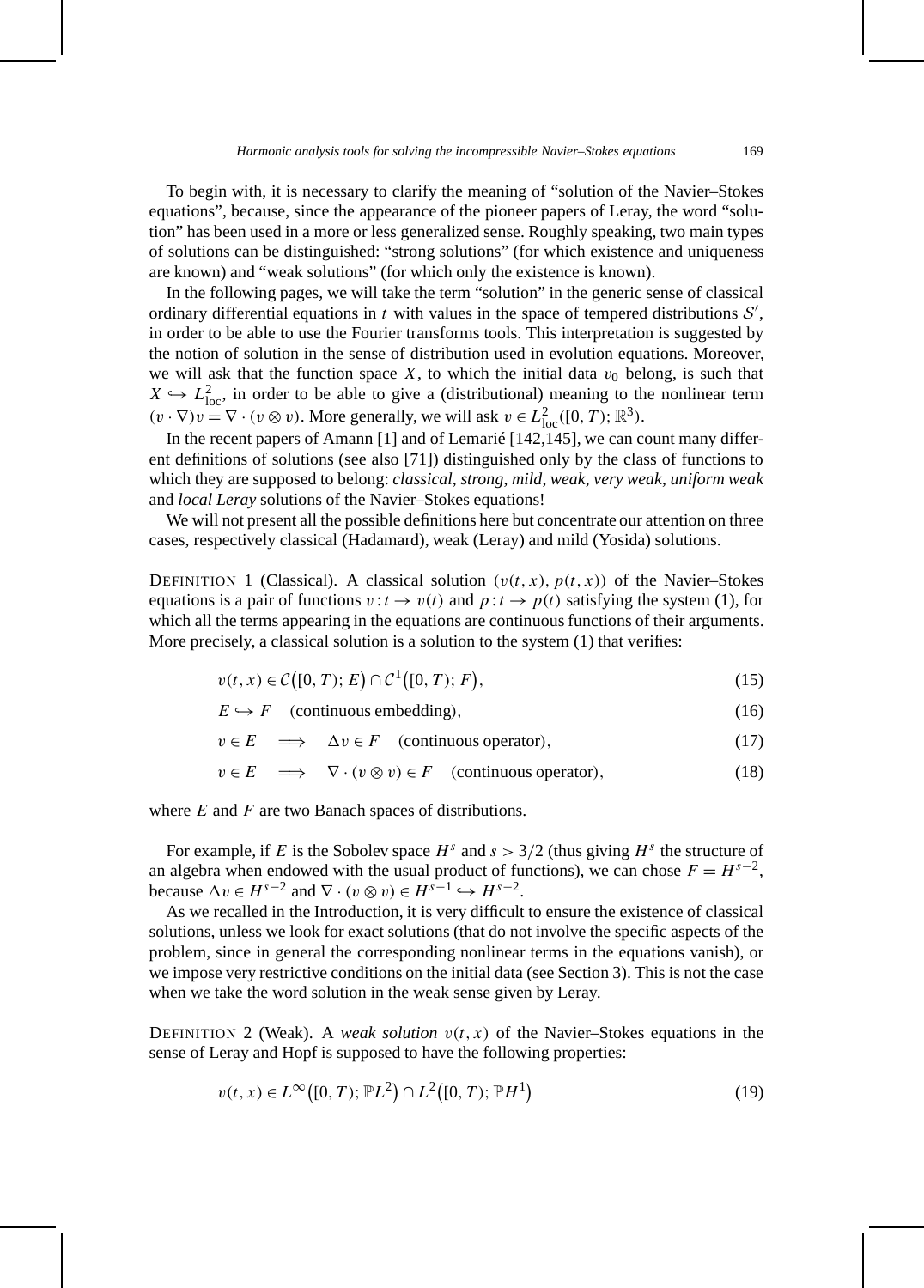and

$$
\int_0^T \left( -\langle v, \partial_t \varphi \rangle + \langle \nabla v, \nabla \varphi \rangle + \langle (v \cdot \nabla) v, \varphi \rangle \right) ds = \langle v_0, \varphi(0) \rangle + \int_0^T \langle \varphi, \varphi \rangle ds
$$
\n(20)

for any  $\varphi \in \mathcal{D}([0, T); \mathbb{P} \mathcal{D})$ . The symbol  $\langle \cdot, \cdot \rangle$  denotes the  $L^2$ -inner product, whereas  $\mathbb{P} X$ denotes the subspace of *X* (here  $X = L^2$ ,  $H^1$  or *D*) of solenoidal functions,<sup>1</sup> characterized by the divergence-free condition  $\nabla \cdot v = 0$ . Finally, such a weak solution is supposed to verify the following energy inequality

$$
\frac{1}{2} ||v(t)||_2^2 + \int_0^t ||\nabla v(s)||_2^2 ds \le \frac{1}{2} ||v(0)||_2^2 + \int_0^t \langle \phi, v \rangle ds, \quad t > 0.
$$
 (21)

Sometimes this inequality is satisfied not only on the interval *(*0*,t)* but on all intervals  $(t_0, t_1) \subset (0, T)$  except possibly for a set of measure zero. Such a solution is called *turbulent* in Leray's papers.

Finally, after the papers of Kato and his collaborators, we got used to calling *mild solutions* a third category of solutions, whose existence is obtained by a fixed point algorithm applied to the integral equation (11). In other words, the Navier–Stokes equations are studied by means of semigroup techniques as in the pioneering papers of Yosida [238]. More precisely, mild solutions are defined in the following way.

DEFINITION 3 (Mild). A *mild solution*  $v(t, x)$  of the Navier–Stokes equations satisfies the integral equation (11) and is such that

$$
v(t, x) \in \mathcal{C}([0, T); \mathbb{P}X), \tag{22}
$$

where *X* is a Banach space of distributions on which the heat semigroup  $\{\exp(t\Delta); t \geq 0\}$ is strongly continuous and the integrals in (11) are well defined in the sense of Bochner.

Historically, the introduction of the term "mild" in connection with the integral formulation for the study of an arbitrary evolution equation goes back to Browder [30]. We do not expect to use the energy inequality, but we hope to ensure in this way the uniqueness of the solution, in other words that the solution is strong. This is in contrast with Leray's construction of *weak solutions*, relying on compactness arguments and *a priori* energy estimates. Moreover, the fixed point algorithm is stable and constructive. Thus the problem of defining mild solutions is closely akin to the question of knowing whether the Cauchy problem for Navier–Stokes equations is well posed in the sense of Hadamard. This question will be discussed in Section 7 in connection with the theory of stability and Lyapunov functions.

Let us recall that for a function  $u(t, \cdot)$  that takes values in a Banach space E, the integral  $\int_0^T u(t, \cdot) dt$  exists either because  $\int_0^T \|u(t, \cdot)\|_E dt < \infty$  (in this case we say that the

<sup>&</sup>lt;sup>1</sup>In the literature this space is usually denoted by  $X_{\sigma}$ .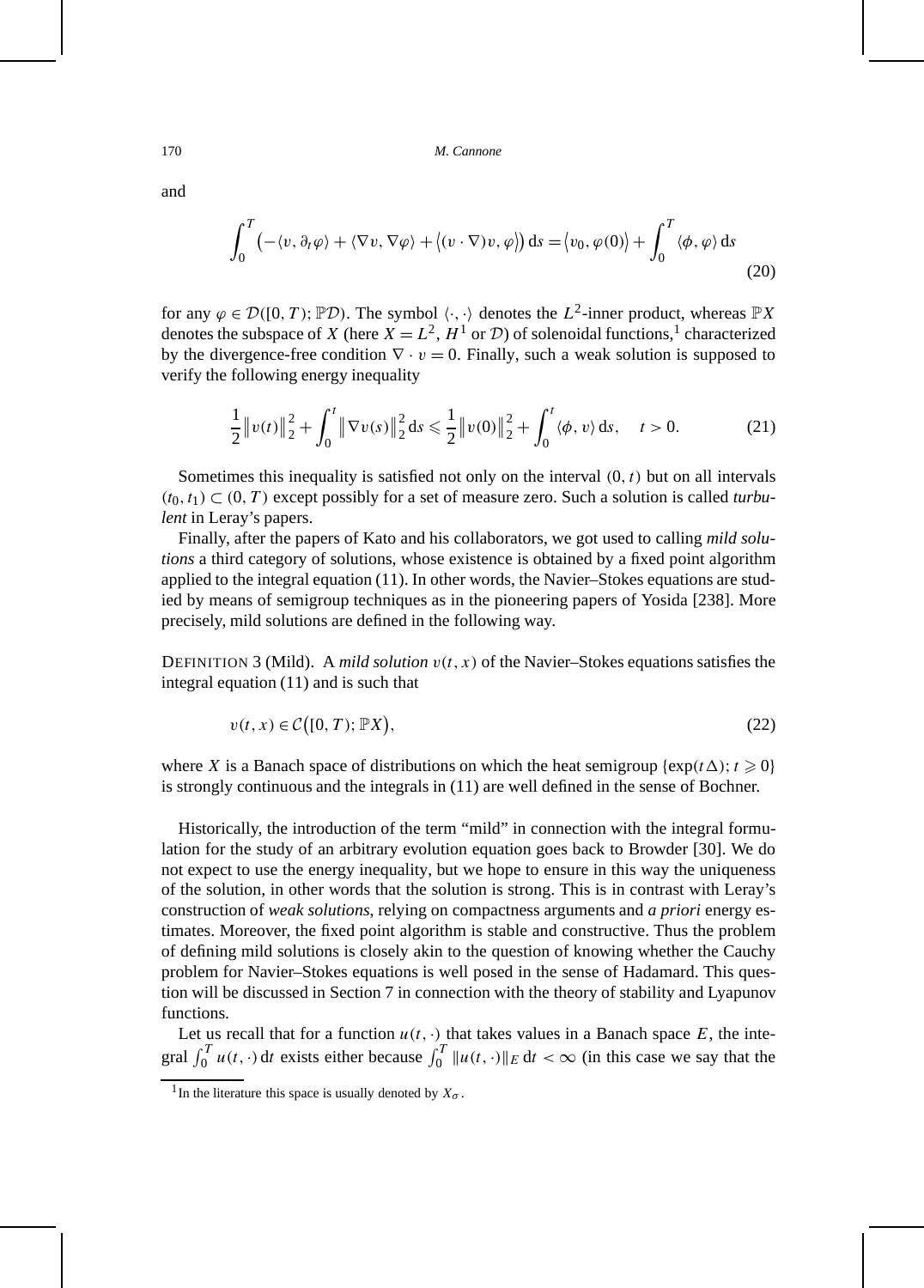integral is defined in the sense of Bochner) or because  $\int_0^T |\langle u(t, \cdot), y \rangle|$  dt converges for any vector *y* of the dual (or pre-dual)  $E'$  of  $E$  (the integral is said to be weakly convergent). The weak convergence is ensured by the oscillatory behavior of  $u(t, \cdot)$  in the Banach space *E*.

Now, the oscillatory property of the bilinear term arising from the Navier–Stokes equations is systematically taken into account in all papers that are based on the energy inequality, in particular  $\langle B(v, v), v \rangle = 0$  as long as  $\nabla \cdot v = 0$ . In the following pages, we will *never* take advantage of this remarkable property, for we will only consider functional spaces where it is *not* possible to write  $\langle B(v, v), v \rangle$ . In fact,  $B(v, v)$  will *never* belong to a space that is a dual of the one to which *v* belongs. This is the reason why our works ([46,47] excepted) are *not* based on the innermost structure of the Navier–Stokes equations and can be easily extended to other nonlinear partial differential equations [14–17,52–54, 89,90,113,156,183,184,190–192,196–202,222,223].

More explicitly, in the literature concerning the existence and uniqueness of mild solutions for the Navier–Stokes equations as inaugurated by Fujita and Kato's celebrated papers [87,117], the oscillatory behavior of  $B(v, u)$  is lost from the very beginning because, by definition, mild solutions require *strong* estimates in the *strong* topology, so that  $B(v, u)$  can be replaced by  $|B(v, u)|$  without affecting the corresponding existence and uniqueness results.

On the other hand, as far as the *weak* solutions are concerned, introduced in the pioneering papers by Leray  $[148-150]$ , the oscillatory behavior of  $B(v, u)$  is frequently analyzed by means of the well-known identity

$$
\langle \nabla \cdot (u \otimes v), v \rangle = 0,\tag{23}
$$

where  $\nabla \cdot u = 0$ . In that case the problem is different, for the above identity does not allow a great flexibility in the choice of the functional setting, that is forced to be defined in terms of an energy norm (e.g.,  $L^2$ ,  $H^1$ , ...).

#### **1.3.** *Navier meets Fourier*

The title of this section is borrowed from a paper by Federbush "Navier and Stokes meet the wavelets" [78,79] that will be dealt with in Section 2.4.

The Navier–Stokes equations did not yet exist when Fourier gave the explicit solution of the heat equation

$$
\frac{\partial u}{\partial t} - \Delta u = f,\tag{24}
$$
  

$$
u(0) = u_0.
$$

This equation, governing the evolution of temperature  $u(x, t)$ , in the presence of an exterior source of heat  $f(x, t)$ , at a point x and time t of a body assumed here to fill the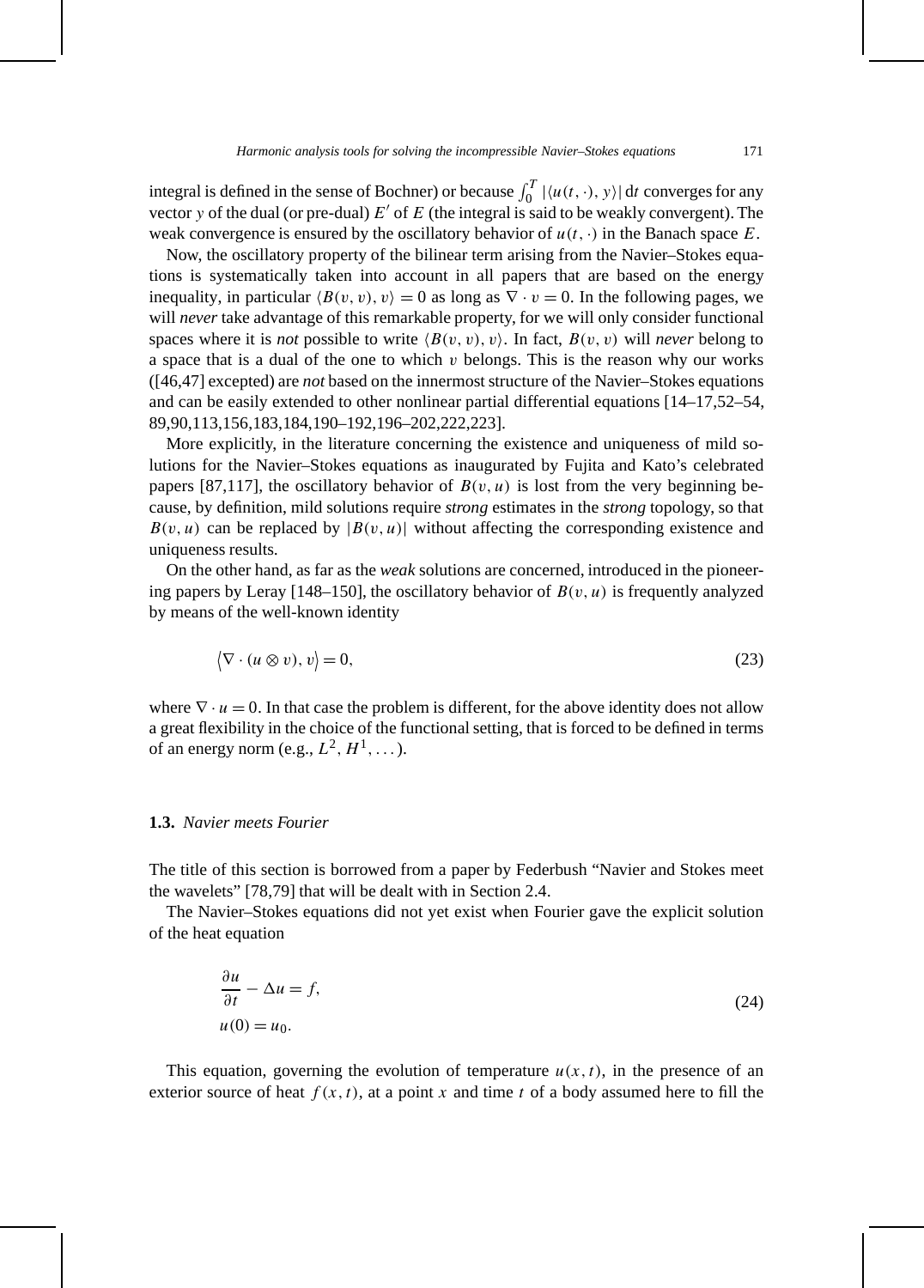whole space  $\mathbb{R}^3$ , becomes, when we consider its partial Fourier transform with respect to *x*, an ordinary differential equation in *t*, whose solution is given by

$$
u(t, x) = S(t)u_0 + \int_0^t S(t - s) f(s) ds,
$$
\n(25)

 $S(t)$  being the convolution operator defined as in (12) by the heat semigroup

$$
S(t) = \exp(t\Delta) = \left(\frac{1}{4\pi t}\right)^{3/2} \exp\left(-\frac{|x|^2}{4t}\right).
$$
\n(26)

The Navier–Stokes equations, that describe the motion of a viscous fluid, were introduced by Navier in 1822 [178], the same year that, by a curious coincidence, Fourier published the celebrated treatise "Théorie analytique de la chaleur" [86], in which he developed in a systematic way the ideas contained in a paper of 1807.

But this is not only a mere coincidence. In fact Navier, engineer of the *Ecole Nationale des Ponts et Chaussées*, was also a very close friend of many mathematicians, in particular Fourier. Fourier had a strong influence on Navier's life and career, both as a friend and as a teacher. In turn, Navier was a noticeable proponent of the important mathematical techniques developed by Fourier.<sup>2</sup>

In this section we want to show how to take advantage of the Fourier transform in order to study the Navier–Stokes equations.

We have already remarked that, following Fourier's method to solve the Navier–Stokes equations for a viscous incompressible fluid, we obtain the integral equation (11), very similar to (25), that led to the concept of a mild equation and a mild solution.

If we want to make use of the Fourier transform again, the second idea that comes to mind is to rewrite (11) componentwise ( $j = 1, 2, 3$ ) in Fourier variables

$$
\hat{v}_j(\xi) = \exp(-t|\xi|^2)\hat{v}_{0j} \n- \int_0^t \exp(-(t-s)|\xi|^2) \sum_{l,k=1}^3 \left(\delta_{jk} - \frac{\xi_j \xi_k}{|\xi|^2}\right) (i\xi_l)\hat{v}_l(\xi) * \hat{v}_k(\xi) \n+ \int_0^t \exp(-(t-s)|\xi|^2) \sum_{l,k=1}^3 \left(\delta_{jk} - \frac{\xi_j \xi_k}{|\xi|^2}\right) (i\xi_l)\widehat{V}_{lk}(\xi) ds.
$$

We use the notations introduced by Miyakawa in [173] and denote by  $F(t, x)$  the tensor kernel associated with the operator  $exp(t\Delta)\mathbb{P}\nabla\cdot$ , say

$$
\widehat{F_{l,k,j}}(t,\xi) = \exp\left(-t|\xi|^2\right) \left(\delta_{jk} - \frac{\xi_j \xi_k}{|\xi|^2}\right) \mathrm{i}\xi_l. \tag{27}
$$

<sup>&</sup>lt;sup>2</sup>This was not the case for most other engineers of his period. Navier's interests in more mathematical aspects of physics, mechanics and engineers sciences were so deep that, when the suspension bridge across the Seine he had designed collapsed, sarcastic articles appeared in the press against Navier, who was referred to as "that eminent man of science whose calculations fail in Paris" (see [38]).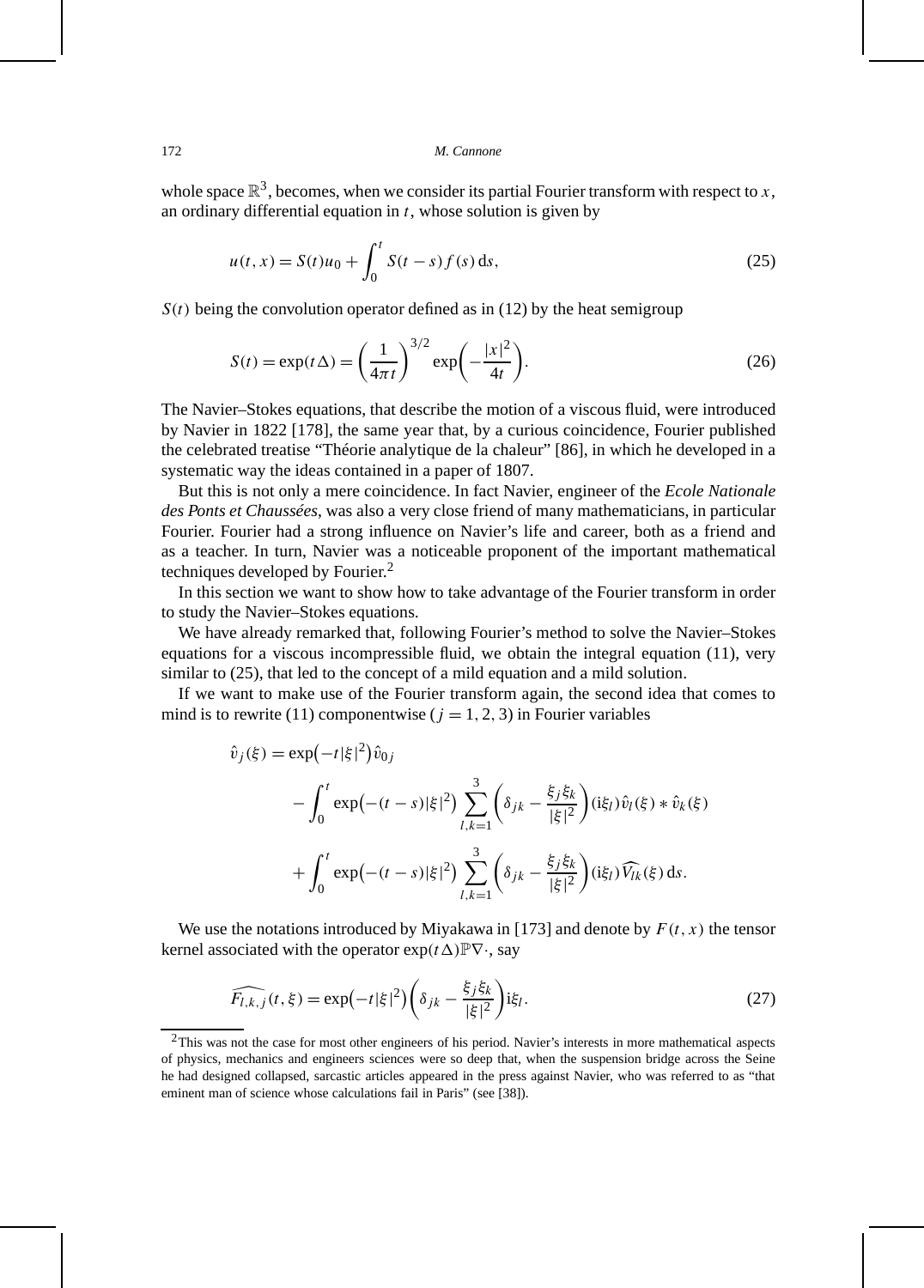It is easy to see that the kernel  $F(t, x) = {F_{l,k,j}(t, x)}$  defined in this way verifies

$$
\left| F(t,x) \right| \lesssim |x|^{-\alpha} t^{-\beta/2}, \quad \alpha \geqslant 0, \beta \geqslant 0, \alpha + \beta = 4, \tag{28}
$$

and

$$
\left\|F(t,x)\right\|_p \lesssim t^{-(4-3/p)/2}, \quad 1 \leqslant p \leqslant \infty. \tag{29}
$$

In the following pages we will not take advantage of these general estimates. In fact, we will never use the full structure of the operator exp(*t* Δ)<sup>P</sup>V· and our analysis will apply to a more general class of evolution equations.

Let us be more explicit. Our existence and uniqueness theorems for the mild Navier– Stokes equations will be obtained by using the Banach fixed point theorem. The continuity of the bilinear term *B* as well as the continuity of the linear term *L* defined in (13) and (14) will be the main ingredients of the proofs. The functional spaces where the initial data will be considered are such that the Riesz transforms operate continuously. The conclusion is easy: we will get rid of the Riesz transforms from the very beginning and limit ourselves to the study of a simplified version of the operator  $exp(t\Delta)\mathbb{P}\nabla$ · giving rise to simplified versions of the operators *B* and *L*.

We denote with the letters  $B_s$  and  $L_s$  these operators defined by

$$
B_s(f,g)(t) =: -\int_0^t \left[ S(t-s)\dot{A} \right] (fg)(s) \, \mathrm{d}s \tag{30}
$$

and

$$
L_s(h)(t) =: \int_0^t \left[ S(t-s) \dot{A} \right] h(s) \, \mathrm{d}s,\tag{31}
$$

where  $f = f(t, x)$ ,  $g = g(t, x)$  and  $h(t, x)$  are generic *scalar* fields and

$$
\dot{\Lambda} = \dot{\sqrt{-\Delta}} \tag{32}
$$

denotes the well-known Calderón's homogeneous pseudo-differential operator whose symbol in Fourier transform is |*ξ*|.

In order to obtain such simplified *scalar* versions of the operators *B* and *L*, we have not taken into account all Riesz transforms contained in the full *vectorial* operators. For example, as far as the continuity of the bilinear operator is concerned in a certain function space, we can pass from the full vectorial operator *B*,

$$
j \in \{1, 2, 3\},
$$
  
\n
$$
B(u, v)_j = -i \sum_{m=1}^3 R_m B_s(u_m, v_j) + i \sum_{k=1}^3 \sum_{l=1}^3 R_j R_k R_l B_s(u_l, v_k),
$$
\n(33)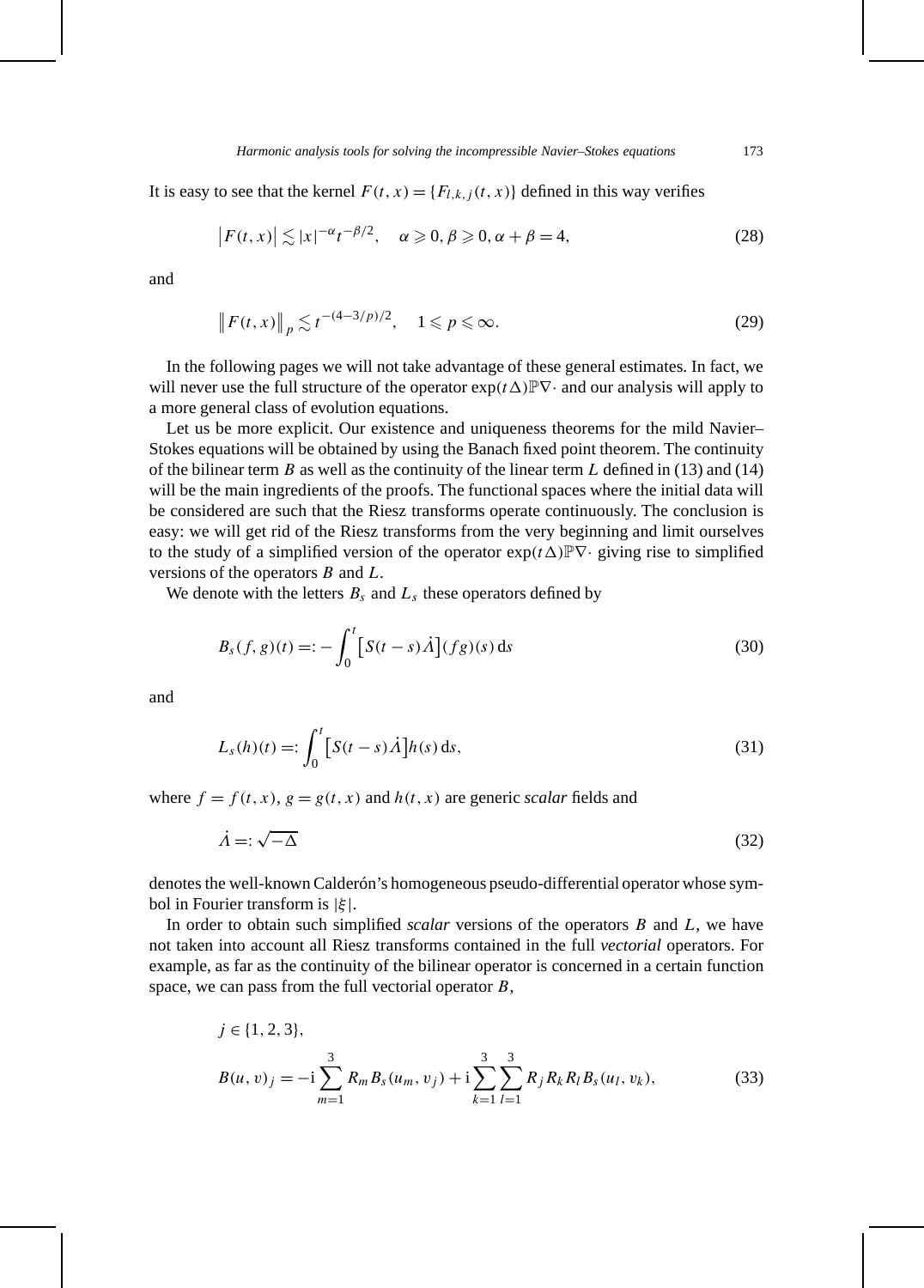to its scalar simplified version  $B_s$  just by using the continuity of the Riesz transforms in this space.

With this simplification in mind, and by recalling the elementary properties of the Fourier transform, we finally get an even simpler expression for the bilinear term (that by abuse of notation will be always denoted by the letter *B*):

$$
B(f,g) = -\int_0^t (t-s)^{-2} \Theta\left(\frac{\cdot}{\sqrt{t-s}}\right) * (fg)(s) \, ds,\tag{34}
$$

where  $f = f(t, x)$  and  $g = g(t, x)$  are two scalar fields and  $\Theta = \Theta(x)$  is a function of x whose Fourier transform is given by

$$
\widehat{\Theta}(\xi) = |\xi| e^{-|\xi|^2}.
$$
\n(35)

As such,  $\Theta$  is analytic, behaves like  $O(|x|^{-4})$  at infinity (this can also be deduced by (28) for  $\alpha = 4$  and  $\beta = 0$ ) and its integral is zero.

In the same way, the linear operator *L* involving the external force will be treated in the simplified scalar form

$$
L(h) = \int_0^t (t-s)^{-2} \Theta\left(\frac{\cdot}{\sqrt{t-s}}\right) * h(s) \, \mathrm{d}s. \tag{36}
$$

In particular, we notice that

$$
B(f,g) = -L(fg) \tag{37}
$$

which allows to treat both the bilinear and the linear terms in exactly the same way. This is why, for the sake of simplicity, in the following pages we will only consider the case when there is no external force and refer the reader to [39,42,40,47] for the general case.

# **2. Functional setting of the equations**

## **2.1.** *The Littlewood–Paley decomposition*

Let us start with the Littlewood–Paley decomposition in  $\mathbb{R}^3$ . To this end, we take an arbitrary function  $\varphi$  in the Schwartz class S and whose Fourier transform  $\hat{\varphi}$  is such that

$$
0 \le \hat{\varphi}(\xi) \le 1, \quad \hat{\varphi}(\xi) = 1 \quad \text{if } |\xi| \le \frac{3}{4}, \qquad \hat{\varphi}(\xi) = 0 \quad \text{if } |\xi| \ge \frac{3}{2}, \tag{38}
$$

and let

$$
\psi(x) = 8\varphi(2x) - \varphi(x),\tag{39}
$$

$$
\varphi_j = 2^{3j} \varphi(2^j x), \qquad j \in \mathbb{Z}, \tag{40}
$$

$$
\psi_j(x) = 2^{3j} \psi(2^j x), \quad j \in \mathbb{Z}.\tag{41}
$$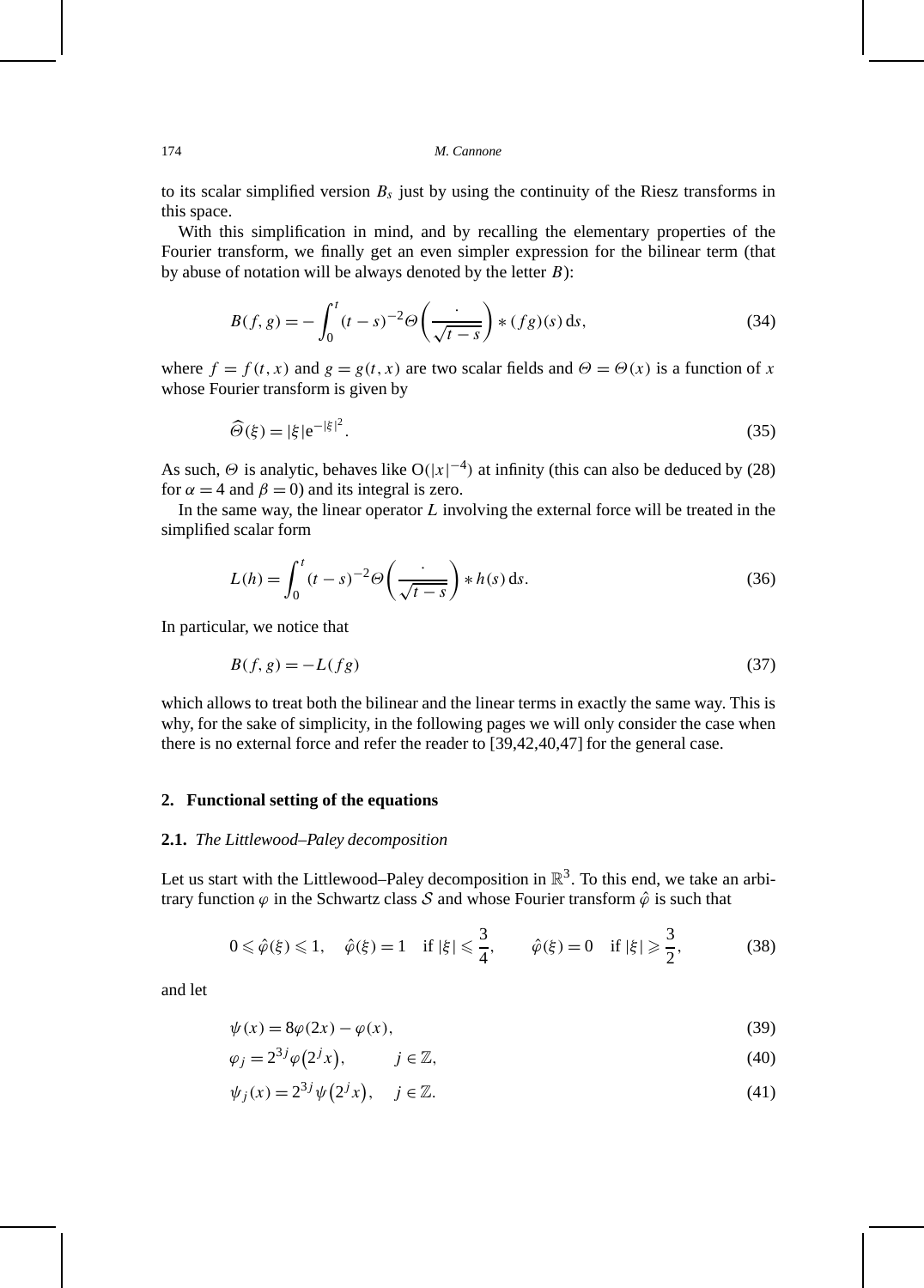We denote by  $S_i$  and  $\Delta_j$ , respectively, the convolution operators with  $\varphi_i$  and  $\psi_j$ . Finally, the set  $\{S_j, \Delta_j\}_{j \in \mathbb{Z}}$  is the Littlewood–Paley decomposition, so that

$$
I = S_0 + \sum_{j \ge 0} \Delta_j. \tag{42}
$$

To be more precise, we should say "a decomposition", because there are different possible (equivalent) choices for the function  $\varphi$ . On the other hand, for an arbitrary tempered distribution  $f$ , the last identity gives

$$
f = \lim_{j \to \infty} S_0 f + \sum_{j \ge 0} \Delta_j f. \tag{43}
$$

The interest in decomposing a tempered distribution into a sum of dyadic blocks  $\Delta_i f$ , whose support in Fourier space is localized in a corona, comes from the nice behavior of these blocks with respect to differential operations. This fact is illustrated by the following celebrated Bernstein's lemma in  $\mathbb{R}^3$ , whose proof can be found in [162].

LEMMA 1. Let  $1 \leq p \leq q \leq \infty$  and  $k \in \mathbb{N}$ , then one has

$$
\sup_{|\alpha|=k} \|\partial^{\alpha} f\|_{p} \simeq R^{k} \|f\|_{p}
$$
\n(44)

*and*

$$
||f||_q \lesssim R^{3(1/p - 1/q)} ||f||_p \tag{45}
$$

*whenever f is a tempered distribution in* S' *whose Fourier transform*  $\hat{f}(\xi)$  *is supported in the corona*  $|\xi| \simeq R$ *.* 

In the case of a function whose support is a ball (as, for instance, for  $S_i f$ ) the lemma reads as follows:

LEMMA 2. Let  $1 \leqslant p \leqslant q \leqslant \infty$  and  $k \in \mathbb{N}$ , then one has

$$
\sup_{|\alpha|=k} \|\partial^{\alpha} f\|_{p} \lesssim R^{k} \|f\|_{p}
$$
\n(46)

*and*

$$
||f||_q \lesssim R^{3(1/p - 1/q)} ||f||_p \tag{47}
$$

*whenever f is a tempered distribution in S' whose Fourier transform*  $\hat{f}(\xi)$  *is supported in the ball*  $|\xi| \leq R$ *.*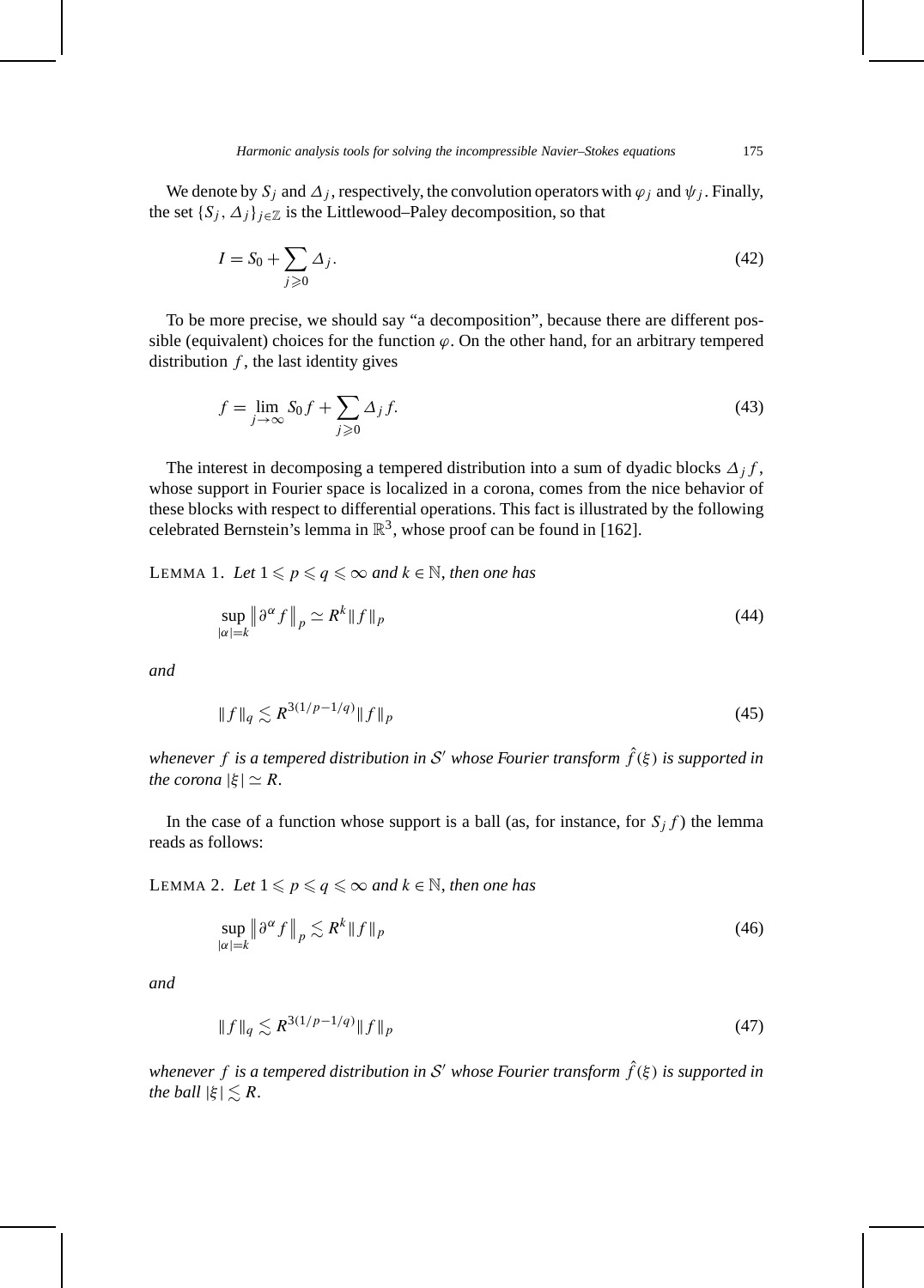Let us go back to the decomposition of the unity (42) and (43). It was introduced in the early 1930s by Littlewood and Paley to estimate the  $L^p$  norm of trigonometric Fourier series when  $1 < p < \infty$ . If we omit the trivial case  $p = 2$ , it is not possible to ensure the belonging of a generic Fourier series to the Lebesgue space  $L^p$  by simply using its Fourier coefficients, but this becomes true if we consider instead its dyadic blocks. In the case of a function  $f$  (not necessarily periodic), this property is given by the following equivalence

if 
$$
1 < p < \infty
$$
 then  $||f||_p \simeq ||S_0 f||_p + \left\| \left( \sum_{j=0}^{\infty} |\Delta_j f(\cdot)|^2 \right)^{1/2} \right\|_p$ . (48)

It is even easier to prove that the classical Sobolev spaces  $H^s = H^s_2$ ,  $s \in \mathbb{R}$ , can be characterized by the following equivalent norms

$$
\|f\|_{H^s} \simeq \|S_0 f\|_2 + \left(\sum_{j=0}^{\infty} 2^{2js} \|\Delta_j f\|_2^2\right)^{1/2}.
$$
 (49)

As far as the more general norms  $||f||_{H_p^s} = ||(I - \Delta)^{s/2} f||_p$ ,  $s \in \mathbb{R}, 1 < p < \infty$ , corresponding to the Sobolev–Bessel spaces  $H_p^s$  (that is, when *s* is an integer, reduce to the well-known Sobolev spaces  $W^{s,p}$  whose norm are given by  $||f||_{W_p^s} = \sum_{|\alpha| \leq s} ||\partial^{\alpha} f||_p$ we will see in the next section how (49) has to be modified.

Another easier case we wish to present here is provided by the Hölder–Zygmund spaces  $C^s$ ,  $s \in \mathbb{R}$ , that can be characterized by the following norms

$$
\|f\|_{\mathcal{C}^s} \simeq \|S_0 f\|_{\infty} + \sup_{j \geqslant 0} 2^{js} \|\Delta_j f\|_{\infty}.
$$
\n
$$
(50)
$$

We will not prove this property here and we refer the reader to [82]. Let us just remind the reader of the usual definition of these spaces, in order to better appreciate the simplicity of (50). If  $0 < s < 1$  we denote the Hölder space by

$$
||f||_{C^{s}} = ||f||_{\infty} + \sup_{x \neq y} \frac{|f(x) - f(y)|}{|x - y|^{s}}.
$$
\n(51)

As it is well known, this definition has to be modified in the case  $s = 1$  in the following way

$$
||f||_{\mathcal{C}^{1}} = ||f||_{\infty} + \sup_{x \neq y} \frac{|f(x+y) + f(x-y) - 2f(x)|}{|x-y|}
$$
(52)

and defines the Zygmund class  $C^1$ . It is now easy to define, for any  $s > 0$ , the quantities

$$
||f||_{\mathcal{C}^s} = ||f||_{\infty} + \sum_{i=1}^n ||\partial_i f||_{\mathcal{C}^{s-1}}.
$$
\n(53)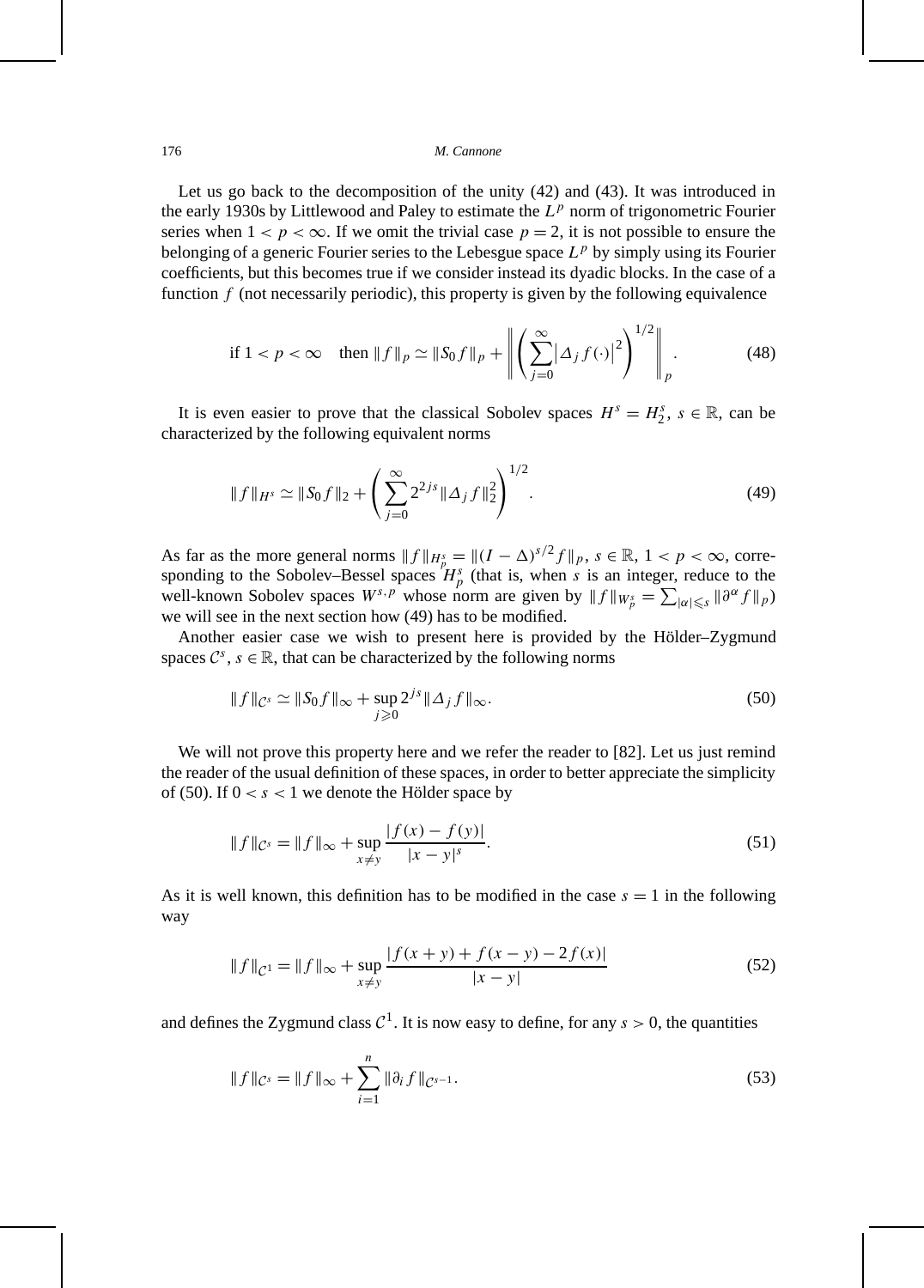In the case  $s < 0$  we define the Hölder–Zygmund spaces by the following rule:

$$
\mathcal{C}^{s-1} = \left\{ f = \sum_{i=1}^{n} \partial_i g_i, g_i \in \mathcal{C}^s \right\},\
$$
  

$$
||f||_{C^{s-1}} = \inf \sup_{i=1,2,\dots,n} ||g_i||_{\mathcal{C}^s},
$$
  
(54)

the infimum being taken over the set of  $g_i$  such that  $f = \sum_{i=1}^n \partial_i g_i$ .

Before defining the Besov spaces that will play a key role in our study of the Navier– Stokes equations, let us recall the homogeneous decomposition of the unity, analogous to (42), but containing also all the low frequencies  $(j < 0)$ , say

$$
I = \sum_{j \in \mathbb{Z}} \Delta_j.
$$
\n<sup>(55)</sup>

If we apply this identity to an arbitrary tempered distribution  $f$ , we may be tempted to write

$$
f = \sum_{j \in \mathbb{Z}} \Delta_j f,\tag{56}
$$

but, at variance with (43), this identity has no meaning in  $S'$  for several reasons. First of all, the sum in (56) does not necessarily converge in  $S'$  as we can see if we consider a test function  $g \in S$  whose Fourier transform is equal to 1 near the origin, because in this case the quantity  $\langle \Delta_i f, g \rangle$  is, for all  $j \ll 0$ , a positive constant not depending on *j*. And, even when the sum is convergent, the convergence has to be understood modulo polynomials, because, for these particular functions *P*, we have  $\Delta_j P = 0$  for all  $j \in \mathbb{Z}$ .

A way to restore the convergence is to "sufficiently" derive the formal series  $\sum_{j\in\mathbb{Z}}$  as it stated in the following lemma (see [21,22,183] for a simple proof ).

LEMMA 3. *For any tempered distribution*  $f$ , *there exists an integer d such that, for any*  $\alpha$ ,  $|\alpha| \geqslant d$ , the series  $\sum_{j<0} \partial^{\alpha}(\Delta_j f)$  converges in S'.

The following corollary, whose proof follows from the previous lemma, gives the correct meaning to the convergence (56), that is modulo polynomials.

COROLLARY 1. *For any integer N*, *there exists a polynomial*  $P_N$  *of degree*  $\lt d$  *such that the quantity*  $\sum_{j=-N}^{\infty} \Delta_j f - P_N$  *converges in* S' *when*  $N \to \infty$ *.* 

In such a way, the series  $\Delta_j f$  is always well defined; furthermore, it is not difficult to prove that the difference  $f - \sum_{j \in \mathbb{Z}} \Delta_j f$  has its spectrum reduced to zero; in other words, it is a polynomial. In this way, the convergence in (56), that fails to be valid in  $\mathcal{S}'$ , is ensured in the quotient space  $S'/P$ .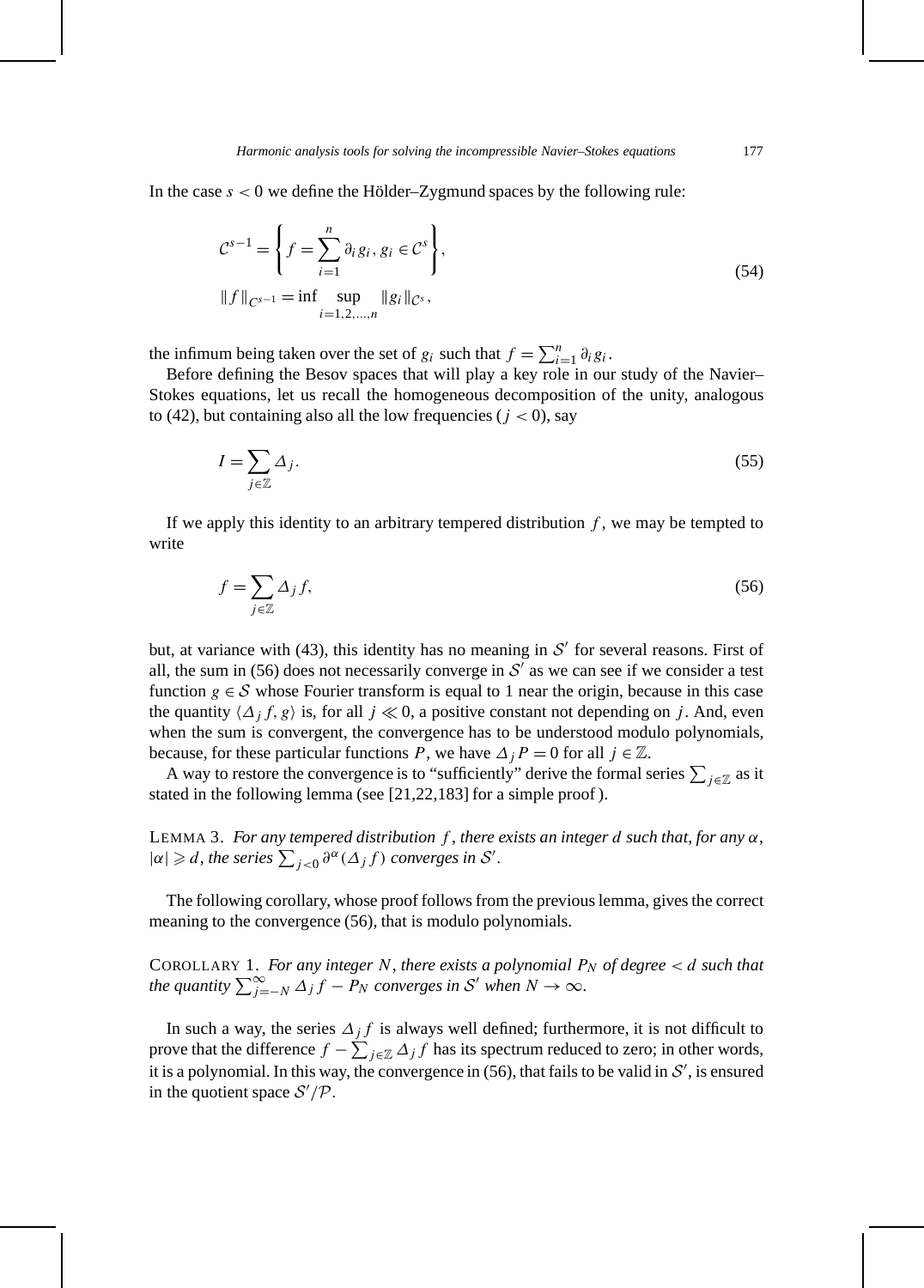# **2.2.** *The Besov spaces*

The Littlewood–Paley decomposition is very useful because we can define (independently of the choice of the initial function *ϕ*) the following (inhomogeneous) Besov spaces [82,185].

DEFINITION 4. Let  $0 < p, q \leq \infty$  and  $s \in \mathbb{R}$ . Then a tempered distribution f belongs to the (inhomogeneous) Besov space  $B_q^{s,p}$  if and only if

$$
\|S_0 f\|_q + \left(\sum_{j>0} (2^{sj} \|\Delta_j f\|_q)^p\right)^{1/p} < \infty.
$$
 (57)

For the sake of completeness, we also define the (inhomogeneous) Triebel–Lizorkin spaces, even if we will not make a great use of them in the study of the Navier–Stokes equations.

DEFINITION 5. Let  $0 < p \le \infty$ ,  $0 < q < \infty$  and  $s \in \mathbb{R}$ . Then a tempered distribution f belongs to the (inhomogeneous) Triebel–Lizorkin space  $F_q^{s,p}$  if and only if

$$
\|S_0 f\|_q + \left\| \left( \sum_{j>0} (2^{sj} |\Delta_j f|)^p \right)^{1/p} \right\|_q < \infty.
$$
 (58)

It is easy to see that the above quantities define a norm if  $p, q \geq 1$  and a quasi-norm in general, with the usual convention that  $p = \infty$  in both cases corresponds to the usual  $L^{\infty}$ norm. On the other hand, we have not included the case  $q = \infty$  in the second definition because the  $L^{\infty}$  norm has to be replaced here by a more complicated Carleson measure (see [82]).

As we have already remarked before for some particular values of  $s, p, q$ , see (48)–(50), the Besov and Triebel–Lizorkin spaces generalize the usual Lebesgue ones, for instance,

$$
L^q = F_q^{0,2}, \quad 1 < q < \infty,\tag{59}
$$

and more generally the Sobolev–Bessel spaces,

$$
H_q^s = F_q^{s,2}, \quad s \in \mathbb{R}, 1 < q < \infty,\tag{60}
$$

and the Hölder ones,

$$
\mathcal{C}^s = B^{s,\infty}_\infty. \tag{61}
$$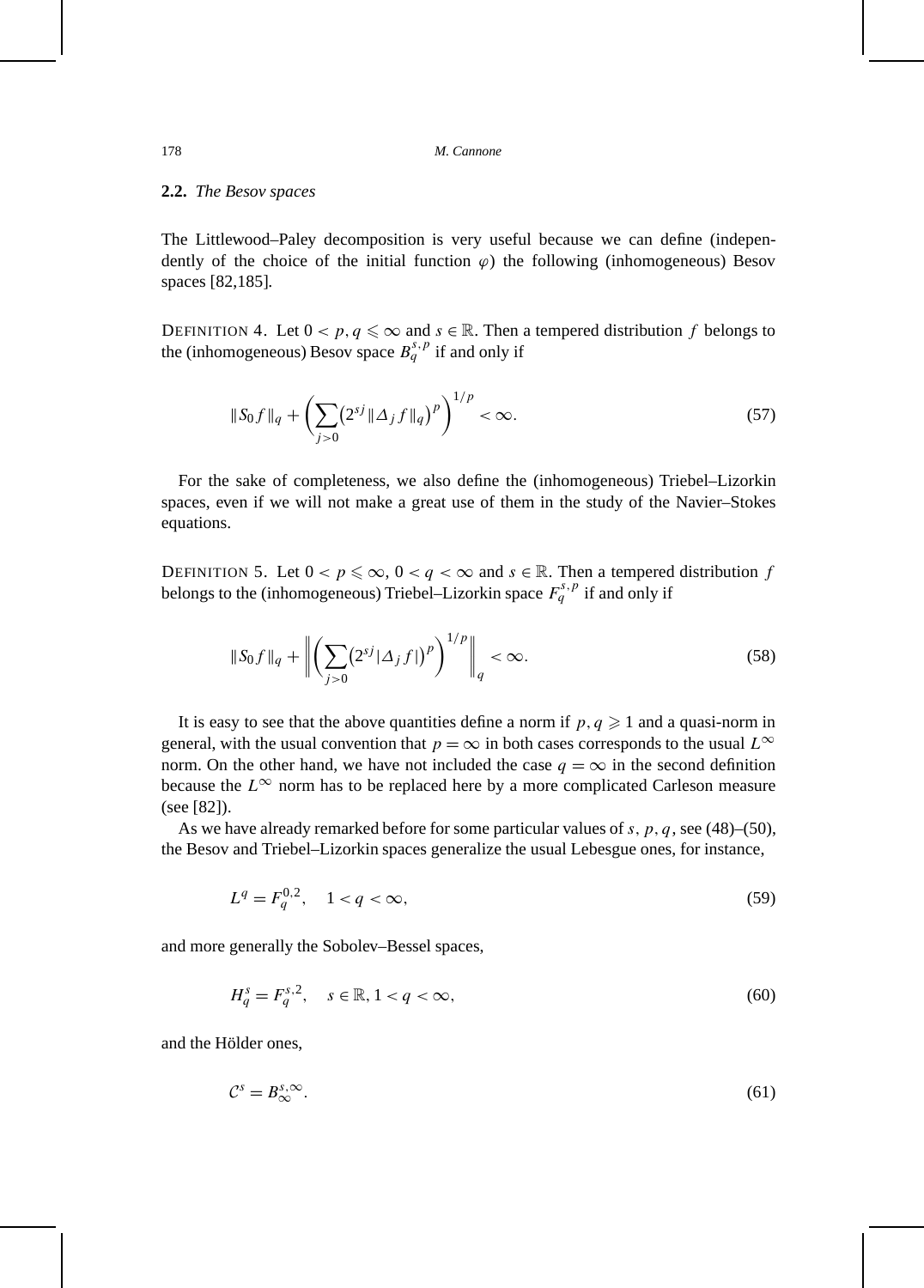Another interesting case is given by the space  $F_q^{0,2}$  with  $0 < q \leq 1$  that corresponds to a local version of the Hardy space, whereas  $F_{\infty}^{0,2}$  gives the local version *bmo* of the John and Nirenberg space *BMO* of Bounded Mean Oscillation functions<sup>3</sup> whose norm is defined by

$$
||f||_{BMO} = \sup_{B} \left( \frac{1}{\mu(B)} \int_{B} |f - f_B|^2 dx \right)^{1/2},
$$
\n(62)

where *B* stands for the set of Euclidean balls,  $\mu(B)$  the volume of *B* and  $f_B$  denotes the average of the function *f* over *B*, say  $f_B = \frac{1}{|B|} \int_B f(x) dx$ . It is clear that this quantity is in general a seminorm, unless we argue modulo constant functions (whose *BMO*-norm is zero). Moreover, it is evident that  $L^{\infty} \hookrightarrow BMO$  but these spaces are different, because the functions  $f(x) = \ln |p(x)|$ , for all polynomials  $p(x)$ , belong to *BMO* but not to  $L^{\infty}$ .

A space that will be useful in the following pages is provided by the set of functions which are derivatives of functions in *BMO*. More precisely, we are talking about the space introduced by Koch and Tataru in [123], that is denoted by *BMO*−<sup>1</sup> (or by ∇*BMO*) and is defined as the space of tempered distributions *f* such that there exists a vector function  $g = (g_1, g_2, g_3)$  belonging to *BMO* such that

$$
f = \nabla \cdot g. \tag{63}
$$

The norm in  $BMO^{-1}$  is defined by

$$
||f||_{BMO^{-1}} = \inf_{g \in BMO} \sum_{j=1}^{3} ||g_j||_{BMO}.
$$
 (64)

At this point, in order to provide the reader with the dyadic decomposition of the classical Hardy  $\mathcal{H}^q$ , *BMO* and *BMO*<sup>−1</sup> spaces, we have to recall that their norms, at variance with the local ones, are "homogeneous".

Let us be more explicit and consider some familiar examples. The Lebesgue space  $L^p$  is "homogeneous", because its norm satisfies, with respect to the dilatation group, the following invariance  $|| f(\lambda \cdot)||_p = \lambda^{-3/p} ||f||_p$  for all  $\lambda > 0$ . On the other hand, the Sobolev space  $H^1$  normed with  $\|f\|_{H^1} = \|f\|_2 + \|\nabla f\|_2$  does not verify a property of this type because the two terms composing the norm have different homogeneity (resp.  $\lambda^{-3/2}$  and  $\lambda^{1-3/2}$ ). A possible way to restore the scaling invariance would be to forget the  $L^2$  part and define the "homogeneous" Sobolev space  $\tilde{H}^1$  simply by  $|| f ||_{\tilde{H}^1} = || \nabla f ||_2$ . Of course the attentive reader, armed with the discussion that follows (56), will protest that this quantity is not a norm, unless we work in S' modulo polynomials (in the case of  $\dot{H}^1$ , modulo constants would be sufficient). A very simple condition that prevents constant functions to belong to  $\dot{H}^1$  is given by [166]:

$$
\int_{|x| \le R} |f(x)| dx = o(R^3), \quad R \to +\infty.
$$
\n(65)

<sup>3</sup>For a different interpretation of the acronym*...* see [185], page 175!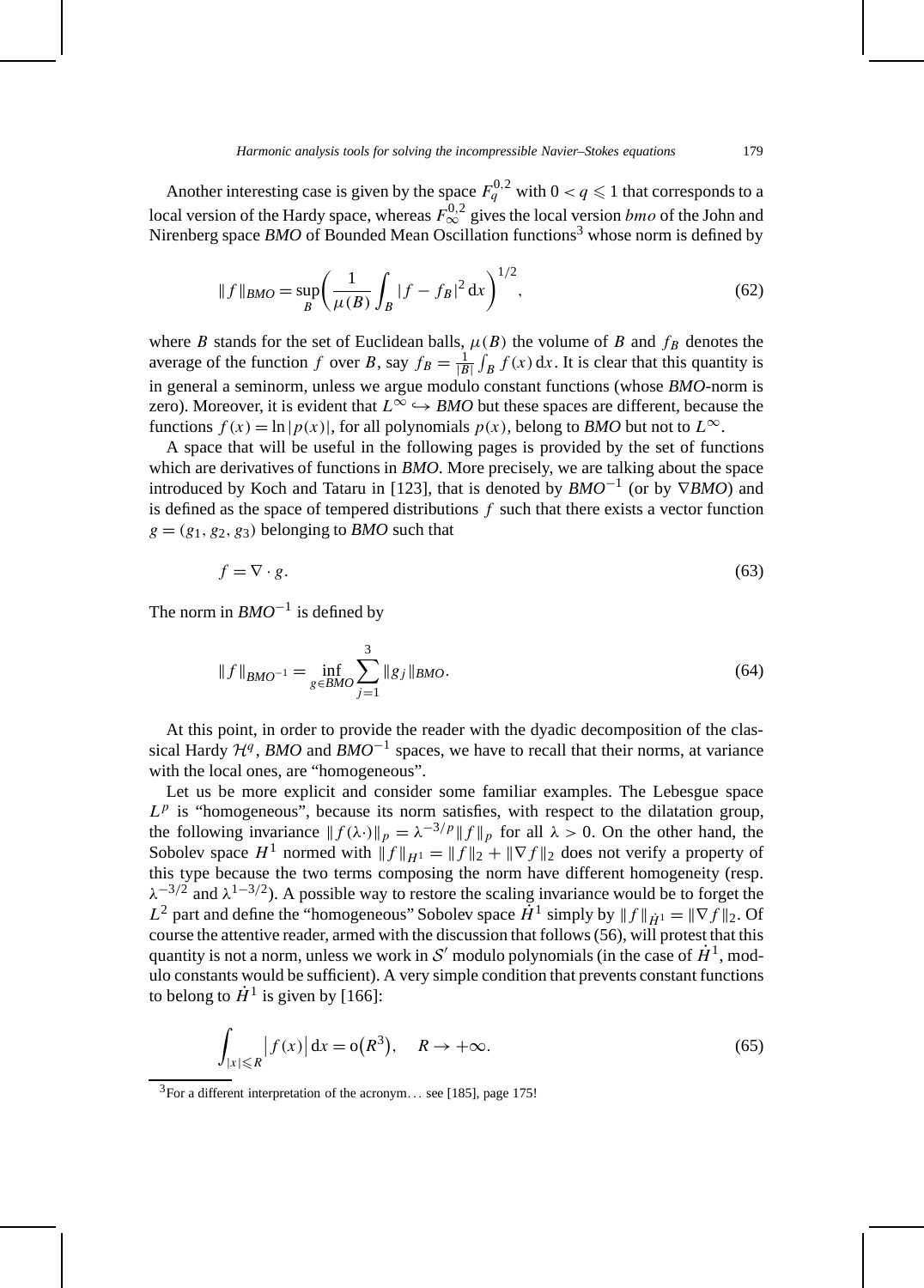A stronger, but more natural condition is provided by the celebrated Sobolev embedding in  $\mathbb{R}^3$ 

$$
\|f\|_6 \lesssim \|\nabla f\|_2,\tag{66}
$$

thus suggesting the following definition: A function *f* belongs to  $\dot{H}^1$  if and only if  $\nabla f$ belongs to  $L^2$  and *f* belongs to  $L^6$ , the norm of *f* in  $\dot{H}^1$  being  $\|\nabla f\|_2$ . Indeed, this definition is equivalent to defining  $\dot{H}^1$  as the closure of the test functions space  $C_0^{\infty}$  for the norm  $|| f ||_{\dot{H}^1} = || \nabla f ||_2$ . In the same way, we define the space  $\dot{H}^s_p$  when  $s < 3/p$  as the closure of the space

$$
S_0 = \left\{ f \in S, 0 \notin \text{Supp} \hat{f} \right\} \tag{67}
$$

for the norm

$$
||f||_{\dot{H}_p^s} = ||\dot{A}^s f||_p,\tag{68}
$$

where, as usual,  $\dot{A} = \sqrt{-\Delta}$  denotes the homogeneous Calderón pseudo-differential operator (see Section 1.3). Finally, when  $3/p + d \leq s < 3/p + d + 1$  and *d* is an integer,  $\hat{H}_p^s$  is a space of distributions modulo polynomials of degree  $\leq d$ .

We are now ready to define the homogeneous version of the Besov and Triebel–Lizorkin spaces [21,22,82,185].

If  $m \in \mathbb{Z}$ , we denote by  $\mathcal{P}_m$  the set of polynomials of degree  $\leq m$  with the convention that  $P_m = \emptyset$  if  $m < 0$ . If  $q = 1$  and  $s - 3/p \in \mathbb{Z}$ , we put  $m = s - 3/p - 1$ ; if not, we put  $m = [s - 3/p]$ , the brackets denoting the integer part function.

DEFINITION 6. Let  $0 < p, q \leq \infty$  and  $s \in \mathbb{R}$ . Then a tempered distribution f belongs to the (homogeneous) Besov space  $\dot{B}^{s,p}_{q}$  if and only if

$$
\left(\sum_{j\in\mathbb{Z}} (2^{sj} \|\Delta_j f\|_q)^p\right)^{1/p} < \infty \quad \text{and} \quad f = \sum_{-\infty}^{\infty} \Delta_j f \quad \text{in } \mathcal{S}'/\mathcal{P}_m. \tag{69}
$$

DEFINITION 7. Let  $0 < p \le \infty$ ,  $0 < q < \infty$  and  $s \in \mathbb{R}$ . Then a tempered distribution *f* belongs to the (homogeneous) Triebel–Lizorkin space  $\dot{F}_q^{s,p}$  if and only if

$$
\left\| \left( \sum_{j \in \mathbb{Z}} (2^{sj} |\Delta_j f|)^p \right)^{1/p} \right\|_q < \infty \quad \text{and} \quad f = \sum_{-\infty}^{\infty} \Delta_j f \quad \text{in } \mathcal{S}'/\mathcal{P}_m,
$$
 (70)

with an analogous modification as in the inhomogeneous case when  $q = \infty$ .

As expected, we have the following identifications:

$$
L^q = \dot{F}_q^{0,2}, \quad 1 < q < \infty,\tag{71}
$$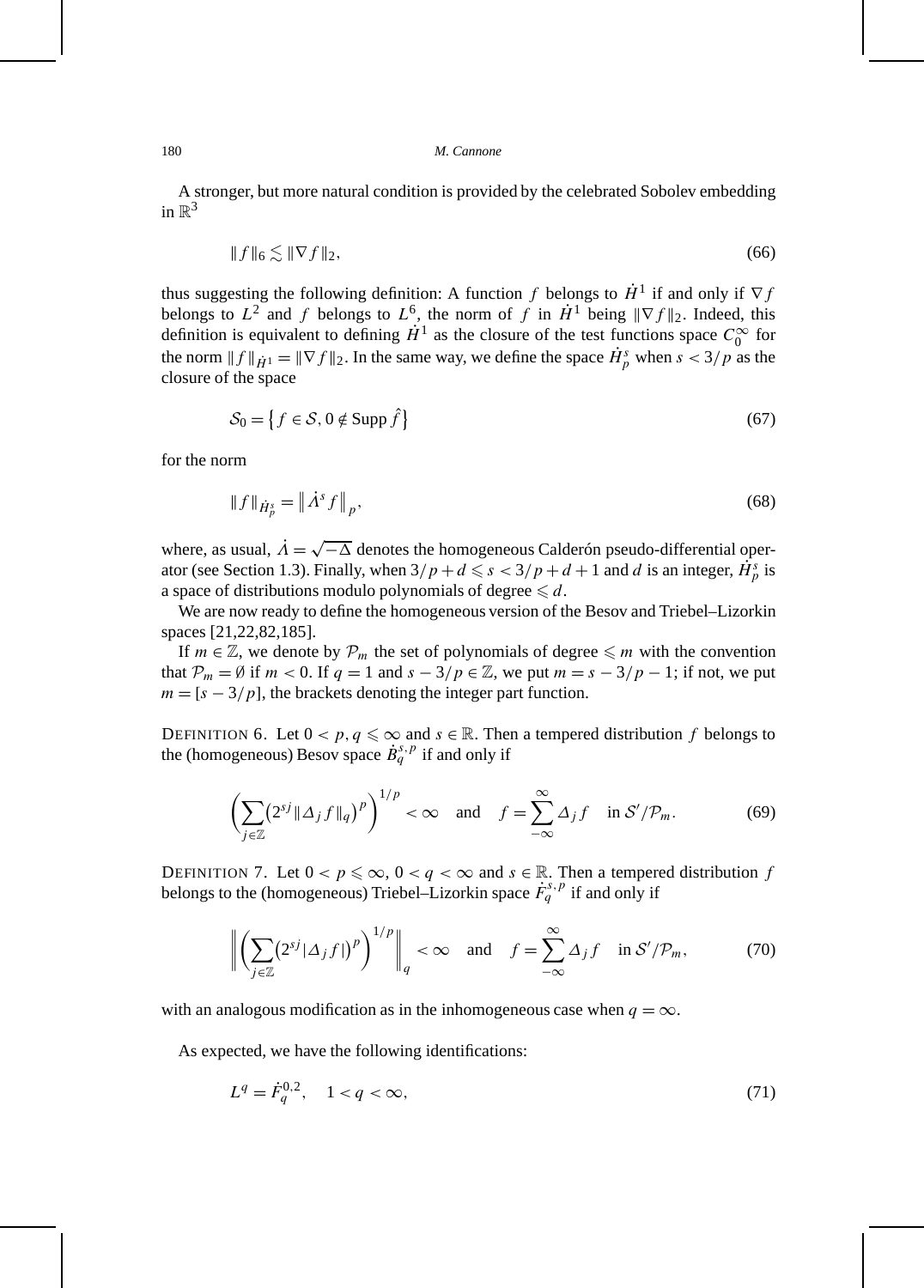and, more generally,

$$
\dot{H}_q^s = \dot{F}_q^{s,2}, \quad s \in \mathbb{R}, 1 < q < \infty,\tag{72}
$$

$$
\dot{\mathcal{C}}^s = \dot{B}^{s,\infty}_{\infty}, \quad s \in \mathbb{R}, \tag{73}
$$

$$
\dot{F}_q^{0,2} = \mathcal{H}^q, \quad 0 < q \leq 1,\tag{74}
$$

$$
\dot{F}_{\infty}^{0,2} = BMO,\tag{75}
$$

and

$$
\dot{F}_{\infty}^{-1,2} = BMO^{-1}.
$$
\n(76)

Moreover, we have the following continuous embedding (see [34]):

$$
3 \leq q_1 \leq q_2 < \infty,
$$
  
\n
$$
L^3 \hookrightarrow \dot{B}_{q_1}^{-1+3/q_1, \infty} \hookrightarrow \dot{B}_{q_2}^{-1+3/q_2, \infty} \hookrightarrow \dot{F}_{\infty}^{-1,2} \hookrightarrow \dot{B}_{\infty}^{-1, \infty}.
$$
\n
$$
(77)
$$

We will come back on the "maximal" space  $\dot{B}_{\infty}^{-1,\infty}$  in Proposition 7.

The next four propositions are of paramount importance because they give definitions for the Besov and Triebel–Lizorkin norms in terms of the heat semigroup  $S(t)$  (that appears in (12)) and in terms of the function *Θ* (that appears in (34) and (36)). The first two equivalences given hereafter, are very natural. The idea is that the convolution operators *∆j* can be interpreted as a discrete subset ( $j \in \mathbb{Z}$ ) of the continuous set ( $t > 0$ ) of convolution operators  $\Theta_t$  where

$$
\Theta_t = \frac{1}{t^3} \Theta\left(\frac{1}{t}\right) \tag{78}
$$

and, as in (35),  $\Theta$  is defined by its Fourier transform  $\widehat{\Theta}(\xi) = |\xi| e^{-|\xi|^2}$ . If the function  $\Theta$ were smooth and compactly supported on the Fourier side, this would indeed be the usual characterization for Besov and Triebel–Lizorkin spaces without any restriction on the third (regularity) index *s* that appears in Definitions 1 and 2. This would also be the case if the function *Θ* had all its moments equal to zero [185]. In the case we are dealing with, we only know that *Θ* has its first moment (the integral) equal to zero. This is why we have to require *s <* 1 (see [185]). The reader can consult [185] for the detailed proofs and [82,225,226] for a more general characterization.

PROPOSITION 1. Let  $1 \leqslant p, q \leqslant \infty$  and  $s < 1$ , then the quantities

$$
\left(\sum_{j\in\mathbb{Z}} \left(2^{sj} \|\Delta_j f\|_q\right)^p\right)^{1/p} \tag{79}
$$

*and*

$$
\left(\int_0^\infty \left(t^{-s} \|\Theta_t f\|_q\right)^p \frac{\mathrm{d}t}{t}\right)^{1/p} \tag{80}
$$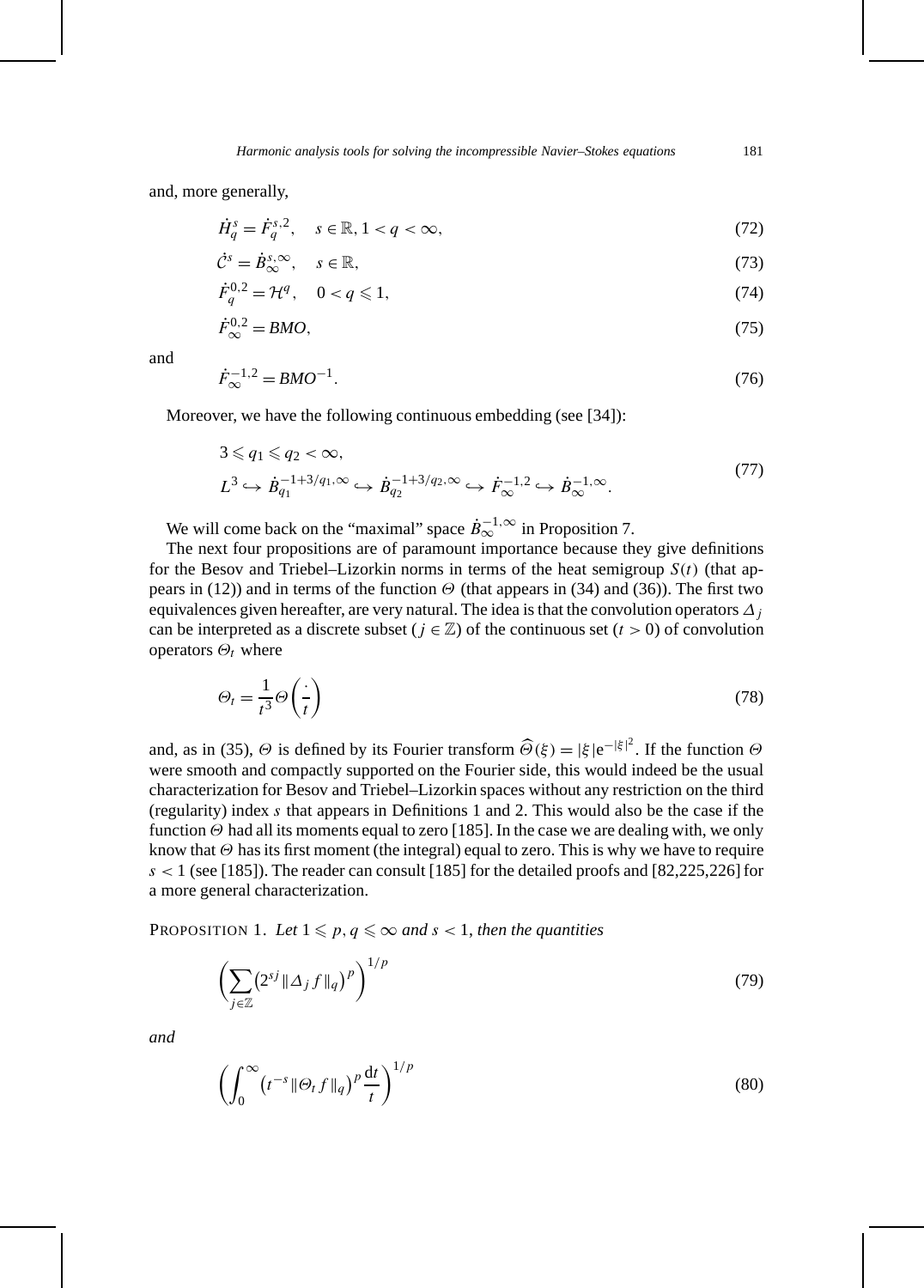*are equivalent and will be referred to in the sequel by*  $\|f\|_{\dot{B}^{s,p}_q}.$ 

PROPOSITION 2. Let  $1 \leqslant p \leqslant \infty$ ,  $1 \leqslant q < \infty$  and  $s < 1$ , then the quantities

$$
\left\| \left( \sum_{j \in \mathbb{Z}} (2^{sj} |\Delta_j f|)^p \right)^{1/p} \right\|_q \tag{81}
$$

*and*

$$
\left\| \left( \int_0^\infty (t^{-s} |\Theta_t f|)^p \frac{\mathrm{d}t}{t} \right)^{1/p} \right\|_q \tag{82}
$$

*are equivalent and will be referred to in the sequel by*  $\|f\|_{\dot{F}_q^{s,p}}$ *.* 

The next two equivalences are even more useful because they allow us to pass from *∆j* to  $S_i$  (and from the discrete set  $S_i$  to the continuous  $S(t)$  one). Here a restriction in the range of exponents also appears and we will be forced to assume that *s <* 0. More precisely, the reason why the equivalences under consideration are not true if  $s \geq 0$  is essentially the following: even if we can easily estimate any quantity involving  $\Delta_i$  from above with one only involving  $S_i$ , because of the identity

$$
\Delta_j = S_{j+1} - S_j,\tag{83}
$$

passing from  $\Delta_j$  to  $S_j$ , via the relation

$$
S_{j+1} = \sum_{k \leq j} \Delta_k,\tag{84}
$$

it is not possible when  $s \geq 0$  (see [185]). In the context of the Navier–Stokes equations, an explicit counter-example for  $s = 0$  was given in [34] for the Besov spaces. A second one for the Triebel–Lizorkin spaces (always with  $s = 0$ ) will be given in the following pages.

But let us state the equivalences we are talking about (for a proof see [225], p. 192).

PROPOSITION 3. Let  $1 \leqslant p, q \leqslant \infty$  and  $s < 0$ , then the quantities

$$
\left(\sum_{j\in\mathbb{Z}}\left(2^{sj}\|\Delta_j f\|_q\right)^p\right)^{1/p},\tag{85}
$$

$$
\left(\sum_{j\in\mathbb{Z}} (2^{sj} \|S_j f\|_q)^p\right)^{1/p},\tag{86}
$$

$$
\left(\int_0^\infty \left(t^{-s/2} \|S(t)f\|_q\right)^p \frac{dt}{t}\right)^{1/p} \tag{87}
$$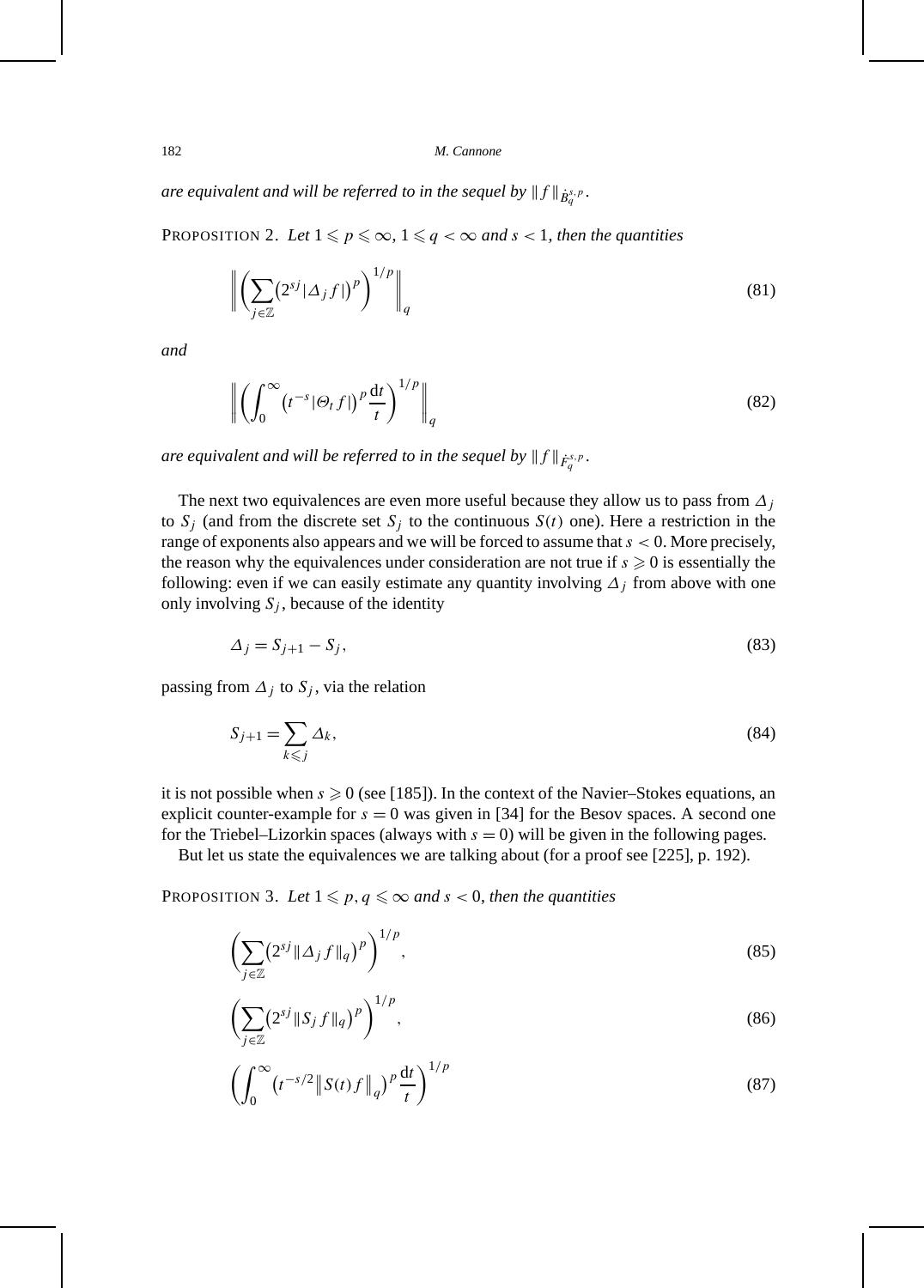*and*

$$
\left(\int_0^\infty \left(t^{-s} \|\Theta_t f\|_q\right)^p \frac{\mathrm{d}t}{t}\right)^{1/p} \tag{88}
$$

*are equivalent and will be referred to in the sequel by*  $\|f\|_{\dot{B}^{s,p}_{q}}$ *.* 

PROPOSITION 4. Let  $1 \leqslant p \leqslant \infty$ ,  $1 \leqslant q < \infty$  and  $s < 0$ , then the quantities

$$
\left\| \left( \sum_{j \in \mathbb{Z}} (2^{sj} |\Delta_j f|)^p \right)^{1/p} \right\|_q,
$$
\n(89)

$$
\left\| \left( \sum_{j \in \mathbb{Z}} \left( 2^{sj} |S_j f| \right)^p \right)^{1/p} \right\|_q,
$$
\n(90)

$$
\left\| \left( \int_0^\infty \left( t^{-s/2} |S(t)f| \right)^p \frac{\mathrm{d}t}{t} \right)^{1/p} \right\|_q \tag{91}
$$

*and*

$$
\left\| \left( \int_0^\infty (t^{-s} |\Theta_t f|)^p \frac{\mathrm{d}t}{t} \right)^{1/p} \right\|_q \tag{92}
$$

*are equivalent and will be referred to in the sequel by*  $\|f\|_{\dot{F}_q^{s,p}}$ *.* 

The next propositions will be also useful in the following pages. Of course the embeddings are also valid for inhomogeneous spaces.

PROPOSITION 5.

$$
If \, s_1 > s_2 \, and \, s_1 - \frac{3}{q_1} = s_2 - \frac{3}{q_2}, then \, \dot{B}_{q_1}^{s_1, p_1} \hookrightarrow \dot{B}_{q_2}^{s_2, p_2} \, and \, \dot{F}_{q_1}^{s_1, p_1} \hookrightarrow \dot{F}_{q_2}^{s_2, p_2}.\tag{93}
$$

$$
If \, p_1 < p_2, \, then \, \dot{B}_q^{s_1, p_1} \hookrightarrow \dot{B}_q^{s_2, p_2} \, and \, \dot{F}_q^{s_1, p_1} \hookrightarrow \dot{F}_q^{s_2, p_2}.\tag{94}
$$

For any p, q and s, 
$$
\dot{B}_p^{s, \min(p,q)} \hookrightarrow \dot{F}_q^{s,p} \hookrightarrow \dot{F}_q^{s, \max(p,q)}
$$
. (95)

# **2.3.** *The paraproduct rule*

In order to study how the product acts on Besov spaces, we need to recall Bony's paraproduct algorithm [20], one of the most celebrated tools of paradifferential calculus. The Greek prefix "para" is added here in front of *product* and *differential* to underline that the new operations "go beyond" the usual ones. In particular, the new calculus enables us to define a new product between distributions which turns out to be continuous in many functional spaces where the usual product does not even make sense.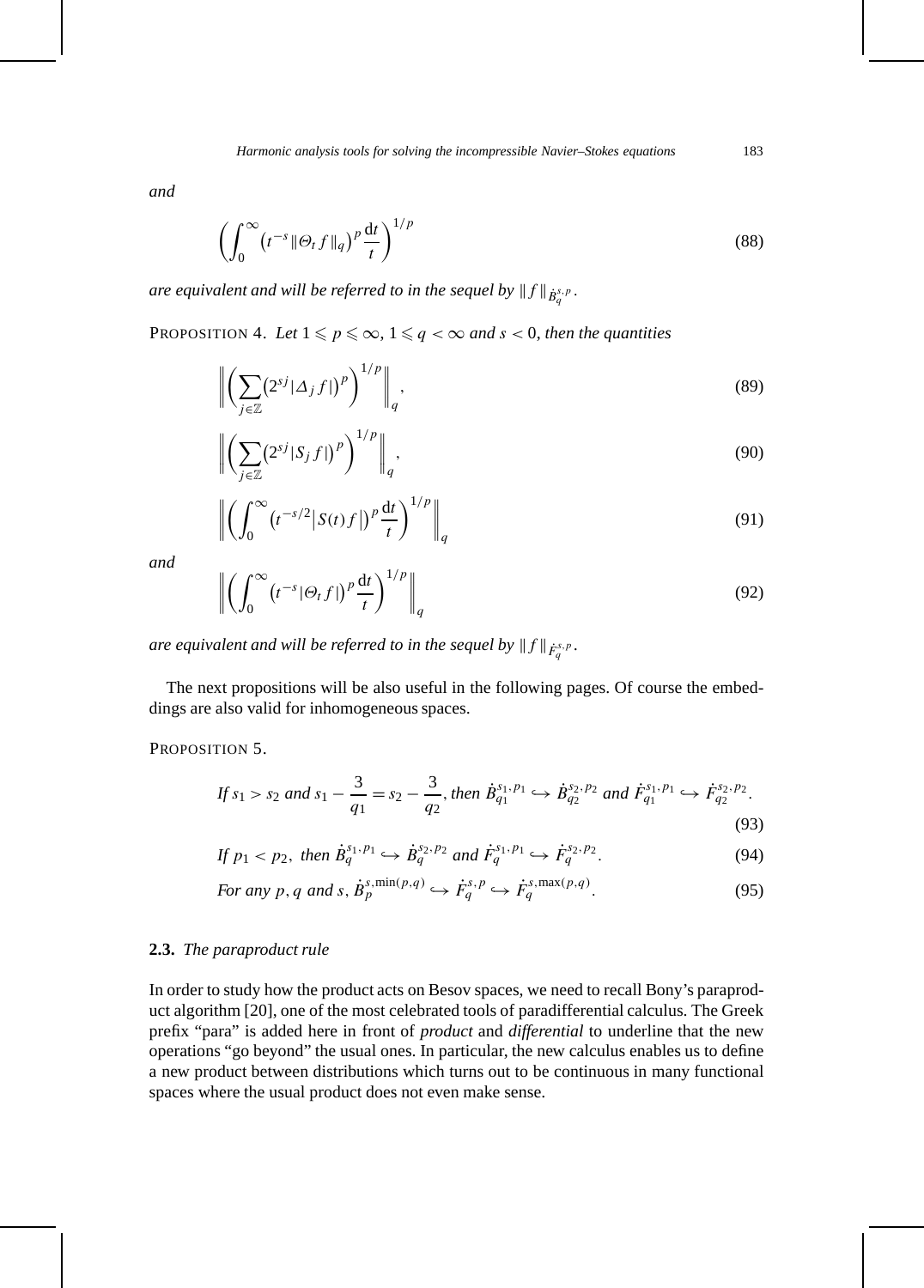More precisely, let us consider two tempered distributions *f* and *g* and write, in terms of a Littlewood–Paley decomposition,

$$
f = \sum_{j} \Delta_j f,\tag{96}
$$

$$
g = \sum_{j} \Delta_j g \tag{97}
$$

so that, formally,

$$
fg = \sum_{n} [S_{n+1}f S_{n+1}g - S_n f S_n g] + S_0 f S_0 g.
$$
 (98)

Now, after some simplifications, we get

$$
fg = \sum_{n} \left[ \Delta_n f S_n g + \Delta_n g S_n f + \Delta_n f \Delta_n g \right]
$$
  
= 
$$
\sum_{n} \Delta_n f S_{n-2} g + \sum_{n} \Delta_n g S_{n-2} f + \sum_{|n-n'| \leqslant 2} \Delta_{n'} f \Delta_n g.
$$
 (99)

In other words, the product of two tempered distributions is decomposed into two paraproducts, respectively,

$$
\pi(f,g) = \sum_{n} \Delta_n f S_{n-2} g \tag{100}
$$

and

$$
\pi(g, f) = \sum_{n} \Delta_n g S_{n-2} f,\tag{101}
$$

plus a remainder. Finally, if we want to analyze the product *fg* by means of the frequency filter  $\Delta_j$  we deduce from (101), modulo some nondiagonal terms that we are neglecting for simplicity,

$$
\Delta_j(fg) = \Delta_j f S_{j-2}g + \Delta_j g S_{j-2}f + \Delta_j \left(\sum_{k \ge j} \Delta_k f \Delta_k g\right).
$$
 (102)

Usually, the first two contributions are easier to treat than the third remainder term.

## **2.4.** *The wavelet decomposition*

The Littlewood–Paley decomposition allows us to describe an arbitrary tempered distribution into the sum of regular functions that are well localized in the frequency variable.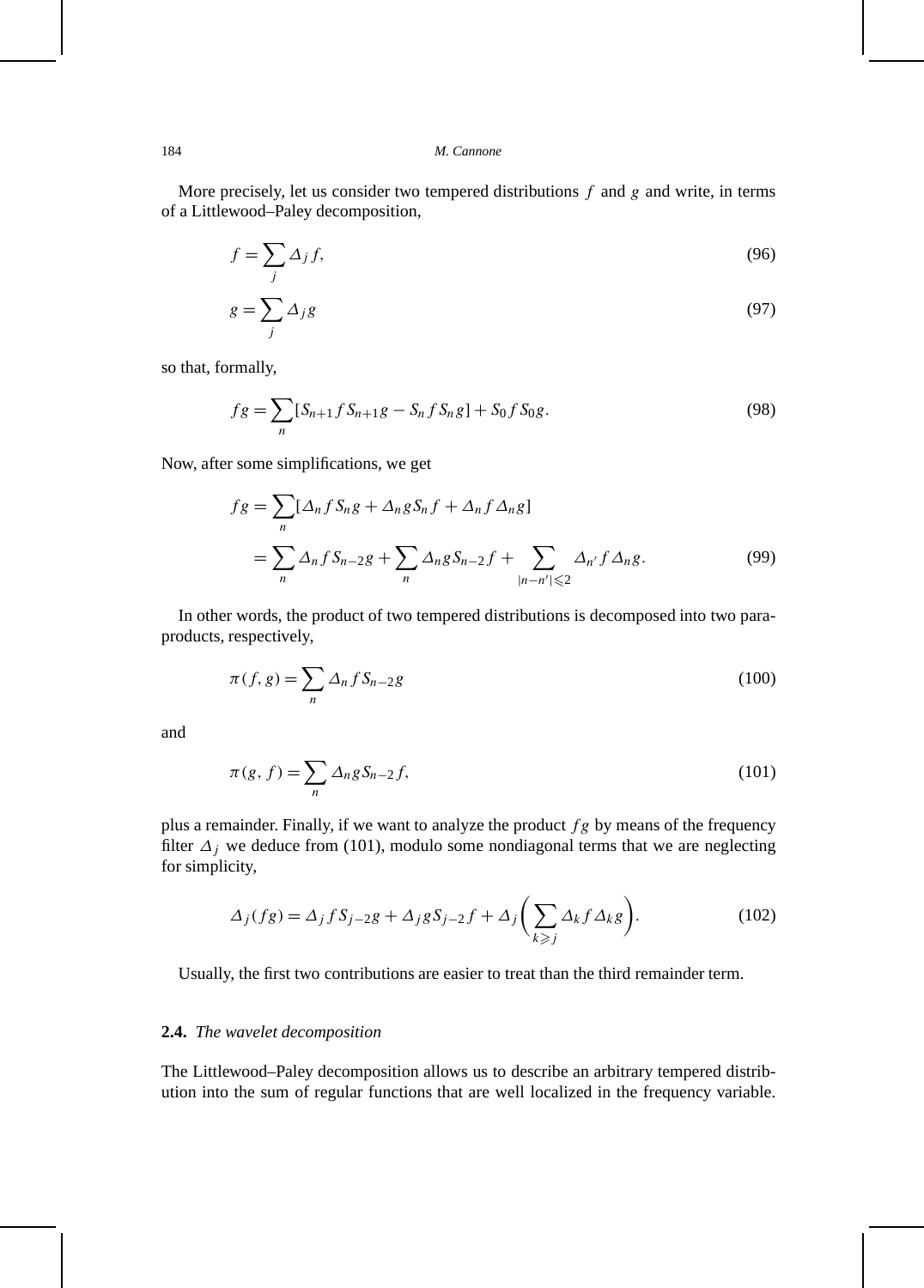The wavelet decomposition allows us to obtain an even better localization for these functions, say in both space and frequency. Of course, the ideal case of functions that are compactly supported in space as well as in frequency is excluded by Heisenberg's principle. Wavelets were discovered at the beginning of the 1980s and the best reference is Meyer's work [162,163].

The idea of using a wavelet decomposition to study turbulence questions was advocated from the very beginning, at about the same time when wavelets tools were available. In fact, due to the strong impact that wavelets had in several important scientific and technological discoveries, many people started dreaming that wavelets could provide the "golden rule" to attack the Navier–Stokes equations, from both mathematical and numerical points of view (see for instance the paper of Farge [77] and the references therein).

We do not discuss here the relevance of wavelets in numerical simulations of the Navier– Stokes equations and refer the reader to Meyer's conclusion in [166]. From the point of view of nonlinear partial differential equations, the situation is a little disappointing. The first attempt to approach the Navier–Stokes equations, by expanding the unknown velocity field  $v(t, x)$  into a wavelet basis in space variable, came from Federbush, who wrote an intriguing paper in 1993 [78]. The techniques and insights employed arose from the theory of phase cell analysis used in constructive quantum field theory, and were the starting point and the first source of inspiration of our work [34].

The disappointing note is that, as we will see in the following sections, Federbush's program can be realized as well by using the less sophisticated Littlewood–Paley decomposition. On the other hand, the good news is that the systematic use of harmonic analysis tools (Littlewood–Paley and wavelets decomposition and their natural companions, Besov spaces and Bony's paraproducts techniques) paved the way for important discoveries for Navier–Stokes: the existence of a global solution for highly oscillating data, the uniqueness of this solution and its asymptotic behavior, via the existence of self-similar solutions.

As we have already announced in the Introduction, our story is full of surprises and bad news follows here at once. In fact, each proof of the previous results originally discovered by means of 'Fourier analysis methods', more precisely, by using 'Besov spaces', was followed shortly after its publication by a 'real variable methods' proof.

We will come back to these questions – existence, uniqueness, self-similar solutions – and treat them in detail in three separate sections (resp. Sections 4–6). Before doing this and in order to clarify the previous discussion, let us briefly recall here, for the convenience of the reader, some definitions taken from the wavelet world. Roughly speaking, a wavelet decomposition is a decomposition of the type

$$
f = \sum_{\lambda} \langle f, \psi_{\lambda} \rangle \psi_{\lambda}, \tag{103}
$$

where  $\psi_{\lambda}$  is "essentially" localized in frequency in a dyadic annulus  $2^{j}$  and "essentially" localized in space in a dyadic cube  $2^{-j}$ . More precisely, following Meyer [162], we have the following definition:

DEFINITION 8. A wavelet decomposition of regularity  $m > 0$  is a set of  $2^3 - 1 = 7$  functions  $\psi_{\varepsilon}$ ,  $\varepsilon \in \{0, 1\}^3 \setminus \{0, 0, 0\}$  verifying the following properties: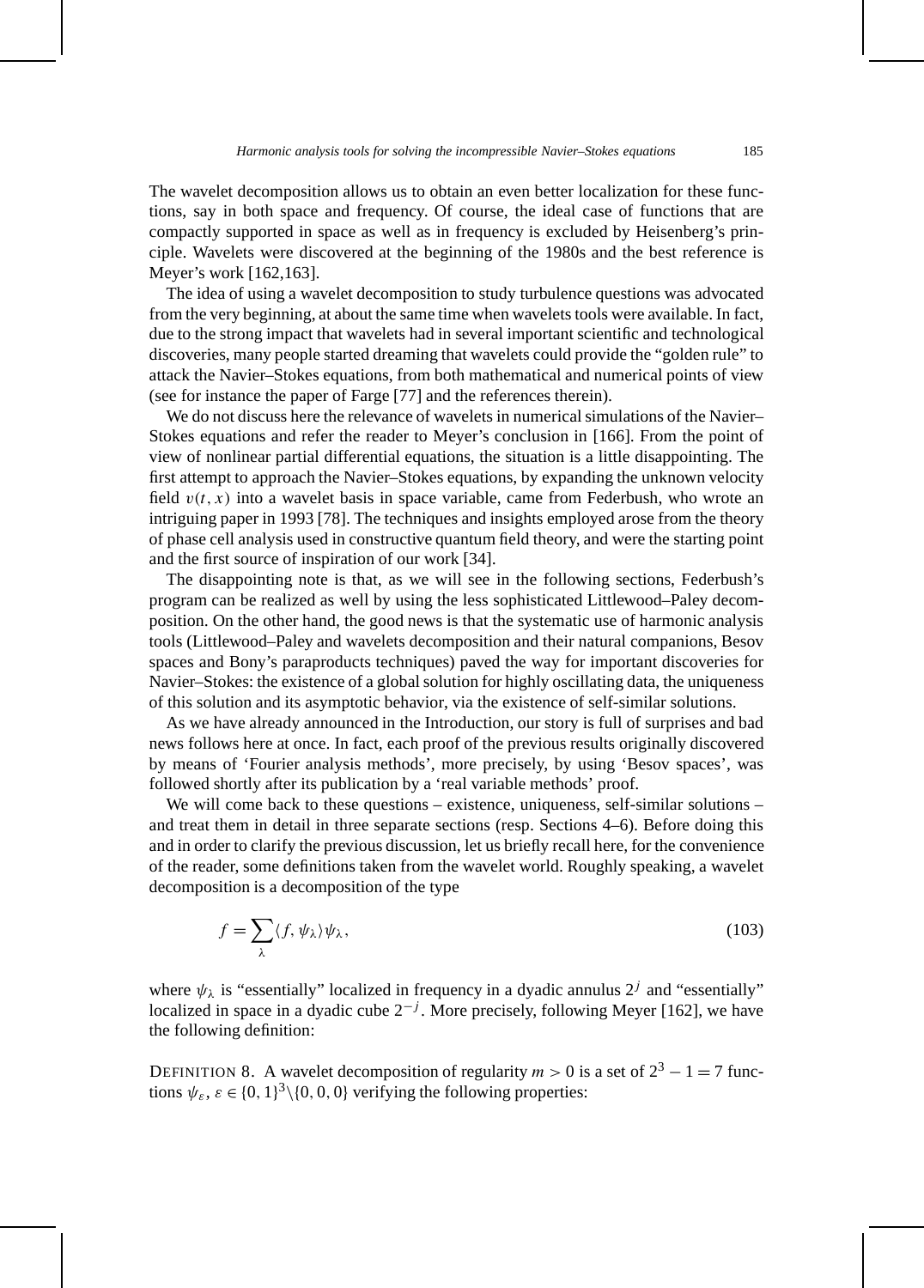- 1. *Regularity:*  $\psi_{\varepsilon}$  belongs to  $\mathcal{C}^m$ .
- 2. *Localization*:

$$
\forall \alpha, |\alpha| \leqslant m, \forall N \in \mathbb{N}, \exists C: \quad \left|\partial^{\alpha} \psi_{\varepsilon}\right| (x) \leqslant C \big(1+|x|\big)^{-N}.\tag{104}
$$

3. *Oscillation*:

$$
\forall \alpha, |\alpha| \leqslant m: \quad \int x^{\alpha} \psi_{\varepsilon}(x) dx = 0. \tag{105}
$$

4. *Orthogonality*: The set

$$
\left\{2^{3j/2}\psi_{\varepsilon}\left(2^{j}x-k\right)/j\in\mathbb{Z}^{3},\varepsilon\in\{0,1\}^{3}\backslash\{0,0,0\}\right\}\tag{106}
$$

is an orthogonal basis of  $L^2$ .

If we denote  $\psi_{j,k}(x) = 2^{3j/2} \psi(2^{j} x - k)$  (where, for the sake of simplicity, the parameter  $\varepsilon$  is neglected), then we obtain the following "homogeneous" decomposition

$$
f = \sum_{j \in \mathbb{Z}} \sum_{k \in \mathbb{Z}^3} \langle f, \psi_{j,k} \rangle \psi_{j,k} = \sum_{j,k} c_{j,k} \psi_{j,k}
$$
(107)

that, as in the case of the homogeneous Littlewood–Paley decomposition, has to be understood in  $S'$  modulo polynomials.

Formally, a Littlewood–Paley decomposition  $\Delta_j$  gives a wavelet decomposition  $\psi_{j,k}$  by letting

$$
c_{j,k} \simeq \Delta_j f(2^{-j}k) \tag{108}
$$

and, vice versa, from a wavelet decomposition we can recover a Littlewood–Paley one just by taking

$$
\Delta_j f \simeq \sum_{k \in \mathbb{Z}^3} c_{j,k} \psi_{j,k}.\tag{109}
$$

Finally, the wavelets coefficients  $c_{j,k}$  of a function  $f$  allow us to obtain an equivalent definition of the Besov and Triebel–Lizorkin spaces. For example, we have the following proposition [162]:

PROPOSITION 6. If  $\psi$  is a wavelet of regularity  $m > 0$ , then, for any  $|s| < m$  and any  $1 \leqslant p, q \leqslant \infty$ , we have the equivalence of norms

$$
\|f\|_{\dot{B}_q^{s,p}} \simeq \left(\sum_{j\in\mathbb{Z}} 2^{jp(s+3(1/2-1/q))} \left(\sum_{k\in\mathbb{Z}^3} |c_{j,k}|^q\right)^{p/q}\right)^{1/p}.\tag{110}
$$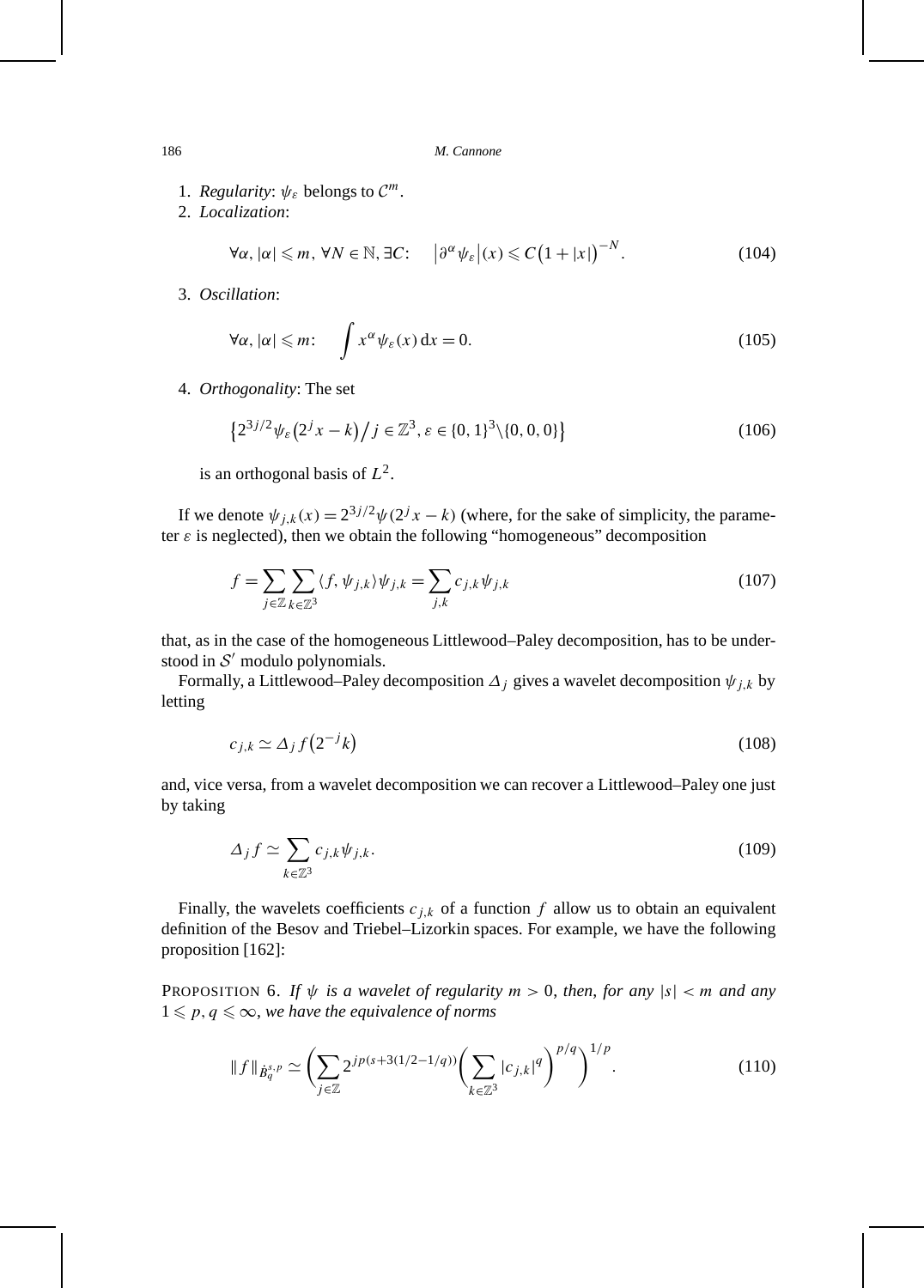REMARK. In the study of the Navier–Stokes equations and other *incompressible* fluid equations, one would expect that the wavelets functions  $\psi_{\varepsilon}$  in Definition 8 have an additional property:

5. *Divergence-free*: Divergence-free basis of wavelets were first discovered by Battle and Federbush [6,7] and their construction was improved later by Lemarié [139,140,145]. A simple presentation of these basis is contained in the paper by Meyer [166].

#### **2.5.** *Other useful function spaces*

Before we enter the heart of the paper, devoted to existence and uniqueness theorems for the Navier–Stokes equations, we wish to end this section by presenting other functional spaces, that will be useful in the following pages.

**2.5.1.** *Morrey–Campanato spaces.* For  $1 \leq q \leq p \leq \infty$ , the inhomogeneous Morrey– Campanato space  $M_q^p$  is defined as the space of functions *f* which are locally in  $L^q$  and such that

$$
\sup_{x \in \mathbb{R}^3, 0 < r \leq 1} R^{3/p} \left( R^{-3} \int_{|x - y| \leq r} |f(x)|^q \, \mathrm{d}y \right)^{1/q} < \infty,\tag{111}
$$

where the left-hand side of this inequality is the norm of  $f$  in  $M_q^p$ . The homogeneous Morrey–Campanato space  $\dot{M}_q^p$  is defined in the same way, by taking the supremum over all  $r \in (0, \infty)$  instead of  $r \in (0, 1]$ .

**2.5.2.** *Lorentz spaces.* Let  $1 \leq p, q \leq \infty$ , then a function f belongs to the Lorentz space  $L^{(p,q)}$  if and only if 'the quantity'

$$
\|f\|_{L^{(p,q)}} = \left(\frac{q}{p} \int_0^\infty [t^{1/p} f^*(t)]^q \frac{\mathrm{d}t}{t}\right)^{1/q} < \infty,\tag{112}
$$

of course, if  $q = \infty$  this means

$$
||f||_{L^{(p,\infty)}} = \sup_{t>0} t^{1/p} f^*(t) < \infty,\tag{113}
$$

where  $f^*$  is the decreasing rearrangement of  $f$ :

$$
f^*(t) = \inf\{s \ge 0; |\{|f| > s\}| \le t\}, \quad t \ge 0.
$$
 (114)

We know [215] that for  $p > 1$ , a norm on  $L^{(p,q)}$  equivalent to 'the quantity'  $|| f ||_{L^{(p,q)}}$ exists such that  $L^{(p,q)}$  becomes a Banach space. If  $p = q$ , the space  $L^{(p,p)}$  is nothing else than the Lebesgue space  $L^p$ . Moreover, generalization versions of Hölder and Young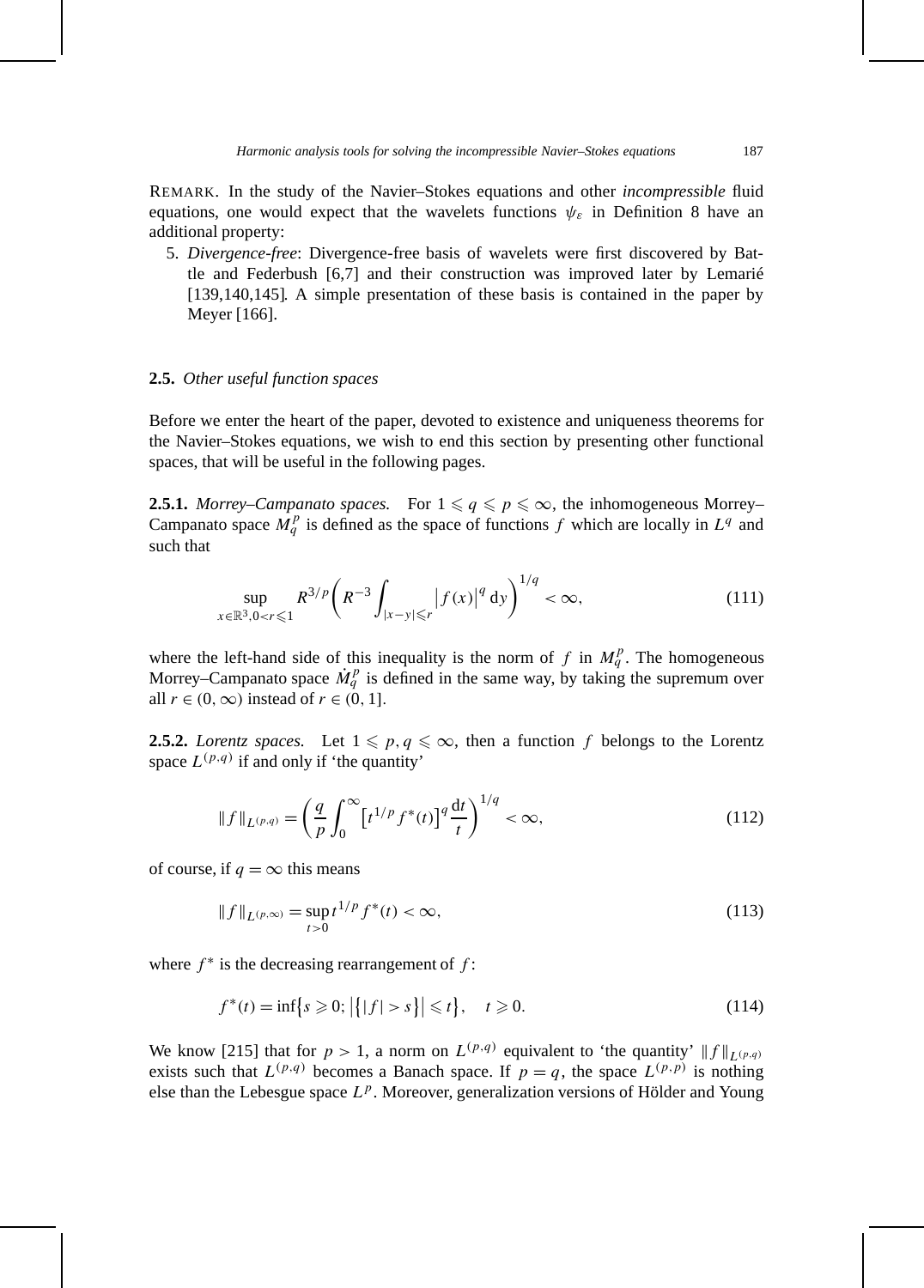inequalities hold for the Morrey–Campanato spaces [111]. Finally, for these spaces, the theory of real interpolation gives the equivalence (see [10])

$$
(L^{p_0}, L^{p_1})_{(\theta, q)} = L^{(p, q)}, \tag{115}
$$

where  $1 < p_0 < p < p_1 < \infty$  and  $0 < \theta < 1$  satisfy  $1/p = (1 - \theta)/p_0 + \theta/p_1$  and  $1 \leq$  $q \leqslant \infty$ .

**2.5.3.** *Le Jan–Sznitman spaces.* Recently, Le Jan and Sznitman [137,138] considered the space of tempered distributions *f* whose Fourier transform verifies

$$
\sup_{\mathbb{R}^3} |\xi|^2 |\hat{f}(\xi)| < \infty.
$$
 (116)

Now, if in the previous expression we consider  $\int_{\xi \in \mathbb{R}^3}$  instead of sup<sub> $\xi \in \mathbb{R}^3$ </sub>, we obtain the (semi)-norm of a homogeneous Sobolev space. This is not the case: the functions whose Fourier transform is bounded define the pseudo-measure space  $\mathcal{P}M$  of Kahane. In other words, a function *f* belongs to the space introduced by Le Jan and Sznitman if and only if  $\Delta f \in \mathcal{PM}$ ,  $\Delta$  being the Laplacian (in three dimensions). A simple calculation (see [48]) shows that condition (116) is written, in the dyadic decomposition  $\Delta_j$  of Littlewood and Paley in the form  $4^{j}$   $\|\Delta_j f\|_{\mathcal{PM}} = 4^{j}$   $\|\widehat{\Delta_j f}\|_{\infty} \in \ell^{\infty}(\mathbb{Z})$  and defines in this way "the homogeneous Besov space"  $\dot{B}_{\mathcal{PM}}^{2,\infty}$ .

Let us note that this quantity is not a norm, unless we work in  $S'$  modulo polynomials, as we did in Section 2.2 in the case of homogeneous Besov spaces (for example, if *f* is a constant or, more generally a polynomial of degree 1, it is easy to see that  $|\xi|^2|\hat{f}(\xi)| = 0$ ). Another possibility to avoid this technical point is to ask that  $\hat{f} \in L^1_{loc}$ . In other words, the Banach functional space relevant to our study is defined by

$$
\mathcal{PM}^2 = \left\{ v \in \mathcal{S}' : \hat{v} \in L^1_{\text{loc}}, \|v\|_{\mathcal{PM}^2} \equiv \sup_{\xi \in \mathbb{R}^3} |\xi|^2 |\hat{v}(\xi)| < \infty \right\}. \tag{117}
$$

A generalization of this functional space was recently introduced in the paper by Bhattacharya, Chen, Dobson, Guenther, Orum, Ossiander, Thomann and Waymire (see [8]).

## **3. Existence theorems**

#### **3.1.** *The fixed point theorem*

We will recall here two classical results concerning the existence of fixed point solution to abstract functional equations. These theorems are known under the name of Picard in France, Caccioppoli in Italy, and Banach in Poland and *...* in the rest of the world!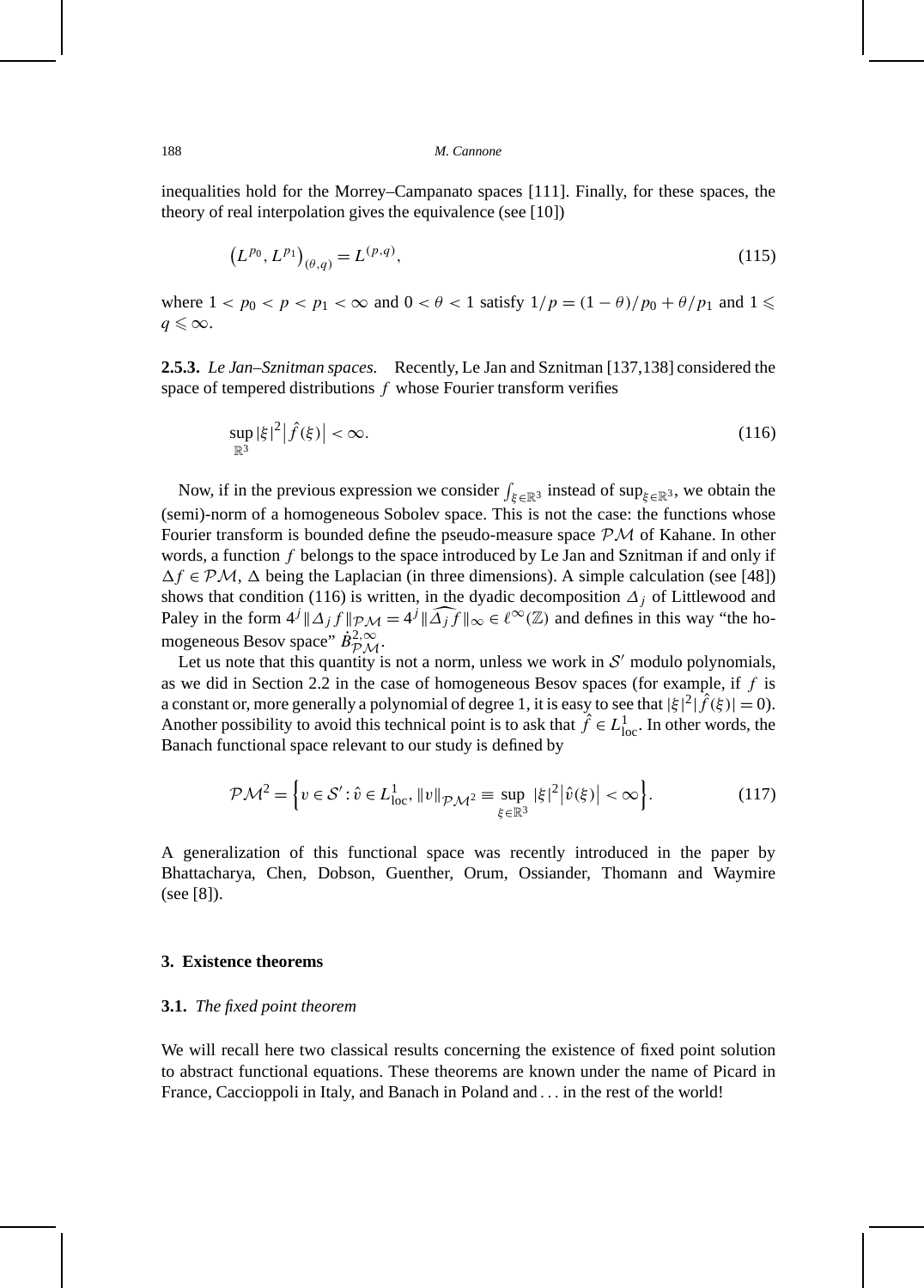LEMMA 4. Let *X* be an abstract Banach space with norm  $\| \cdot \|$  and  $B: X \times X \rightarrow X$ *a bilinear operator such that, for any*  $x_1, x_2 \in X$ ,

$$
\|B(x_1, x_2)\| \leqslant \eta \|x_1\| \|x_2\|,\tag{118}
$$

*then, for any*  $y \in X$  *such that* 

$$
4\eta \|y\| < 1,\tag{119}
$$

*the equation*

$$
x = y + B(x, x) \tag{120}
$$

*has a solution x in X. In particular*, *the solution is such that*

$$
||x|| \leq 2||y|| \tag{121}
$$

*and it is the only one such that*

 $\ddot{\phantom{a}}$ 

$$
\|x\| < \frac{1}{2\eta}.\tag{122}
$$

The following lemma is a generalization of the previous one  $(\lambda = 0)$  and will be useful when treating the mild Navier–Stokes equations in the presence of a nontrivial external force (11).

LEMMA 5. Let *X* be an abstract Banach space with norm  $\|\cdot\|$ ,  $L:X \to X$  a linear oper*ator such that, for any*  $x \in X$ ,

$$
||L(x)|| \le \lambda ||x|| \tag{123}
$$

*and*  $B: X \times X \rightarrow X$  *a bilinear operator such that, for any*  $x_1, x_2 \in X$ ,

$$
\|B(x_1, x_2)\| \leqslant \eta \|x_1\| \|x_2\|,\tag{124}
$$

*then, for any*  $\lambda$ ,  $0 < \lambda < 1$ *, and for any*  $y \in X$  *such that* 

$$
4\eta \|y\| < (1 - \lambda)^2,\tag{125}
$$

*the equation*

$$
x = y + B(x, x) + L(x)
$$
 (126)

*has a solution x in X. In particular*, *the solution is such that*

$$
||x|| \leqslant \frac{2||y||}{1-\lambda} \tag{127}
$$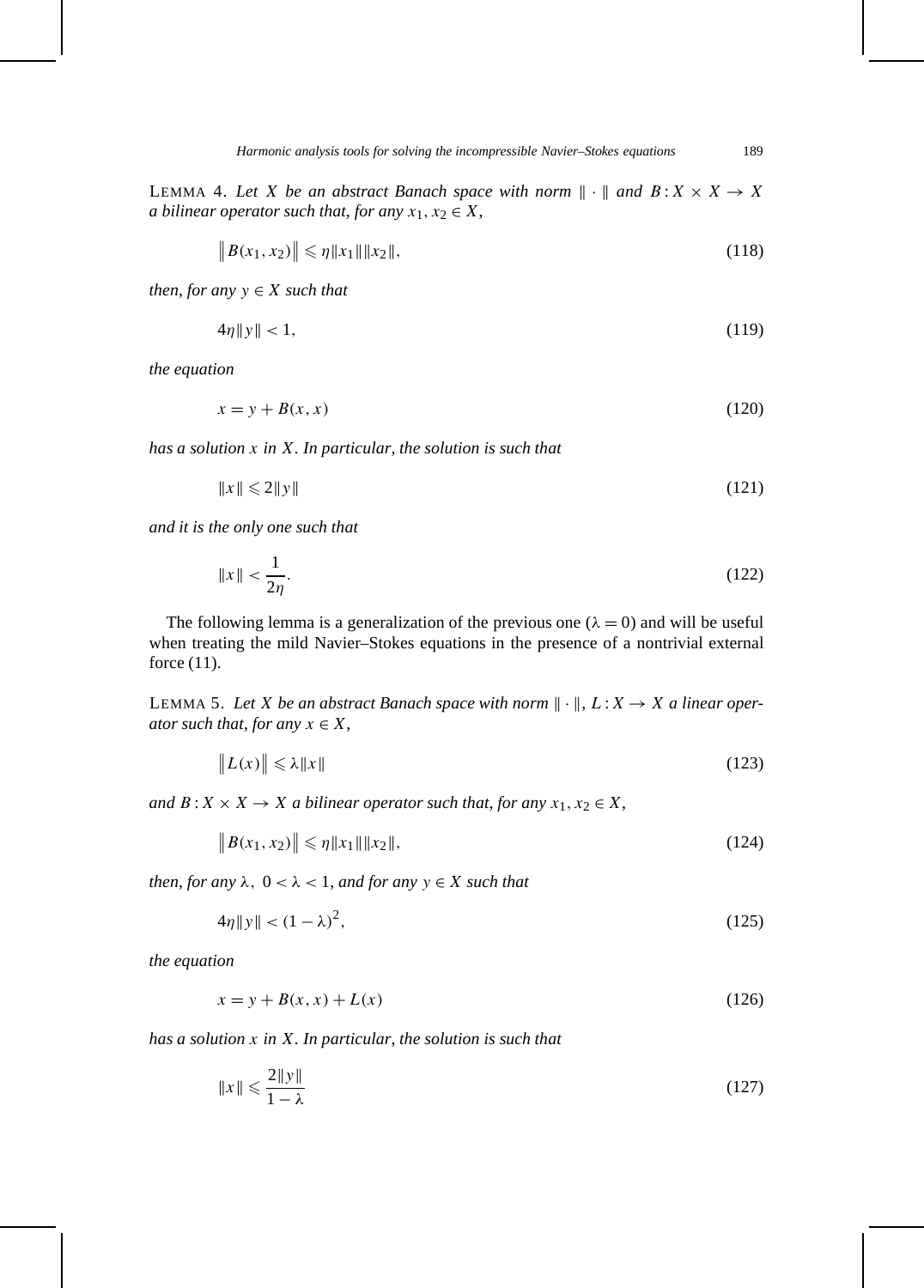*and it is the only one such that*

$$
||x|| < \frac{1-\lambda}{2\eta}.\tag{128}
$$

For an elementary proof of the above mentioned lemmata the reader is referred to [34] and to [3] where a different proof is given that also applies to the (optimal) case where the equality sign holds in (119), (122), (125) and (128).

# **3.2.** *Scaling invariance*

The Navier–Stokes equations are invariant under a particular change of time and space scaling. More exactly, assume that, in  $\mathbb{R}^3 \times (0, \infty)$ ,  $v(t, x)$  and  $p(t, x)$  solve the system

$$
\frac{\partial v}{\partial t} - v \Delta v = -(v \cdot \nabla)v - \nabla p,
$$
  

$$
\nabla \cdot v = 0,
$$
 (129)

then the same is true for the rescaled functions

$$
v_{\lambda}(t, x) = \lambda v(\lambda^{2} t, \lambda x), \qquad p_{\lambda}(t, x) = \lambda^{2} p(\lambda^{2} t, \lambda x).
$$
 (130)

On the other hand, the functions  $v(\lambda t, \lambda x)$  and  $p(\lambda t, \lambda x)$  solve a different Navier–Stokes system, where  $\nu$  is replaced by  $\lambda \nu$ , thus allowing us to assume that viscosity is equal to unity, as we did in Section 1.1 (because, if not, it is possible to find a  $\lambda > 0$  such that  $\lambda v = 1$ ). The above scaling invariance leads to the following definition.

DEFINITION 9. *Critical space*. A translation invariant Banach space of tempered distributions *X* is called a critical space for the Navier–Stokes equations if its norm is invariant under the action of the scaling  $f(x) \to \lambda f(\lambda x)$  for any  $\lambda > 0$ . In other words, we require the embedding

$$
X \hookrightarrow \mathcal{S}' \tag{131}
$$

and that, for any  $f \in X$ ,

$$
\|f(\cdot)\| = \|\lambda f(\lambda - x_0)\| \quad \forall \lambda > 0, \forall x_0 \in \mathbb{R}^3.
$$
 (132)

Critical spaces are all embedded in a same function space, as stated in the following proposition.

PROPOSITION 7 (A remarkable embedding). *If X is a critical space*, *then X is continuously embedded in the Besov space*  $\dot{B}_{\infty}^{-1,\infty}$ .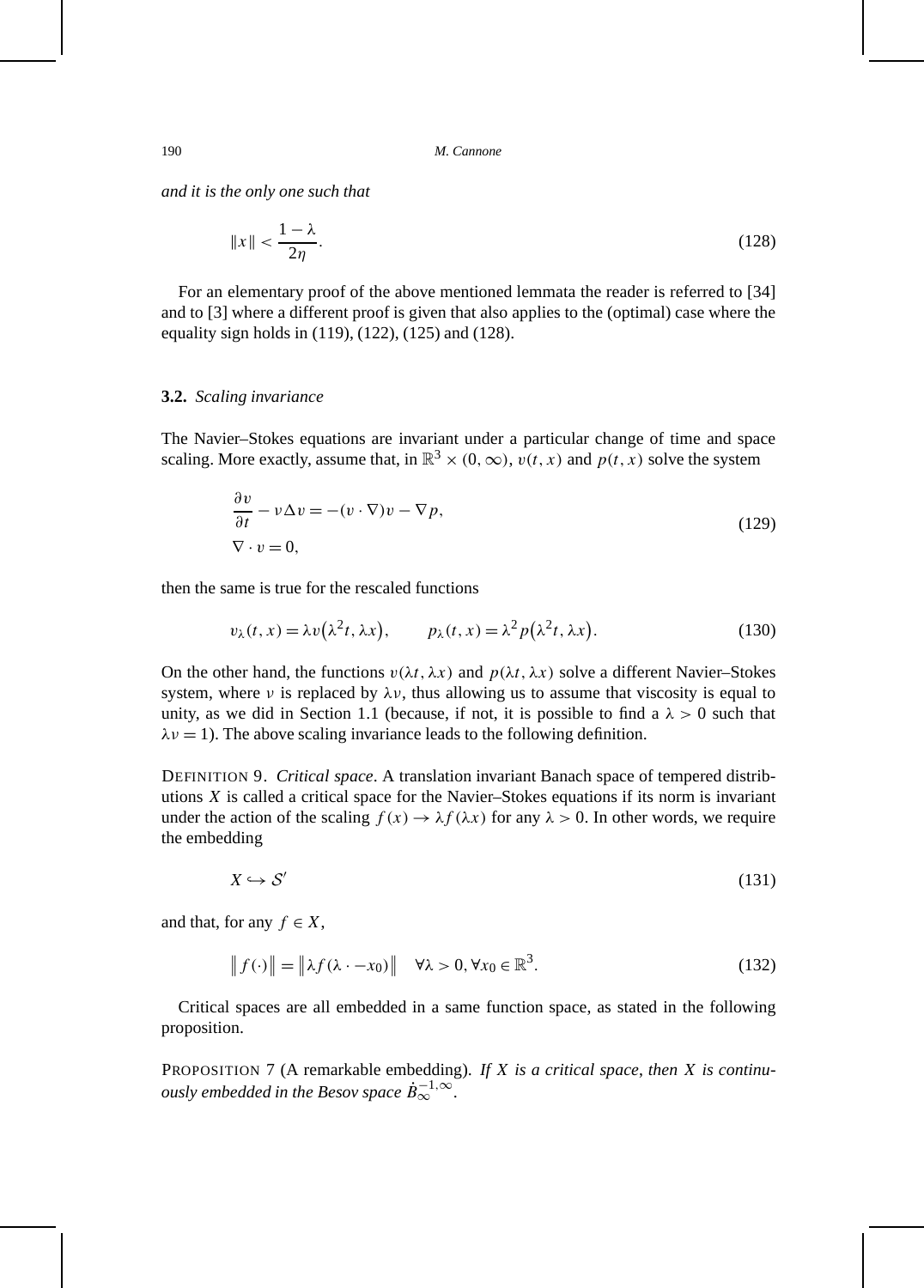The proof of this result is so simple that we would like to present it here. We argue as in the proof of the "minimality of  $\dot{B}_1^{0,1}$ " given by Frazier, Jawerth and Weiss in [82] (see also [3,161,166]).

To begin, we note that if *X* satisfies (131), then there exists a constant *C* such that

$$
\left| \left( \exp\left( -|x|^2/4 \right), f \right) \right| \leqslant C \| f \|_X \quad \forall f \in X. \tag{133}
$$

Now, using the translation invariance of *X* we obtain

$$
\left\| \exp(\Delta) f \right\|_{L^{\infty}} \leqslant C \| f \|_{X}
$$
\n(134)

and, by the invariance under the scaling  $f(x) \rightarrow \lambda f(\lambda x)$ , we get

$$
t^{1/2} \left\| \exp(t\,\Delta) f \right\|_{L^\infty} \leqslant C \left\| f \right\|_{X}.\tag{135}
$$

It is now easy to conclude if we recall Proposition 3, say

$$
\sup_{t>0} t^{1/2} \left\| \exp(t\Delta) f \right\|_{L^{\infty}} \simeq \|f\|_{\dot{B}_{\infty}^{-1,\infty}}.
$$
\n(136)

As we will see in the following pages, it is a remarkable feature that the Navier–Stokes equations are well posed in the sense of Hadamard (existence, uniqueness and stability) when the initial data is divergence-free and belongs to certain *critical* function spaces. Actually, it is unclear whether this property is true for either a generic critical space or for the bigger critical space  $\dot{B}_{\infty}^{-1,\infty}$  (see the conjecture formulated in [166], Chapter 8, and [160]), but it happens to be the case for most of the critical functional spaces we have described so far.

For example, in the Lebesgue family  $L^p = L^p(\mathbb{R}^3)$  the critical invariant space corresponds to the value  $p = 3$  (more generally in  $\mathbb{R}^n$ ,  $p = n$ ) and we will see how to construct mild solutions to the Navier–Stokes equations with data in  $L<sup>3</sup>$ . The same argument applies to the critical Sobolev space  $\dot{H}^{1/2}$ , to the Morrey–Campanato  $\dot{M}_p^3$  ( $1 \leq p \leq 3$ ), the Lorentz  $L^{(3,q)}$  ( $1 \le q \le \infty$ ), the pseudo-measure space of Le Jan and Sznitman  $\mathcal{PM}^2$ , the Besov  $\dot{B}_p^{3/p-1,q}$  ( $1 \leqslant q \leqslant \infty, 1 \leqslant p < \infty$ ) as well as the Triebel–Lizorkin spaces  $\dot{F}_p^{3/p-1,q}$  $(1 \leq q < \infty, 1 \leq p < \infty)$ . The reader is referred to [3] for a precise and exhaustive analysis of the Navier–Stokes equations in critical spaces. Here we will only treat the case of the Lebesgue space  $L^3$  in detail.

Another (equivalent) way of defining critical spaces for the Navier–Stokes equations is to note that in this case the nonlinear term  $\nabla \cdot (v \otimes v)$  has the same strength as the Laplace operator; that is  $\nabla \cdot (v \otimes v)$  is not subordinate to  $-\Delta v$ . For instance, if  $v \in L^p$  $(p \ge 2)$ , then  $\nabla \cdot (v \otimes v) \in W^{p/2,-1}$  whereas  $-\Delta v \in W^{p,-2}$  and, by Sobolev embedding,  $W^{p/2,-1} \hookrightarrow W^{p,-2}$  as long as  $p \ge 3$ .

Before recalling the main steps of the proof for the existence of mild solution with initial data in  $L^3$ , let us begin with an easier case, the so-called 'supercritical' space  $L^p$ ,  $p > 3$ . We will not give a precise definition of 'critical', 'supercritical', or 'subcritical' spaces. The meaning of their names should be clear enough to any reader (for more details and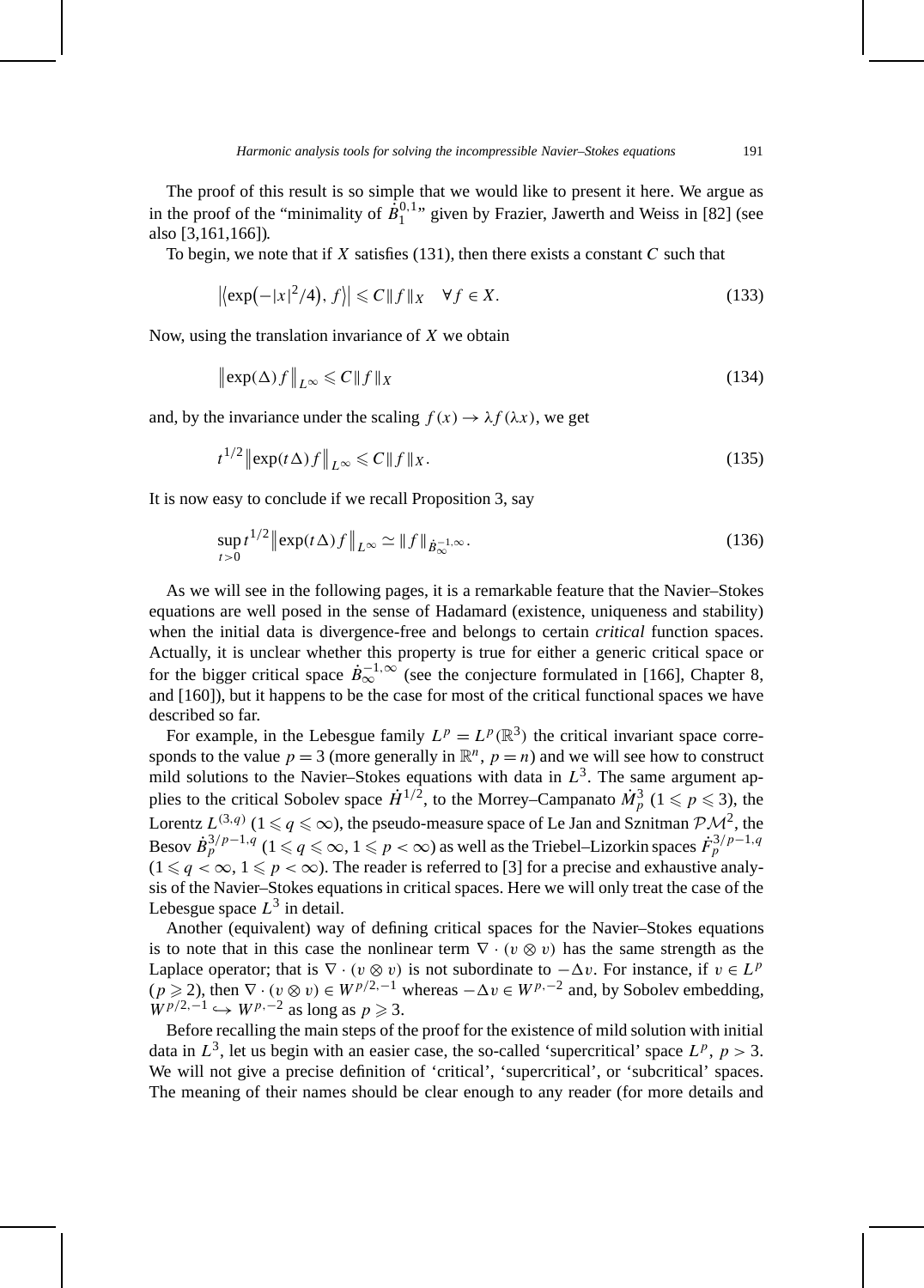examples see [34,43]). Let us just notice that what we call here 'supercritical' spaces are called 'subcritical' spaces (and vice versa) in the paper by Klainerman [122].

# **3.3.** *Supercritical case*

The main theorem of the existence of mild solutions in  $L^p$ ,  $3 < p < \infty$ , was known since the papers of Fabes, Jones and Rivière [76] (1972) and Giga [100] (1986). Concerning the space  $L^{\infty}$ , let us note that the existence was obtained only recently in [34,43] by using the simplified structure of the bilinear term we introduced in  $(34)$ . In fact, as pointed out in a different proof by Giga and his students in Sapporo [104], the difficulty comes from the fact that the Leray–Hopf projection  $\mathbb P$  is not bounded in  $L^{\infty}$ , nor in  $L^1$ . The proof we are going to present applies to  $3 < p \leq \infty$  and is contained in [34,43]. The idea is of course to use the fixed point theorem by means of the following two lemmata, whose proofs are obtained by a simple application of the Young inequality.

LEMMA 6. *Let X be a Banach space*, *whose norm is translation invariant. For any T >* 0 *and any*  $v_0 \in X$ *, we have* 

$$
\sup_{0 < t < T} \| S(t) v_0 \|_X = \| v_0 \|_X. \tag{137}
$$

Of course this lemma applies for example when  $X$  is a Lebesgue space, in our case  $X = L^p$  with  $3 < p \leq \infty$ .

LEMMA 7. Let  $3 < p \le \infty$  be fixed. For any  $T > 0$  and any functions  $f(t), g(t) \in$  $C([0, T); L<sup>p</sup>)$ , *then the bilinear term*  $B(f, g)(t)$  *also belongs to*  $\in C([0, T); L<sup>p</sup>)$  *and we have*

$$
\sup_{0 < t < T} \|B(f, g)(t)\|_{p} \lesssim \frac{T^{1/2(1-3/p)}}{1 - 3/p} \sup_{0 < t < T} \|f(t)\|_{p} \sup_{0 < t < T} \|g(t)\|_{p}.\tag{138}
$$

Combining these lemmata with the fixed point algorithm Lemma 4 we obtain the following existence result (see Section 5.2 for its uniqueness counterpart).

THEOREM 1. Let  $3 < p \le \infty$  be fixed. For any  $v_0 \in L^p$ ,  $\nabla \cdot v_0 = 0$ , there exists a  $T =$  $T(\|v_0\|_p)$  *such that the Navier–Stokes equations has a solution in*  $C([0, T); L^p)$ *.* 

To be more precise, according to the notations introduced in Definition 2, we should write  $v \in C([0, T); \mathbb{P}L^p)$ , because the solution constructed so far is of course a solenoidal (i.e., divergence-free) vector field. To simplify the discussion, we prefer not to use such notation in the following.

We should also remark that the strong continuity at  $T = 0$  is not ensured in the case  $L^{\infty}$ , because this space is nonseparable. In other words, if it is true that

$$
\lim_{t \to 0} \left\| v(t) - v_0 \right\|_p = 0, \quad 3 < p < \infty,\tag{139}
$$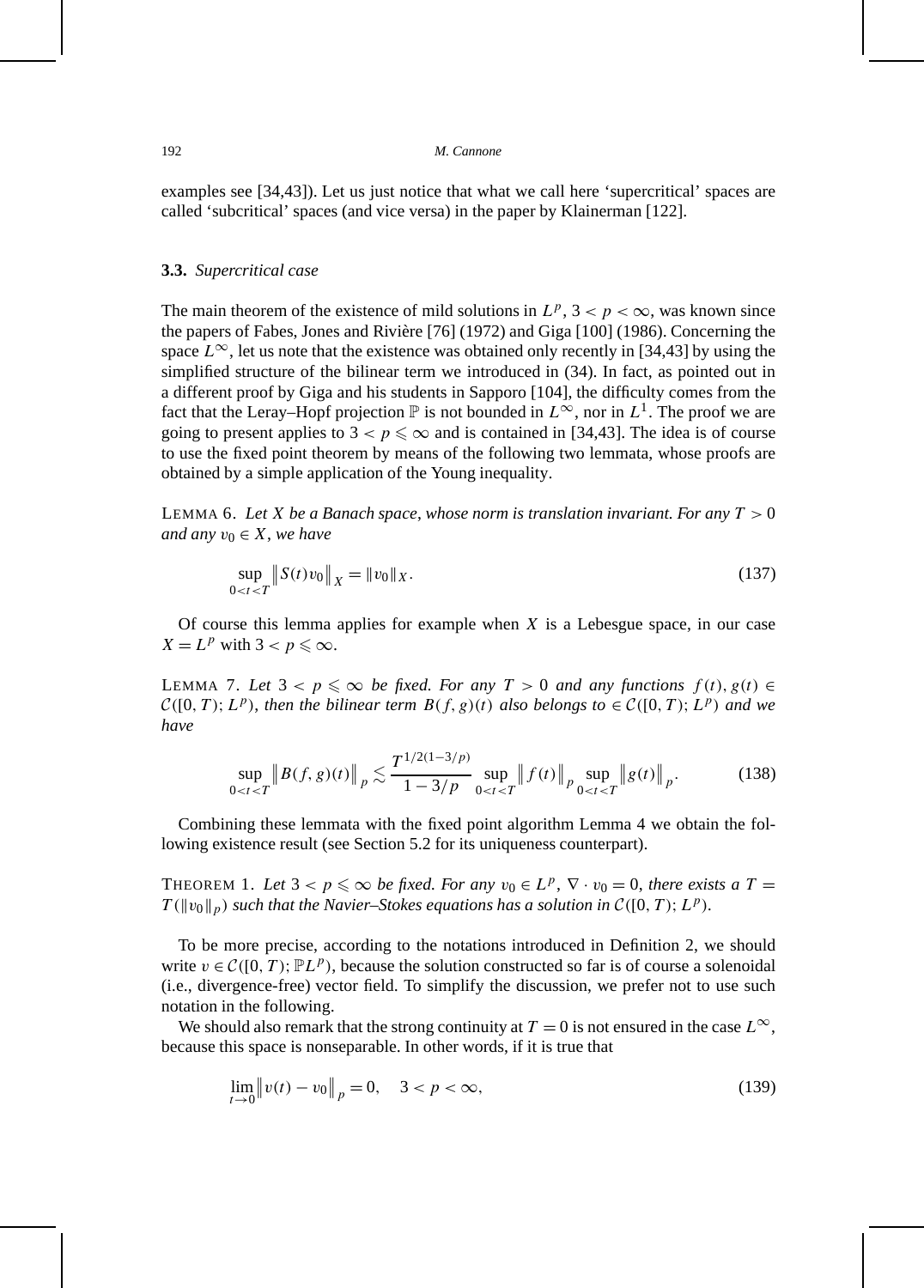this is not the case if  $p = \infty$ , for the heat semigroup  $S(t)$  is not strongly continuous as  $t \rightarrow 0$ .

There are two ways to restore continuity in the case of a nonseparable Banach space *X*. The first is to restrict the attention to  $X_*$ , the closure of  $C_0^{\infty}$  in *X*. Then, *S(t)* is strongly continuous and the existence theorem applies as stated. On the other hand, if  $\overline{X}$  is nonseparable, but instead *X* is the dual of a separable space *Y* (here  $X = L^{\infty}$  and  $Y = L^{1}$ ), it is natural to replace  $C([0, T); X)$  with the space we will denote  $C_*(0, T); X$  consisting of *bounded* functions  $v(t)$  with values in X which have the property that v is continuous in *t* with values in *X*, when *X* is endowed with the  $\sigma(X, Y)$  topology (see [34,43,104,166,216]).

Finally, we will see in the next section that the solution constructed so far is always regular, unique and stable. This means that the Cauchy problem is *locally in time* well posed if the data belong to the supercritical space  $L^p$ ,  $3 < p \leq \infty$ . It is an open question to know whether the solution is actually global in time. The noninvariance of the  $L^p$  norm,  $p \neq 3$  ensures that such a global result would not depend on the size of the initial data, say the quantity  $\|v_0\|_p$  (or, more generally, if  $v \neq 1$ , the quantity  $\|v_0\|_p/v$ ).

# **3.4.** *Critical case*

By means of the critical Lebesgue space  $L<sup>3</sup>$  we will see how to construct the existence not only of local solutions for arbitrary initial data, but also of global ones, for small or highly oscillating data (this property will be described in detail in Section 4).

Let us begin with an unpleasant remark. If we try to apply the fixed point theorem to the integral Navier–Stokes equation

$$
v(t) = S(t)v_0 - \int_0^t S(t-s)\mathbb{P}\nabla \cdot (v\otimes v)(s) \,ds\tag{140}
$$

in the (natural) function space

$$
\mathcal{N} = \mathcal{C}\big( [0, T); L^3 \big),\tag{141}
$$

we are faced with a difficulty that did not appear in the supercritical case: the bilinear term  $B(v, u) = -\int_0^t S(t-s) \mathbb{P} \nabla \cdot (v \otimes u)(s) ds$  is not continuous from  $\mathcal{N} \times \mathcal{N} \rightarrow \mathcal{N}$ .

Of course, the fact that the estimate (138) diverges when  $p = 3$  is not enough to show the noncontinuity: first, we would expect a reverse inequality, second, this reverse inequality should apply to the full vectorial bilinear term (in fact, in a way reminiscent of the so-called "div–curl" lemma [66], one can imagine that the full bilinear operator is continuous even if its simplified scalar version is not).

In his unpublished doctoral thesis [183], Oru proved the noncontinuity of the full vectorial term not only in the Lebesgue space  $L^3$ , but also in any Lorentz space  $L^{(3,q)}$ , for any  $q \in [1, \infty)$ :

PROPOSITION 8. *The* (*vectorial*) *bilinear operator B is not continuous from* C*(*[0*,T)*;  $L^{(3,q)} \times C([0, T); L^{(3,q)}) \to C([0, T); L^{(3,q)})$ , *whatever*  $0 < T \le \infty$  *and*  $q \in [1, \infty)$  *are.*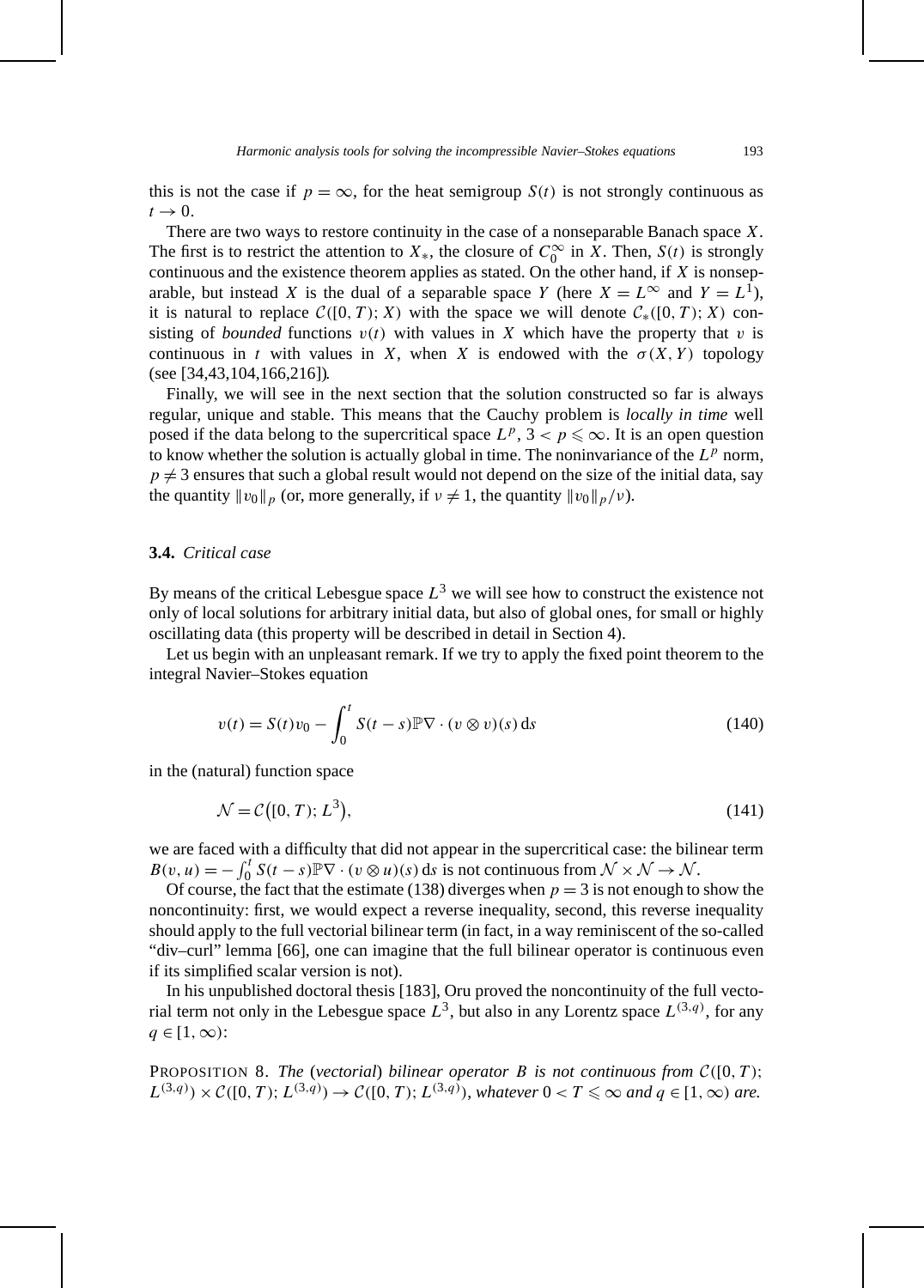At about the same time Meyer [166] showed that the critical space  $L^{(3,\infty)}$  is very different since:

PROPOSITION 9. The bilinear operator *B* is continuous from  $C([0, T); L^{(3, \infty)}) \times$  $\mathcal{C}([0, T); L^{(3, \infty)}) \to \mathcal{C}([0, T); L^{(3, \infty)})$  *for any*  $0 < T \leq \infty$ *.* 

Oru's theorem is based on the following remark (see also [145]):

LEMMA 8. *If X is a critical space in the sense of Definition* 9 *and if the bilinear operator B is continuous in the space*  $C([0, T); X)$  *for a certain T*, *then X contains a function of the form*

$$
\frac{\omega(x)}{|x|} + \phi(x),\tag{142}
$$

*where ω does not vanish identically*, *is homogeneous of degree* 0, *is C*<sup>∞</sup> *outside the origin and*  $\phi$  *is a*  $C^{\infty}$  *function.* 

In fact, it is possible to prove that functions of the type (142) do not belong to  $L^{(3,q)}$ , if  $q \neq \infty$  but can be in  $L^{(3,\infty)}$ , thus not contradicting Proposition 9.

Let us note, in passing, that it is very surprising that for a generic critical space we cannot be sure whether the bilinear term is continuous or not. Another example where it is quite easy to prove the continuity of the bilinear term (and thus the existence of a solution) is provided by the critical space  $\mathcal{PM}^2$  introduced by Le Jan and Sznitman [138]. We will describe some important consequences of the continuity of the bilinear term in the spaces  $L^{(3,\infty)}$  and  $\mathcal{PM}^2$  in Sections 6.2 and 6.4.

Let us go back to  $L^3$ . If we want to find a mild solution with initial data in this space, there are (at least) three ways to circumvent the obstacle arising from Proposition 8 and are all based on the following remark: the fixed point algorithm in  $N$  is only a *sufficient* condition to ensure the existence of a solution in  $\mathcal N$  and a different strategy can be considered.

To be more explicit, another sufficient condition leading to the existence of a solution in N is to find a function space F (whose elements are functions  $v(t, x)$  with  $0 < t < T$  and  $x \in \mathbb{R}^3$  such that:

(1) the bilinear term  $B(u, v)(t)$  is continuous from  $\mathcal{F} \times \mathcal{F} \to \mathcal{F}$ ,

- (2) if  $v_0 \in L^3$ , then  $S(t)v_0 \in \mathcal{F}$ , and
- (3) the bilinear term  $B(u, v)(t)$  is continuous from  $\mathcal{F} \times \mathcal{F} \to \mathcal{N}$ .

In fact, the first two conditions ensure the existence of a (mild) solution  $v(t, x) \in \mathcal{F}$ , via the fixed point algorithm and, thanks to the third condition, this solution belongs to  $\mathcal N$  as well (if  $\mathcal{F} \hookrightarrow \mathcal{N}$ , the third condition being of course redundant).

The three ways known in the literature to obtain a solution  $v(t, x) \in \mathcal{N}$  with data in  $L^3$ correspond to three different choices of spaces  $\mathcal{F}$  [47]. For the convenience of the reader we will briefly recall in the following sections these spaces leading to the same existence theorem in  $\mathcal N$  that reads as follows.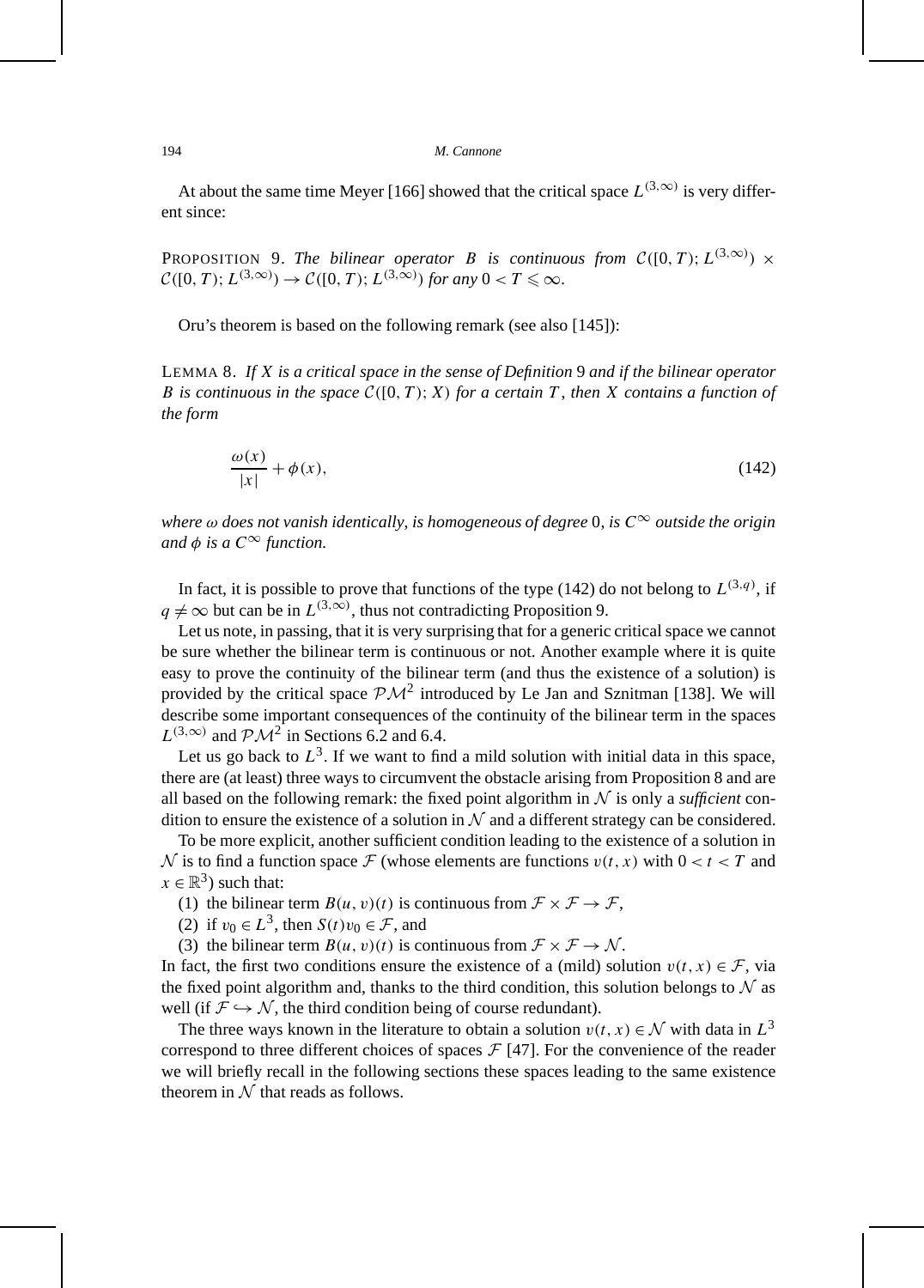THEOREM 2. *For any*  $v_0 \in L^3$ ,  $\nabla \cdot v_0 = 0$ , *there exists a*  $T = T(v_0)$  *such that the Navier– Stokes equations have a local solution in*  $C([0, T); L^3)$ *. Moreover, there exists*  $\delta > 0$  *such that if*  $\|v_0\|_3 < \delta$ , *then the solution is global, i.e., we can take*  $T = \infty$ *.* 

As it will be clear in the following pages, here at variance with Theorem 1 we cannot say that  $T = T(\|v_0\|_3)$ . Again, as far as the uniqueness of the solution, the situation is more delicate and will be revealed in Section 5.3.

**3.4.1.** *Weissler's space.* In 1981, Weissler [234] gave the first existence result of mild solutions in the half space  $L^3(\mathbb{R}^3_+)$ , then Giga and Miyakawa [106] generalized the proof to  $L^3(\Omega_b)$ ,  $\Omega_b$  an open bounded domain in  $\mathbb{R}^3$ . Finally, in 1984, Kato [114] obtained, by means of a purely analytical proof (involving only Hölder and Young inequalities and without using any estimate of fractional powers of the Stokes operator), an existence theorem in the whole space  $L^3(\mathbb{R}^3)$ .

In [34,35,47] we showed how to simplify Kato's proof. The idea is to take advantage of the structure of the bilinear operator in its scalar form, as in (34) and (36). In particular, the divergence ∇· and heat *S(t)* operators can be treated as a single convolution operator [34]. This is why no explicit conditions on the gradient of the unknown function *v* and no restriction on *q* (namely  $3 < q < 6$ ) will be required here, as they were indeed in Kato's original paper [114]. In a different context [34,43] and by using the same simplified scalar structure, it was possible to show the existence of a solution with data in the Lebesgue space *L*<sup>∞</sup> (Section 3.3), even if the Leray–Hopf operator  $\mathbb P$  is not bounded in  $L^\infty$ .

In order to proceed, we have to recall the definition of the auxiliary space  $\mathcal{K}_q$  (3  $\leq$  $q \leq \infty$ ) introduced by Weissler and systematically used by Kato. More exactly, this space  $\mathcal{K}_q$  is made up by the functions  $v(t, x)$  such that

$$
t^{\alpha/2}v(t,x)\in \mathcal{C}\big([0,T);L^q\big)
$$
\n(143)

and

$$
\lim_{t \to 0} t^{\alpha/2} \|v(t)\|_{q} = 0,
$$
\n(144)

with *q* being fixed in  $3 < q \le \infty$  and  $\alpha = \alpha(q) = 1 - 3/q$ . In the case  $q = 3$ , it is also convenient to define the space  $K_3$  as the natural space N with the additional condition that its elements  $v(t, x)$  satisfy

$$
\lim_{t \to 0} \|v(t)\|_{3} = 0. \tag{145}
$$

The theorem in question, that implies Theorem 2, is the following [34]:

THEOREM 3. Let  $3 < q < \infty$ , and  $\alpha = 1 - 3/q$  be fixed. There exists a constant  $\delta_q > 0$ *such that, for any initial data*  $v_0 \in L^3$ ,  $\nabla \cdot v_0 = 0$  *in the sense of distributions such that* 

$$
\sup_{0 < t < T} t^{\alpha/2} \| S(t) v_0 \|_q < \delta_q,\tag{146}
$$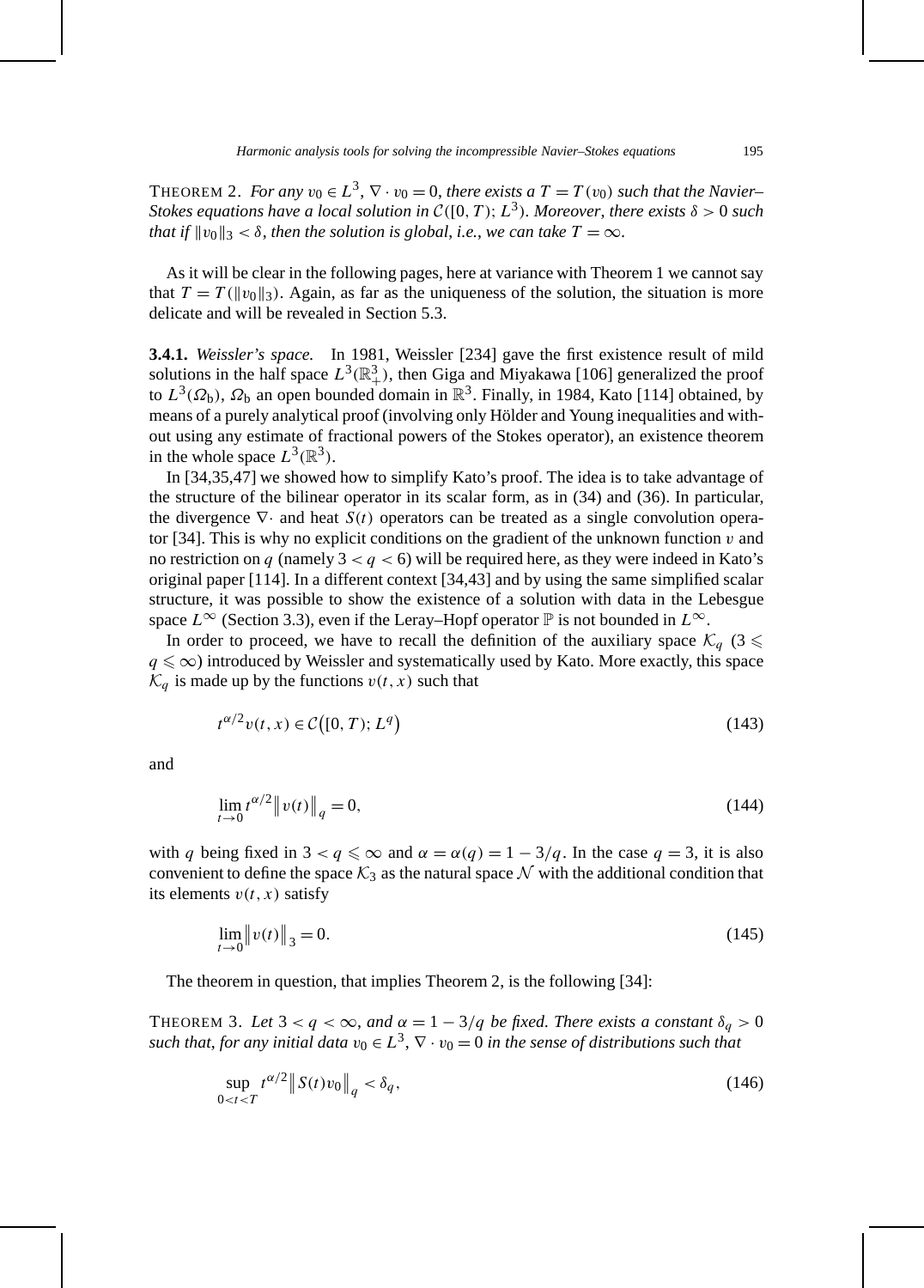*then there exists a mild solution*  $v(t, x)$  *to the Navier–Stokes equations belonging to*  $N$ , *which tends strongly to v*<sup>0</sup> *as time goes to zero. Moreover*, *this solution belongs to all spaces*  $\mathcal{K}_q$  *for all*  $3 < q < \infty$ *. In particular,* (146) *holds for arbitrary*  $v_0 \in L^3$  *provided we consider*  $T(v_0)$  *small enough, and as well if*  $T = \infty$ *, provided the norm of*  $v_0$  *in the Besov space*  $\dot{B}_q^{-\alpha,\infty}$  *is smaller than*  $\delta_q$ *.* 

The existence part of the proof of this theorem is a consequence of the following lemmata that we recall here.

LEMMA 9. *If*  $v_0 \in L^3$ , then  $S(t)v_0 \in K_q$  for any  $3 < q \leq \infty$ . In particular this implies (*when*  $T = \infty$ *)* the continuous embedding

$$
L^3 \hookrightarrow \dot{B}_q^{-\alpha,\infty}, \quad 3 < q \leq \infty. \tag{147}
$$

In particular, this lemma implies that the conclusion of Theorem 3 holds not only in the general case of arbitrary  $v_0 \,\in L^3$  when  $T = \infty$ , provided the norm of  $v_0$  in the Besov space  $\dot{B}_q^{-\alpha,\infty}$  is smaller than  $\delta_q$ , but also in the more restrictive case of  $v_0 \in L^3$  and small enough in  $L^3$ , as we recalled in the statement of Theorem 2 and originally proved in the papers of Weissler, Giga and Miyakawa, and Kato. In other words, a function in *L*<sup>3</sup> can be arbitrarily large in the  $L^3$  norm but small in  $\dot{B}_q^{-\alpha,\infty}$ . This remark will play a key role in Section 4. Another important consequence of this lemma is that  $L^3$  and  $B_q^{-\alpha,\infty}$  are different spaces, for  $|x|^{-1} \in \dot{B}_q^{-\alpha,\infty}$  and  $|x|^{-1} \notin L^3$  and this will allow the construction of self-similar solutions in Section 6.

The second lemma we need in order to prove Theorem 3 is the following:

LEMMA 10. *The bilinear operator*  $B(f, g)(t)$  *is bicontinuous from*  $K_q \times K_q \rightarrow K_q$  *for any*  $3 < q < \infty$ *.* 

Once these two lemmata are applied for a *certain*  $q$ ,  $3 < q < \infty$ , one can easily deduce, provided (146) is satisfied and via the fixed point algorithm, the existence of *a solution v*(*t*, *x*) ∈  $N$  that tends strongly to *v*<sub>0</sub> at zero and belongs to  $K_q$  for *all* 3 < *q* < ∞.

The latter properties are a consequence of the following generalization of Lemma 10, applied to the bilinear *B* term.

LEMMA 11. *The bilinear operator*  $B(f, g)(t)$  *is bicontinuous from*  $K_q \times K_q \to K_p$  *for*  $\int \frac{3q}{6-q}$  if  $3 < q < 6$ ;  $\int \frac{3q}{2}$   $p < \infty$  if  $q = 6$ ;  $\int \frac{1}{4}$   $q = 2$   $\int \frac{1}{2}$   $\int \frac{1}{2}$   $\int \frac{1}{2}$   $\int \frac{1}{2}$   $\int \frac{1}{2}$ 

The proof of the uniqueness of the solution in  $N$  requires a more careful study of the bilinear term as it will be explained in Section 5.3.

Before moving on to a different strategy to prove Theorem 2, let us mention here that the limit value  $q = \infty$  cannot be considered in the statement of Lemma 10 because, if we use the standard approach to prove the continuity in  $L^{\infty}$ , we are led to a divergent integral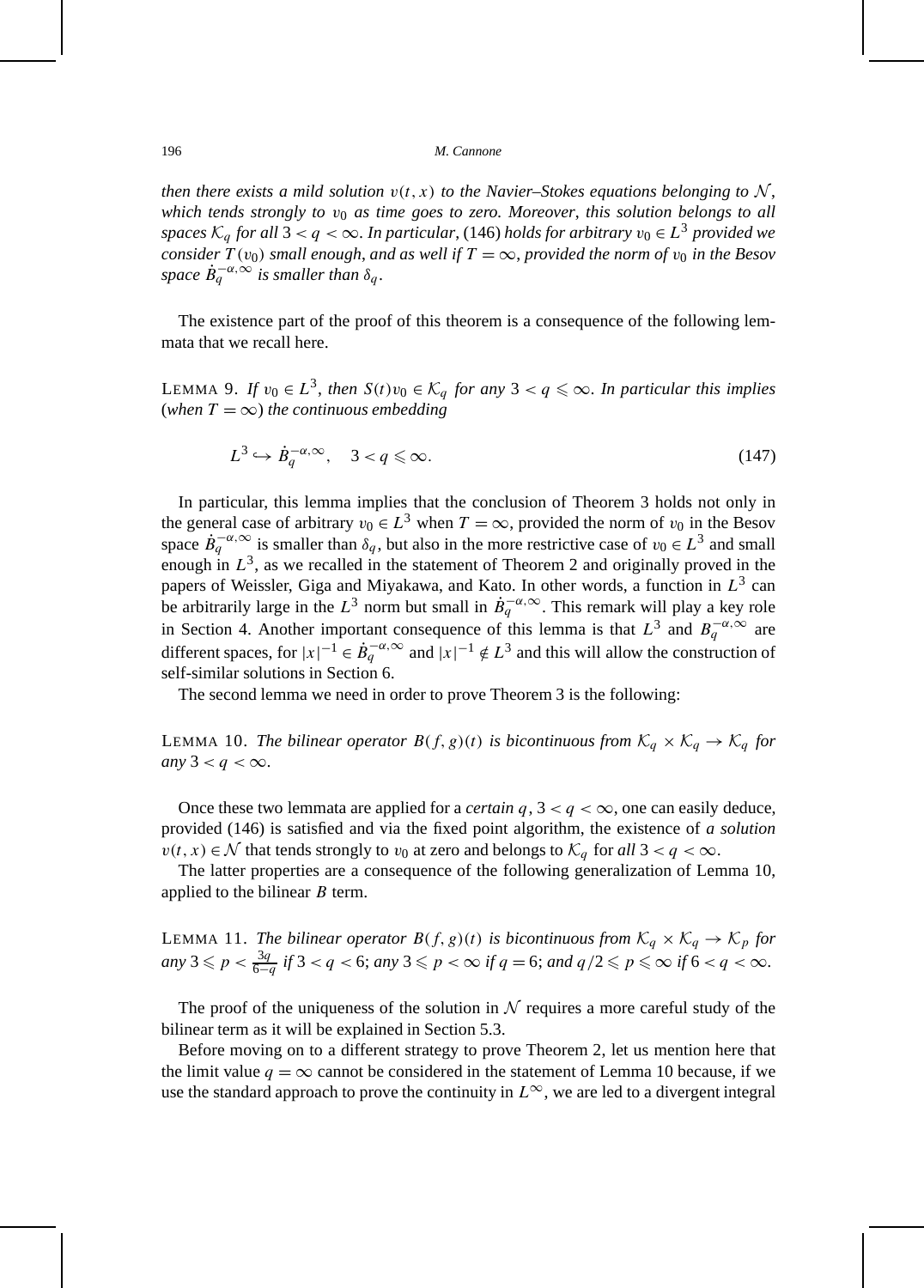(see [166], Chapter 19). Thus, a priori, it is not possible to deduce the existence of a mild solution in N when the condition expressed by (146) is satisfied for  $q = \infty$ , say

$$
\sup_{0\n(148)
$$

(which means, when  $T = \infty$ , that the norm of  $v_0$  in the Besov space  $\dot{B}_{\infty}^{-1,\infty}$  is small enough). If, instead, we just require the strongest condition

$$
\sup_{0 < t < T} t^{1/2} \| S(t) v_0 \|_{\infty} + \sup_{0 < t < T} \| S(t) v_0 \|_{3} < \delta \tag{149}
$$

(which means that, when  $T = \infty$ , the norm of  $v_0$  in  $L^3$  is small enough), then the existence of a mild solution  $v(t, x)$  belonging to N can be ensured. Moreover, this solution belongs to  $\mathcal{K}_{\infty}$ .

Once again, it is obvious that this result implies Theorem 2, at least when  $T = \infty$ . At difference with the proof of Theorem 3, here we cannot apply the fixed point theorem directly in  $\mathcal{K}_{\infty}$ , but in the space  $\mathcal K$  whose elements are functions  $v(t, x)$  belonging to the intersection  $\mathcal{K}_{\infty} \cap \mathcal{N}$  and whose norm is given by  $\sup_{0 \le t \le T} t^{1/2} ||v(t)||_{\infty} + \sup_{0 \le t \le T} ||v(t)||_{3}$ . In fact, the following lemma:

LEMMA 12. *The bilinear operator*  $B(f, g)(t)$  *is bicontinuous from*  $K \times K \rightarrow K$ ,

whose proof is contained, for example, in [166], holds true and allows us to conclude.

**3.4.2.** *Calderón's space.* Another way to prove the existence of a solution with data in *L*<sup>3</sup> was discovered by Calderón [32] in 1990 and was independently proposed five years later in [34] (see [37] for more details).

Here the auxiliary function space will be denoted by the letter  $\mathcal M$ . Its elements  $v(t, x)$ are such that

$$
\| |v| \|_{\mathcal{M}} = \left\| \sup_{0 < t < T} |v(t, x)| \right\|_{3} \tag{150}
$$

is finite.

It is easy to see that  $M$  is continuously embedded in  $N$ , because of the following elementary inequality

$$
\sup_{0 < t < T} \| v(t, x) \|_{3} \leqslant \| \sup_{0 < t < T} | v(t, x) | \|_{3} . \tag{151}
$$

The method we will pursue here is to solve the mild Navier–Stokes equations in  $M$ . This will be possible because, at variance with  $N$ , the bilinear operator is bicontinuous in  $M$ . More precisely, the following two lemmata hold true [32–34].

LEMMA 13.  $S(t)v_0 \in M$  *if and only if*  $v_0 \in L^3$ .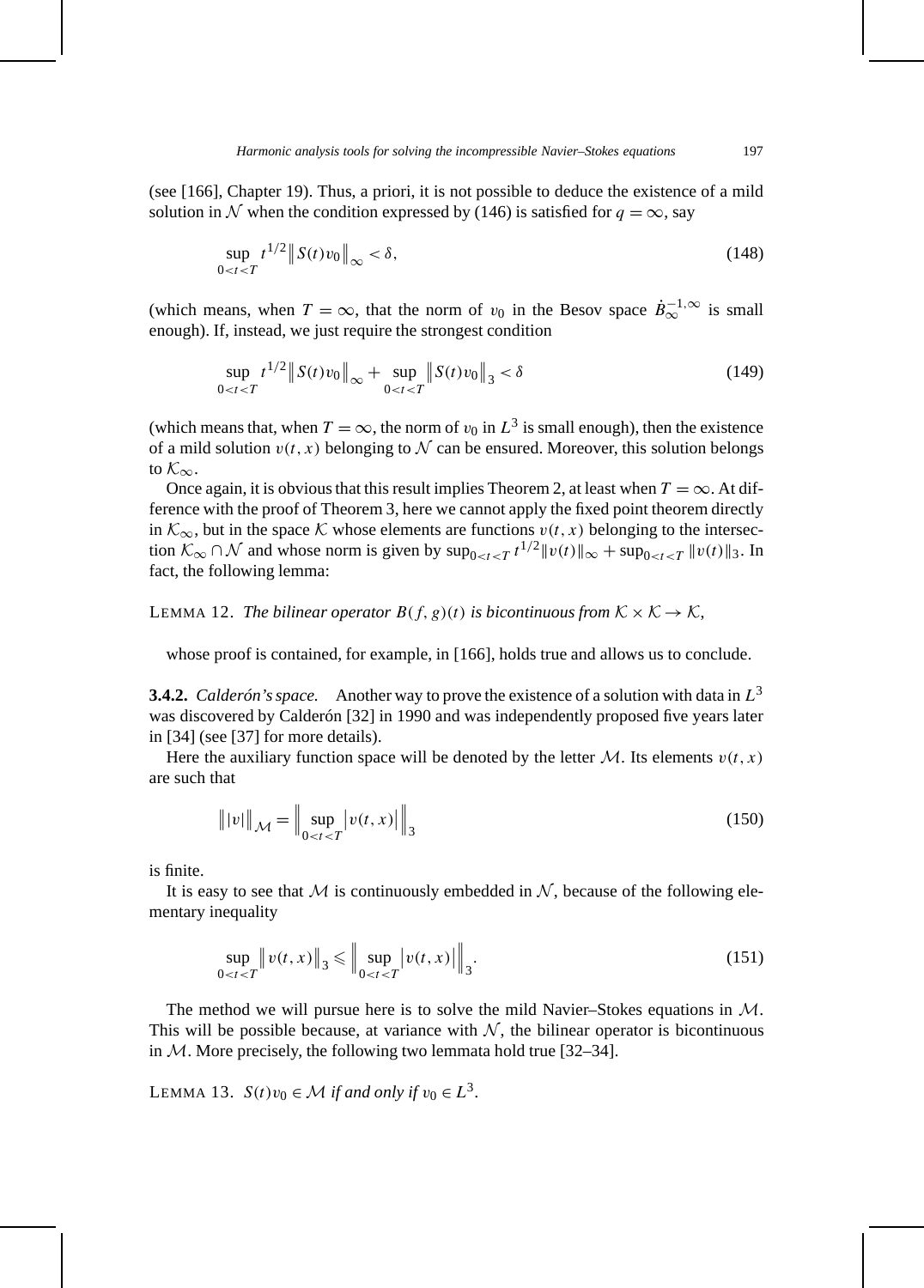This lemma, whose proof follows from Hardy–Littlewood maximal function, shows that the equivalence stated in Proposition 4 is not true if for example  $s = 0$ ,  $p = \infty$  and  $q = 3$ . In fact, the equivalence under consideration can be seen as a consequence of the wellknown result that the Hardy space  $\mathcal{H}^3$  is equivalent to  $L^3$ , which in turn is equivalent to the Triebel–Lizorkin space  $\dot{F}_3^{0,2}$ . For a more detailed explanation on this subject we refer the reader to [225,226].

The following lemma concerns the bilinear term [32–34].

## LEMMA 14. *The bilinear operator*  $B(f, g)(t)$  *is bicontinuous from*  $\mathcal{M} \times \mathcal{M} \rightarrow \mathcal{M}$ *.*

Before proceeding, we want to make an additional comment here. The fact that the bilinear operator  $B(f, g)$  is bicontinuous both in M (that *is included* in N) and, as it was announced by Meyer [166], bicontinuous in the Lorentz space  $C([0, T); L^{(3, \infty)})$  (that *includes* N, is very peculiar, since Oru showed in [183] that  $B(f, g)$  is not bicontinuous in the natural space  $\mathcal N$ .

This remark being made, let us see how, by a simple variant of the proof above, one can generalize Lemma 14. In order to do that, let us introduce the space  $\mathcal{H}_p^s$  whose elements  $v(t, x)$  are such that

$$
||v||_{\mathcal{H}_p^s} = \left\| \sup_{0 < t < T} |\dot{\Lambda}^s v(t, x)| \right\|_p < \infty. \tag{152}
$$

Here  $\dot{A}^s$  is as usual the pseudo-differential operator whose symbol in Fourier transform Here  $\Lambda^*$  is as usual the pseudo-differential operator w<br>is given by  $|\xi|^s$  and  $\dot{\Lambda} = \sqrt{-\Delta}$  is the Calderón operator.

In other words,  $\mathcal{H}_{p}^{s}$  is the subspace of the natural space  $\mathcal{C}([0, T); \dot{H}_{p}^{s})$  obtained by interchanging the time and space norms. Here,  $\dot{H}_p^s = \dot{F}_p^{s,2}$  corresponds to the so-called Sobolev–Bessel or homogeneous Lebesgue space. In particular, for  $p < 3$ , we have the following continuous embedding,

$$
\dot{H}_p^{3/p-1} \hookrightarrow L^3 = \dot{H}_3^0 \tag{153}
$$

which, in turn, gives  $(p < 3)$ 

$$
\mathcal{H}_p^{3/p-1} \hookrightarrow \mathcal{M} \hookrightarrow \mathcal{N}.\tag{154}
$$

We are now ready to generalize Lemma 14 ( $p = 3$ ) in the following:

LEMMA 15. Let  $3/2 < p < 3$  *be fixed. The bilinear operator*  $B(f, g)(t)$  *is bicontinuous from*  $M \times M \rightarrow H_p^{3/p-1}$ .

This lemma should be interpreted as a supplementary regularity property of the bilinear term as it was extensively analyzed in [34,43,48,186]. By means of a more accurate study of the cancellation properties of the bilinear term, the limit case  $p = 3/2$  (with the natural norm in time and space variables) can be included as well (see [48]).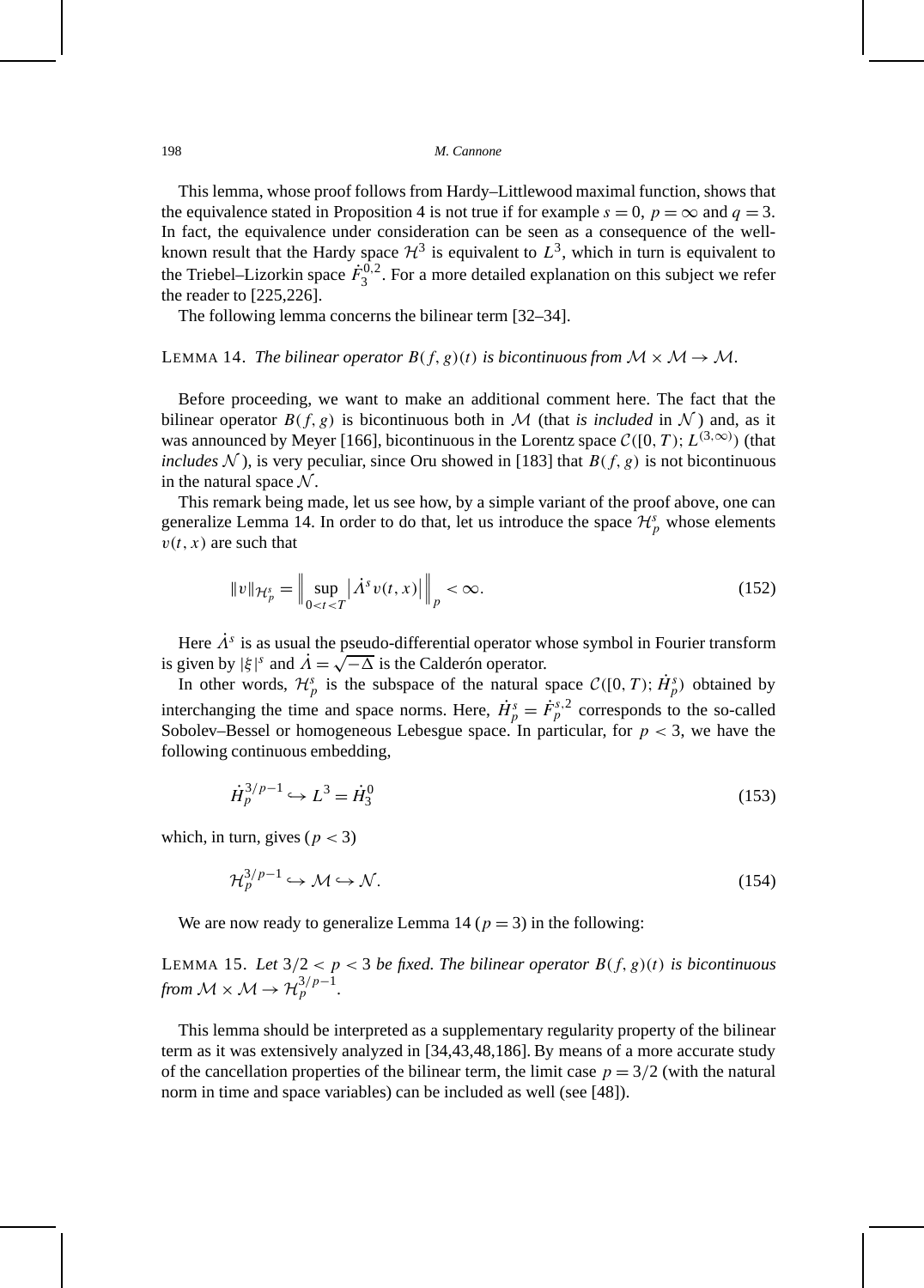This remark being made, let us observe that, just by using Lemmas 13 and 14, we are in a position, via the fixed point algorithm, to prove the existence of a global solution in M with initial data  $v_0$  sufficiently small in  $L^3$ , say

$$
||v_0||_3 < \delta. \tag{155}
$$

However, because the bicontinuity constant arising in Lemma 14 does not depend on *T* and the condition (corresponding to (144) in the definition of  $\mathcal{K}_q$ )

$$
\lim_{T \to 0} \left\| \sup_{0 < t < T} |S(t)v_0| \right\|_3 = 0 \tag{156}
$$

is *not verified* if  $v_0 \in L^3$ ,  $v_0 \neq 0$ , there is no evidence to guarantee that such a global solution is strongly continuous at the origin (and thus unique as we will see in the following pages), and, which is intimately related, that such a solution exists locally in time for an arbitrary initial data  $v_0$  in  $L^3$ .

We use here the same trick introduced in [34]. More precisely, instead of looking for a mild solution  $v(t, x) \in \mathcal{M}$ , via the point fixed Lemma 4, we will look for a solution

$$
w(t, x) = v(t, x) - S(t)v_0 \in \mathcal{M}
$$
\n<sup>(157)</sup>

via the point fixed Lemma 5. More precisely, we will solve the equation

$$
w(t,x) = \widetilde{B}\big(S(t)v_0, S(t)v_0\big) + 2\widetilde{B}\big(w, S(t)v_0\big) + \widetilde{B}(w, w),\tag{158}
$$

where the symmetric bilinear operator  $B$  is defined, in terms of  $B$ , by

$$
\widetilde{B}(v, u)(t) = \frac{B(v, u)(t) + B(u, v)(t)}{2}.
$$
\n(159)

We can now take advantage of the particular structure of the heat semigroup appearing in (158). More exactly, we can generalize the previous lemmata and obtain the following ones:

LEMMA 16. Let  $\alpha = 1 - 3/q$  and  $3 < q < \infty$  be fixed. Then

$$
\left\| \sup_{0 < t < T} t^{\alpha/2} |S(t)v_0| \right\|_q \leqslant C_q \|v_0\|_3,\tag{160}
$$

*and in particular, if*  $v_0 \in L^3$ *, the left-hand side of* (160) *tends to zero as T tends to zero.* 

Now  $\alpha > 0$ , so (160) is a direct consequence of Proposition 4 and the following Sobolev embedding (see [225,226])

$$
L^3 = \dot{F}_3^{0,2} \hookrightarrow \dot{F}_q^{-\alpha,2} \hookrightarrow \dot{F}_q^{-\alpha,\infty}.
$$
 (161)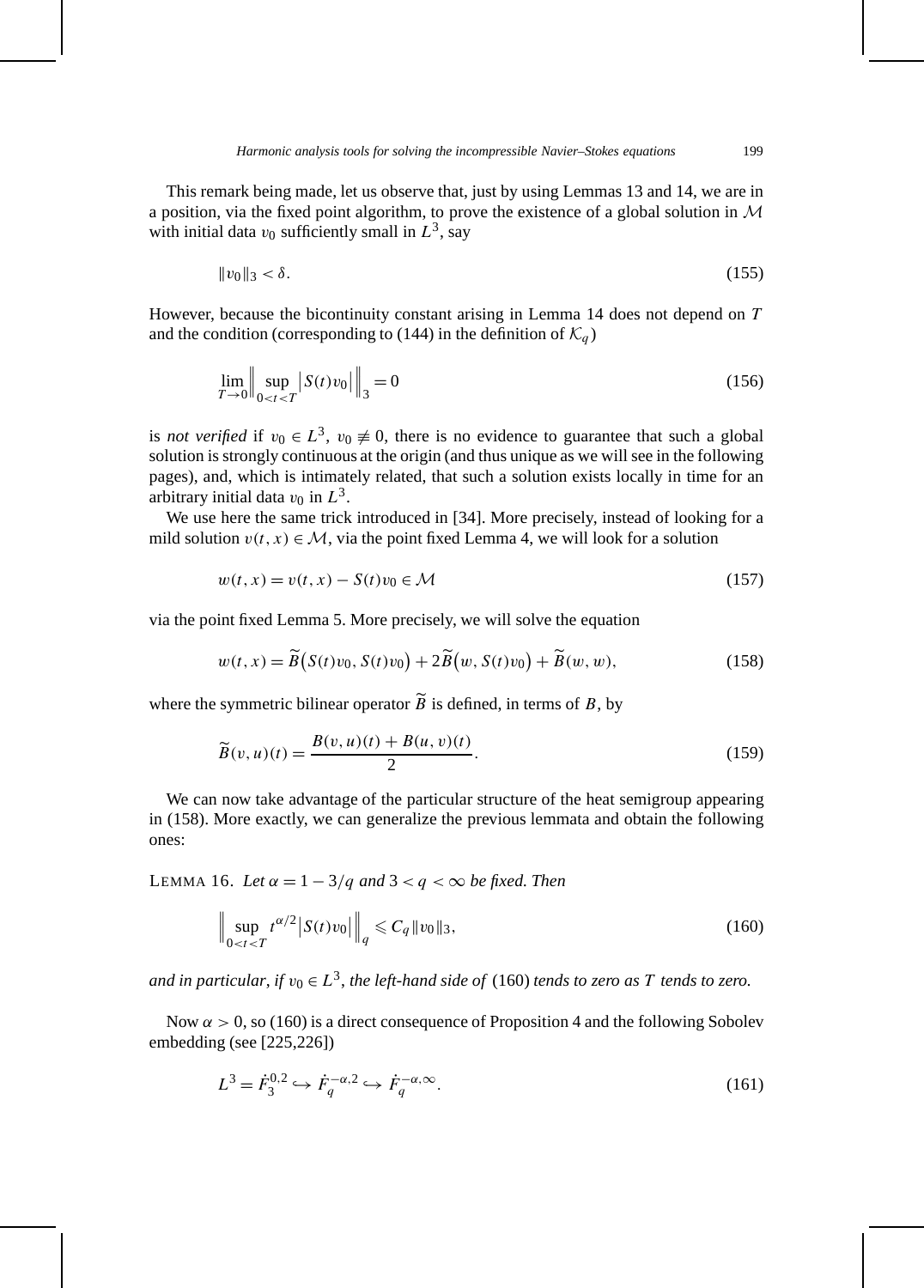LEMMA 17. Let  $\alpha = 1 - 3/q$ ,  $3 < q < 6$ , and  $f(t, x) = S(t) f_0$ , with  $f_0 = f_0(x)$ , then the *following estimate holds for the bilinear operator*

$$
\|B(S(t) f_0, S(t) f_0)\|_{\mathcal{M}} \leq C_q \left\| \sup_{0 < t < T} t^{\alpha/2} |S(t) f_0| \right\|_q^2. \tag{162}
$$

LEMMA 18. Let  $\alpha = 1 - 3/q$ ,  $3 < q < \infty$ , and  $f(t, x) = S(t) f_0$ , with  $f_0 = f_0(x)$ , and  $g = g(t, x)$  *then the following estimate holds for the bilinear operator* 

$$
\|B(S(t)f_0, g)\|_{\mathcal{M}} \leq C'_q \|g\|_{\mathcal{M}} \Big\| \sup_{0 < t < T} t^{\alpha/2} |S(t)f_0| \Big\|_q. \tag{163}
$$

We can now state the following existence and uniqueness theorem of [34,47] as:

THEOREM 4. Let  $3 < q < 6$  and  $\alpha = 1 - 3/q$ . There exists a constant  $\delta_q > 0$  such that, *for any initial data*  $v_0 \in L^3$ ,  $\nabla \cdot v_0 = 0$  *in the sense of distributions such that* 

$$
\left\| \sup_{0 < t < T} t^{\alpha/2} \left| S(t) v_0 \right| \right\|_q < \delta_q,\tag{164}
$$

*then there exists a mild solution*  $v(t, x)$  *belonging to*  $\mathcal{N}$ , *which tends strongly to*  $v_0$  *as time goes to zero. Moreover*, *this solution belongs to the space* M *and the function w(t) defined in* (157) *belongs to*  $\mathcal{H}_{p}^{3/p-1}$  (3/2 < p < 3)*. In particular*, (164) *holds for arbitrary*  $v_0 \in L^3$ *provided we consider*  $T(v_0)$  *small enough, and as well if*  $T = \infty$ *, provided the norm of*  $v_0$ *in the Triebel–Lizorkin space*  $\dot{F}_q^{-\alpha,\infty}$  *is smaller than*  $\delta_q$ *.* 

The existence part of the proof is now a consequence of Lemma 5, while its uniqueness will be treated in Section 5.3.

In order to appreciate the result we have just stated, let us now concentrate on comparing the hypotheses that arise in the statements of Theorems 3 and 4.

It is not difficult to see that, for any  $T > 0$  and  $3 \leq q \leq \infty$ ,  $\alpha = 1 - 3/q$ ,

$$
\sup_{0 < t < T} t^{\alpha/2} \| S(t) v_0 \|_q \leqslant \left\| \sup_{0 < t < T} t^{\alpha/2} | S(t) v_0 | \right\|_q \tag{165}
$$

which corresponds, for  $T = \infty$ , to the well-known embedding

$$
\dot{F}_q^{-\alpha,\infty} \hookrightarrow \dot{B}_q^{-\alpha,\infty}.\tag{166}
$$

This circumstance indicates that, as far as the initial data  $v_0$  is concerned, condition (146) is stronger than (164). However, with regard to the Navier–Stokes equations in the presence of a nontrivial external force (e.g., the gravity) as described in (11) with  $\phi \neq 0$ , Calderón's method allows us to obtain some better estimates, in particular, as explained in [47], to improve the results contained in [56].

Before ending this section, we would like to remark that the idea of interchanging time and space in the mixed norms can also be adapted in the case of different spaces for the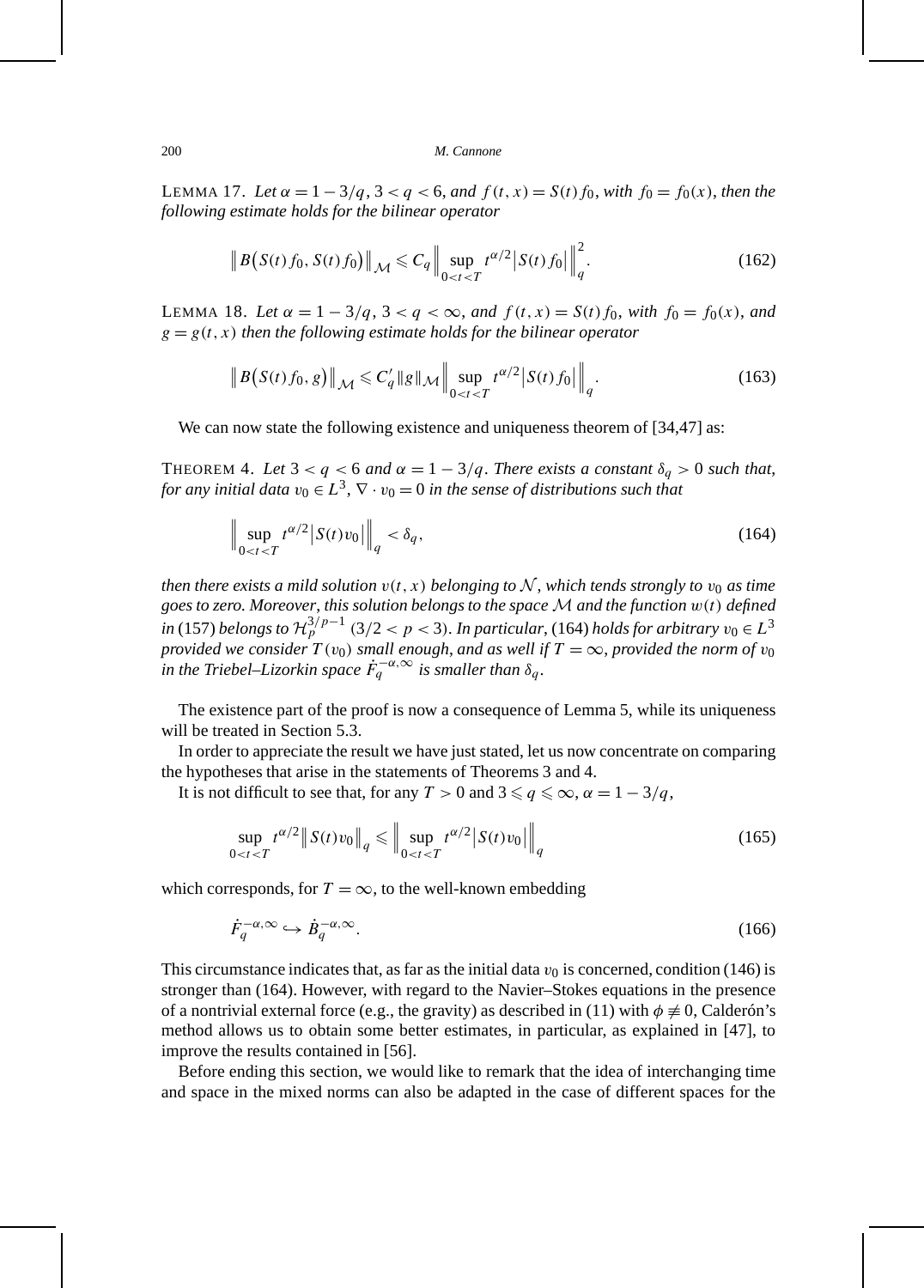Navier–Stokes equations. Explicit calculations were performed in [34] in the case of the above defined Sobolev-type space  $\mathcal{H}_2^s$  ( $s \geq 1/2$ ). In fact, Lemma 15 would be enough to derive such a result when  $s = 1/2$ . However, other less trivial examples can be obtained.

**3.4.3.** *Giga's space.* As we recalled in the previous section, the method for finding a strongly continuous solution with values in *L*<sup>3</sup> makes use of an *ad hoc* auxiliary subspace of functions that are continuous in the *t*-variable and take values in a Lebesgue space in the *x*-variable. Moreover, Giga proved in [99] that not only does the solution under consideration belong to  $L^{\infty}_{t}$  ( $L^{3}_{x}$ ) and  $\mathcal{K}_{q}$  but also, for all *q* in the interval 3 < *q*  $\leq$  9, it belongs to the space  $G_q = L_t^{2/\alpha}(L_x^q)$ , whose elements  $f(t, x)$  are such that

$$
||f||_{\mathcal{G}_q} =: \left(\int_0^T ||f(t,x)||_q^{2/\alpha} dt\right)^{\alpha/2} < \infty,
$$
\n(167)

*T* being, as usual, either finite or infinite, and  $\alpha = \alpha(q) = 1 - 3/q$ .

At this point, one can naturally ask whether these spaces  $\mathcal{G}_q$  can be used, independently, as auxiliary *ad hoc* subspaces to prove the existence of a solution with data in  $L^3$ . This question arises also in view of the fact that  $L_t^p(L_x^q)$  estimates (and, more generally, the socalled Strichartz estimates) are frequently used for the study of other well-known nonlinear partial differential equations, like the Schrödinger one or the wave equation. Even if this does not lead here to a breakthrough as in the case of the Schrödinger equation, making *direct* use of  $L_t^p(L_x^q)$  estimates for Navier–Stokes is indeed possible. This was proved by Kato and Ponce in [118], where, in fact, the authors consider the case of a much larger functional class, including the  $\mathcal{G}_q$  one.

In what follows, we will focus our attention only on the latter case and prove an existence theorem of local (resp. global) strong solutions in  $C([0, T); L^3)$  with initial data (resp. small enough) in a certain Besov space.

The "Besov language" will provide a very convenient and powerful tool, needed to overcome difficulties which were absent in the previous section.

As in the previous cases, we will start with an estimate of the linear term  $S(t)v_0$  in the auxiliary space  $\mathcal{G}_q$ . We have following lemma.

LEMMA 19. Let  $3 < q \leqslant 9$  and  $\alpha = 1 - 3/q$  be fixed. Then

$$
\left(\int_0^T \|S(t)v_0\|_q^{2/\alpha} dt\right)^{\alpha/2} \leq C_q \|v_0\|_3,
$$
\n(168)

*where the integral in the left-hand side of* (168) *tends to zero as T tends to zero provided*  $v_0 \in L^3$ .

Keeping Proposition 4 in mind, this lemma can be proved if we recall the well-known Sobolev embedding [225,226]

$$
L^3 \hookrightarrow \dot{B}_q^{-\alpha,2/\alpha},\tag{169}
$$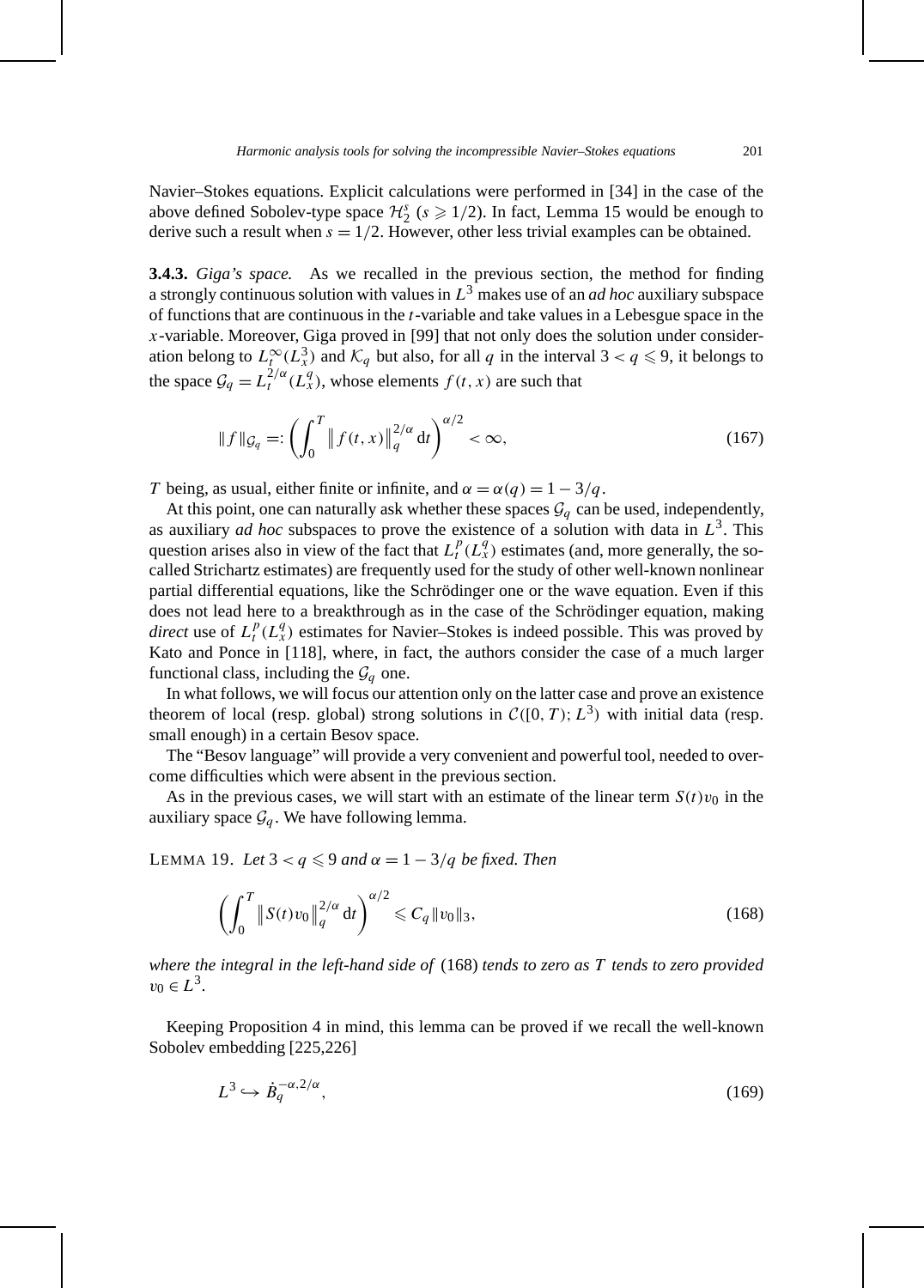which holds true as long as  $3 < q \leq 9$ . Here the restriction  $q \leq 9$  appears as a limit exponent in the Sobolev embedding for Besov spaces. A direct proof of (168) is contained in the papers by Giga [99], Kato [114] and Kato and Ponce [118] and makes use of the Marcinkiewicz interpolation theorem. In short, our lemma says that if  $v_0 \in L^3$ , then  $S(t)v_0$ is in  $\mathcal{G}_q$ , and therefore we are allowed to work within that functional framework.

The fact that the left-hand side of (168) tends to zero as *T* tends to zero can be easily checked by using the Banach–Steinhaus theorem. What we would like to stress here, is that this property is of paramount importance, because it will ensure (as in Theorems 3 and 4) the strong continuity at the origin of the solution given by the fixed point scheme. Once we get a solution in  $C([0, T); L^3)$  that tends in the strong  $L^3$  topology to  $v_0$  as time tends to zero, this solution will automatically be *unique*, as we will see in Section 5.3.

Let us now concentrate on the bilinear operator [186].

LEMMA 20. *The bilinear operator*  $B(f, g)(t)$  *is bicontinuous from*  $\mathcal{G}_q \times \mathcal{G}_q \to \mathcal{G}_p$  for any  $3 < p < \frac{3q}{6-q}$  if  $3 < q < 6$ ; any  $3 < p < \infty$  if  $q = 6$ ; and  $q/2 \leq p \leq \infty$  if  $6 < q < \infty$ .

In the case  $q = p$  this result was originally proved by Fabes, Jones and Rivière [76] and represents the equivalent of Lemma 10 in the space  $\mathcal{K}_q$ .

This lemma can be proved by duality (in the *t*-variable) in a way reminiscent of Giga's method introduced in [99] and based on the Hardy–Littlewood–Sobolev inequality (see [47]). Here the restrictions on the exponents *p* and *q* come from the Young and Hardy–Littlewood–Sobolev inequalities. In particular, the value  $\beta = 0$  corresponding to *p* = 3 is excluded. This is why Lemma 20 *cannot be used* directly to get (as in Lemma 11) an  $L_t^{\infty}(L_x^3)$  estimate. That appears to be the main difference with the methods involving the Besov  $\dot{B}_q^{-(1-3/q),\infty}$  and Triebel–Lizorkin spaces  $\dot{F}_q^{-(1-3/q),\infty}$  that were considered in the previous cases. As a matter of fact, the estimates obtained in those spaces, having their third index equal to  $\infty$ , are essentially based on the scaling invariance of the Navier–Stokes equations, which is a very crude property of the nonlinear term. Here, on the contrary, we need to investigate further and to explicitly take into account the oscillatory property of the bilinear term, say

$$
\int_{\mathbb{R}^3} \Theta(x) dx = 0 \tag{170}
$$

or, equivalently, the fact that the Fourier transform of *Θ* is zero at the origin. Of course, we are still far away from exploiting the full structure of the bilinear term.

This remark being made, let us now see how to use (170) in the proof of the following lemma.

LEMMA 21. *The bilinear operator*  $B(f, g)(t)$  *is bicontinuous from*  $\mathcal{G}_6 \times \mathcal{G}_6 \to \mathcal{N}$ *. In fact,*  $B(f, g)$  *takes its values in*  $C(0, T; \dot{B}^{0,2}_3)$ *, which is a proper subset of* N.

We would like to mention here that a variant of this result was applied in [91,92] in the proof of the uniqueness theorem for strong  $L^3$  solutions (see also [48] for more comments) as we will see in Section 5.3.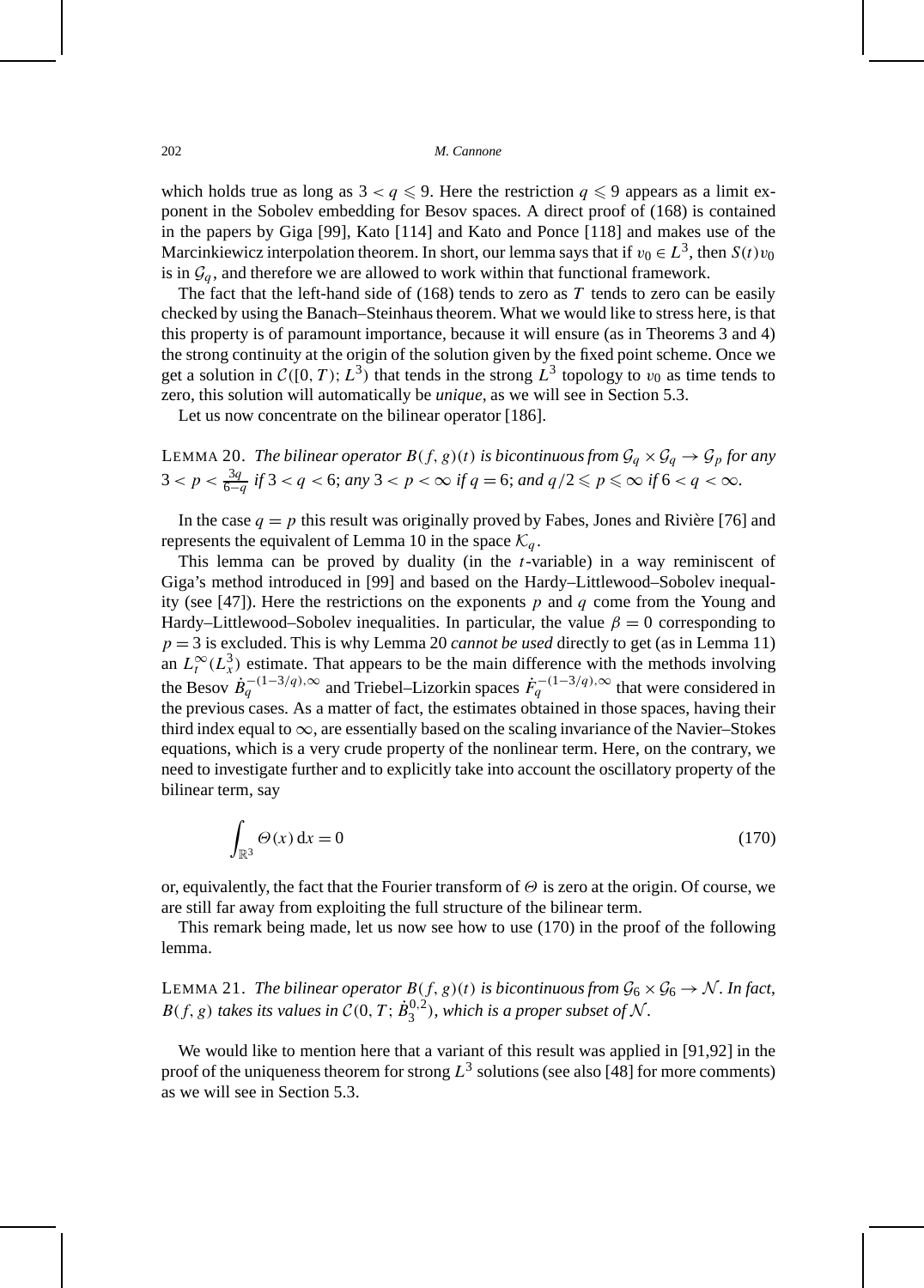Let us now outline the proof of Lemma 21, by using once again a duality argument: first we show that  $B(f, g)$  is bicontinuous from  $L_t^4(L_x^6) \times L_t^4(L_x^6)$  into  $L_t^{\infty}(\dot{B}_3^{0,2})$  and then we conclude by a usual argument in order to restore the strong continuity in time [47].

To prove the proposition by duality (in the *x*-variable), let us consider an arbitrary test function  $h(x) \in C_0^{\infty}$  and let us evaluate

$$
I_t = \int_{\mathbb{R}^3} \int_0^t (t-s)^{-2} \Theta\left(\frac{\cdot}{\sqrt{t-s}}\right) \ast (fg)(s)h(x) \, \mathrm{d} s \, \mathrm{d} x. \tag{171}
$$

It is useful here to see the *t* variable as a fixed parameter. After interchanging the integral over  $\mathbb{R}^3$  with the convolution with  $h(x)$ , and after applying the Hölder inequality (in *x*) and the Cauchy–Schwarz inequality (in *t*), we get

$$
|I_t| \lesssim \left(\int_0^t \|fg\|_3^2 \, \mathrm{d}s\right)^{1/2} \left(\int_0^t \|\Theta_u * h\|_{3/2}^2 \, \frac{\mathrm{d}u}{u}\right)^{1/2},\tag{172}
$$

where

$$
\Theta_u = \frac{1}{u^3} \Theta\left(\frac{\cdot}{u}\right). \tag{173}
$$

In order to conclude, we only remark that the oscillatory property of *Θ*, say (170), allows us to consider the quantity

$$
\left(\int_0^\infty \|\Theta_u * h\|_{3/2}^2 \frac{\mathrm{d}u}{u}\right)^{1/2} \tag{174}
$$

as an (equivalent) norm on the homogeneous Besov space  $\dot{B}^{0,2}_{3/2}$ . As we observed in Section 2.2, if the function *Θ* were smooth and compactly supported on the Fourier side, this would indeed be the usual characterization. Removing the band-limited condition is trivial, and it turns out that smoothness is not a critical assumption, thus allowing a greater flexibility in the definition of the Besov space. What is certainly *not possible* is to get such an equivalence if, as is the case for  $S(t)$ , the function  $\Theta$  does not have a zero integral. More explicitly, a property analogous to the one stated in Proposition 3 would not apply here and, in general, does not apply for a Besov space of the type  $\dot{B}^{s,p}_{q}$ , with  $s \ge 0$ . A counterexample for  $s = 0$ ,  $p = \infty$  and  $q = 3$  can be found, for instance, in [34] (Lemma 4.2.10). The reader should refer to [185] for a very enlightening discussion of the definition of Besov spaces, and to [82,225,226] for precise results.

Let us go back to the Besov space  $\dot{B}^{0,2}_{3/2}$ . A standard argument shows that the dual space of  $\dot{B}_{3/2}^{0,2}(\mathbb{R}^3)$  is exactly  $\dot{B}_3^{0,2}$ . All this finally implies that the bilinear operator  $B(f, g)$ is bicontinuous from  $L_t^4(L_x^6) \times L_t^4(L_x^6)$  into  $L_t^{\infty}(\dot{B}_3^{0,2})$ , which completes the proof of Lemma 21. Moreover, as

$$
\dot{B}_3^{0,2} \hookrightarrow L^3,\tag{175}
$$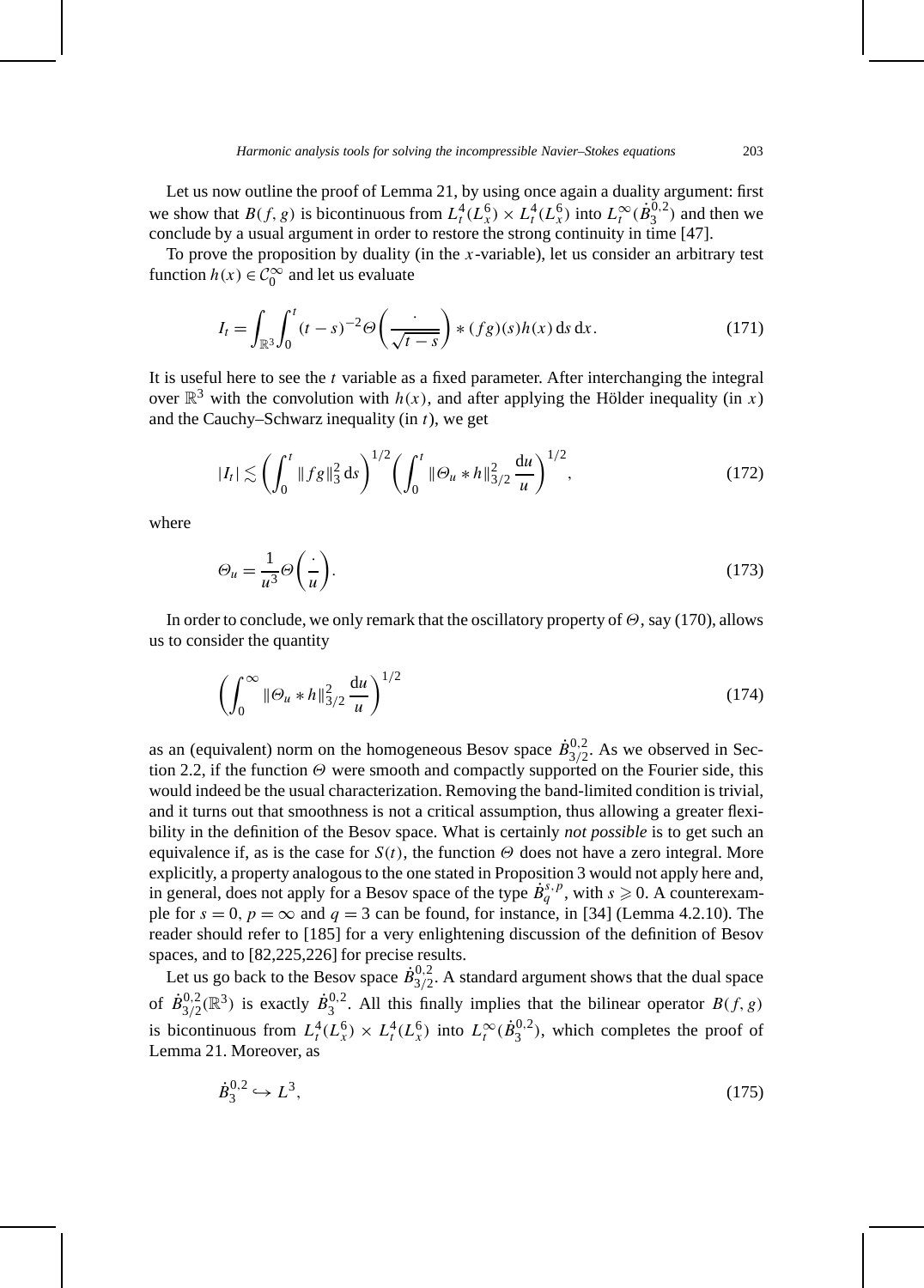we have obtained our  $L_t^{\infty}(L_x^3)$  estimation, and even improved it. As in [34,43,48,186], this provides another example in which the regularity of the bilinear term is better than the linear one.

We are now in position to prove the following theorem [186]:

THEOREM 5. Let  $3 < q < 9$  and  $\alpha = 1 - 3/q$  be fixed. There exists a constant  $\delta_q$  such that *for any initial data*  $v_0 \in L^3$ ,  $\nabla \cdot v_0 = 0$  *in the sense of distributions such that* 

$$
\left(\int_0^T \left\| S(t)v_0 \right\|_q^{2/\alpha} \mathrm{d}t\right)^{\alpha/2} < \delta_q \tag{176}
$$

*and then there exists a mild solution*  $v(t, x)$  *belonging to* N, *which tends strongly to*  $v_0$  *as time goes to zero. Moreover, this solution belongs to all the spaces*  $\mathcal{G}_q$  (3 <  $q$  < 9) and is *such that the fluctuation w(t , x) defined in* (157) *satisfies*

$$
w \in \mathcal{C}\big([0, T); \dot{B}_3^{0,2}\big) \tag{177}
$$

*and*

$$
w \in L^2((0, T); L^{\infty}).
$$
\n
$$
(178)
$$

*Finally*, (176) *holds for arbitrary*  $v_0 \in L^3$  *provided we consider*  $T(v_0)$  *small enough, and as well if*  $T = \infty$ , *provided the norm of*  $v_0$  *in the Besov space*  $\dot{B}_q^{-\alpha,2/\alpha}$  *is smaller than*  $\delta_q$ *.* 

Keeping in mind the previous propositions and remarks, the proof of that theorem is easily carried out as follows (see [186] for more details).

First, we apply the fixed point algorithm in the space  $\mathcal{G}_q = L^{2/\alpha}([0, T); L^q)$  (*q* and  $\alpha$  being assigned in the statement) to get, by means of Lemma 20, a mild solution  $v(t, x) \in \mathcal{G}_a$ . Then, again using Lemma 20, we find that  $v(t, x) \in \mathcal{G}_q$  for all  $3 < q < 9$ . In particular *v*(*t*, *x*) ∈  $\mathcal{G}_6 = L^4([0, T); L^6)$ , which gives *v*(*t*, *x*) ∈ N and (177) (once Lemma 21 is taken into account).

As we presented in [48], this regularity result can even be improved to get  $w(t) \in$  $\mathcal{C}([0, T); \dot{F}^{1,2}_{3/2})$ , which means that the gradient of  $w(t)$  belongs uniformly in time to  $L^{3/2}$ and we observe that  $\dot{F}_{3/2}^{1,2} \hookrightarrow \dot{B}_3^{0,2}$ . The latter regularity result can be seen in connection with an estimate derived by Kato [114] that assures that the gradient of  $v(t)$ , solution of Theorem 3 in N, is such that  $t^{1-3/(2q)}\nabla v(t) \in C([0, T); L^q)$  for any  $q \ge 3$ . We proved in [48] that the function  $w(t)$  satisfies the last estimate for the optimal exponent  $q = 3/2$ .

Finally, as the bilinear term is bicontinuous from  $\mathcal{G}_q \times \mathcal{G}_q$  into  $L^2_t(L^\infty_x)$ , and arguing by duality,  $(\mu(s))$  being a test function), we can obtain the estimate (178), say

$$
\left| \int_0^T \left\| B(f, g)(s) \right\|_{\infty} \mu(s) \, \mathrm{d} s \right| \lesssim \int_0^T \int_0^t \frac{\|fg\|_{q'/2}(s) \mu(t)}{(t-s)^{1/2+3/q'}} \, \mathrm{d} s \, \mathrm{d} t \lesssim \|\mu\|_2. \tag{179}
$$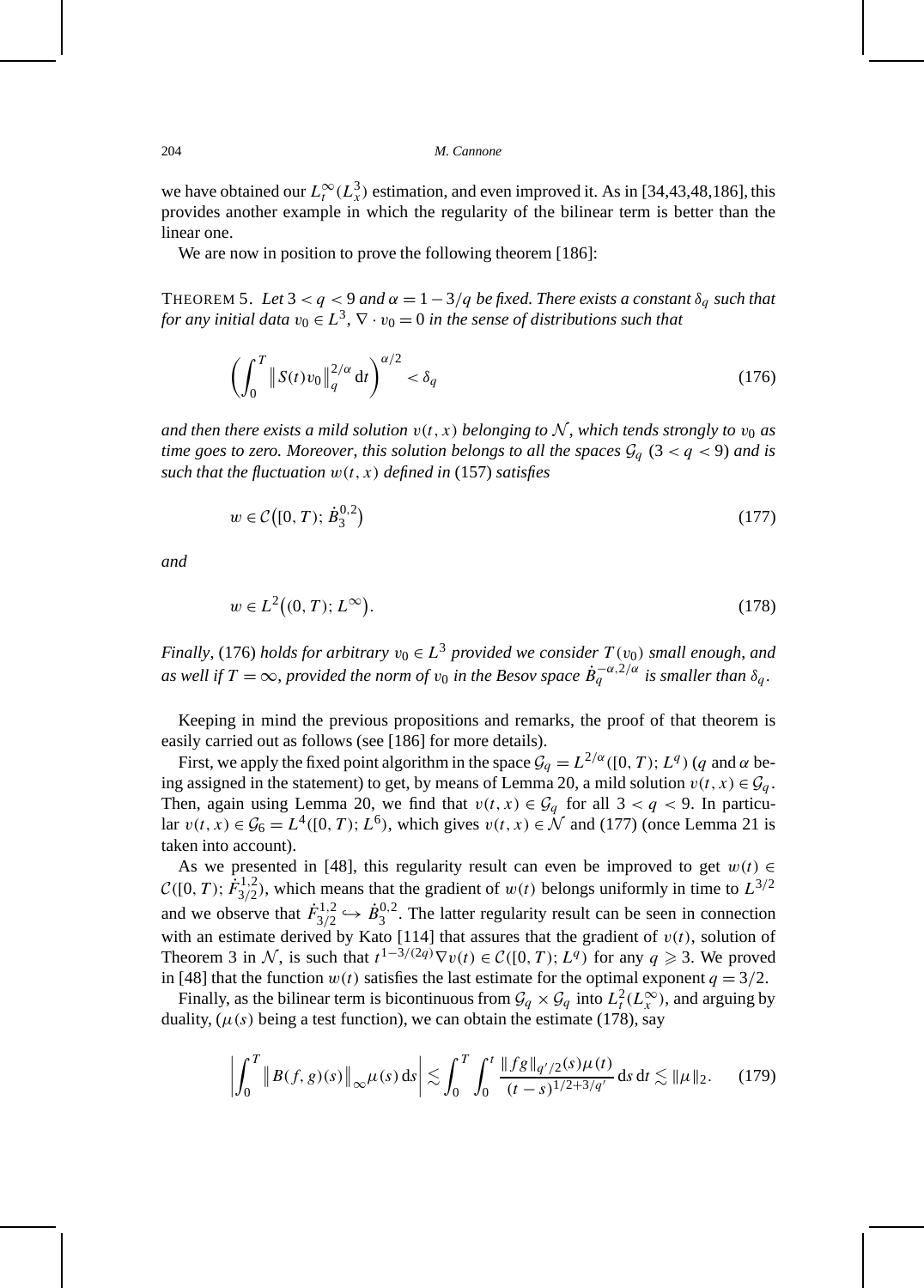## **4. Highly oscillating data**

At difference with Leray's well-known weak approach, the method described in the previous pages – the so-called "Tosio Kato's method" (see the book [88] for many examples of applications of this method to nonlinear PDEs) – also implies the uniqueness of the corresponding solution, as it will be explained in Section 5. However, the existence of the solution holds under a restrictive condition on the initial data, that is required to be small, which is not the case for Leray's weak solutions. In Section 7 we will make the link between this property, the smallness of the Reynolds number associated with the flow, the stability of the corresponding global solution and the existence of Lyapunov functions for the Navier–Stokes equations.

The aim of this section is to give an interpretation of the smallness of the initial data in terms of an oscillation property. The harmonic analysis tools we developed so far will play a crucial role here.

Let us recall that, as stated in Theorem 3, a global solution in  $C([0,\infty); L^3)$  exists, provided that the initial data  $v_0$  is divergence-free and belongs to  $L^3$ , and that its norm is small enough in  $L^3$ , or more generally, small in the Besov space  $\dot{B}_q^{-\alpha,\infty}$  (for a certain  $3 < q < \infty$  and  $\alpha = 1 - 3/q$  fixed). In other words, a function  $v_0$  in  $L^3$  whose norm is arbitrarily large in  $L^3$  but small enough in  $\dot{B}_q^{-\alpha,\infty}$  (or in a Triebel–Lizorkin space  $\dot{F}_q^{-\alpha,\infty}$ as in Theorem 4, or in the Besov space  $\dot{B}_q^{-\alpha,2/\alpha}$  as in Theorem 5) also ensures the existence of a global mild solution in  $C([0,\infty); L^3)$ .

The advantage of using a Besov norm instead of a Lebesgue one is that the condition of being small enough in a Besov space is satisfied by highly oscillating data (Section 4.1). A second remarkable property is that these spaces contain homogeneous functions of degree −1, leading to global self-similar solutions (Section 6). Moreover, Besov spaces led to the (first) proof of the uniqueness for solutions in  $C([0,\infty); L^3)$  (Section 5.3).

The a posteriori disappointing observation is that *...* Besov spaces were not necessary at all in any of these discoveries!

## **4.1.** *A remarkable property of Besov spaces*

In order to appreciate the formulation of Kato's theorem in terms of the Besov space  $\dot{B}_q^{-\alpha,\infty}$  given in Theorem 3, we shall devote ourselves here to illustrating that the condition  $\|\hat{v}_0\|_{\hat{B}^{-\alpha,\infty}} < \delta$  is satisfied in the particular case of a sufficiently oscillating function  $v_0$ .

A typical situation will be given by the following example. Let  $v_0$  be an arbitrary (not identically vanishing) function belonging to  $L^3$ . If we multiply  $v_0$  by an exponential, say the function  $w_k = \exp[i x \cdot k]$ , we obtain, for any  $k \in \mathbb{R}^3$ , a function  $w_k v_0$  such that (Lemma 22)

$$
\lim_{|k| \to \infty} \|w_k v_0\|_{\dot{B}_q^{-\alpha, \infty}} = 0,
$$
\n(180)

in spite of the fact that

$$
\lim_{|k| \to \infty} \|w_k v_0\|_3 = \|v_0\|_3. \tag{181}
$$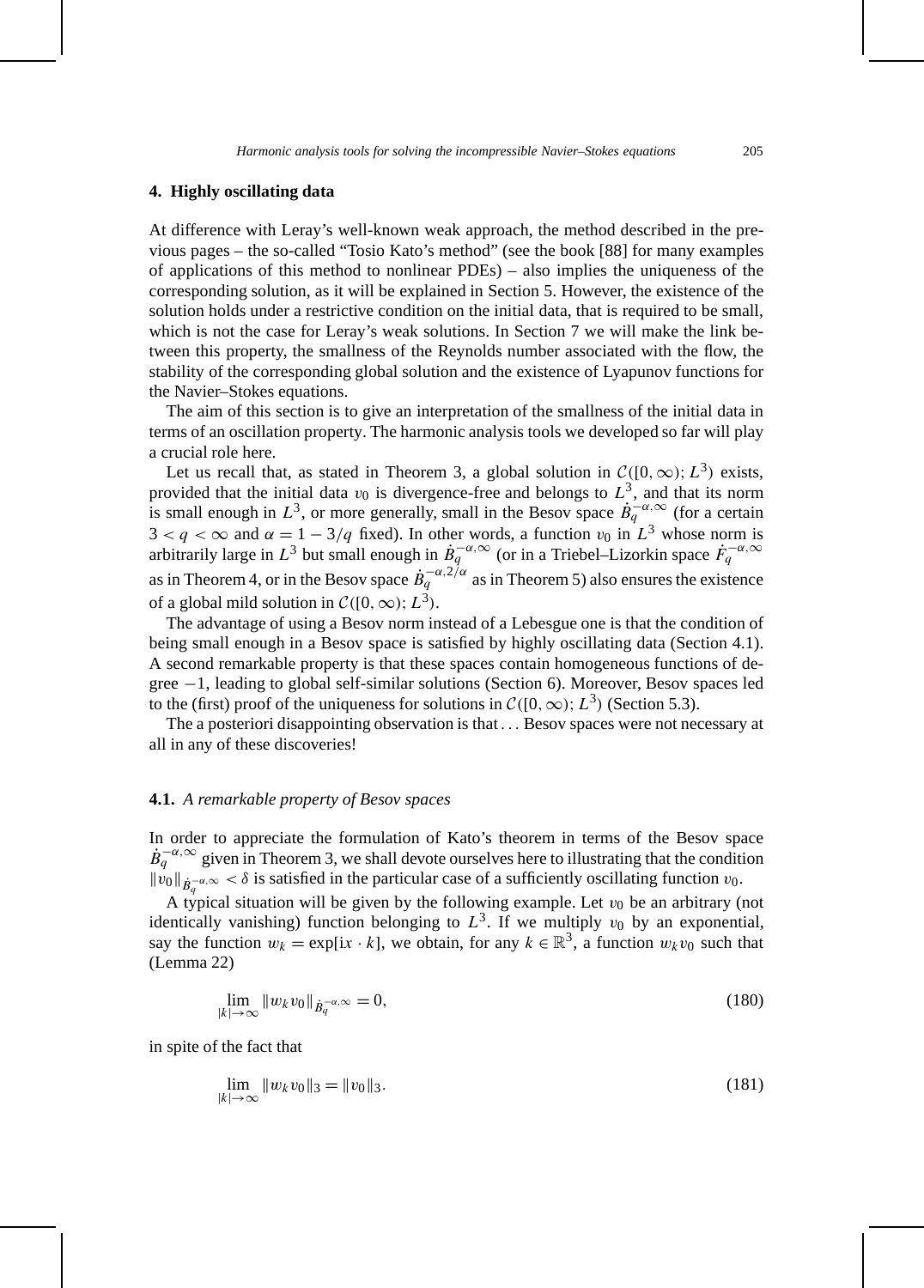In other words, the smallness condition  $||w_kv_0||_{\dot{B}_a^{-\alpha,\infty}} < \delta$ , is verified as long as we choose a sufficiently high frequency k. At this point, it is tempting to consider  $w_kv_0$  as the new initial data of the problem and to affirm that Kato's solution exists globally in time, provided we consider sufficiently oscillating data. One can argue that  $w_kv_0$  is no longer a divergence-free function. Nevertheless, the function  $w_k v_0$  is divergence-free *asymptotically* for  $|k| \to \infty$ , which is exactly the situation we are dealing with. More precisely, it turns out that (Lemma 23)

$$
\lim_{|k| \to \infty} \left\| \nabla \cdot (w_k v_0) - w_k \nabla \cdot v_0 \right\|_3 = 0.
$$
\n(182)

LEMMA 22. Let *v* be an arbitrary function in  $L^3$  and let  $w_k(x)$ ,  $k \in \mathbb{N}$ , be a sequence of  $f$ unctions such that  $\|w_k\|_\infty \leqslant C$  and  $w_k\rightharpoonup 0$  (as  $k\to\infty)$  in the distributional sense. Then, *the products*  $w_k v$  *tend to* 0 *in the strong topology of*  $\dot{B}_q^{-\alpha, \infty}$  ( $\alpha = 1 - 3/q > 0$ ).

The proof of this lemma is quite easy and we wish to present the main components here (for more details see [34,35]).

We will make use of a density argument. To this end, let us introduce the following decomposition of the function *v*:

$$
v = h + g,\tag{183}
$$

where  $h \in L^3$  and

$$
\|h\|_3 \leqslant \varepsilon \tag{184}
$$

and  $g \in C_0^{\infty}$ . The next step is to recall the continuous embedding (Lemma 9)  $L^3 \hookrightarrow \dot{B}_q^{-\alpha,\infty}$ to infer the following inequality  $(k \geq 0)$ 

$$
||w_k h||_{\dot{B}_q^{-\alpha,\infty}} \lesssim ||w_k h||_3 \lesssim \varepsilon. \tag{185}
$$

On the other hand, Young's inequality gives ( $j \in \mathbb{Z}$ )

$$
\|S_j(w_k g)\|_q \leq \|2^{3j}\varphi(2^j \cdot)\|_r \|w_k g\|_p, \tag{186}
$$

where

$$
\frac{1}{q} = \frac{1}{r} + \frac{1}{p} - 1.
$$
\n(187)

This implies

$$
2^{-\alpha j} \|S_j(w_k g)\|_q \lesssim 2^{-j(1-3/q)} 2^{-j(1-3/r)} \|g\|_p = 2^{-j(1-3/p)} \|g\|_p \tag{188}
$$

so that, for any  $k \ge 0$ , any  $j \ge j_1 > 0$  and any  $j \le j_0 < 0$ , we have

$$
2^{-\alpha j} \|S_j(w_k g)\|_q \lesssim \varepsilon \tag{189}
$$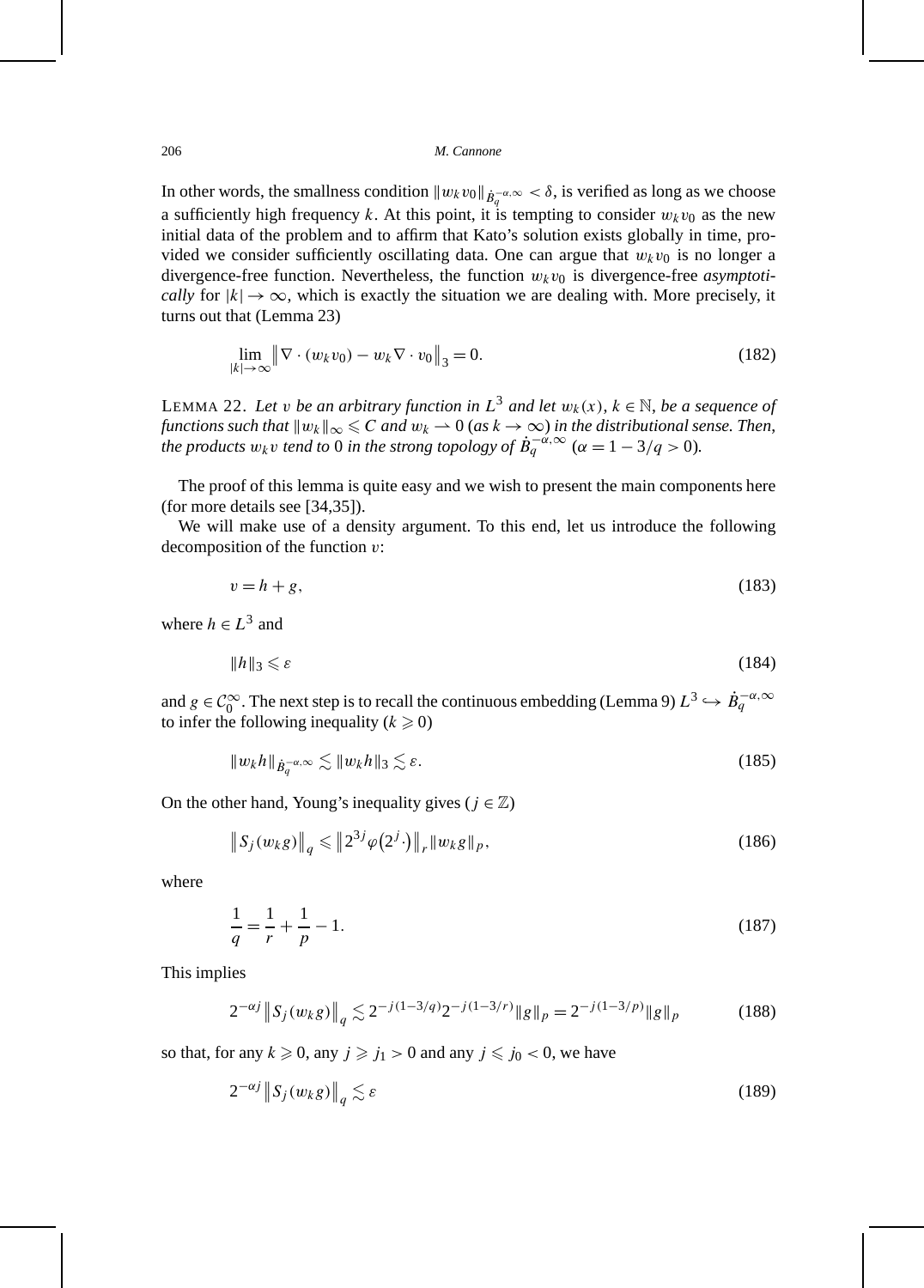$\text{(in fact, if } j \geq j_1 \text{ we let } p = q > 3 \text{ and if } j \leq j_0 \text{ we let } 1 \leq p < 3).$ 

We are now left with the terms  $S_i(w_k g)$  for  $j_0 < j < j_1$ . Making use of the hypothesis  $m_k \rightarrow 0$  together with the Lebesgue dominated convergence theorem, we finally find, for any  $k \geq k_0$  and  $j_0 < j < j_1$ ,

$$
2^{-\alpha j} \|S_j(w_k g)\|_q \lesssim \varepsilon \tag{190}
$$

which concludes the proof of the lemma.

LEMMA 23. Let  $m(\xi) \in C^{\infty}(\mathbb{R}^3 \setminus \{0\})$  be a homogeneous function of degree 0 and let M *be the convolution operator associated with the multiplier*  $m(\xi)$ *. If we consider*  $|\xi_0| = 1$ *,*  $v \in L^p$  *and*  $1 < p < \infty$ *, then* 

$$
\lim_{\lambda \to \infty} \sup_{|\xi_0| = 1} \| M \big( \exp(i\lambda \xi_0 \cdot x) v(x) \big) - \exp(i\lambda \xi_0 \cdot x) m(\xi_0) v(x) \|_p = 0. \tag{191}
$$

In the case we are interested in, this lemma will be used for  $p = 3$  and with *M* replaced by the Leray–Hopf projection operator  $\mathbb P$  onto the divergence-free vector fields and  $m(\xi)$ replaced by a  $3 \times 3$  matrix whose entries are homogeneous symbols of degree 0.

In order to prove the lemma in its general form, we remark that the symbol of the operator exp(−iλξ<sub>0</sub> · *x*)*M*(exp(iλξ<sub>0</sub> · *x*)*v*) − *m*(λξ<sub>0</sub>)*v*(*x*) is given by *m*( $ξ + λξ_0$ ) − *m*(λξ<sub>0</sub>), this by virtue of the homogeneity of *m*.

Equation (191) will now be proved by means of a density argument. In fact, it is sufficient to limit ourselves to functions  $v \in V \subset L^p$ , where V is the dense subspace of  $L^p$  defined by  $v \in S$  and the Fourier transform  $\hat{v}$  of  $v$  has compact support. Now, we put

$$
v_{\lambda} = \exp(-i\lambda \xi_0 \cdot x) M \left( \exp(i\lambda \xi_0 \cdot x) v \right) - m(\lambda \xi_0) v, \tag{192}
$$

then the Fourier transform of  $v_{\lambda}$  is given by

$$
\hat{v}_{\lambda}(\xi) = \left[ m(\xi + \lambda \xi_0) - m(\lambda \xi_0) \right] \hat{v}(\xi). \tag{193}
$$

Finally,  $\hat{v}$  has compact support, say in  $|\xi| \le R$ , and then

$$
m(\xi + \lambda \xi_0) - m(\lambda \xi_0) = r_\lambda(\xi), \tag{194}
$$

where, on  $|\xi| \le R$ ,  $r_\lambda(\xi) \to 0$  together with all its derivatives in the  $L^\infty$  norm. We thus have  $v_{\lambda} \to 0$  in S when  $\lambda \to \infty$ . A fortiori,  $\|v_{\lambda}\|_{p} \to 0$  when  $\lambda \to \infty$ , and the lemma is proved.

## **4.2.** *Oscillations without Besov norms*

Some years after the publication of [34,35] Temam [217] informed us that the property we described in the previous pages, that highly oscillating data lead to global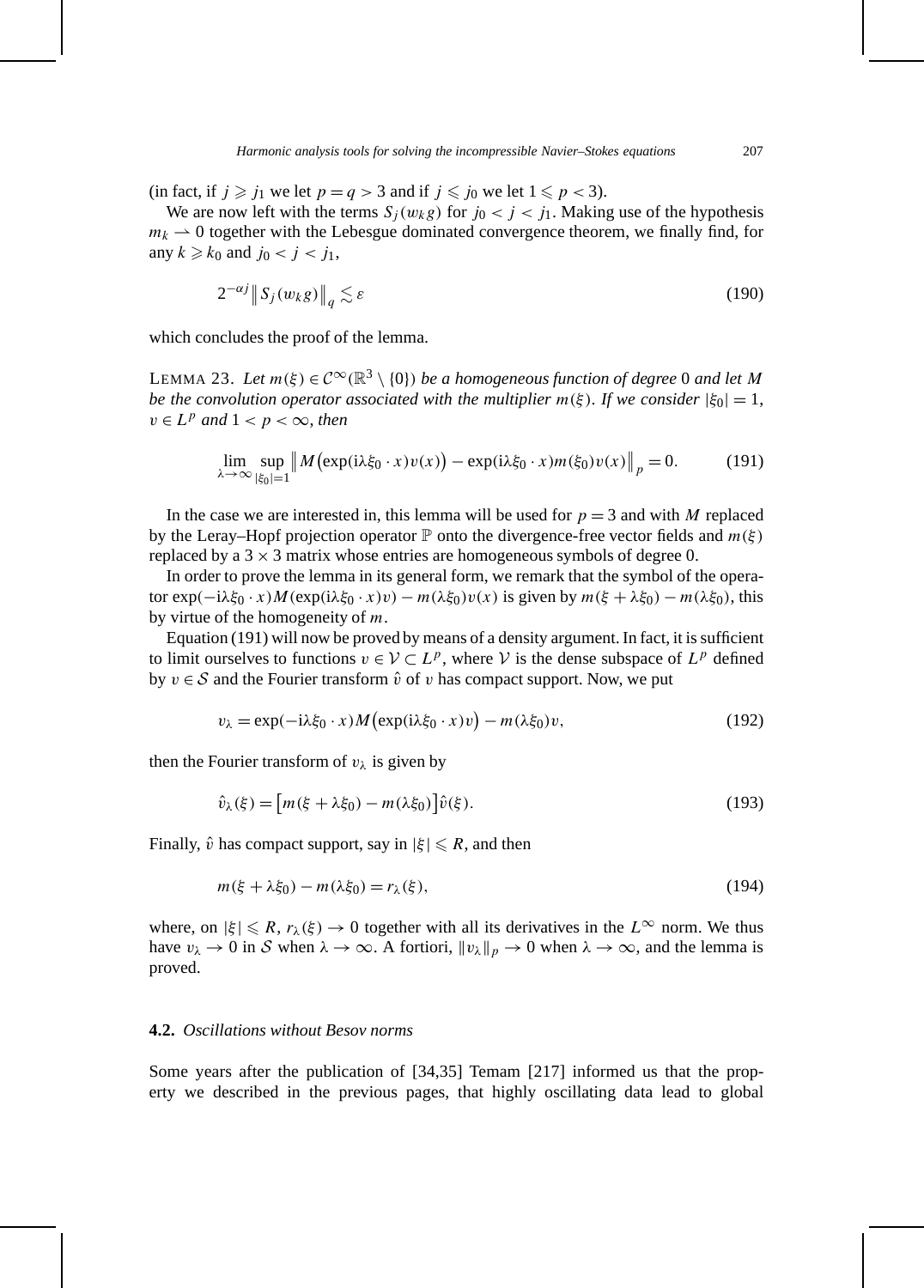solutions to Navier–Stokes, was implicitly contained in the pioneering papers of Kato and Fujita [87,117] of 1962.

These papers deal with mild solutions to Navier–Stokes that are continuous in time and take values in the Sobolev space  $\dot{H}^s$ , say  $v \in \mathcal{C}([0, T); \dot{H}^s)$ . It is easy to see, in the threedimensional case, that the critical Sobolev space corresponds to the value  $s = 1/2$ . More precisely, the Sobolev spaces  $\dot{H}^s$ ,  $s > 1/2$  are super-critical. In other words, as far as the scaling is concerned, they have the same invariance as the Lebesgue spaces  $L^p$  if  $p > 3$ . This means that, using the simplified version of the bilinear operator, one can easily prove the existence of a local mild solution for arbitrary initial data [34], that is, the theorem.

THEOREM 6. Let  $1/2 < s < \infty$  be fixed. For any  $v_0 \in \dot{H}^s$ ,  $\nabla \cdot v_0 = 0$ , there exists a  $T =$  $T(\Vert v_0 \Vert_s)$  *such that the Navier–Stokes equations have a mild solution in*  $C([0, T); \dot{H}^s)$ *.* 

On the other hand, in the critical case  $s = 1/2$ , one can ensure the existence of a local solution, that turns out to be global when the initial data are small enough:

THEOREM 7. *There exists a constant*  $\delta > 0$  *such that for any initial data*  $v_0 \in \dot{H}^{1/2}$ ,  $\nabla \cdot v_0 = 0$  *in the sense of distributions, such that* 

$$
||v_0||_{\dot{H}^{1/2}} < \delta,\tag{195}
$$

*then there exists a mild solution*  $v(t, x)$  *to the Navier–Stokes equations belonging to*  $C([0, \infty); \dot{H}^{1/2}$ *)*.

In the particular case  $s = 1$ , we also have at our disposal a persistence result, namely:

THEOREM 8. *There exists a constant*  $\delta > 0$  *such that if the initial data*  $v_0 \in \dot{H}^{1/2} \cap \dot{H}^1$ ,  $\nabla \cdot v_0 = 0$  *in the sense of distributions and satisfies* 

$$
||v_0||_{\dot{H}^{1/2}} < \delta,\tag{196}
$$

*then the mild solution v(t , x) to the Navier–Stokes equations*, *whose existence is ensured by Theorem* 7, *also belongs to*  $C([0,\infty); \dot{H}^1)$ *.* 

To prove such a result, it is enough to show that the  $\dot{H}^1$  norm of the solution is a Lyapunov function, which means that it is decreasing in time. The study of the Lyapunov functions for the Navier–Stokes equations will be examined in detail in Section 7.1.

Actually, to obtain a global mild solution in the space  $C([0,\infty); \dot{H}^1)$  it would be enough to get a uniform estimate of the kind

 $||v(t)||_{\dot{H}^1} \le ||v_0||_{\dot{H}^1} \quad \forall t > 0,$  (197)

because a classical "bootstrap" argument will allow to pass from a local solution to a global one.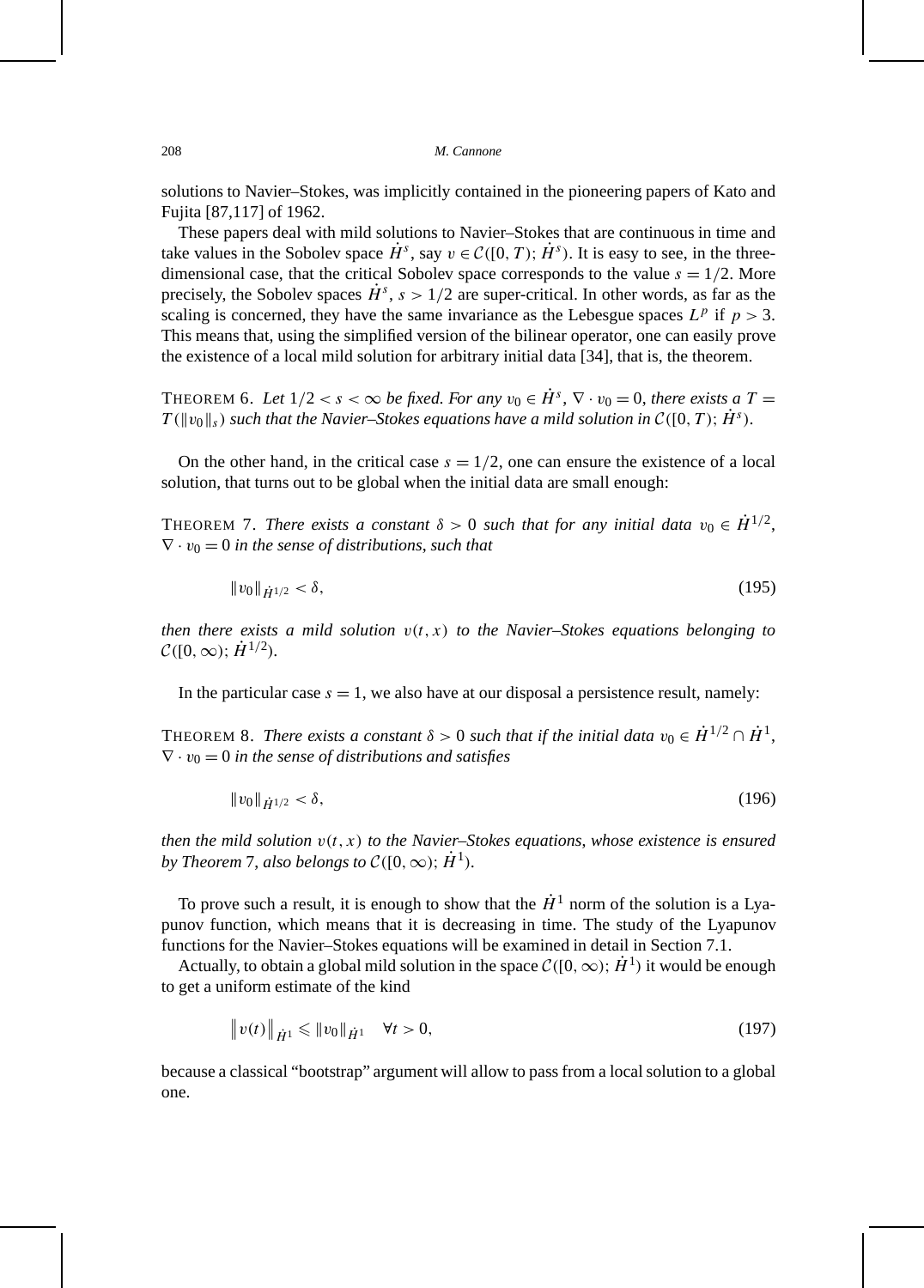This property turns out to be satisfied when the initial data  $v_0 \in \dot{H}^1$  has a sufficiently small norm in the space  $\dot{H}^{1/2}$ . More precisely, as we will describe in detail in Section 7.1, the following inequality is proven in the celebrated papers by Kato and Fujita [87,117]:

$$
\frac{\mathrm{d}}{\mathrm{d}t} \|v(t)\|_{\dot{H}^1}^2 \leqslant -2 \|v(t)\|_{\dot{H}^2}^2 \left(v - C \|v(t)\|_{\dot{H}^{1/2}}\right).
$$
\n(198)

This immediately implies the aforementioned property of decrease in time of the homogeneous norm  $\|v\|_{\dot{H}^1}$ , as long as  $\|v_0\|_{\dot{H}^{1/2}}$  is small enough. On the other hand, it is easy to show that the  $L^2$  norm of the solution *v* also decreases in time, say

$$
\frac{d}{dt} ||v(t)||_2^2 = -2v ||\nabla v(t)||_2^2 < 0,
$$
\n(199)

which allows us to deduce the decreasing of the nonhomogeneous norm  $\|v\|_{H^1}$  as well.

Now, Temam's remark is very simply and reads as follows. Suppose  $v_0 \in S'$  is such that  $\hat{v}_0(\xi) = 0$  if  $|\xi| \le R$ , then

$$
||v_0||_{\dot{H}^{1/2}} \le R^{-1/2}||v_0||_{\dot{H}^1}
$$
\n(200)

and thus one can get the existence of a global mild solution in  $\mathcal{C}([0,\infty); \dot{H}^1)$  provided the initial data is concentrated at high frequencies ( $R \gg 1$ ), say highly oscillating!

# **4.3.** *The result of Koch and Tataru*

In his doctoral thesis [186,187], Planchon gave the precise interpretation of the persistence result stated in Theorem 8, replacing the smallness of the  $\dot{H}^{1/2}$  norm of the initial data, with the smallness (or oscillation) in a Besov space. Everything takes place as in [34] for the critical space  $L^3$ : there exists an absolute constant  $\beta > 0$  such that if  $\|v_0\|_{\dot{B}_4^{-1/4,\infty}} < \beta$ and  $v_0 \in \dot{H}^1$ , then there exists a global solution in  $\mathcal{C}([0,\infty); \dot{H}^1)$ . What make things work here is that, even if  $\dot{H}^1$  is not a critical space, it is embedded in  $\dot{H}^{1/2}$  (which is not the case for any Lebesgue space  $L^p$ ,  $p \ge 3$ , when working in unbounded domains as  $\mathbb{R}^3$ ). The importance of such a result is that it allows us to obtain *global* and *regular* solutions in the energy space  $\dot{H}^1$ , under the hypothesis of oscillation of the initial data. In other words, at variance with the  $L<sup>3</sup>$  setting, we can establish a link between Leray's weak solutions and Kato's mild ones.

This approach was generalized first by Koch and Tataru [123] and then by Furioli, Lemarié, Zahrouni and Zhioua [89,93,145,240]. Both of these results seem optimal.

Roughly speaking the theorem by Koch and Tataru says that if the norm of the initial data is small enough in the critical space  $BMO^{-1}$ , then there is a global mild solution for the Navier–Stokes equations. Again, the norm of the product of a fixed function in  $L^3$ times an oscillating function, say  $w_k = \exp[i x \cdot k]$ , tends to zero as  $|k|$  tends to infinity. It is not clear whether this theorem is optimal, because, if it is true that it generalizes the results of the previous section (in fact *BMO*<sup>−1</sup> contains  $L^3$  as well as  $B_q^{-\alpha, \infty}$ , for any  $3 < q < \infty$  and  $\alpha = 1 - 3/q$ ), we should recall that *BMO*<sup>-1</sup> is contained in the biggest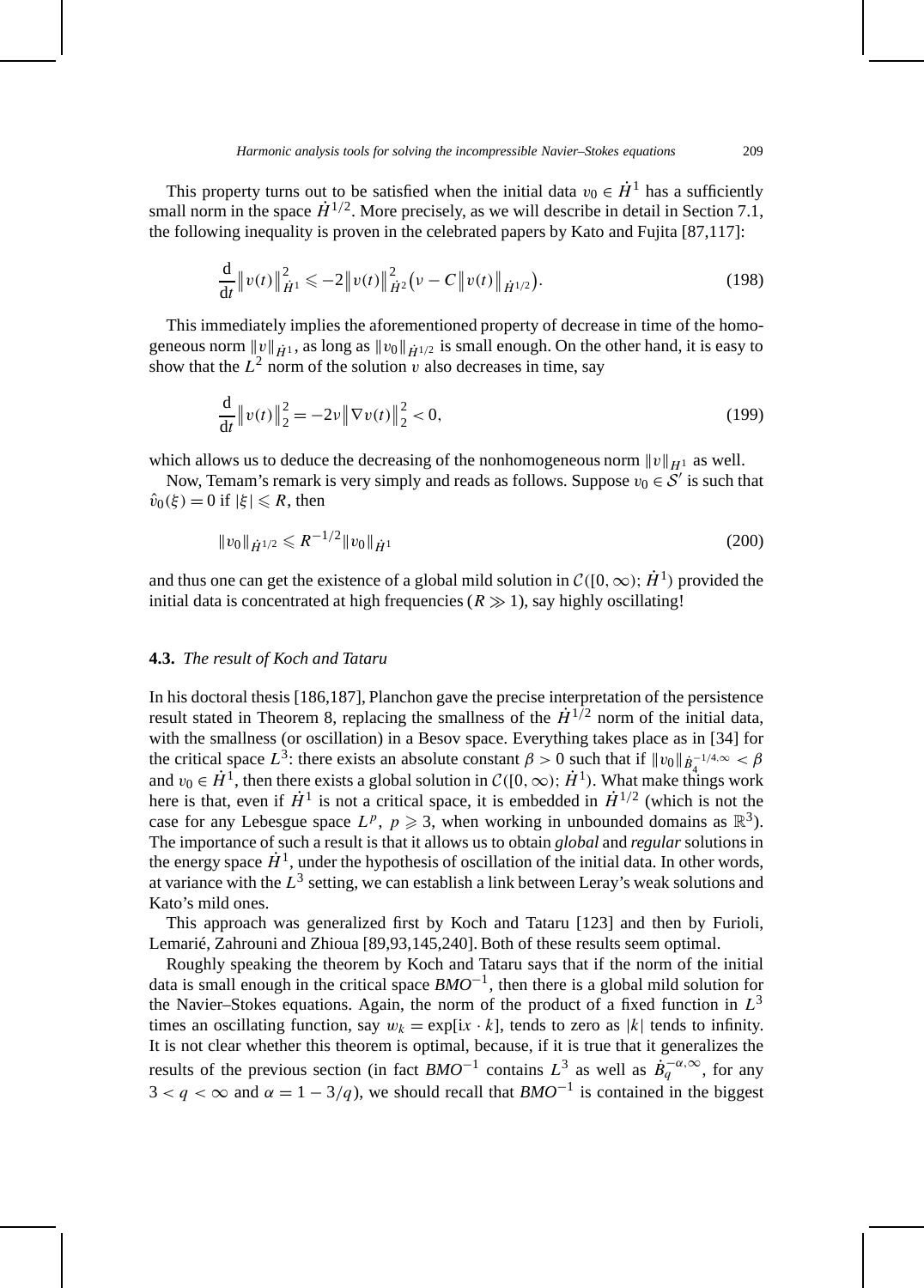critical space  $\dot{B}_{\infty}^{-1,\infty}$  (as stated in (77) and Proposition 7) and nobody knows whether the Navier–Stokes system is well posed in this space (see [166]). Incidentally, we wish to remind the reader that Montgomery-Smith proved a blow-up result in the space  $\dot{B}_{\infty}^{-1,\infty}$  for a modified (with respect to the nonlinear term) Navier–Stokes equations [176]. Moreover, his result also shows there is initial data that exists in every Triebel–Lizorkin or Besov space (and hence in every Lebesgue and Sobolev space), such that after a finite time, the solution of the Navier–Stokes-like equation is in no Triebel–Lizorkin or Besov space (and hence in no Lebesgue or Sobolev space).

On the other hand, the persistence result by Furioli, Lemarié, Zahrouni and Zhioua says that if the initial data is not only small in  $BMO^{-1}$ , but also belongs to the Banach space *X*, where *X* can be either the Lebesgue space  $L^p$ ,  $1 \leqslant p \leqslant \infty$ , or the inhomogeneous Besov space  $B_q^{s,p}$  with  $1 \leqslant p \leqslant \infty$ ,  $1 \leqslant q \leqslant \infty$  and  $s > -1$ , or the homogeneous Besov space  $\vec{B}_q^{s,p}$  with  $1 \leq p \leq \infty$ ,  $1 \leq q \leq \infty$  and  $s > -1$ , then the corresponding solution also belongs to  $L^{\infty}((0, \infty); X)$ .

In order to simplify the discussion, we will limit ourselves to present only global solutions. However, solutions which are local in time as we previously constructed in the critical space  $L<sup>3</sup>$  are also available. More exactly, we are talking about the following results.

**THEOREM 9.** *There exists a constant*  $\delta > 0$  *such that, for any initial data*  $v_0 \in BMO^{-1}$ *that verifies*

$$
||v_0||_{BMO^{-1}} < \delta,
$$
\n(201)

*then there exists a global mild solution v(t , x) to the Navier–Stokes equations such that*

$$
\sqrt{t}v(t,x) \in L^{\infty}\big((0,\infty),\mathbb{R}^3\big) \tag{202}
$$

*and*

$$
\sup_{t>0, x_0 \in \mathbb{R}^3} \frac{1}{t^{3/2}} \int_{0 < \tau < t} \int_{|x-x_0| < \sqrt{t}} |v(\tau, x)|^2 d\tau dx < \infty.
$$
 (203)

The proof of this theorem is contained in the paper of Koch and Tataru [123]. The condition expressed by (203), comes from the fact that a Carleson measure characterization of *BMO*<sup>−1</sup> (see [214]) says that a function  $v_0$  belongs to *BMO*<sup>−1</sup> if and only if

$$
\sup_{t>0, x_0 \in \mathbb{R}^3} \frac{1}{t^{3/2}} \int_{0 < \tau < t} \int_{|x-x_0| < \sqrt{t}} |S(\tau)v_0|^2 d\tau dx < \infty,
$$
 (204)

 $S(\tau) = \exp(\tau \Delta)$  denoting, as usual, the heat semigroup. On the other hand, this condition seems the weaker possible one, say *BMO*<sup>−1</sup> seems the largest space where local or global solutions exist. In fact, as we recalled in Section 1.2, in order to give a sense to the Navier– Stokes equations we want to have at least

$$
v(t, x) \in L_{loc}^2([0, \infty); \mathbb{R}^3). \tag{205}
$$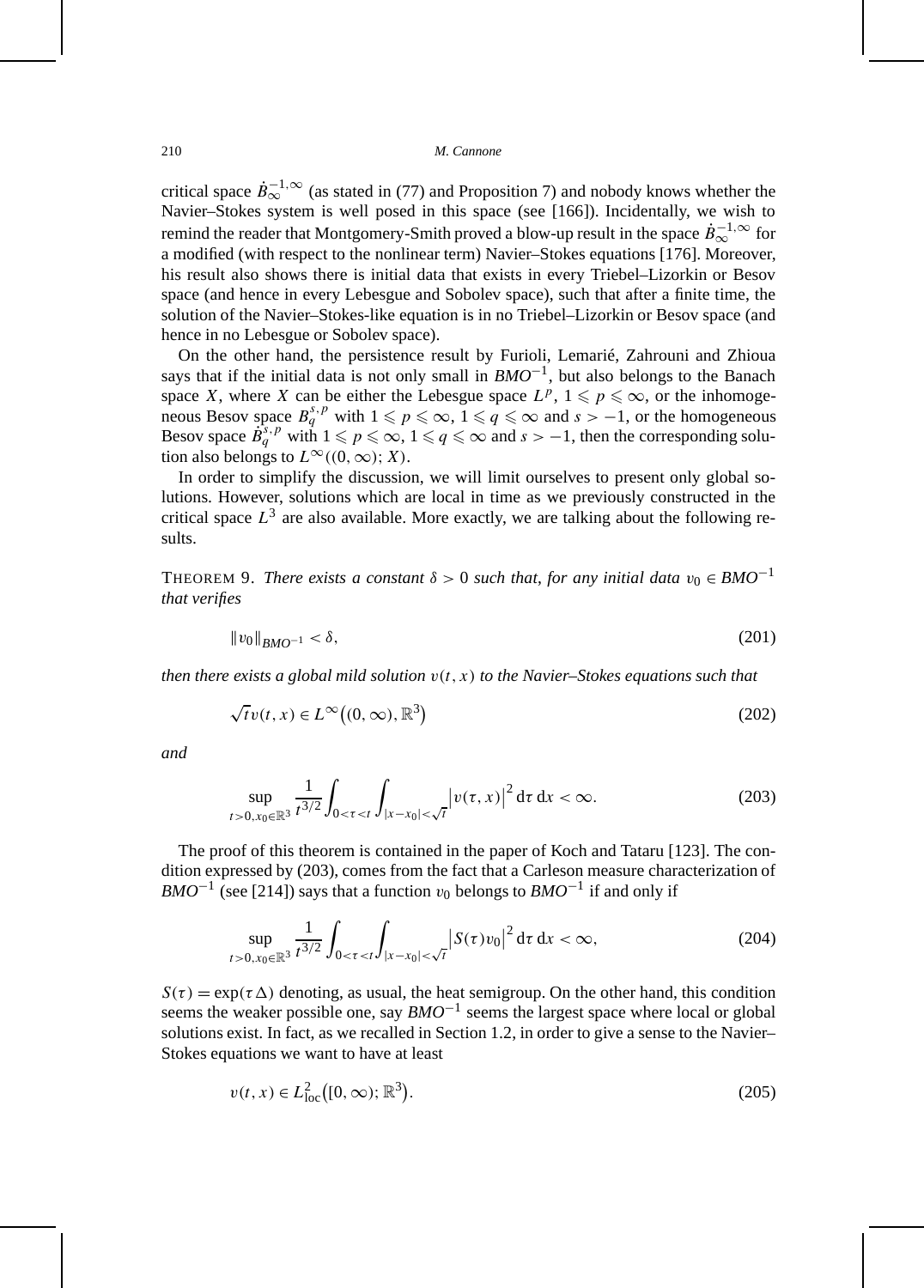Now the Navier–Stokes equations are invariant with respect to scaling, hence we want a scale and translation invariant version of  $L^2$ -boundedness, say

$$
\sup_{t>0, x_0 \in \mathbb{R}^3} \frac{1}{|B_t(x)|} \iint_{B_t(x) \times [0,t^2]} |v(\tau, x)|^2 d\tau dx < \infty
$$
 (206)

(where  $|B_t(x)|$  denotes the Lebesgue measure of the ball  $B_t(x)$  centered at x and radius t). which is precisely the condition expressed by (203).

Finally, let us quote the persistence result announced in [93].

THEOREM 10. Let  $v_0$  *verify the condition of Theorem* 9 *and*  $v(t, x)$  *the corresponding global solution*, *then if X is one of the following Banach spaces*:

$$
Lebesgue Lp, \quad 1 \leq p \leq \infty,
$$
\n<sup>(207)</sup>

*or*

$$
inhomogeneous Besov B_q^{s,p}, \quad 1 \leqslant p \leqslant \infty, 1 \leqslant q \leqslant \infty, s > -1,\tag{208}
$$

*or*

homogeneous Besov 
$$
\dot{B}_{q}^{s,p}
$$
,  $1 \leq p \leq \infty$ ,  $1 \leq q \leq \infty$ ,  $s > -1$ , (209)

*then the corresponding solution also belongs to*  $L^{\infty}((0, \infty); X)$ *.* 

From the sketch of the proof contained in [93] it is clear that this result applies more generally to any Banach space *X* such that the following condition is satisfied

$$
||fg||_X \lesssim (||f||_X ||g||_{\infty} + ||g||_X ||f||_{\infty}),
$$
\n(210)

as is the case for the spaces quoted above as well as for the Sobolev space  $H^s$ ,  $s \geq 1/2$ .

## **5. Uniqueness theorems**

In 1994 Jean Leray summarized the state of the art for the Navier–Stokes equations in the following way [150]:

A fluid flow initially regular remains so over a certain interval of time; then it goes on indefinitely; but does it remain regular and well-determined? We ignore the answer to this double question. It was addressed sixty years ago in an extremely particular case [149]. At that time H. Lebesgue, questioned, declared: "Don't spend too much time for such a refractory question. Do something different!"

This is not the case for Kato's mild solutions for which a general uniqueness theorem, that is the subject of this section, is available. In order to appreciate the simplicity of its proof, let us start by recalling why the uniqueness of weak solutions remains a challenging question.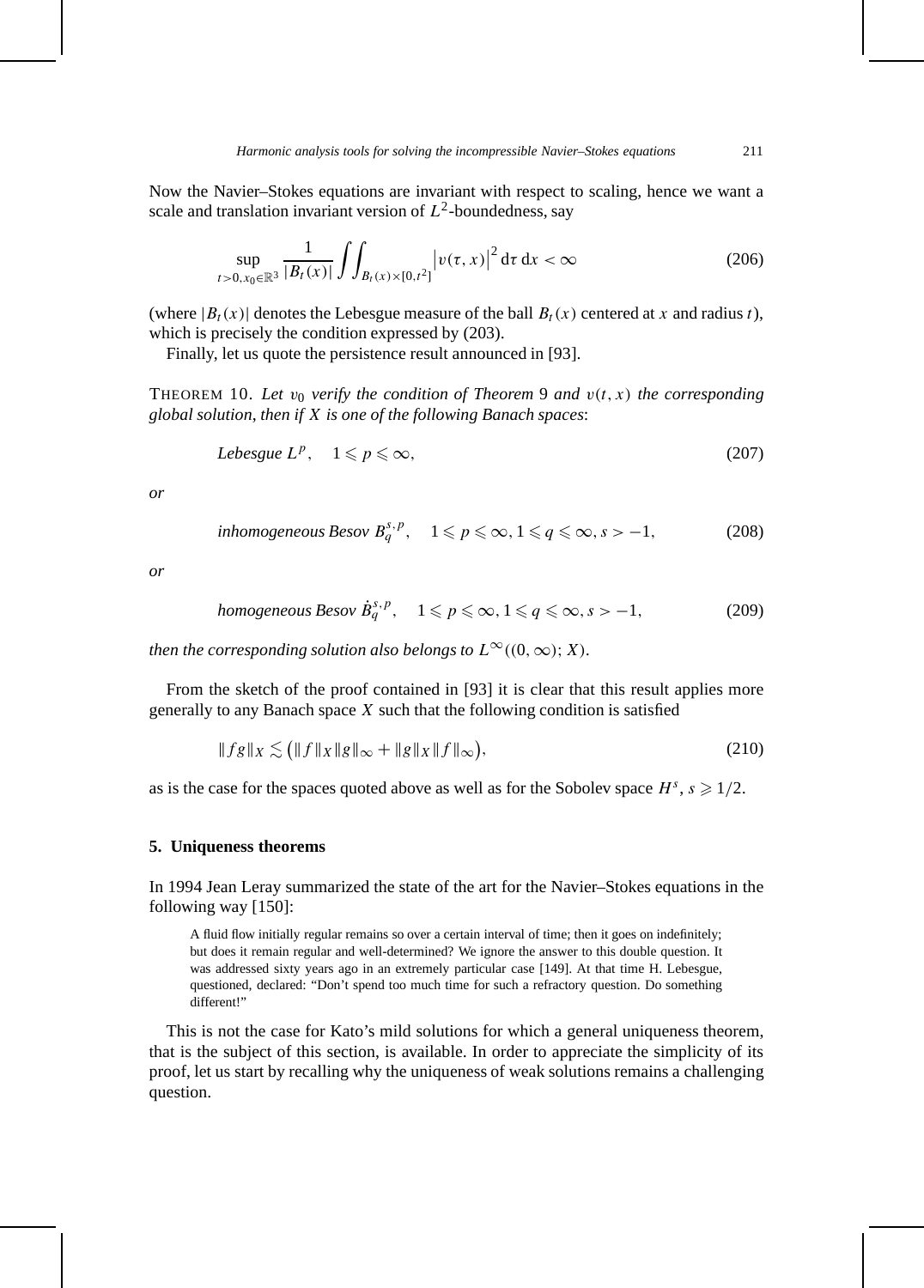## **5.1.** *Weak solutions*

Before dealing with the uniqueness of weak solutions for Navier–Stokes, let us examine a more general case. We consider the difference  $v_1 - v_2$  of two weak solutions  $v_1$  and  $v_2$ that, for the moment, may take different initial values (i.e.,  $v_1(0) - v_2(0)$  is not necessarily zero), but with the same boundary conditions, say  $v_1(t, x) - v_2(t, x) = 0$  if  $x \in \partial \Omega$  for all  $t > 0$  (this is always the case if we suppose the no-slip boundary conditions,  $v_1 = v_2 = 0$ on  $(0, T) \times \partial \Omega$ )). Of course, if  $\Omega$  is unbounded, this condition concerns the behavior of the solutions at infinity.

We obtain

$$
\frac{\partial}{\partial t}(v_1 - v_2) + v_1 \cdot \nabla(v_1 - v_2) + (v_1 - v_2) \cdot \nabla v_2 = \Delta(v_1 - v_2) - \nabla(p_1 - p_2)
$$
\n(211)

and if we take the inner product  $\langle \cdot, \cdot \rangle$  of  $L^2(\Omega)$  with  $(v_1 - v_2)$  we finally get

$$
\frac{1}{2}\frac{d}{dt}\|v_1 - v_2\|_2^2 + \|\nabla(v_1 - v_2)\|_2^2 = -\langle (v_1 - v_2) \cdot \nabla v_2, v_1 - v_2 \rangle.
$$
 (212)

In fact, since  $(v_1 - v_2)(t, x) = 0$  if  $x \in \partial \Omega$  for all  $t > 0$ , Green's formula gives

$$
\langle v_1 \cdot \nabla (v_1 - v_2), v_1 - v_2 \rangle
$$
  
= -\langle \nabla \cdot v\_1, |v\_1 - v\_2|^2 \rangle - \langle v\_1 \cdot \nabla (v\_1 - v\_2), v\_1 - v\_2 \rangle = 0 (213)

and

$$
\langle \nabla (p_1 - p_2), v_1 - v_2 \rangle = -\langle p_1 - p_2, \nabla \cdot (v_1 - v_2) \rangle = 0.
$$
 (214)

Thus, we obtain

$$
\frac{1}{2}\frac{d}{dt}\|v_1 - v_2\|_2^2 + \|\nabla(v_1 - v_2)\|_2^2 \le \|\nabla v_2\|_{\infty}\|v_1 - v_2\|_2^2
$$
\n(215)

which finally gives, via Gronwall's lemma, the estimate

$$
\|(v_1 - v_2)(s)\|_2^2 + 2\int_0^s \|\nabla(v_1 - v_2)\|_2^2 dt
$$
  
\$\leqslant \|(v\_1 - v\_2)(0)\|\_2^2 \exp\left(\int\_0^s 2\|\nabla v\_2\|\_\infty dt\right)\$ (216)

and implies uniqueness of weak solutions as long as the (formal) manipulations we have performed are justified and the quantity  $\int_0^s \|\nabla v_2\|_\infty dt$  remains bounded. In particular, this argument shows the uniqueness of classical smooth solutions. More precisely, if *one* smooth weak solution, say  $v_2$ , exists and is such that  $\int_0^s \|\nabla v_2\|_{\infty} dt$  remains bounded, then *all* weak solutions have to coincide with it.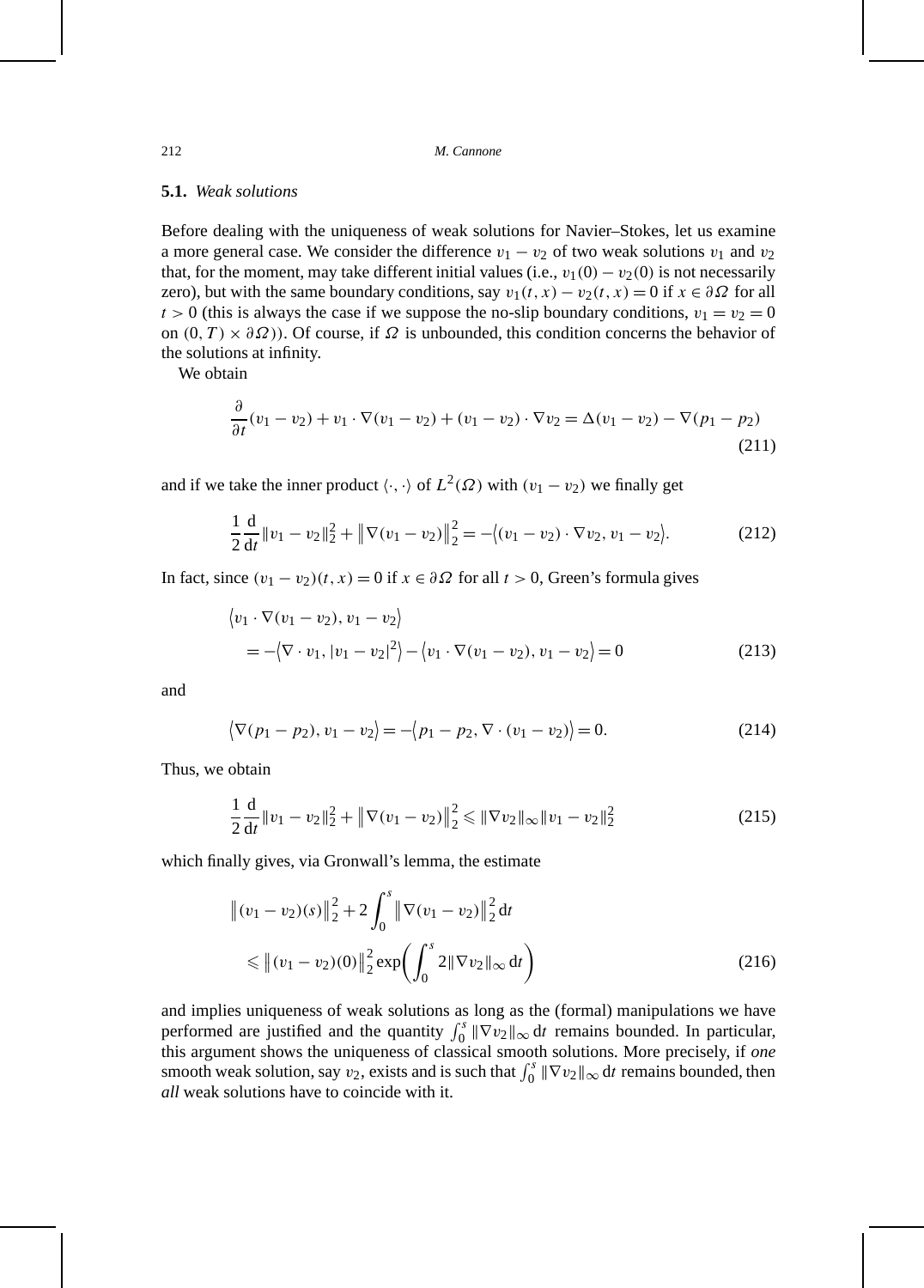But there is another way to estimate the term  $-(v_1 - v_2) \cdot \nabla v_2, v_1 - v_2$ , say

$$
\left| \langle (v_1 - v_2) \cdot \nabla v_2, v_1 - v_2 \rangle \right| \leq \| \nabla v_2 \|_2 \| v_1 - v_2 \|_4^2 \tag{217}
$$

which suggests the use of the Sobolev inequality

$$
||v_1 - v_2||_4 \leq c||v_1 - v_2||_2^{1-n/4} \|\nabla(v_1 - v_2)\|_2^{n/4}
$$
\n(218)

where  $n = 2$  or  $n = 3$  denotes, as usual, the space dimension. Now, if we consider the two cases separately, we obtain after some straightforward calculations (see [110,235])

$$
\|(v_1 - v_2)(s)\|_2^2 \le \| (v_1 - v_2)(0) \|_2^2 \exp\left(c \int_0^s \|\nabla v_2\|_2^2 dt\right)
$$
 (219)

if  $n = 2$ , and

$$
\left\|(v_1 - v_2)(s)\right\|_2^2 \le \| (v_1 - v_2)(0) \right\|_2^2 \exp\left(c \int_0^s \|\nabla v_2\|_2^4 dt\right)
$$
 (220)

if  $n = 3$ .

If we make use of the energy inequality (21), which is the only information on weak solutions we can (and should) use here, it is easy to conclude and get a uniqueness result only in the case  $n = 2$ . In fact, nothing can be said if  $n = 3$  because, at variance with the case *n* = 2, the energy inequality does not allow us here to treat the term  $\int_0^s \|\nabla v_2\|_2^4 dt$ . If we could, we would of course not only obtain uniqueness, but also continuous dependence on initial data and the full regularity of the solution.

A third way to obtain uniqueness was suggested by Serrin [208,209] and improved later on by many authors. The idea is that if some additional integrability property is satisfied by *at least one* weak solution, more exactly, if  $v_2 \in L^s((0,T); L^r)$  and if  $2/s + n/r = 1$ with  $n < r \leq \infty$ , then *all* weak solutions have to coincide with it (recently, Kozono and Taniuchi in [126] considered the marginal case  $s = 2$ ,  $r = \infty$  in a larger class, say  $v_2 \in$  $L^2((0, T); BMO)$ , see also [127,194]). In general, if  $v_2$  is a weak solution, it is possible to prove that there exist  $s_0$  and  $r_0$  such that  $2/s_0 + n/r_0 = n/2$  so that  $v_2 \in L^{s_0}((0, T); L^{r_0})$ . In particular, from this remark and Serrin's criterion we can recover, in the two-dimensional case, the uniqueness result shown above. But, again, in three dimensions this is not enough to conclude.

Finally, concerning the critical exponents  $n = r$  and  $s = \infty$ , Serrin's result was adapted by von Wahl [232] (resp. by Kozono and Sohr [125]) to obtain the following result. Suppose that *one* weak solution, say  $v_2$ , satisfies  $v_2 \in C([0, T); L^n)$  (resp.  $v_2 \in L^\infty((0,T); L^n)$ ), then *all* weak solutions have to coincide with it (for a different proof see the papers of Lions and Masmoudi [152–154]). More recently, the smoothness of such a weak solution was proved by Escauriaza, Seregin and Sverák [75]. On the other hand, Montgomery-Smith announced in [177] a logarithmic improvement over the usual Serrin condition.

These types of results are known under the equivalence "weak = strong". In other words it is possible to show that if there exists a more regular weak solution, then the usual one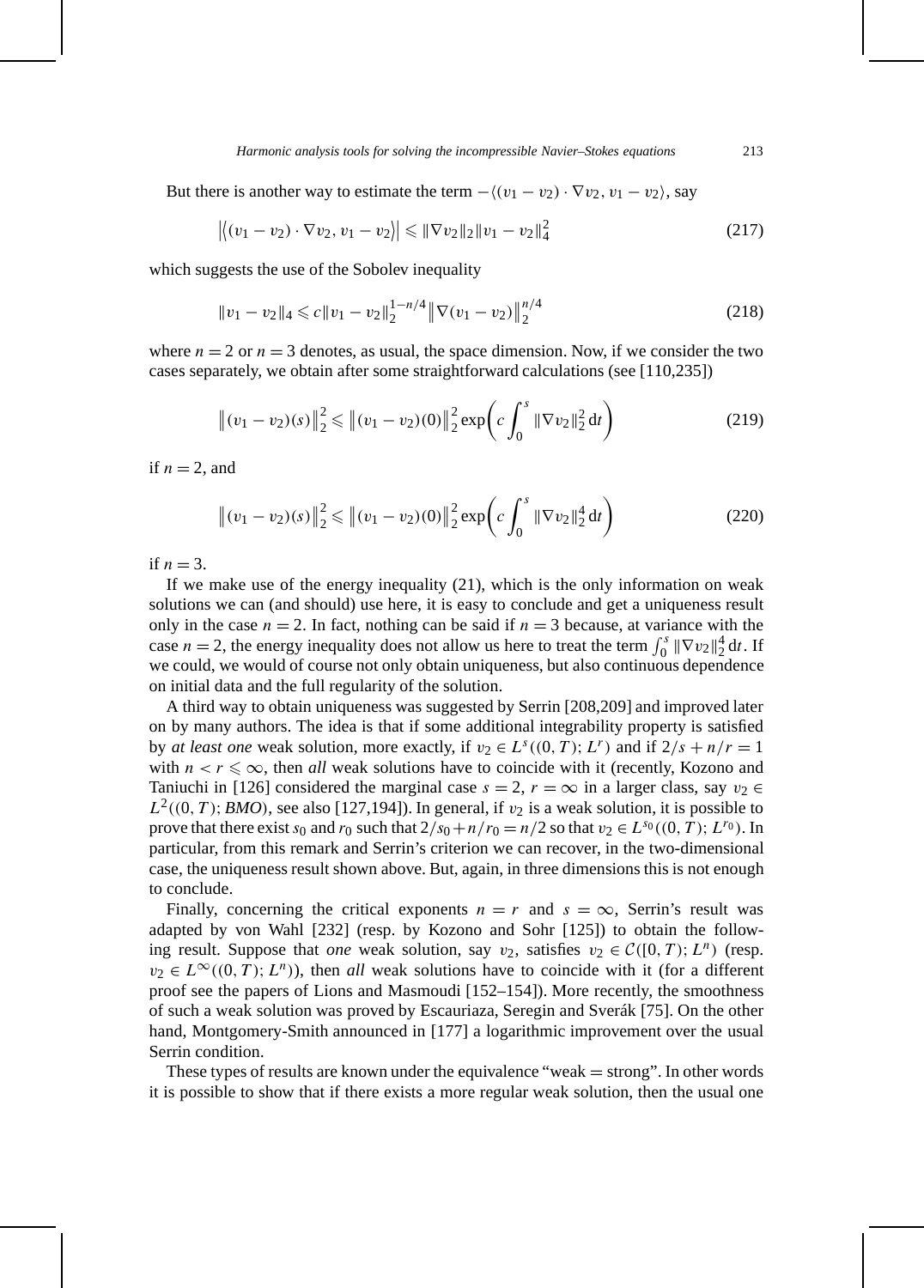(whose existence was proved by Leray) and such a regular solution necessarily coincide. The moral of the story is that if we *postulate* more regularity on weak solutions, then the uniqueness follows. In particular this argument shows that the uniqueness, the continuous dependence on the initial data and the regularity problems for the Navier–Stokes equations are closely related. In other words, any global weak solution coincides with a more regular one as long as such a solution exists.

It is also clear from this remark and from the analysis performed in Section 3, that if a weak solution *v* exists and if the initial data  $v_0 \in L^3$ , then the solution is a strong one on some interval  $[0, T)$  with  $T > 0$  (hence  $v(t)$  is smooth for  $0 < t < T$ ). Moreover, we may take  $T = \infty$  if  $\|v_0\|_3$  is small enough. In fact, as we recalled in Section 3, there exists a strong solution  $u \in C([0, T); L^3)$  with  $T > 0$ , with  $u_0 = v_0$  and satisfying Serrin's criterion. This is a simple consequence of (167) and follows directly from the result by von Wahl [232] and by Kozono and Sohr [125] (see [114]).

On the other hand, we cannot apply the uniqueness result of von Wahl to prove the uniqueness of mild solutions in  $C([0, T); L^p)$  (neither for the critical case  $p = 3$  nor for the supercritical one  $p > 3$ ) because the initial data only belong to  $L^p$  and, in general, not to *L*2. There are of course two exceptions: the case of a bounded domain and the case of the space dimension two. As a matter of fact, if  $\Omega_b$  is a bounded domain in  $\mathbb{R}^3$ , by means of the embedding  $L^p(\Omega_b) \hookrightarrow L^2(\Omega_b)$ , if  $p > 2$  (rather  $p \geq 3$  so that the existence of a solution is guaranteed, as we have seen in Section 3) and von Wahl's uniqueness theorem, it is possible to prove that Leray's weak solutions coincide with Kato's mild ones, so that their uniqueness follows in a straightforward manner [92]. In the same way, if we consider  $\mathbb{R}^2$ instead of  $\mathbb{R}^3$ , it is obvious that the uniqueness criterion of von Wahl gives uniqueness of mild solutions with data in the critical space  $L^2(\mathbb{R}^2)$  (the supercritical case  $L^q(\mathbb{R}^2)$ ,  $q \geq 2$ , always being easier to treat as we are going to see in the following section). In other words, once again, in two dimensions there is no mystery concerning uniqueness: Leray's theory, based on the energy space  $L^2(\mathbb{R}^n)$ , is in a perfect agreement with Kato's one, based on the invariant space  $L^n(\mathbb{R}^n)$ , because the two spaces involved coincide if  $n = 2$ .

#### **5.2.** *Supercritical mild solutions*

From the previous discussion it is clear that we will limit ourselves to the case of the whole three-dimensional space  $\mathbb{R}^3$ . Of course, *mutatis mutandis*, the results of this and the following sections apply as usual to  $\mathbb{R}^n$ ,  $n \geq 2$ , as well. A very simple case is provided by the uniqueness of mild solutions in supercritical spaces. For example, in the case of the Lebesgue spaces  $L^p$ ,  $p > 3$ , the following result holds true:

THEOREM 11. Let  $3 < p \le \infty$  be fixed. For any  $v_0 \in L^p$ ,  $\nabla \cdot v_0 = 0$ , and any  $T > 0$ , there *exists at most a mild solution in*  $C([0, T); L^p)$  *to the Navier–Stokes equations. In other words*, *the solution*  $v(t, x)$  *given by Theorem* 1 *is unique in the space*  $C([0, T); L<sup>p</sup>)$ *.* 

The proof of this property is so simple that we wish to sketch it here. Let us suppose that  $v_1(t, x) \in C([0, T); L^p)$  and  $v_2(t, x) \in C([0, T); L^p)$  solve the mild integral equation

$$
v_i(t) = S(t)v_0 + B(v_i, v_i)(t), \quad i = 1, 2,
$$
\n(221)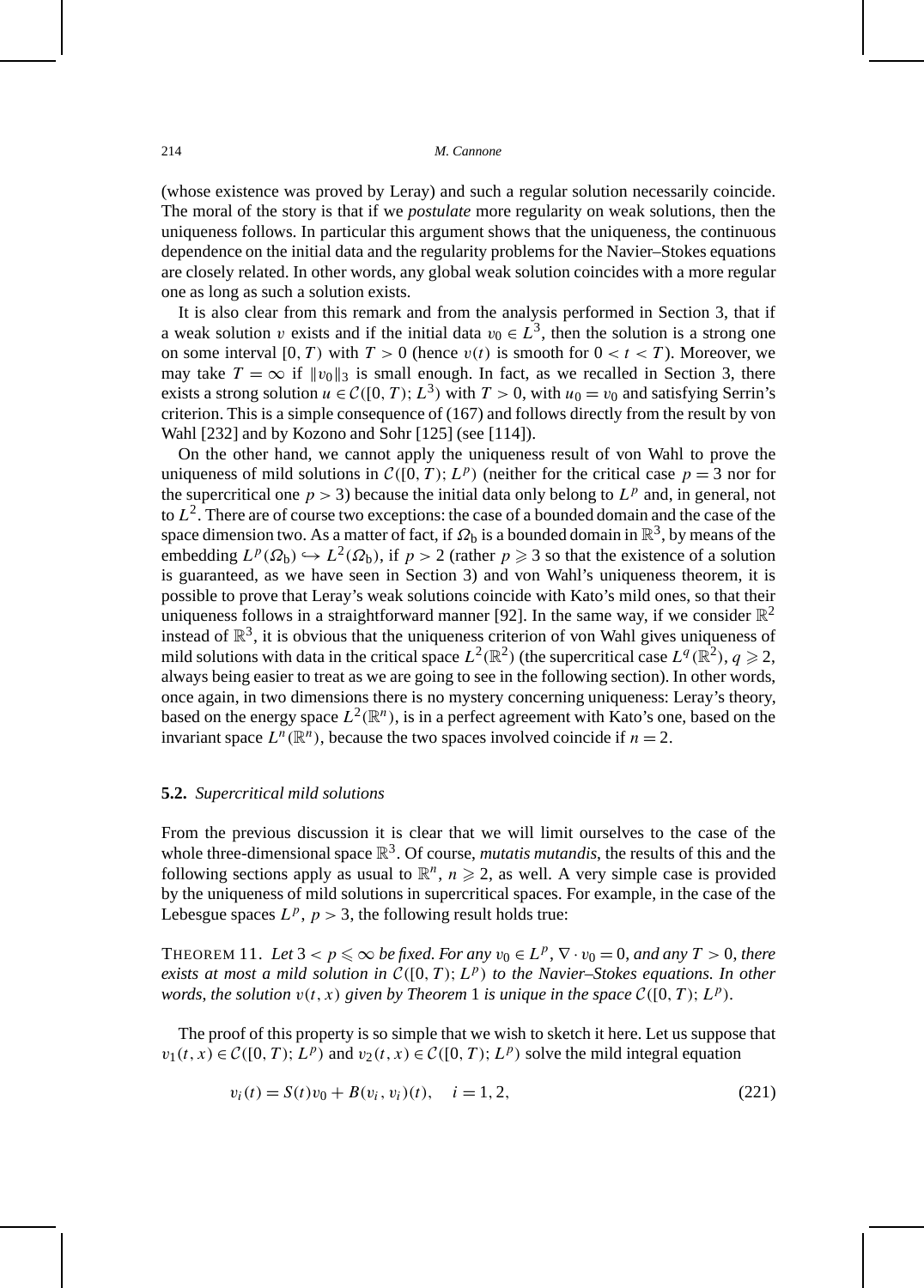with the same initial data  $v_0$ . Then, by taking the difference between these equations

$$
v_1 - v_2 = B(v_1, v_1 - v_2) + B(v_1 - v_2, v_2)
$$
\n(222)

and using (138), we get

$$
\sup_{0 < t < T} \left\| (v_1 - v_2)(t) \right\|_p
$$
\n
$$
\lesssim \eta(T, p) \Big( \sup_{0 < t < T} \left\| v_1(t) \right\|_p + \sup_{0 < t < T} \left\| v_2(t) \right\|_p \Big) \sup_{0 < t < T} \left\| (v_1 - v_2)(t) \right\|_p, \quad (223)
$$

where

$$
\eta(T, p) = \frac{T^{1/2(1-3/p)}}{1 - 3/p}.
$$
\n(224)

We can always take  $T = T'$  small enough in order to obtain

$$
\eta(T',p)\Big(\sup_{0
$$

which obviously implies  $v_1 = v_2$  in  $C([0, T'); L^p)$ . Now, it is also easy to see that this argument can be iterated to get uniqueness up to time  $2T'$  (and so on to  $3T'$ , etc.). In other words, as explained in the papers by Kato and Fujita [117] (p. 254) and [87] (p. 290), the iteration scheme is well posed and leads to uniqueness up to time *T* .

#### **5.3.** *Critical mild solutions*

In this section we are interested in the proof of the uniqueness of the solution given by Theorem 2. The historical details describing the achievement of this result are contained in [37] and for a systematic approach of the existence and uniqueness problem for mild solutions, the reader is also referred to the papers of Amann [1].

Let us note from the very beginning that, by a simple application of Lemma 4 and Theorem 3, it is always possible to ensure the uniqueness of a mild local solution  $v(t, x)$ in a critical space (e.g.,  $C([0, T); L^3)$ ) associated with an initial datum (resp.  $v_0 \in L^3$ ,  $\nabla \cdot v_0 = 0$ ), if we just require that it belongs to one of the auxiliary spaces described before (introduced by Weissler, Calderón and Giga) and if the norm of the solution  $v(t, x)$  in such a space is smaller than a given constant (for example, smaller than  $2||v_0||_3$ , as follows directly from (119), (121) and (122)). Even if this remark is trivial and despite the fact that the condition under which the uniqueness is satisfied is very restrictive, we will use this elementary uniqueness result in Section 6 devoted to the proof of existence of self-similar solutions for the Navier–Stokes equations.

Since the introduction at the beginning of the 1960s of the mild formulation of the Navier–Stokes equations by Kato and Fujita [87,117], other results were discovered, ensuring the uniqueness of the corresponding solution under several regularity hypotheses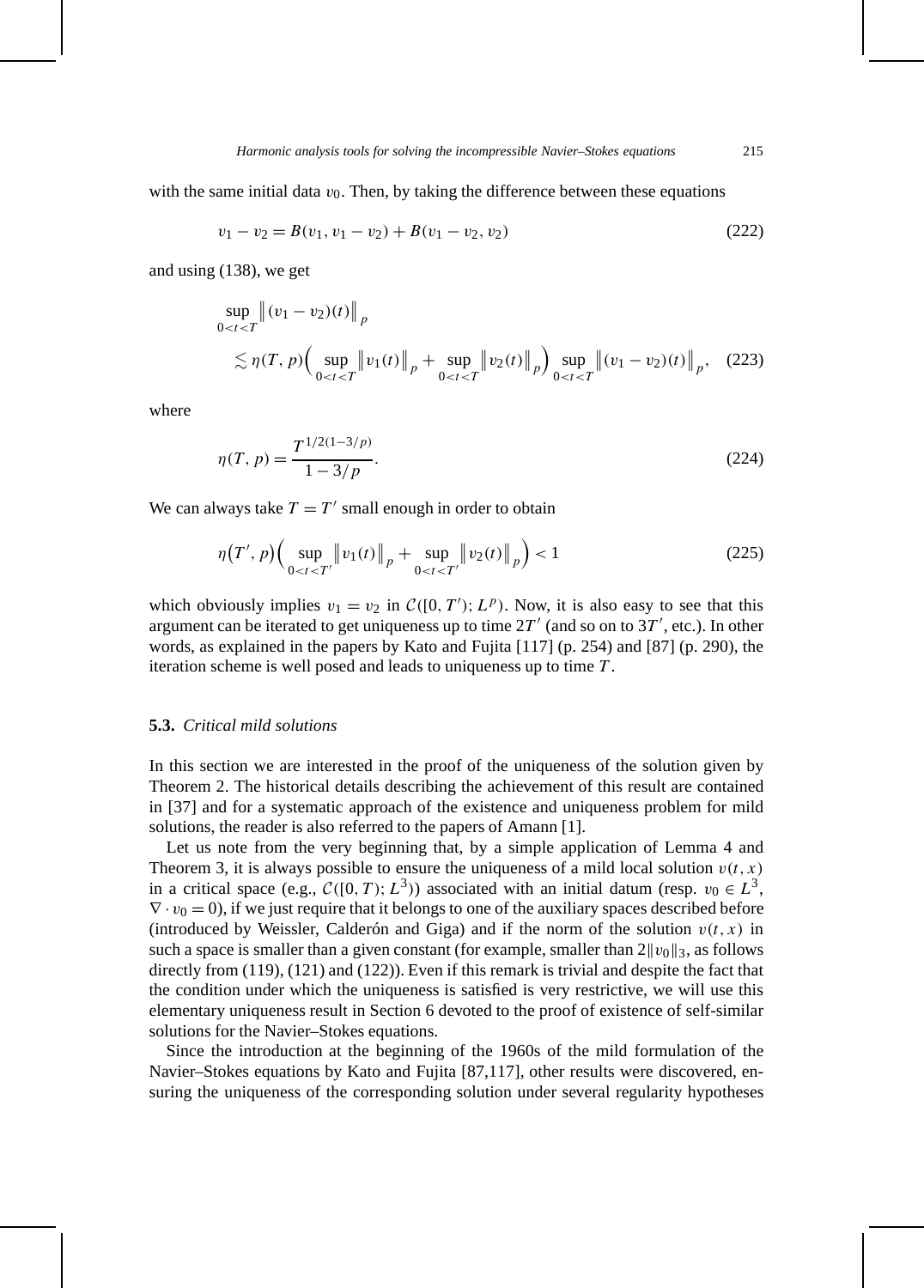near  $t = 0$ . In the simplest case, when the solutions belong to  $C([0, T); L^3)$ , these additional conditions are written [114]  $\lim_{t \to 0} t^{\frac{\alpha}{2}} \|v(t)\|_q = 0, \alpha = 1 - \frac{3}{q}, 3 < q < \infty$ , or [100], for the same values of  $\alpha$  and  $q, v \in L^{\frac{2}{\alpha}}((0, T), L^q)$ . In fact, as we described in detail in Section 3.4, the use of one of these two auxiliary norms (corresponding to two auxiliary subspaces of  $C([0, T); L^3)$ ) makes it possible to apply the fixed point algorithm to obtain the existence of mild solutions in  $C([0, T); L^3)$ . This is the reason why, in one of these subspaces, the uniqueness of the solution can be guaranteed as well. For example, the following result was known since the fundamental papers by Kato and Fujita.

THEOREM 12. Let  $3 < q \le \infty$  be fixed. For any  $v_0 \in L^3$ ,  $\nabla \cdot v_0 = 0$ , and any  $T > 0$ , *there exists at most a mild solution to the Navier–Stokes equations such that*  $v(t, x) \in$  $\mathcal{C}([0,T); L^3)$ ,  $t^{1/2(1-3/q)}v(t, x) \in \mathcal{C}([0,T); L^q)$  and the following condition is satisfied

$$
\lim_{t \to 0} t^{1/2(1-3/q)} \|v(t)\|_{q} = 0. \tag{226}
$$

In other words, using the notation of Section 3.4, Theorem 12 guarantees uniqueness (only) in the subspace  $\mathcal{N} \cap \mathcal{K}_q$ ,  $3 < q \leq \infty$ . If  $q = \infty$ , the uniqueness is treated in detail in [166]. If  $3 < q < \infty$ , the proof follows directly from Lemma 10. In fact, if  $v_i$ ,  $i = 1, 2$  are two solutions that verify  $t^{1/2(1-3/q)}v_i(t, x) \in \mathcal{C}([0, T); L^q)$  and  $\lim_{t\to 0} t^{1/2(1-3/q)}$  || $v_i(t)$  ||<sub>q</sub> = 0 we have by Lemma 10 (here 3 < q < ∞)

$$
\sup_{0 < t < T} t^{1/2(1-3/q)} \|(v_1 - v_2)(t)\|_q
$$
\n
$$
\lesssim \sup_{0 < t < T} t^{1/2(1-3/q)} \|(v_1 - v_2)(t)\|_q
$$
\n
$$
\times \left( \sup_{0 < t < T} t^{1/2(1-3/q)} \|v_1(t)\|_q + \sup_{0 < t < T} t^{1/2(1-3/q)} \|v_2(t)\|_q \right) \tag{227}
$$

and it is possible to chose  $T = T'$  small enough so that

$$
\left(\sup_{0
$$

thus implying uniqueness (again, let us state that this argument can be iterated in time as in the proof of Theorem 11).

Of course, the previous result is not satisfactory and one would expect that the following result holds true.

THEOREM 13. *For any*  $v_0 \in L^3$ ,  $\nabla \cdot v_0 = 0$  *and any*  $T > 0$ , *there exists at most a mild solution to the Navier–Stokes equations such that*  $v(t, x) \in C([0, T); L^3)$ *.* 

The first proof of Theorem 13, say of the uniqueness in  $C([0, T); L^3)$  without any additional hypothesis (that was followed by at least five different other proofs [143,147]), was obtained in 1997 and was based on two well-known ideas. The first one is that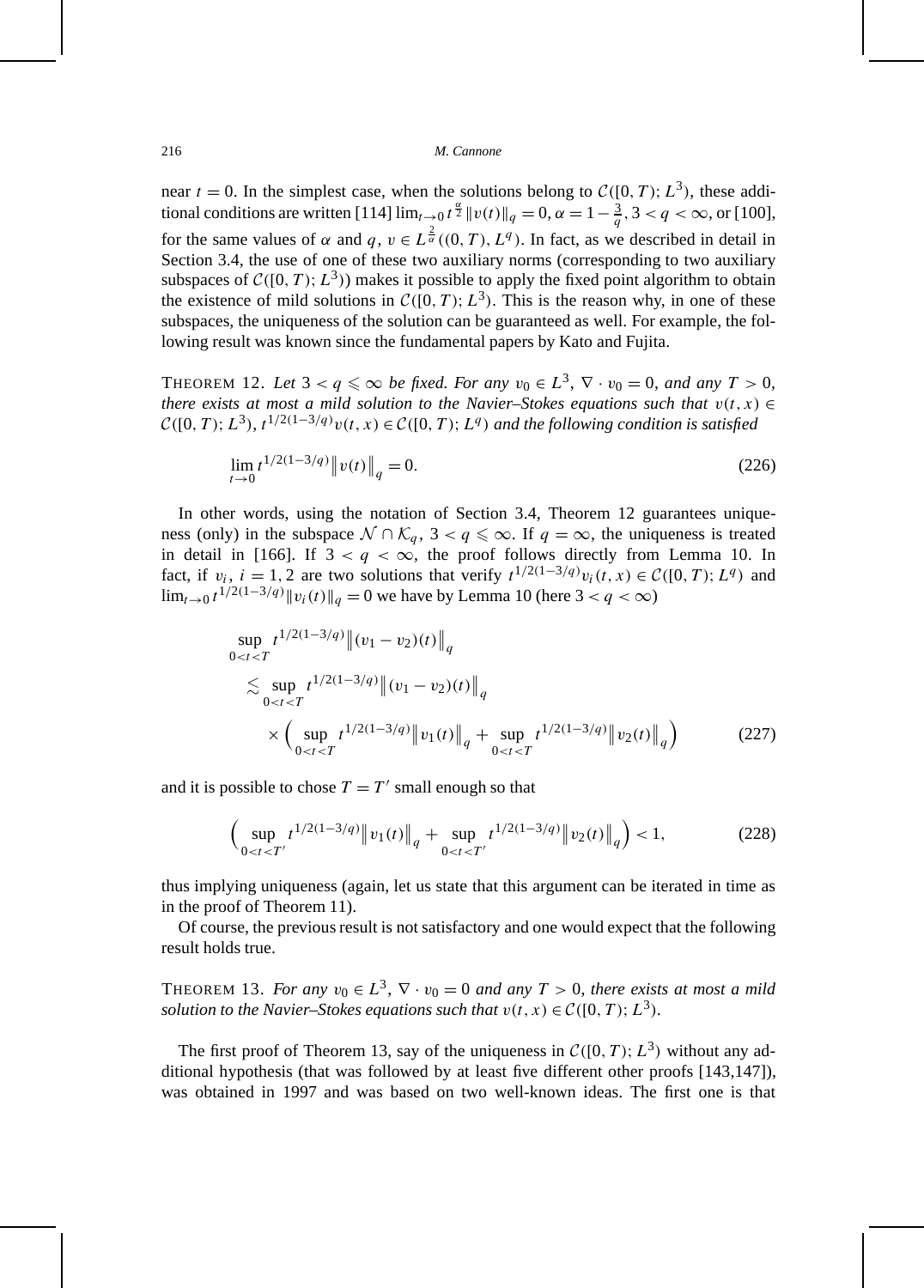it is more simple to study the bilinear operator  $B(v, u)(t)$  in a Besov frame [34]; the second is that it is helpful to distinguish in the solution  $v$  the contribution from the tendency  $exp(t\Delta)v_0$  and from the fluctuation  $B(v, v)(t)$ , the latter function always being more regular than the former [34]. More precisely, Furioli, Lemarié and Terraneo in [91,92] were able to prove the uniqueness theorem in its optimal version, say Theorem 13, by using the bicontinuity of the scalar operator  $B(f, g)(t)$  (and thus the vectorial as well) respectively from  $L^{\infty}((0, T); L^3) \times L^{\infty}((0, T); L^3) \to L^{\infty}((0, T); \dot{B}_2^{1/2, \infty})$  and from  $L^{\infty}((0, T); \dot{B}_2^{1/2, \infty}) \times L^{\infty}((0, T); L^3) \to L^{\infty}((0, T); \dot{B}_2^{1/2, \infty})$ .

What is remarkable is that, contrary to what one would expect, the spaces  $L^3$  and  $\dot{B}_2^{1/2,\infty}$ are not comparable. The fact that the Besov space of the positive regularity index played only a minor role in the paper [92] led naturally to the question whether one could do without it. Some months after the announcement of the uniqueness theorem of Lemarié and his students, Meyer showed how to improve this result. The distinction between the fluctuation and the tendency was not used, the time–frequency approach was unnecessary and the Besov spaces did not play any role. Meyer's proof shortened the problem to the bicontinuity of the bilinear term  $B(f, g)(t)$  in the Lorentz space  $L^{(3,\infty)}$  and more precisely, as stated in Proposition 9, in  $C([0, T); L^{(3, \infty)})$  [166]. This result by itself is even more surprising because, as we recalled in Section 3, Oru proved otherwise that, in spite of all the cancellations that it contains, the full vectorial bilinear term  $B(v, u)(t)$  is not continuous in  $C([0, T); L^3)$  [183].

Let us now see how Proposition 9 simply implies Theorem 13. Let  $v_1$  and  $v_2$  two mild solutions in  $C([0, T); L^3)$  with same initial data  $v_0 \in L^3$  and consider their difference

$$
v_1 - v_2 = B(v_1, v_1 - v_2) + B(v_1 - v_2, v_2)
$$
  
=  $B(v_1 - S(t)v_0, v_1 - v_2) + B(S(t)v_0, v_1 - v_2)$   
+  $B(v_1 - v_2, v_2 - S(t)v_0) + B(v_1 - v_2, S(t)v_0).$  (229)

Now, by means of Proposition 9 (via the embedding  $L^3 \hookrightarrow L^{(3,\infty)}$ ) and of a slight modification of Lemma 18, we get the following estimate

$$
\sup_{0 < t < T} \|(v_1 - v_2)(t)\|_{L^{3,\infty}}
$$
\n
$$
\lesssim \sup_{0 < t < T} \|(v_1 - v_2)(t)\|_{L^{3,\infty}} \Big( \sup_{0 < t < T} t^{1/2(1-3/q)} \|S(t)v_0\|_q
$$
\n
$$
+ \sup_{0 < t < T} \|v_1 - S(t)v_0\|_{L^3} + \sup_{0 < t < T} \|v_2 - S(t)v_0\|_{L^3} \Big), \tag{230}
$$

where q can be chosen in the interval  $3 < q \leq \infty$  (for instance  $q = \infty$  in the proof contained in [166]). Finally, it is possible to chose  $T = T'$  small enough so that

$$
\left(\sup_{0\n(231)
$$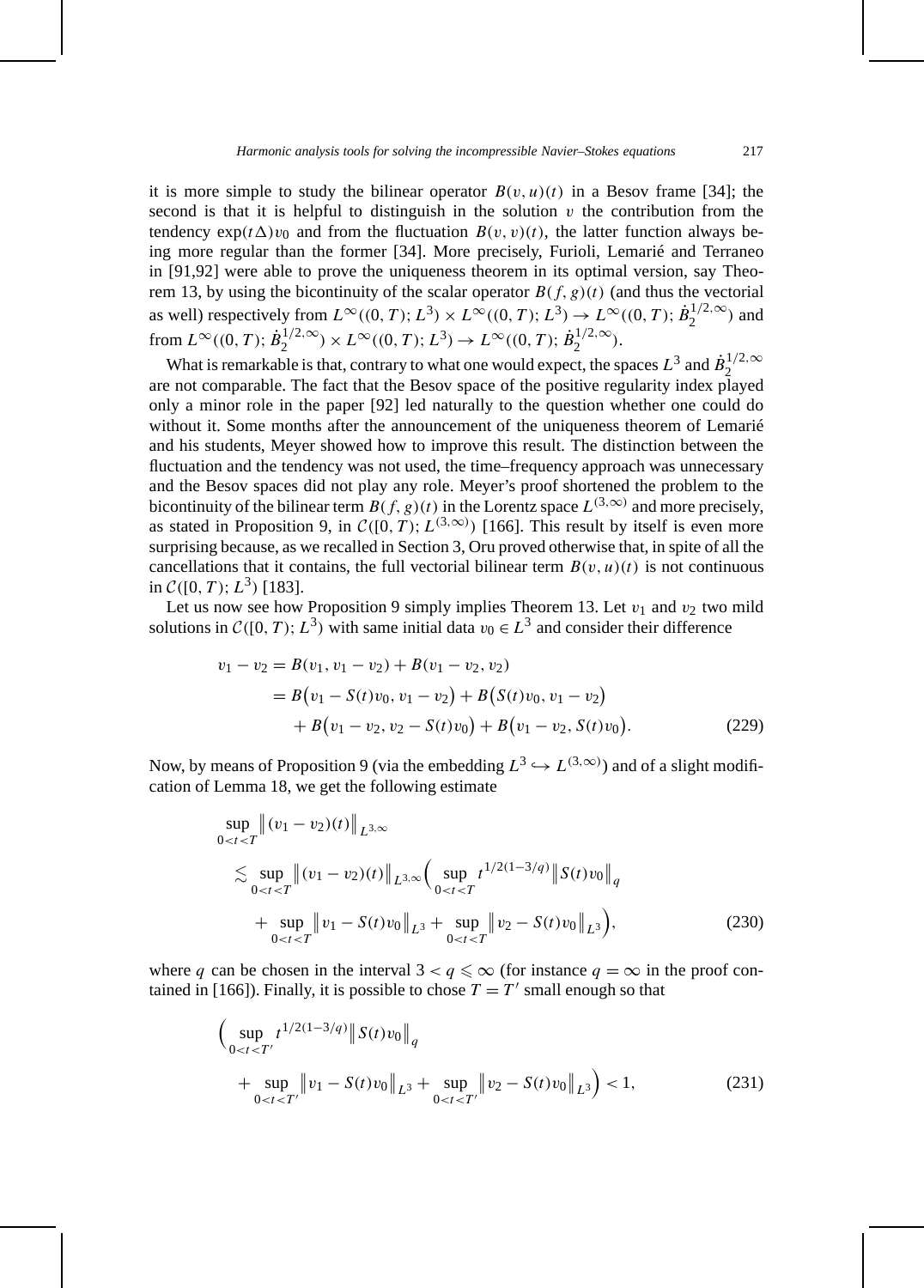this property being a direct consequence of Lemma 9 and of the strong continuity in time of the  $L^3$  norm of the solutions  $v_1$  and  $v_2$ . From this estimate we deduce that locally in time *v*<sub>1</sub> − *v*<sub>2</sub> is equal to zero in the sense of distribution, thus *v*<sub>1</sub> − *v*<sub>2</sub> is equal to zero in *L*<sup>3</sup> in the interval  $0 \le t \le T'$  and the argument can of course be iterated in the time variable.

The proof of the uniqueness of the solution in the more general cases given by Theorems 3–5 (say, when the initial data belongs to a Besov space) is contained in [92].

To conclude, we wish to present a different proof of the uniqueness result from the one contained in [166], based on Proposition 9. In fact, following [36,48], we will give here a more precise result.

PROPOSITION 10. Let  $3/2 < q < \infty$  and  $0 < T \leq \infty$  be fixed. The bilinear op*erator*  $B(f, g)(t)$  *is bicontinuous from*  $L^{\infty}((0, T); L^{(3, \infty)}) \times L^{\infty}((0, T); L^{(3, \infty)}) \rightarrow$  $L^{\infty}((0, T); \dot{B}_{q}^{3/q-1, \infty})$ *.* 

We will prove this proposition by duality, as we did in the proof of Lemmas 20 and 21. Let us consider a test function  $\chi(x) \in C_0^{\infty}$  and evaluate the duality product in  $\mathbb{R}^3$  with the bilinear term. We get

$$
\left| \left\langle B(f,g)(t), \chi \right\rangle \right| \leq \int_0^t \left| \left\langle s^{-2} \Theta\left(\frac{\cdot}{\sqrt{s}}\right) * \chi, (fg)(t-s) \right\rangle \right| ds. \tag{232}
$$

If we had at our disposal a generalization of the classical Young's inequality

$$
\|a * b\|_{\infty} \le \|a\|_{3/2} \|b\|_{3},\tag{233}
$$

we could hope to modify the following argument that gives the continuity of *B(f, g)* from  $L^{\infty}((0, T); L^3) \times L^{\infty}((0, T); L^3) \to L^{\infty}((0, T); \dot{B}^{1, \infty}_{3/2})$ , that is,

$$
\left| \langle B(f,g)(t), \chi \rangle \right|
$$
  
\n
$$
\leq \left( \sup_{0 < t < T} \|fg(t)\|_{3/2} \right) \int_0^t \left\| s^{-2} \Theta\left(\frac{\cdot}{\sqrt{s}}\right) * \chi \right\|_3 \, ds
$$
  
\n
$$
\leq 2 \left( \sup_{0 < t < T} \|f(t)\|_3 \right) \left( \sup_{0 < t < T} \|g(t)\|_3 \right) \int_0^\infty u \left\| \frac{1}{u^3} \Theta\left(\frac{\cdot}{u}\right) * \chi \right\|_3 \frac{du}{u}
$$
  
\n
$$
\lesssim \left( \sup_{0 < t < T} \|f(t)\|_3 \right) \left( \sup_{0 < t < T} \|g(t)\|_3 \right) \| \chi \|_{\dot{B}_3^{-1,1}}, \tag{234}
$$

the last estimate being a consequence of the equivalence of Besov norms given in Proposition 3.

Now, the generalized Young's inequality applied to the Lorentz spaces [111]

$$
\|a * b\|_{r} \leq C_{p,q} \|f\|_{p} \|g\|_{(q,\infty)}
$$
\n(235)

holds only if  $1 < p, q, r < \infty$  and  $p^{-1} + q^{-1} = 1 + r^{-1}$ . Thus, there is no hope of modifying (233).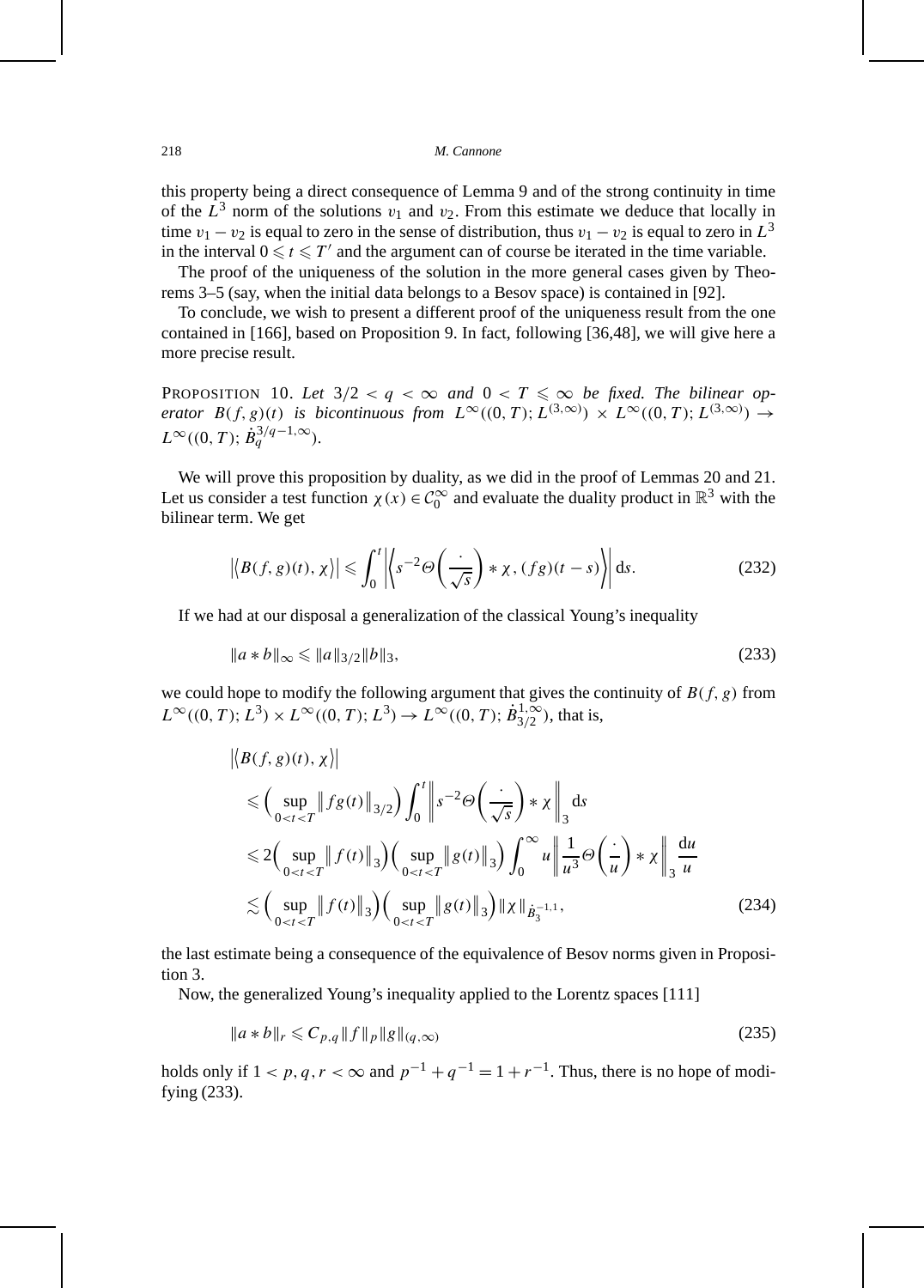To circumvent such a difficulty, we will decompose the kernel *Θ* in two parties *Θ*<sup>1</sup> and *Θ*<sup>2</sup> defined by their Fourier transforms as

$$
\widehat{\Theta}_1(\xi) =: |\xi| e^{-|\xi|^2/2}
$$
\n(236)

and

$$
\widehat{\Theta}_2(\xi) =: e^{-|\xi|^2/2},\tag{237}
$$

in such a way that

$$
|\xi| \exp[-s|\xi|^2] = \frac{1}{\sqrt{s}} \widehat{\Theta}(\sqrt{s}\xi) = \frac{1}{\sqrt{s}} \widehat{\Theta}_1(\sqrt{s}\xi) \widehat{\Theta}_2(\sqrt{s}\xi). \tag{238}
$$

With this decomposition, we can write, by taking the inverse Fourier transform (*p* and *q* being conjugate exponents)

$$
\left| \langle B(f,g)(t), \chi \rangle \right|
$$
  
\n
$$
\leq \int_0^t \left| \left\langle s^{-2} \Theta_1 \left( \frac{\cdot}{\sqrt{s}} \right) * \chi, \left( \frac{1}{\sqrt{s}} \right)^3 \Theta_2 \left( \frac{\cdot}{\sqrt{s}} \right) * fg(t-s) \right| \right| ds
$$
  
\n
$$
\leq \int_0^t \left| \left( \frac{1}{\sqrt{s}} \right)^3 \Theta_2 \left( \frac{\cdot}{\sqrt{s}} \right) * fg(t-s) \right|_q \left| s^{-2} \Theta_1 \left( \frac{\cdot}{\sqrt{s}} \right) * \chi \right|_p ds
$$
(239)

and Young's generalized inequality  $(3/2 < q < \infty, q^{-1} + 1 = \alpha^{-1} + 2/3)$ 

$$
\left\| \left( \frac{1}{\sqrt{s}} \right)^3 \Theta_2 \left( \frac{1}{\sqrt{s}} \right) * fg(t-s) \right\|_q \lesssim \left\| \left( \frac{1}{\sqrt{s}} \right)^3 \Theta_2 \left( \frac{1}{\sqrt{s}} \right) \right\|_\alpha \|fg(t-s)\|_{(3/2,\infty)}
$$
  

$$
\lesssim s^{-3/2(2/3-1/q)} \|fg(t-s)\|_{(3/2,\infty)} \qquad (240)
$$

allows to conclude

$$
\begin{split} \left| \langle B(f,g)(t), \chi \rangle \right| \\ &\leq \Big( \sup_{0 < t < T} \left\| f g(t) \right\|_{(3/2,\infty)} \Big) \int_0^t \frac{\| s^{-2} \Theta_1(\frac{\cdot}{\sqrt{s}}) * \chi \|_p}{s^{\frac{3}{2}(2/3 - 1/q)}} ds \\ &\leq 2 \Big( \sup_{0 < t < T} \left\| f(t) \right\|_{(3,\infty)} \Big) \Big( \sup_{0 < t < T} \left\| g(t) \right\|_{(3,\infty)} \Big) \int_0^\infty \frac{\| \frac{1}{u^3} \Theta_1(\frac{\cdot}{u}) * \chi \|_p}{u^{1 - 3/q}} \frac{du}{u} \\ &\lesssim \Big( \sup_{0 < t < T} \left\| f(t) \right\|_{(3,\infty)} \Big) \Big( \sup_{0 < t < T} \left\| g(t) \right\|_{(3,\infty)} \Big) \left\| \chi \right\|_{\dot{B}_p^{1 - 3/q, 1}} . \end{split} \tag{241}
$$

In order to make use of Proposition 10 in the proof of Theorem 13 we need a classical result (see [10]).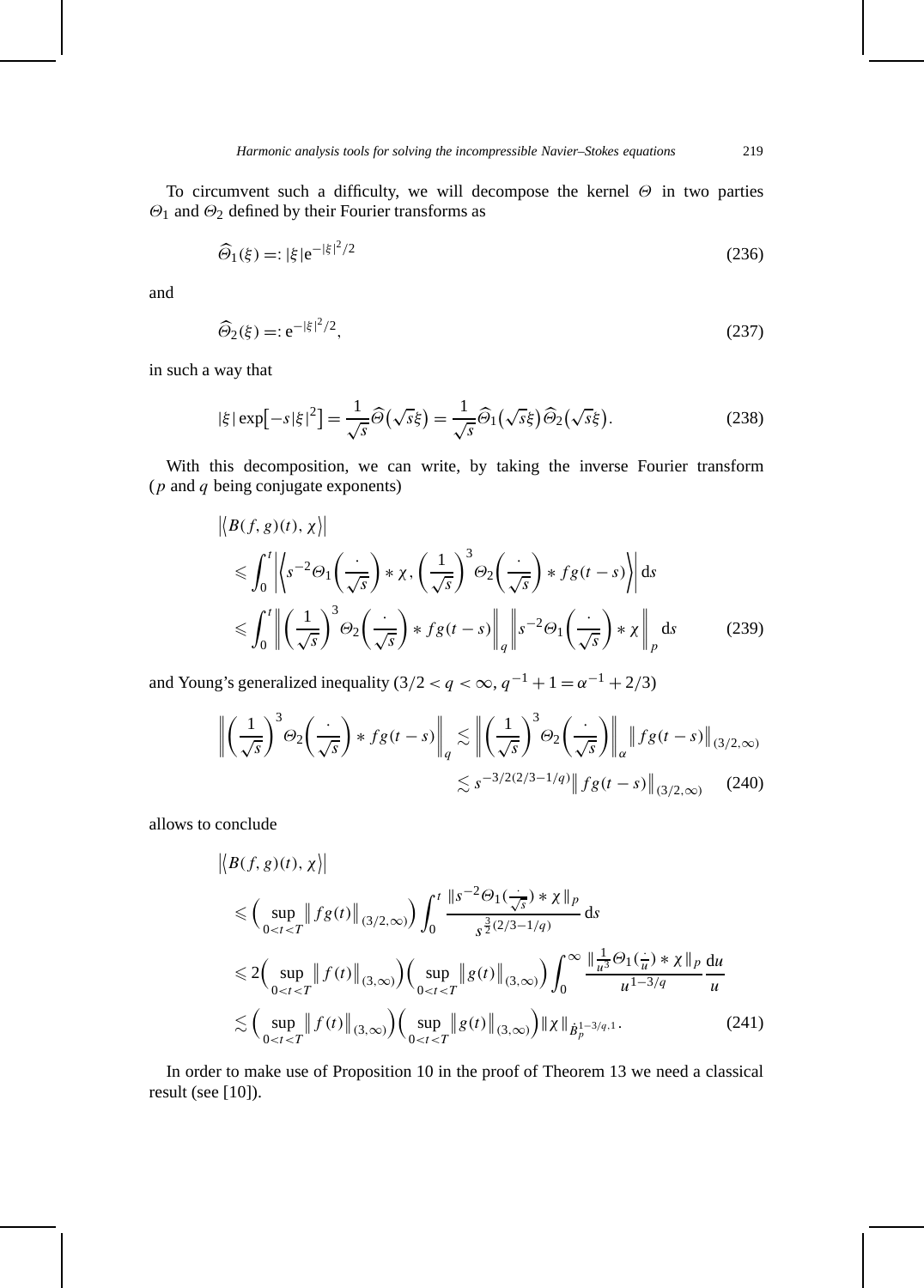$\Delta$  LEMMA 24. *The following embedding are continuous:*  $\dot{B}_q^{3/q-1,\infty}$  →  $L^{(3,\infty)}$  *for any*  $0 < q < 3$  and  $L^{(3,\infty)} \hookrightarrow \dot{B}_q^{3/q-1,\infty}$  for any  $3 < q < \infty$ .

Without losing generality, let us prove this lemma only when  $q = 2$ . In order to do this, we make use of the characterization of Besov and Lorentz spaces given by the interpolation theory as stated in (115) (see [10])

$$
(L^2, L^4)_{(2/3,\infty)} = L^{(3,\infty)} \tag{242}
$$

and

 $\overline{\mathbf{r}}$ 

$$
(\dot{B}_2^{0,1}, \dot{B}_2^{3/4,1})_{(2/3,\infty)} = \dot{B}_2^{1/2,\infty}.
$$
\n(243)

Now, as

$$
\dot{B}_2^{0,1} \hookrightarrow L^2 \tag{244}
$$

and

$$
\dot{B}_2^{3/4,1} \hookrightarrow \dot{B}_4^{0,1} \hookrightarrow L^4,\tag{245}
$$

we get the required result

$$
\dot{B}_2^{1/2,\infty} \hookrightarrow L^{(3,\infty)}.\tag{246}
$$

Proposition 9 is proved and Theorem 13 follows (see [166]).

# **6. Self-similar solutions**

The viscous flows for which the profiles of the velocity field at different times are invariant under a scaling of variables are called self-similar. More precisely, we are talking about solutions to the Navier–Stokes equations

$$
\frac{\partial v}{\partial t} - v \Delta v = -(v \cdot \nabla)v - \nabla p,
$$
  
\n
$$
\nabla \cdot v = 0,
$$
  
\n
$$
v(0) = v_0
$$
\n(247)

such that

$$
v(t, x) = \lambda(t) V(\lambda(t)x), \qquad p(t, x) = \lambda^{2}(t) P(\lambda(t)x), \qquad (248)
$$

 $\lambda(t)$  being a function of time,  $P(x)$  a function of x and  $V(x)$  a divergence-free vector field. Two possibilities arise in what follows.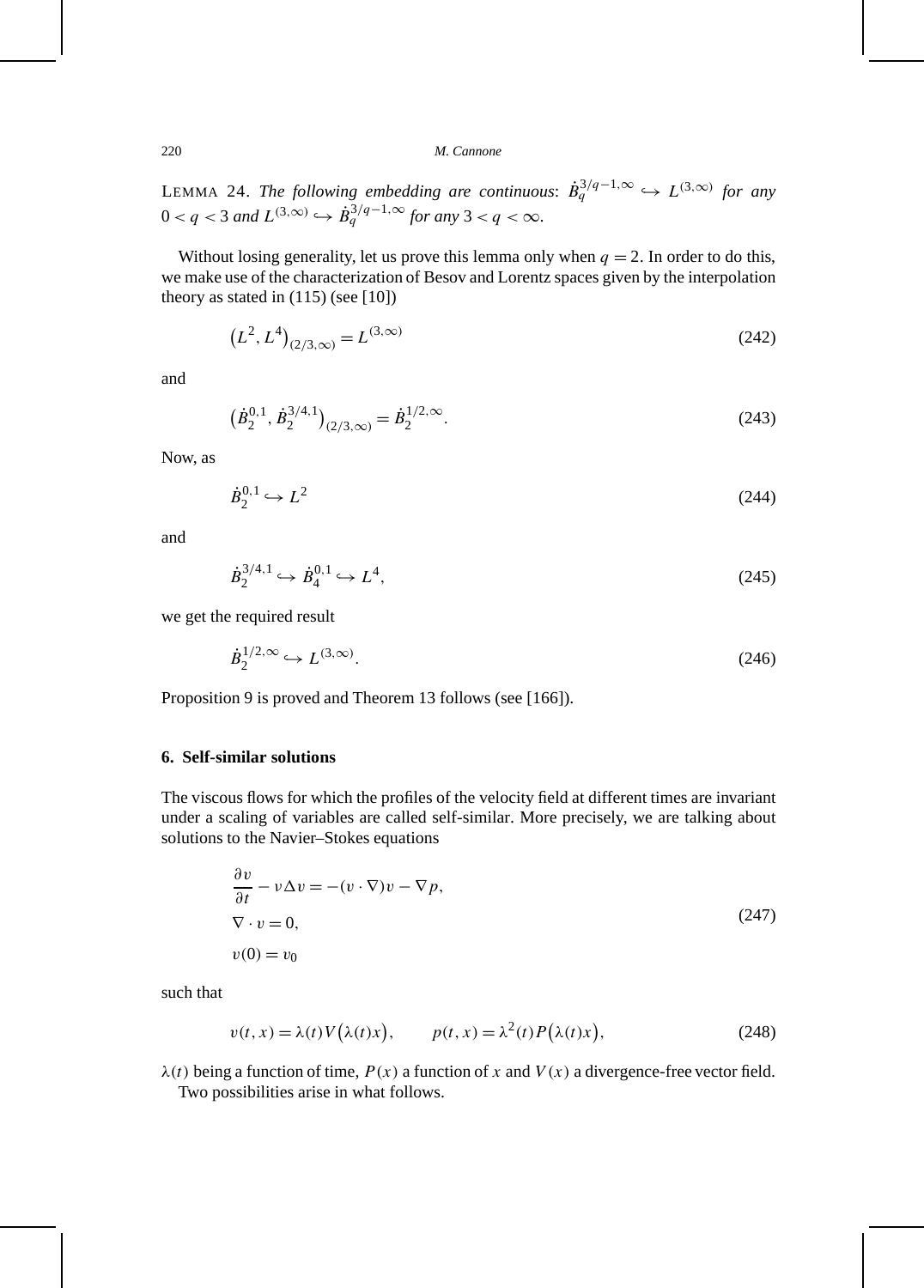DEFINITION 10 (Backward). A backward self-similar solution is a solution of the **FORMALLE 10** FOR THE *f* (BEFINITY ON THE *form (248)*, where  $λ(t) = 1/\sqrt{2a(T-t)}$ ,  $a > 0$ ,  $T > 0$  and  $t < T$ . As such,  $V(x)$  and  $P(x)$  solve the system

$$
-\nu \Delta V + aV + a(x \cdot \nabla)V + (V \cdot \nabla)V + \nabla P = 0,
$$
  
\n
$$
\nabla \cdot V = 0.
$$
\n(249)

DEFINITION 11 (Forward). A forward self-similar solution is a solution of the form (248), DEFINITION 11 (Forward). A forward self-similar solution is a solution of the form (248),<br>where  $\lambda(t) = 1/\sqrt{2a(T+t)}$ ,  $a > 0$ ,  $T > 0$  and  $t > -T$ . As such,  $V(x)$  and  $P(x)$  solve the system

$$
-\nu \Delta V - aV - a(x \cdot \nabla)V + (V \cdot \nabla)V + \nabla P = 0,
$$
  
\n
$$
\nabla \cdot V = 0.
$$
\n(250)

#### **6.1.** *Backward: Singular*

The motivation for studying backward self-similar solutions is that, if they exist, they would possess a singularity when  $t = T$ ; indeed  $\lim_{t \to T} ||\nabla v(t)||_2 = \infty$ . In 1933, Leray remarked that if a weak solution *v* becomes "turbulent" at a time *T* , then the quantity *u*(*t*) = sup<sub>*x*∈ $\mathbb{R}^3$   $\sqrt{v \cdot v}$  has to blow-up like  $\frac{1}{\sqrt{2a(T-t)}}$  when *t* tends to *T*. Furthermore, he</sub> suggested, without proving their existence, to look for backward self-similar solutions. His conclusion was the following [148]:

[...] unfortunately I was not able to give an example of such a singularity [...]. If I had succeeded in constructing a solution to the Navier equations that becomes irregular, I would have the right to claim that turbulent solutions not simply reducing to regular ones do exist. But if this position were wrong, the notion of turbulent solution, that for the study of viscous fluids will not play a key role any more, would not lose interest: there have to exist some problems of Mathematical Physics such that the physical causes of regularity are not sufficient to justify the hypothesis introduced when the equations are derived; to these problems we can apply similar considerations of the ones advocated so far.

The first proof of the nonexistence of backward self-similar solutions sufficiently decreasing at infinity seems to have been given by a physicist at the beginning of the 1970s in a somewhat esoteric paper, written by Rosen [203]. Another argument for the nonexistence of nontrivial solutions to the system (249) was given by Foias and Temam in [81].

But the mathematical proof for the nonexistence of backward self-similar solutions as imagined by Leray was available in functional spaces only later, in 1996, thanks to the works of the Czech school of J. Nečas.

In a paper published in the French Academy "Comptes Rendus" [179] – the last one to be presented by Leray (1906–1998) – Nečas, Růžička and Šverák announced that any weak solution *V* to the Navier–Stokes equations (249) belonging to the space  $L^3 \cap W_{\text{loc}}^{1,2}$ reduces to the zero solution. The proof of this remarkable statement [180] is based on asymptotic estimates at infinity (in the Caffarelli–Kohn–Nirenberg sense) for the functions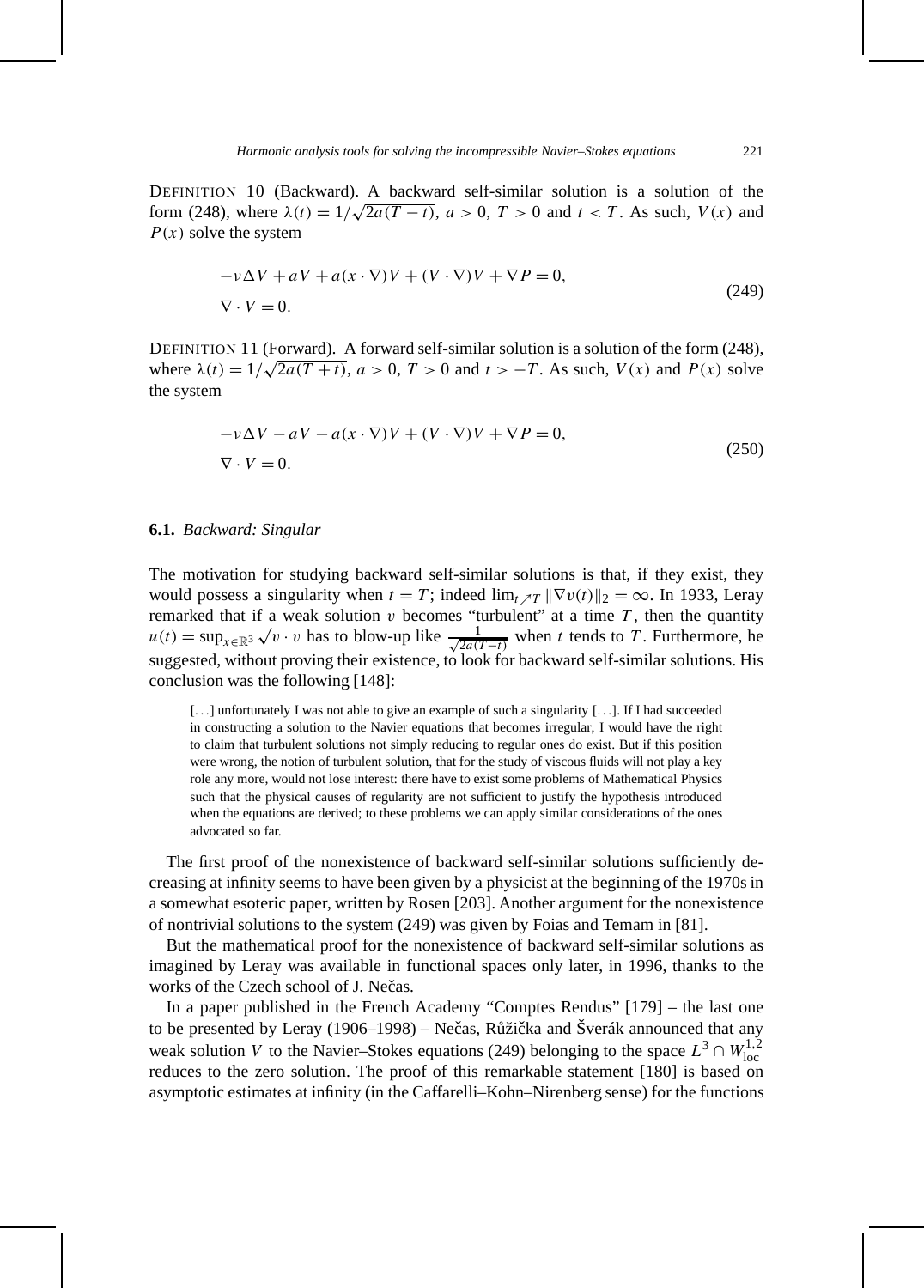*V* and *P* as well as for their derivatives, and on the maximum principle for the function  $\Pi(x) = \frac{1}{2} |V(x)|^2 + P(x) + ax \cdot V(x)$  on a bounded domain of  $\mathbb{R}^3$ . A different approach to obtain the same result, without using the Caffarelli–Kohn–Nirenberg theory, but under the more restrictive condition  $V \in W^{1,2}$  was proposed afterwards by Málek, Nečas, Pokorný and Schonbek [155] (see also [170] for a generalization of the method to the proof of nonexistence of pseudo self-similar solutions).

Now, if we impose that the norms of  $v$  that appear naturally in the energy equality derived from (247) are finite, we get the estimates  $\int_{\mathbb{R}^3} |V|^2 < \infty$  and  $\int_{\mathbb{R}^3} |\nabla V|^2 < \infty$ , i.e.,  $V \in W^{1,2}$  which implies  $V \in L^3$ , by Sobolev embedding. But if, on the contrary, we only impose that the local version of the energy equality is finite, in other words  $V \in W^{1,2}_{loc}$ , we get some conditions that do not imply  $V \in L^3$ . This case, left open in [155,180], was solved by Tsai and gave origin to the following theorem [227,146]:

THEOREM 14. *Any weak backward self-similar solution V to the Navier–Stokes equations* (249) *belonging either to the space*  $L^q$ ,  $3 < q < \infty$  *or to*  $W^{1,2}_{loc}$  *reduces to the zero solution.*

# **6.2.** *Forward: Regular or singular*

As we will see in this section, the situation is more favorable in the case of mild forward self-similar solutions. In fact, since the pioneering paper of Giga and Miyakawa [107], we know of the existence of many mild forward self-similar solutions of the type (248) with *λ*(*t*) = 1/ $\sqrt{t}$ . These solutions cannot be of finite energy. In fact, if we consider the inner product between *V* and the equation (250) and integrate by parts in the whole space, we get, if *V* is sufficiently decreasing at infinity

$$
\int_{\mathbb{R}^3} |\nabla V|^2 + a \int_{\mathbb{R}^3} |V|^2 = 0.
$$
\n(251)

Finally, this equality results in the conclusion that  $V = 0$ , in particular when  $V \in W^{1,2}$ . (It is important to stress here that such a conclusion is not true for backward self-similar solutions because of the difference of signs in (249) and (250).)

This is why Giga and Miyakawa suggested, as an alternative to Sobolev spaces, to consider the Morrey–Campanato ones. They succeeded in proving the existence and the uniqueness of mild forward self-similar solutions to the Navier–Stokes equations written in terms of the vorticity as unknown, without applying their method to the Navier–Stokes equations in terms of the velocity. Four years later, Federbush [78,79] considered the super-critical Morrey–Campanato spaces  $\dot{M}_2^q$ ,  $3 < q < \infty$ , for these equations. The critical space  $\dot{M}_2^3$  was treated shortly after by Taylor [216] who, surprisingly, did not take advantage of this space which contains homogeneous functions of degree −1, to get the existence of self-similar solutions as shown in [34].

As pointed out in the previous section, a remarkable property of the Besov spaces is that they contain homogeneous functions of degree  $-1$  among their elements, such as,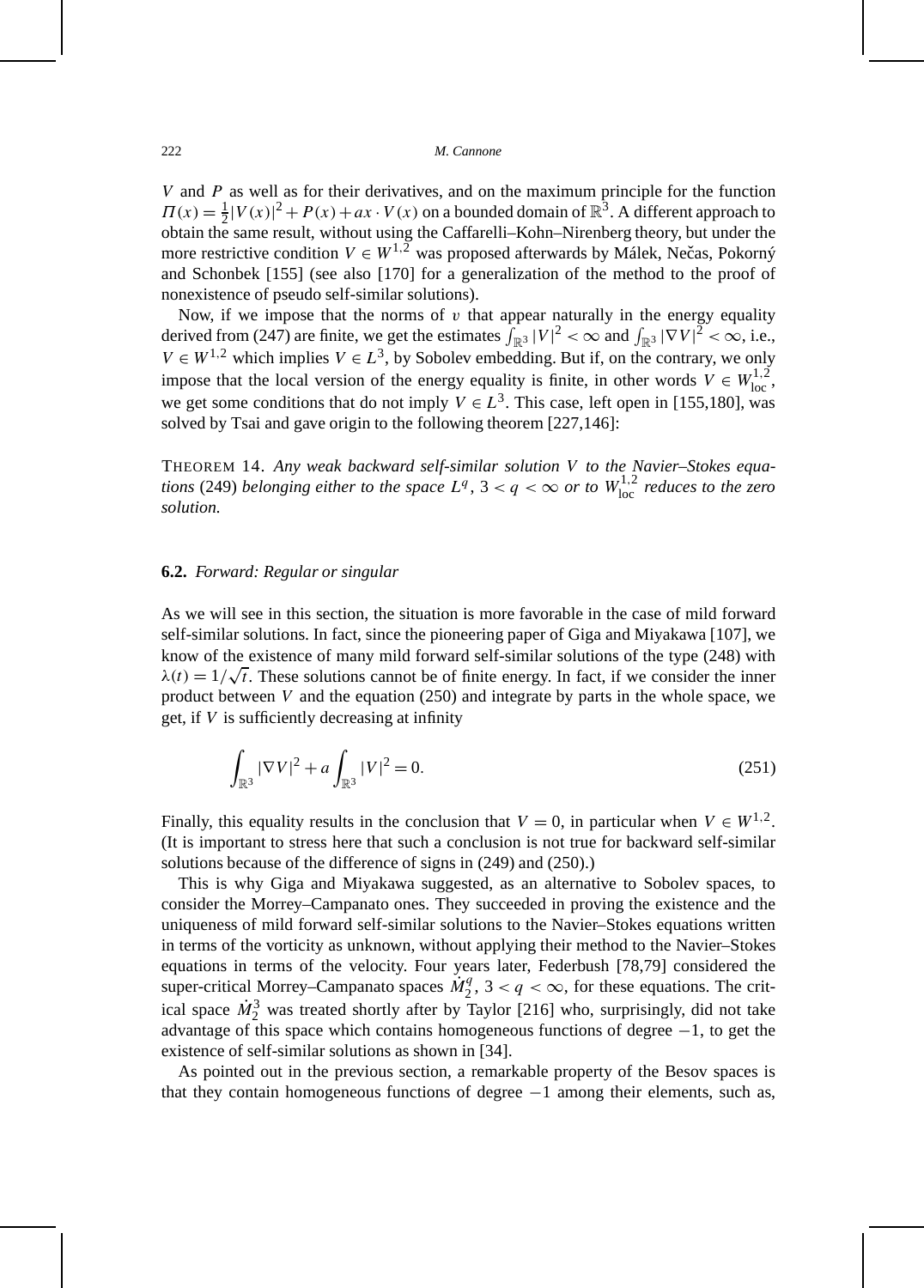e.g.,  $|x|^{-1}$ . This is a crucial point if we look for solutions to the Navier–Stokes equations which satisfy the scaling property

$$
v(t, x) = v_{\lambda}(t, x) = \lambda v(\lambda^{2}t, \lambda x) \quad \forall \lambda > 0
$$
\n(252)

or, equivalently, taking  $\lambda^2 t = 1$ , such that

$$
v(t,x) = \frac{1}{\sqrt{t}} V\left(\frac{x}{\sqrt{t}}\right).
$$
\n(253)

In fact, whenever they exist, these particular ( $a = 1/2$  and  $T = 0$ ) forward self-similar solutions  $v(t, x)$  are such that their initial value  $v(0, x)$  is a homogeneous function of  $degree -1$ .

We will show here how to obtain, by using a generalization of Kato's celebrated Theorem 3, the existence of mild forward self-similar solutions  $v(t, x)$  with initial data  $v_0$ homogeneous of degree −1, divergence-free and sufficiently small in a Besov space. In [34,35,44,45], we showed how to construct mild forward self-similar solutions for the Navier–Stokes equations (247), by using Besov spaces. In particular, the existence of regular forward self-similar solutions of the form  $\frac{1}{4}$  $\frac{1}{t}V(\frac{x}{\sqrt{t}})$  with  $V \in L^q$  and  $3 < q < \infty$ is contained as a corollary in [34]. The main idea of the aforementioned papers is to study the Navier–Stokes equations by the fixed point algorithm in a critical space containing homogeneous functions of degree  $-1$ . Furthermore, as noted by Planchon [186], the equivalence between the integral mild equation and the elliptic problem (250) is completely justified.

The result we are talking about is the following theorem.

THEOREM 15. Let  $3 < q < \infty$ , and  $\alpha = 1 - 3/q$  be fixed. There exists a constant  $\delta_q > 0$ *such that for any initial data*  $v_0 \in \dot{B}_a^{-\alpha, \infty}$ , *homogeneous of degree*  $-1$ ,  $\nabla \cdot v_0 = 0$  *in the sense of distributions and such that*

$$
||v_0||_{\dot{B}_q^{-\alpha,\infty}} < \delta_q,\tag{254}
$$

*then there exists a global mild forward self-similar solution*  $v(t, x)$  *to the Navier–Stokes equations such that*

$$
v(t,x) = \frac{1}{\sqrt{t}} V\left(\frac{x}{\sqrt{t}}\right)
$$
\n(255)

*where*  $V(x)$  *is a divergence-free function belonging to*  $\dot{B}_a^{-\alpha,\infty} \cap L_a$ *.* 

The proof of these results follows by a simple modification of Theorem 3, once we recall that it is always possible to ensure the uniqueness of a mild solution  $v(t, x)$  in a critical space, if the norm of the solution  $v(t, x)$  in such a space is smaller than a given constant (see Section 5.3). In fact, suppose that  $v(t, x)$  solves Navier–Stokes with a datum  $v_0 \in \dot{B}_a^{-\alpha, \infty}$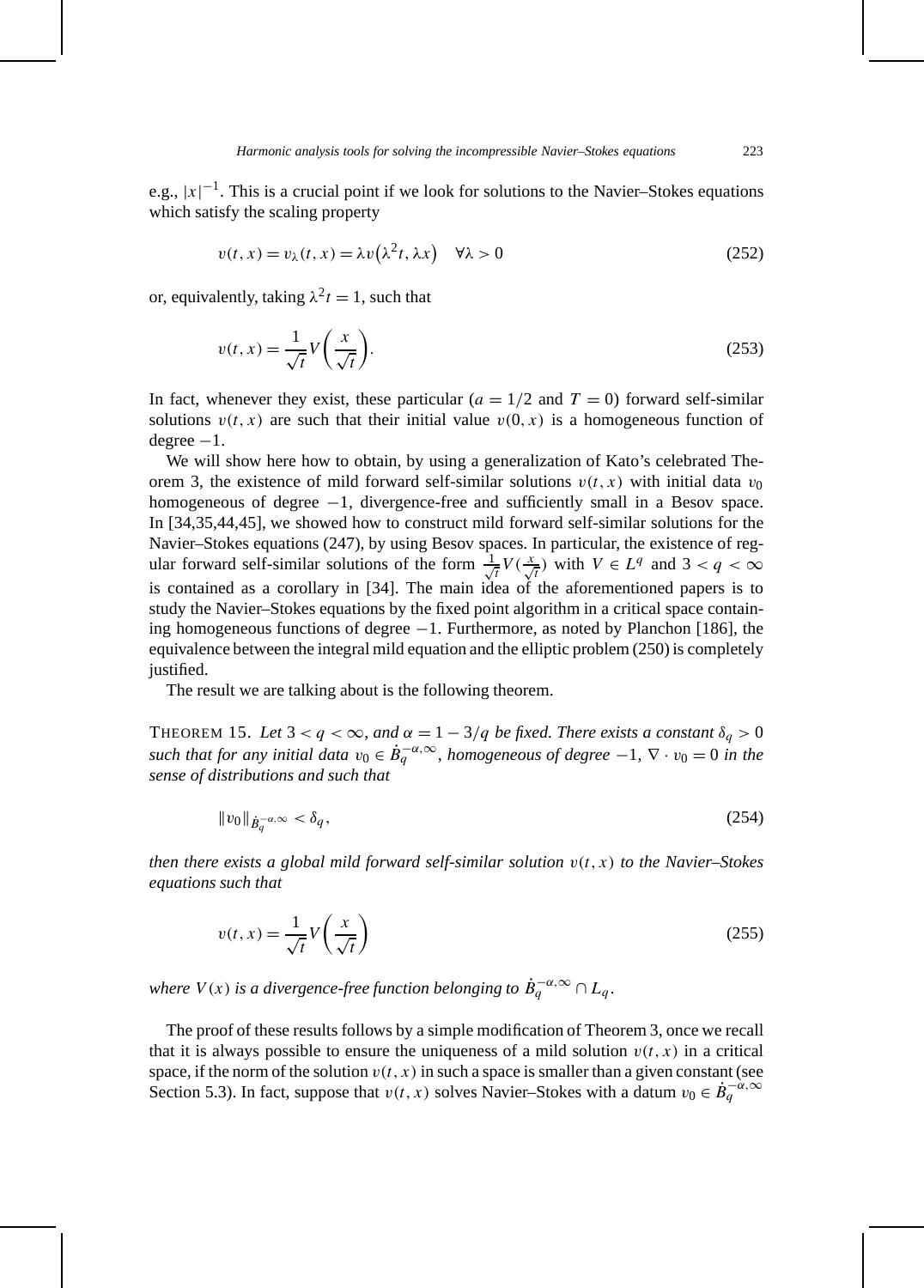such that  $v_0 = \lambda v_0(\lambda x)$   $\forall \lambda > 0$ , then the corresponding solution  $v(t, x)$ , whose uniqueness is ensured if  $\sup_{0 \le t \le \infty} t^{\alpha/2} ||v(t, x)||_q \le C$ , has to coincide with  $\lambda v(\lambda^2 t, \lambda x) \forall \lambda > 0$  for the latter inequality is invariant under the same self-similar scaling.

Since 1995, Barraza has suggested replacing the Besov spaces with the Lorentz ones  $L^{(3,\infty)}$  (see also Kozono and Yamazaki's results [131,133,236]), always with the aim of proving the existence of forward self-similar solutions [4], but he did not achieve the bicontinuity of the bilinear operator in this space. This result was proven later by Meyer (see Proposition 9), and was applied, not only to obtain the uniqueness of Kato's mild solutions (Theorem 13), but also to prove the existence of forward self-similar solutions. More precisely:

**THEOREM 16.** *There exists a constant*  $\delta > 0$  *such that for any initial data*  $v_0 \in L^{(3,\infty)}$ , *homogeneous of degree*  $-1$ ,  $\nabla \cdot v_0 = 0$  *in the sense of distributions and such that* 

$$
||v_0||_{L^{(3,\infty)}} < \delta,\tag{256}
$$

*then there exists a global mild forward self-similar solution v(t , x) to the Navier–Stokes equations such that*

$$
v(t,x) = \frac{1}{\sqrt{t}} V\left(\frac{x}{\sqrt{t}}\right),\tag{257}
$$

*where*  $V(x)$  *is a divergence-free function belonging to*  $L^{(3,\infty)}$ *.* 

Once again, the proof of this theorem is trivial if we recall the bicontinuity of the bilinear term  $B(f, g)(t)$  in  $C([0, T); L^{(3, \infty)})$  [166] (see Proposition 9). This result shows that there is no need for Fourier transform or Besov spaces to prove the existence of self-similar solutions for Navier–Stokes.

As we have already pointed out, Le Jan and Sznitman [137,138] gave an even simpler ad hoc setting to prove such a result. The space they introduced is defined, however, by means of a Fourier transform condition. More exactly, following the notations of Section 2.5.3,

$$
\psi \in \mathcal{PM}^2 \quad \text{if and only if} \quad \hat{\psi} \in L^1_{\text{loc}} \text{ and } \|\psi\|_{\mathcal{PM}^2} = \sup_{\xi} |\xi|^2 |\hat{\psi}(\xi)| < \infty. \tag{258}
$$

Now, according to the simplified version of Le Jan and Sznitman's result contained in [48], we have:

THEOREM 17. *The bilinear operator*  $B(f, g)$  *is bicontinuous from*  $L_t^{\infty}(\mathcal{PM}^2) \times$  $L_t^{\infty}(\mathcal{PM}^2)$  *into*  $L_t^{\infty}(\mathcal{PM}^2)$ *. Therefore there exists a unique global mild solution to the Navier–Stokes equations in*  $L_t^{\infty}(\mathcal{PM}^2)$  *provided the initial data is divergence-free and sufficiently small in* PM2*.*

Note that the authors made use of some probabilistic tools in [137,138] requiring rather subtle techniques to obtain the continuity of the bilinear operator. More precisely, the main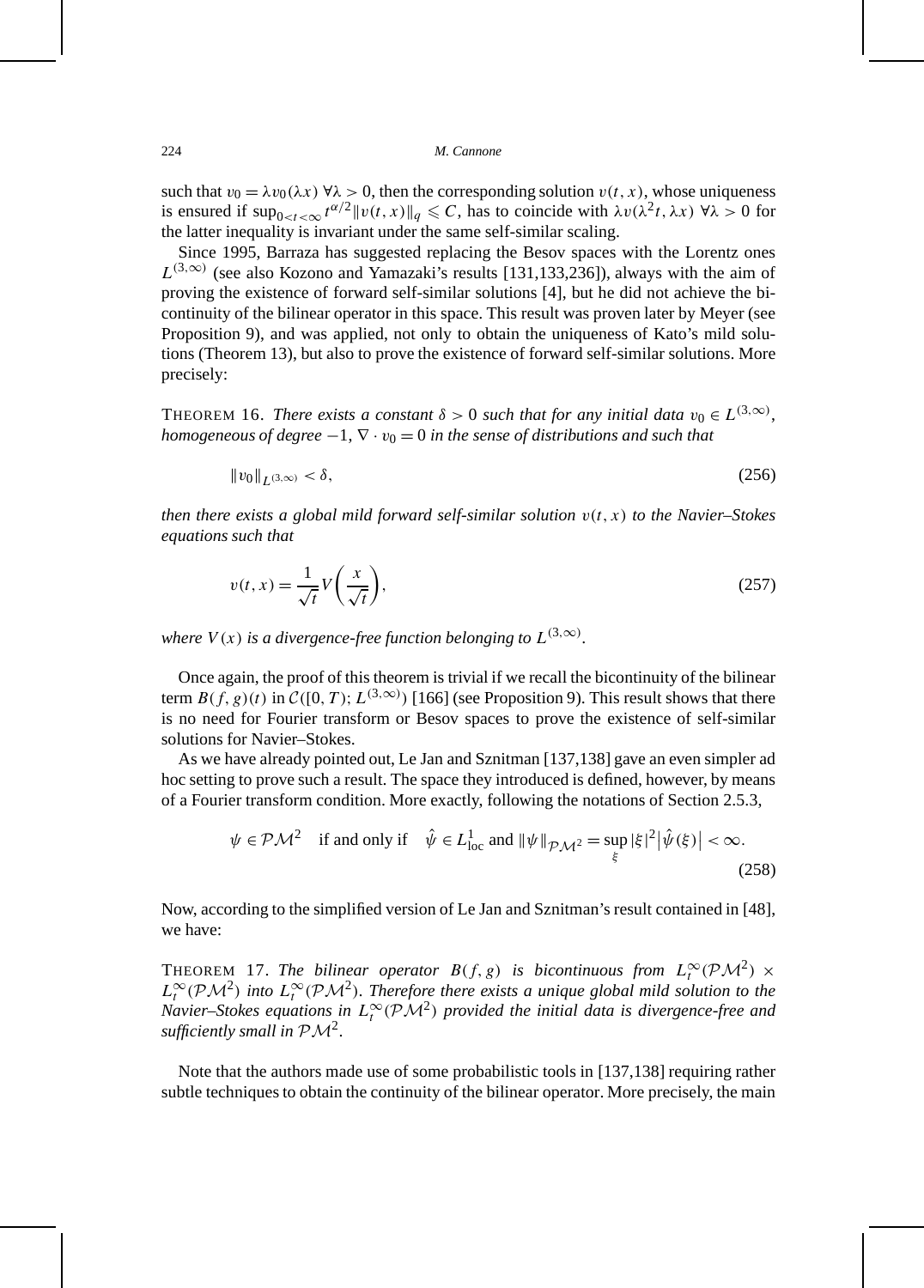idea contained in these papers is to study the non linear integral equation verified by the Fourier transform of the Laplacian of the velocity vector field associated with the "deterministic equations" of Navier–Stokes. This integral representation involves a Markovian kernel  $K_{\xi}$ , associated to the branching process, called stochastic cascades, in which each particle located at  $\xi \neq 0$ , after an exponential holding time of parameter  $|\xi|^2$ , with equal probability either dies out or gives birth to two descendants, distributed according to  $K_{\varepsilon}$ . By taking the inverse Fourier transform one can thus obtain a solution to the Navier–Stokes equations*...* arising from a sequence of cascades!

However, as pointed out in [48], in the particular case of the pseudo-measures, Theorem 17 is a straightforward consequence of the fixed point algorithm and it is enough to show why the bilinear operator is bicontinuous. We work in Fourier space, with  $\hat{f}$  and  $\hat{g}$ instead of *f* and *g*. A standard argument (rotational invariance and homogeneity) shows that [214,215]

$$
\frac{1}{|\xi|^2} * \frac{1}{|\xi|^2} \simeq \frac{C}{|\xi|}.\tag{259}
$$

Thus

$$
\widehat{B(f,g)}(t,\xi) = \int_0^t |\xi| e^{-(t-s)|\xi|^2} \hat{f}(s) * \hat{g}(s) ds,
$$
\n(260)

and, upon using (259),

$$
\sup_{t,\xi} (|\xi|^2 |\widehat{B}(t)|) \lesssim \sup_{t,\xi} (|\xi|^2 |\widehat{f}(t)|) \sup_{t,\xi} (|\xi|^2 |\widehat{g}(t)|) \sup_{t,\xi} \int_0^t |\xi|^2 e^{-(t-s)|\xi|^2} ds.
$$
\n(261)

This last integral is in turn less than unity, which concludes the proof once the fixed point algorithm is recalled.

Finally, the norm of the space  $\mathcal{PM}^2$  being critical in the sense of Definition 9, the following result can be easily deduced from the previous estimate.

**THEOREM 18.** *There exists a constant*  $\delta > 0$  *such that for any initial data*  $v_0 \in \mathcal{PM}^2$ , *homogeneous of degree*  $-1$ ,  $\nabla \cdot v_0 = 0$  *in the sense of distributions and such that* 

$$
||v_0||_{\mathcal{PM}^2} < \delta,\tag{262}
$$

*then there exists a global mild forward self-similar solution*  $v(t, x)$  *to the Navier–Stokes equations such that*

$$
v(t,x) = \frac{1}{\sqrt{t}} V\left(\frac{x}{\sqrt{t}}\right),\tag{263}
$$

*where*  $V(x)$  *is a divergence-free function belonging to*  $PM^2$ .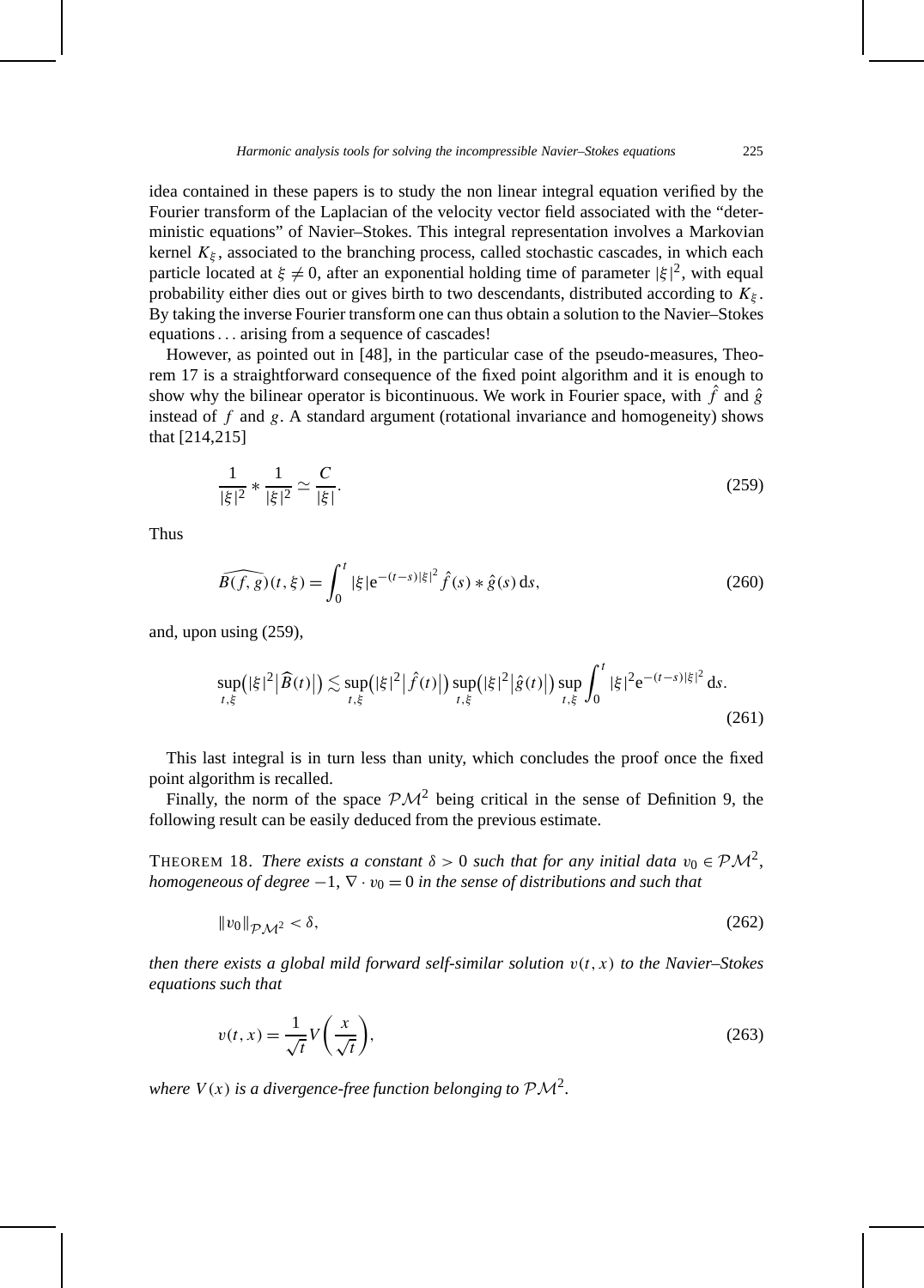REMARK. As far as backward self-similar solutions are concerned, we can exclude the existence of singularities for the Navier–Stokes equations simply by using Nečas, Růžička and Šverák and Tsai's results. However, singular forward self-similar solutions may exist. More precisely, there is a substantial difference between the self-similar solutions constructed in Theorem 15 and those constructed in Theorems 16 and 18. Both have a singularity at time  $t = 0$  (of the type  $\sim 1/|x|$ ), but the solution constructed in Theorem 15 becomes *instantaneously* smooth for *t >* 0, whereas this property cannot be ensured a priori for the other two families of self-similar solutions. The reason is the following. Even if they are both issued from the fixed point algorithm, the solutions in Theorem 15, and in Theorems 16 and 18 are constructed in a very different way. In the first case, in order to overcome the difficulty (and sometimes the impossibility) of proving the continuity of the bilinear estimate in the so-called critical spaces, we had to make use of Kato's celebrated idea of considering *two norms* at the same time, the so-called natural norm and the auxiliary regularizing norm. As such, Kato's approach imposes a priori a regularization effect on the solutions we look for. In other words, they are considered as fluctuations around the solution of the heat equation with the same initial data. In the case of the self-similar solution arising from Theorem 15, this regularity condition is imposed by the Lebesgue norm. More explicitly, not only does the divergence-free function *V (x)* belong to the Besov space  $\dot{B}_a^{-\alpha,\infty}$ , but also to  $L_a$ , which is not a priori the case for the solutions in Theorems 16 and 18.

For people who believe in blow-up and singularities, this a priori condition coming from the *two norms* approach is indeed very strong. In other words, at variance with Leray's approach, Kato's algorithm does not seem to provide a framework for studying a priori singular solutions. However, as we have seen in the previous pages, two exceptions exist, i.e., two critical spaces where Kato's method applies with just *one norm*: the Lorentz space  $L^{(3,\infty)}$  (considered independently by Kozono and Yamazaki [131,133,236], Barraza [4,5], Meyer [166]) and the pseudo-measure space of Le Jan and Sznitman [137,138]. The approach with only *one norm* gives the existence of a solution in a larger space which, in our case, contains genuinely singular solutions that are not smoothened by the action of the nonlinear semigroup associated.

The importance of this remark will be clear in Section 6.4, where we will construct explicit forward self-similar solutions, singular for any time  $t \ge 0$ , and we will suggest how to obtain loss of smoothness for solutions with large data.

If the debate concerning singularities is still open, as far as Besov spaces and harmonic analysis tools are concerned, it is clear that they have nothing to do with the existence (Theorem 16) nor the nonexistence (Theorem 14) of self-similar solutions.

## **6.3.** *Asymptotic behavior*

Finding self-similar solutions is important because of their possible connection with attractor sets. In other words, they are related to the asymptotic behavior of global solutions of the Navier–Stokes equations. A heuristic argument is the following: let  $v(t, x)$ be a global solution to the Navier–Stokes system, then, for any  $\lambda > 0$ , the function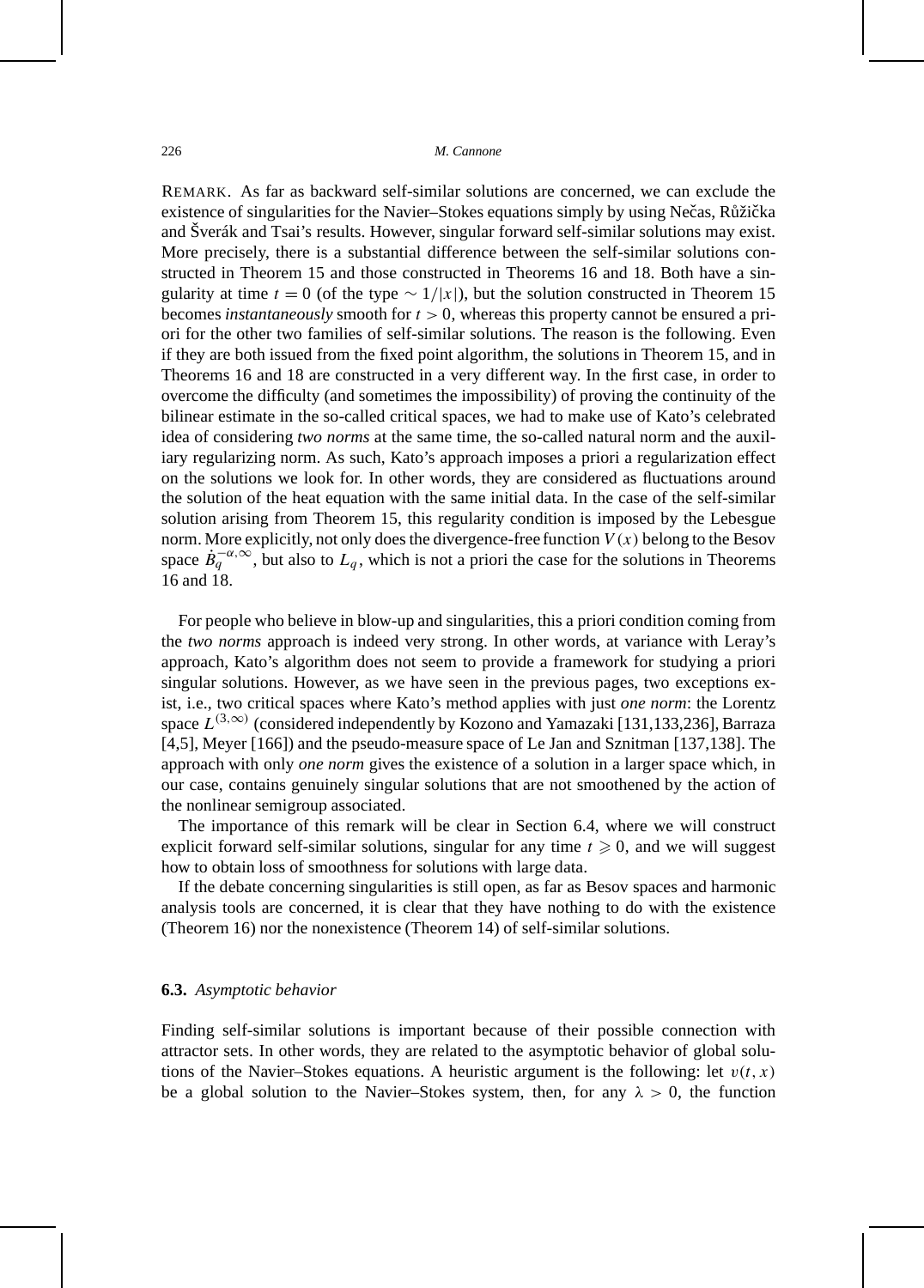$v_{\lambda}(t, x) =: \lambda v(\lambda^2 t, \lambda x)$  is also a solution to the same system. Now, if in a "certain sense" the limit  $\lim_{\lambda \to \infty} v_\lambda(t, x) =: u(t, x)$  exists, then it is easy to see that  $u(t, x)$  is a self-similar solution and that  $\lim_{t\to\infty}\sqrt{t}v(t,\sqrt{t}x)=u(1,x)$ . In [186,188,189], Planchon gave the precise mathematical frame to explain the previous heuristic argument (see also Meyer [164], Barraza [5] and, for more general nonlinear equations, Karch [113]).

As we suggested among the open problems in [34], the existence of self-similar solutions also evokes the study of exact solutions for Navier–Stokes. In the following section, we will describe the result of Tian and Xin, who gave an explicit one-parameter family of selfsimilar solutions, singular in a single point [221], and we will show how to interpret their result as a loss of smoothness for large data.

We would like to mention here the papers of Okamoto [181,182] that contain a systematic study of exact solutions of the systems (249) and (250). These results merit attention, especially since the resolution of these elliptic equations seems very difficult. One could image to apply these results to the study of mild solutions in the subcritical case, for which neither the existence nor the uniqueness is known (see also [37]) unless some restriction are required (see [32,33,145]).

More precisely, let us suppose that we can prove the existence of a nontrivial selfsimilar solution  $v(t, x) = \frac{1}{t}$  $\frac{1}{t}V(\frac{x}{\sqrt{t}})$  – in other words a solution *V* of (250) – with  $V \in L^p$ and  $1 \leqslant p < 3$ . Then the Cauchy problem associated to the zero initial data would allow two different solutions, viz. *v* and 0, both belonging to  $C([0, T); L^p)$ . In fact,  $\lim_{t\to 0}$   $\frac{1}{t}$  $\frac{1}{t}V(\frac{x}{\sqrt{t}})\Vert_p = 0$ , provided  $1 \leq p < 3$ . And the Cauchy problem would be illposed in  $\mathcal{C}([0, T); L^p)$ ,  $1 \leq p < 3$  in the same way that it is ill posed for a semilinear partial differential equation studied in 1985 by Haraux and Weissler [108].

This point of view should confirm the conjecture formulated by Kato [116], according to which the Cauchy problem is ill posed in the sense of Hadamard when  $1 \leqslant p < 3$ . In the case  $p = 2$ , for example, we will not obtain a unique, global, regular and stable solution and the scenario imagined by Leray would be possible. We will come back to this question in Section 7.2.

Finally, let us quote the book of Giga and Giga [102] "*Nonlinear Partial Differential Equations – Asymptotic Behavior of Solutions and Self-Similar Solutions*", whose English translation should be available soon, that contains one of the most comprehensive and selfcontained state of the art of the results available in this direction for the Navier–Stokes and other partial differential equations (e.g., the porous medium, the nonlinear Schrödinger and the KdV equations).

#### **6.4.** *Loss of smoothness for large data?*

As we recalled in the Introduction, a question intimately related to the uniqueness problem is the regularity of the solutions to the Navier–Stokes equations. Several possibilities can be conjectured. One may imagine that blow-up of initially regular solutions never happens, or that it becomes more likely as the initial norm increases, or that there is blow-up, but only on a very thin set of probability zero. Or it is "possible that singular solutions exist but are unstable and therefore difficult to construct analytically and impossible to detect numer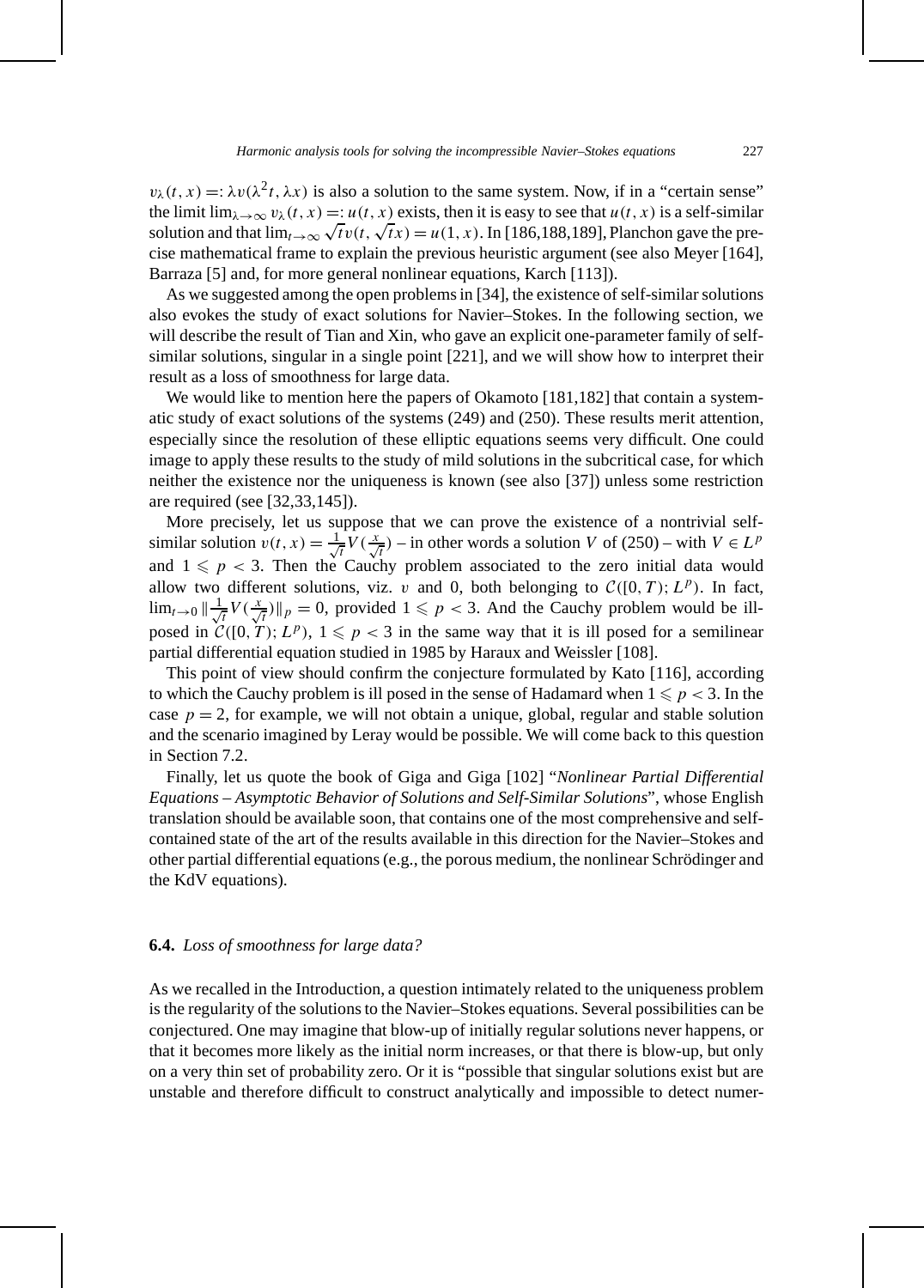ically [*...*], which would contradict the almost universal assumption that these equations are globally regular"[122].

As we have seen in Section 3, when using a fixed point approach, existence and uniqueness of global solutions are guaranteed only under restrictive assumptions on the initial data, that is required to be small in some sense, i.e., in some functional space. In Section 4 we pointed out that fast oscillations are sufficient to make the fixed point scheme work, even if the norm in the corresponding function space of the initial data is arbitrarily large (in fact, a different auxiliary norm turns out to be small). Here we would like to suggest how some particular data, arbitrarily large (not oscillating) could give rise to singular solutions. It is extremely unpleasant that we have no criteria to decide whether for arbitrarily large data the corresponding solution is regular or singular.

As observed by Heywood in [110], in principle "it is easy to construct a singular solution of the NS equations that is driven by a singular force. One simply constructs a solenoidal vector field *u* that begins smoothly and evolves to develop a singularity, and then defines the force to be the residual".

Recently, Tian and Xin [221] found explicit formulas for a one-parameter family of stationary "solutions" of the three-dimensional Navier–Stokes system (1) "with  $\phi \equiv 0$ " which are regular except at a given point. These explicit "solutions" agree with those previously obtained by Landau for special values of the parameter (see [135,136]). Due to the translation invariance of the Navier–Stokes system, one can assume that the singular point corresponds to the origin. More exactly, the main theorem from [221] reads as follows.

*All solutions to the Navier–Stokes system (with*  $\phi \equiv 0$ *)*  $u(x) = (u_1(x), u_2(x), u_3(x))$  *and p* = *p(x) which are steady*, *symmetric about x*1*-axis*, *homogeneous of degree* −1, *regular except (*0*,* 0*,* 0*) are given by the following explicit formula*:

$$
u_1(x) = 2 \frac{c|x|^2 - 2x_1|x| + cx_1^2}{|x|(c|x| - x_1)^2},
$$
  
\n
$$
u_2(x) = 2 \frac{x_2(cx_1 - |x|)}{|x|(c|x| - x_1)^2},
$$
  
\n
$$
u_3(x) = 2 \frac{x_3(cx_1 - |x|)}{|x|(c|x| - x_1)^2},
$$
  
\n
$$
p(x) = 4 \frac{cx_1 - |x|}{|x|(c|x| - x_1)^2},
$$
\n(264)

*where*  $|x| = \sqrt{x_1^2 + x_2^2 + x_3^2}$  *and c is an arbitrary constant such that*  $|c| > 1$ .

It is clear that these stationary "solutions" are self-similar, because they do not depend on time and they are homogeneous of degree −1 in the space variable. Moreover, there is no hope of describing the "solutions" given by (264) in Leray's theory, because they are not globally of finite energy; in other words, they do not belong to  $L^2$ . However, they do belong to  $L^2_{\text{loc}}$  and this is at least enough to allow us to give a (distributional) meaning to the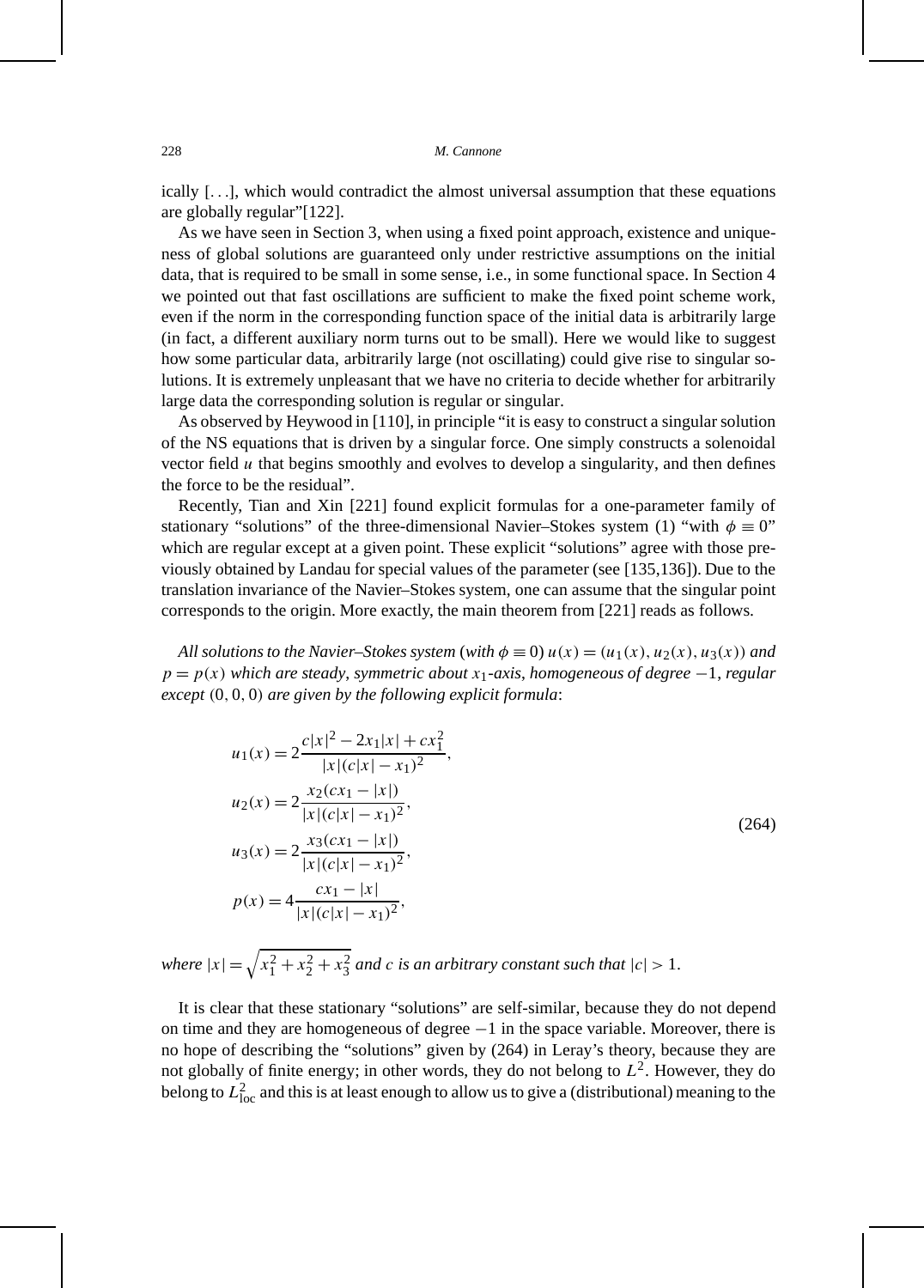nonlinear term  $(v \cdot \nabla)v = \nabla \cdot (v \otimes v)$ . Finally, as pointed out at the end of Section 6.2, the "solutions" discovered by Tian and Xin cannot be analyzed by Kato's two norms method either, because they are global but not smooth. More precisely, they are singular at the origin with a singularity of the kind ∼ 1*/*|*x*| for all time.

There are at least two ad hoc frameworks for studying such singularity within the fixed point scheme and without using the two norms approach. We are thinking of the Lorentz space  $L^{(3,\infty)}$  ([42]) and the pseudo-measure space  $\mathcal{PM}^2$  ([40]), because they both contain singularities of the type ∼ 1*/*|*x*|. However, the latter space has the advantage that not only the definition of its norm is very elementary and simplifies the calculations, it will also allow us to treat singular (Delta type) external force, that precisely arise from Tian and Xin's "solutions".

More exactly, by straightforward calculations performed in [40], one can check that, indeed,  $(u_1(x), u_2(x), u_3(x))$  and  $p(x)$  given by (264) satisfy the Navier–Stokes equations with  $\phi \equiv 0$  in the *pointwise sense* for every  $x \in \mathbb{R}^3 \setminus \{ (0, 0, 0) \}$ . On the other hand, if one treats  $(u(x), p(x))$  as a *distributional or generalized* solution to the Navier– Stokes equations in the whole  $\mathbb{R}^3$ , they correspond to the very singular external force  $\phi = (b\delta_0, 0, 0)$ , where  $\delta_0$  stands for the Dirac delta and the parameter *b* depends on *c* and  $\lim_{|c| \to \infty} b(c) = 0$ . As such, if *c* is small enough, the existence of these solutions can be ensured as well via the fixed point algorithm as in [42,40].

The stationary solutions defined in (264) are singular with singularity of the kind  $\mathcal{O}(1/|x|)$  as  $|x| \to 0$ . This is a critical singularity, because as it was shown by Choe and Kim [65], every pointwise stationary solution to the Navier–Stokes system with  $F \equiv 0$ in *B<sub>R</sub>*  $\setminus$  {0} = {*x* ∈  $\mathbb{R}^3$  : 0 < |*x*| < *R*} satisfying *u*(*x*) = o(1/|*x*|) as |*x*| → 0 is also a solution in the sense of distributions in the whole  $B_R$ . Moreover, it is shown in [65] that under the additional assumption  $u \in L^q(B_R)$  for some  $q > 3$ , then the stationary solution  $u(x)$  is smooth in the whole ball  $B_R$ . In other words, if  $u(x) = o(1/|x|)$  as  $|x| \to 0$  and  $u \in L^q(B_R)$  for some  $q > 3$ , then the singularity at the origin is removable.

We are now ready to state our remark about a possible loss of regularity of solutions with large data (see [40]).

REMARK. Let us consider the Navier–Stokes equations with external force  $\phi \equiv 0$ . Then, if one defines the functions  $u_{\varepsilon}(x, 0) = \varepsilon u(x)$ , where  $u(x)$  is the (divergence-free, homogeneous of degree  $-1$ ) function given by (264) as the initial data, then for small  $\varepsilon$  the system has a global regular (self-similar) solution which is even more regular than a priori expected and for  $\varepsilon = 1$  the system has a singular "solution" for any time. The fact that, for small  $\varepsilon$  and external force  $\phi \equiv 0$  for every  $x \in \mathbb{R}^3$ , the solution is smooth follows from a parabolic regularization effect analyzed in [40]. On the other hand, if *ε >* 1 nothing can be said in general and the corresponding solution can be regular or singular.

However, after a more careful analysis, one realizes that this possible loss of smoothness result does not apply in the "distributional" sense, but, as we explained before, only "pointwise" for every  $x \in \mathbb{R}^3 \setminus \{(0, 0, 0)\}\)$ . On the other hand, as explained in a forthcoming paper [18], this loss of smoothness for large data holds in the distributional sense for a model equation of gravitating particles (for which, moreover, blow-up is known).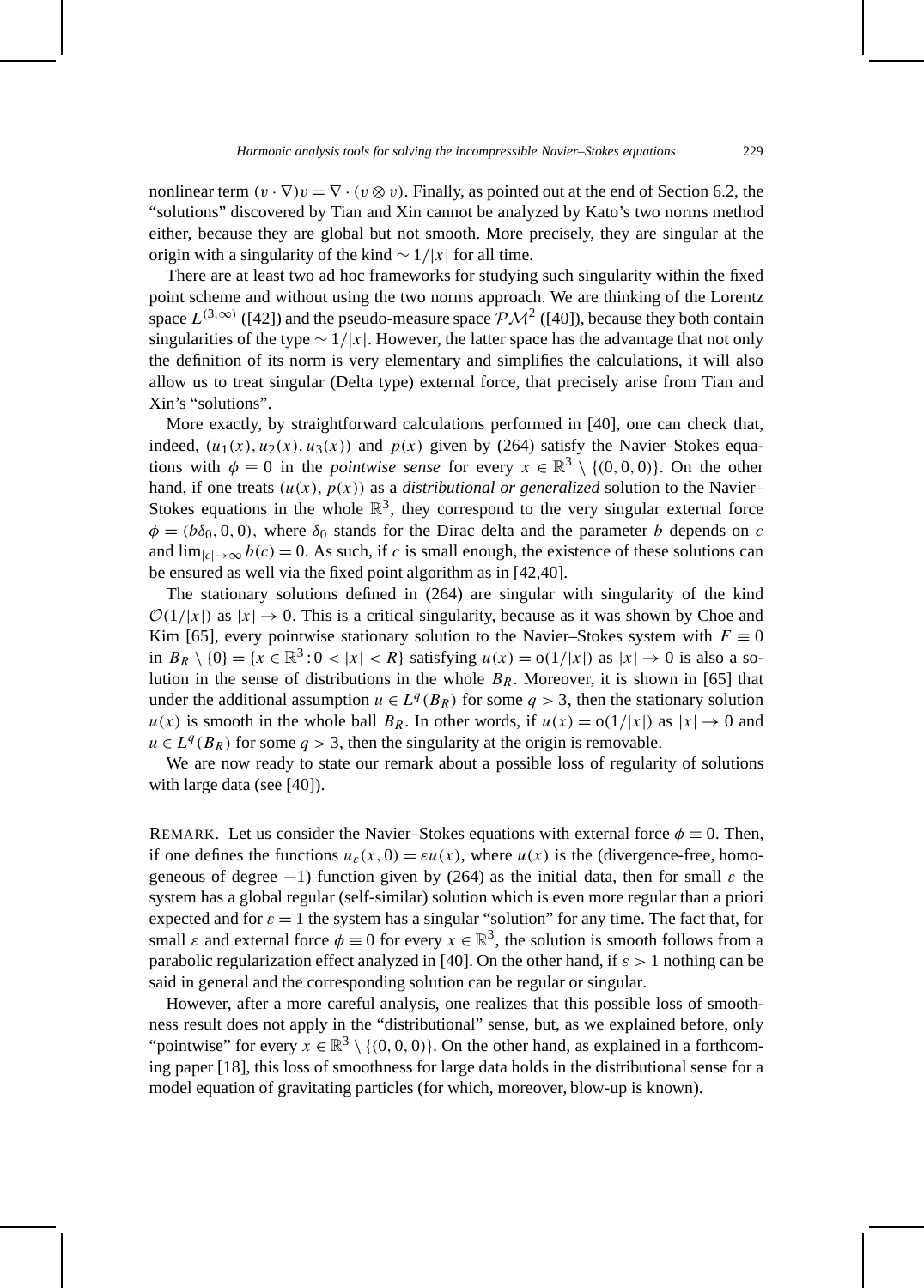# **7. Stability**

As we have seen in the previous sections, when using a fixed point approach, existence and uniqueness of global solutions are guaranteed only under restrictive assumptions on the initial data, that is required to be small in some sense, i.e., in some functional space. In Section 4 we pointed out that fast oscillations are sufficient to make the fixed point scheme work, even if the norm in the corresponding function space of the initial data is arbitrarily large (in fact, a different auxiliary norm turns out to be small). On the other hand, in Section 6 we suggested how arbitrarily large data (not oscillating) could give rise to irregular solutions: in general, we do not know whether for arbitrarily large data the corresponding solution is regular or singular.

For the Navier–Stokes equations one might consider the entire question irrelevant, for the solution is unique and regular for small initial data and no viscous flow can be considered incompressible if the initial data are too large. The problem here is different: the set  $(\delta > 0)$  of initial data for which one can ensure the existence and the uniqueness ( $||v_0|| < \delta$ ) is not known precisely and could be too small, and the result meaningless from a physical point of view. In other words, the initial data as well as the unique corresponding solution would be "physically" zero! The "physical" role played by the smallness assumption on the initial data will be dealt with in this section. More precisely, we will make the link between this property, the stability of the corresponding global solution and the existence of Lyapunov functions.

First of all, let us note that the smallness condition is not absolute, but relative to the viscosity *ν* and, if we do not rescale the variables as we did in Section 3.2, this condition is written  $\|v_0\|/\nu < \delta$ . Now, if we interpret  $\|v_0\|$  as the characteristic velocity of the problem and we suppose (in the whole space  $\mathbb{R}^3$  or  $\mathbb{T}^3$ ) the characteristic length is normalized to unity, then the quotient  $R =: ||v_0|| / v$  can be interpreted as a Reynolds number associated with the problem. More precisely, the complexity of the Navier–Stokes equations is essentially due to the competition between the nonlinear convection term  $\rho(v \cdot \nabla)v$ , and the linear term of viscous diffusion,  $\mu \Delta v$ . The order of magnitude of the quotient between these terms (dimension equation)

$$
\frac{|\rho(v \cdot \nabla)v|}{|\mu \Delta v|} \equiv \frac{\rho}{\mu} \frac{V^2/L}{V/L^2} = \frac{LV}{v} =: R
$$
\n(265)

defines a dimensionless quantity *R*, called Reynolds number, that allows a comparison of the inertial forces and the viscosity ones.

Thus, the condition giving the existence and uniqueness of Kato's (global and regular) solution is nothing but by the smallness of a dimensionless Reynolds number associated with the problem. At this point it would be tempting to prove that for Reynolds numbers that are too large, the solution does not exist, or is not regular, or not unique or simply not stable. This point of view would be confirmed by the image of developed turbulence formulated in 1944 by Landau [136]:

Yet not every solution of the equations of motion, even if exact, can actually occur in Nature. The flows that occur in Nature must not only obey the equations of fluid dynamics, but also be stable. For the flow to be stable it is necessary that small perturbations, if they arise, should decrease with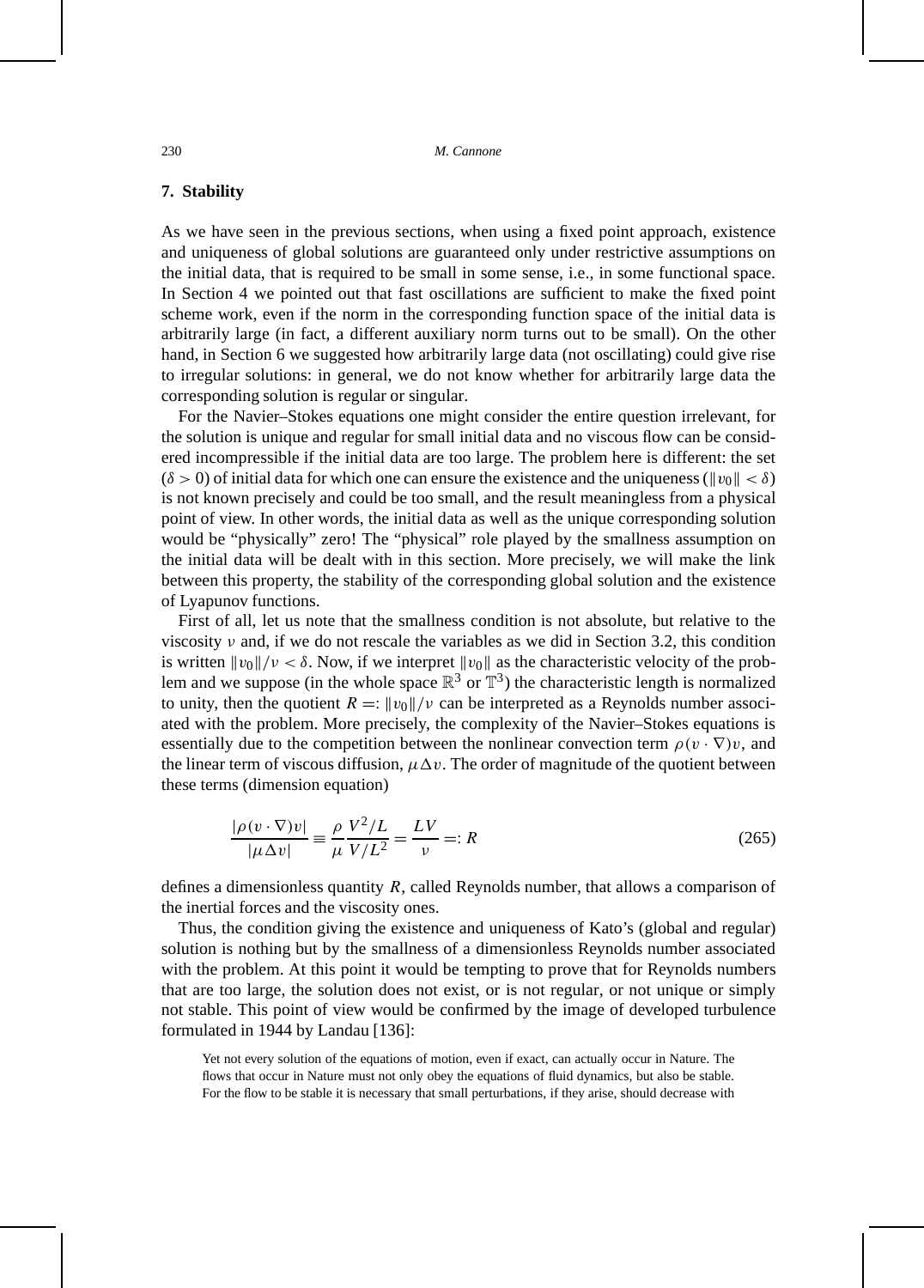time. If, on the contrary, the small perturbations which inevitably occur in the flow tend to increase with time, then the flow is absolutely unstable. Such a flow unstable with respect to infinitely small perturbations cannot exist.

The criteria to find the critical Reynolds numbers above which solutions of the Navier– Stokes could not necessarily be stable under small perturbations are a matter for the theory of hydrodynamics stability and we refer the reader to [36,210] for a more comprehensive discussion and accurate bibliography on the subject. In the following pages we would like to concentrate only on the results that are closely related to the approach for the Navier– Stokes equations introduced in [34].

Let us start with the  $L^3$ -valued mild solutions. First of all, we should note that the application that associates with the initial value  $v_0 \in L^3$  the corresponding solution  $v(t, x) \in$  $C([0, T); L^3)$  constructed, as in Kato's theory, by the fixed point theory, is analytical in a neighborhood of zero, as a functional acting on  $L^3$  with values in  $C([0, T); L^3)$ , as recalled for instance in [3]. Accordingly, the stability of mild solutions follows immediately because, by virtue of the uniqueness theorem (Section 5), any mild solution arises from the fixed point algorithm. As we will see in Section 7.2, this does not hold the case for the subcritical case  $2 \leq p < 3$  [41,165].

Generalizing previous stability results in  $L^p$  (see [195,228]), Kawanago proceeds in the opposite direction [120,121]. First, he obtains a stability estimate, then makes use of it to establish a uniqueness theorem for mild solution. His result concerns global solutions *v* ∈  $\mathcal{C}([0,\infty); L^3)$  and reads as follows. For any  $v_0 \in L^3$ , there exist two constants  $\delta(v_0) > 0$ and *C* > 0 such that, if  $\|v_0 - \tilde{v}_0\|_3 < \delta$ , then  $\tilde{v} \in \mathcal{C}([0,\infty); L^3)$  and

$$
\|v(t) - \tilde{v}(t)\|_{3} \le \|v(0) - \tilde{v}(0)\|_{3} \exp\left\{ C \int_{0}^{t} \|v(s)\|_{5}^{5} \, \mathrm{d}s \right\} \tag{266}
$$

for any *t >* 0. Finally, Barraza obtains some stability and uniqueness results for solutions in  $L^{(3,\infty)}$  [5]. But, as we have already remarked, the theorem by Meyer in the same Lorentz space [166] allows a considerable simplification of these results.

As pointed out by Yudovich in [239], the choice of the norm for proving the stability of an infinite-dimensional system (e.g., a viscous fluid) is crucial because the Banach norms are not necessarily equivalent therein. To be more explicit, let us recall the simple example of the linear Cauchy problem [85,239]

$$
\frac{\partial v}{\partial t} = x \frac{\partial v}{\partial x},
$$
  
\n
$$
v(0, x) = \varphi(x),
$$
\n(267)

whose unique (for an arbitrary smooth initial function  $\varphi$ ) explicit solution  $v(t, x) =$  $\varphi(x \exp(t))$  is exponentially asymptotically stable in  $L^p(\mathbb{R})$  for  $1 \leq p < \infty$ , stable but not asymptotically stable in  $L^{\infty}(\mathbb{R})$  or  $W^{1,1}(\mathbb{R})$  and exponentially unstable in any  $W^{k,p}(\mathbb{R})$ for  $k > 1$ ,  $p \ge 1$  or  $k = 1$ ,  $p > 1$ .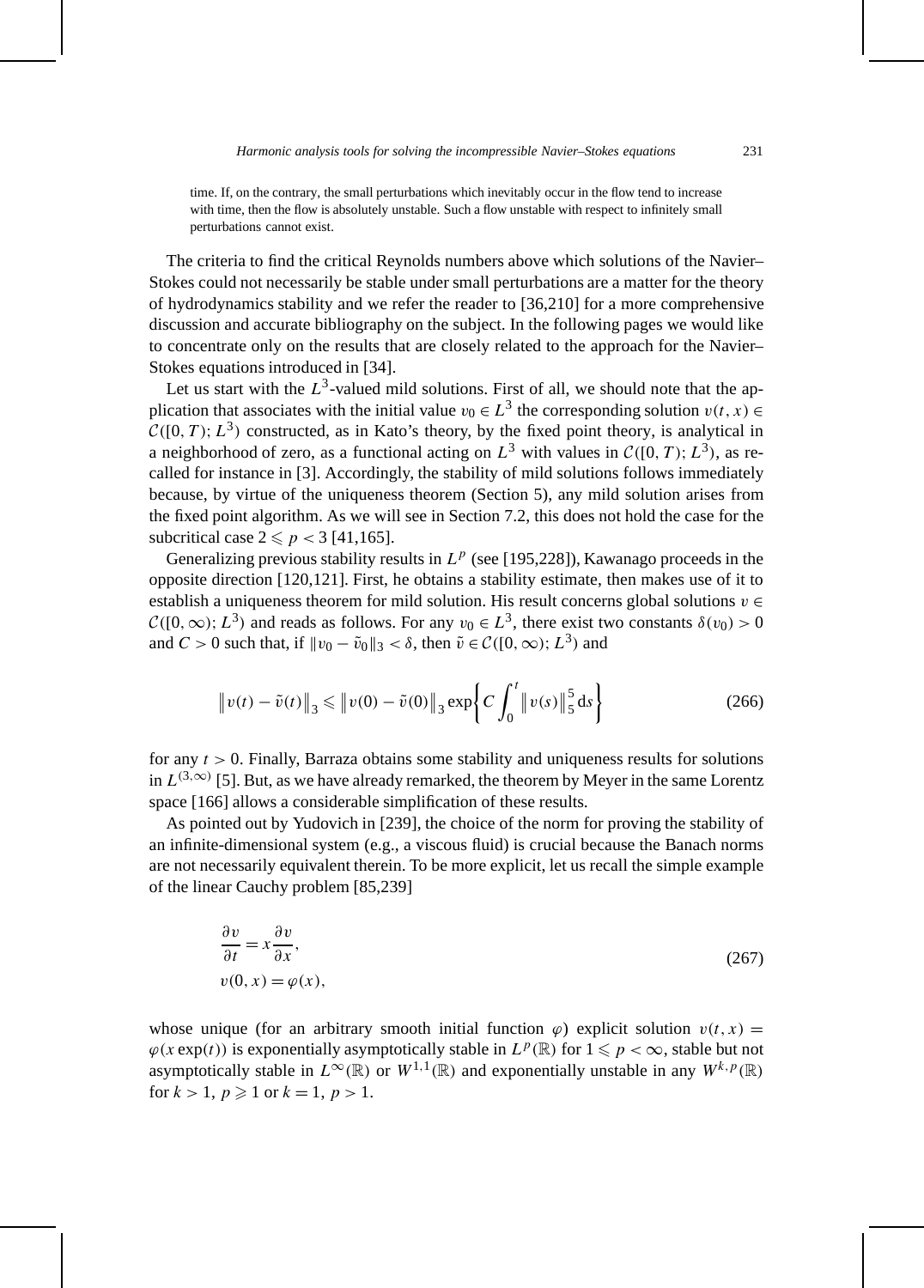## **7.1.** *Lyapunov functions*

A sufficient condition for a solution to be stable for a given norm is that  $\|v(t, x) - \tilde{v}(t, x)\|$ , the norm of the difference between the solution *v* and a perturbation  $\tilde{v}$ , is a decreasing-intime function. This leads to the following definition.

DEFINITION 12. Let *v* be a solution of the Navier–Stokes equations, then any decreasingin-time function  $\mathcal{L}(v)(t)$  is called a Lyapunov function associated to *v*.

The most well-known example is certainly provided by energy

$$
E(v)(t) = \frac{1}{2} ||v(t)||_2^2,
$$
\n(268)

because, a calculation similar to the one performed in (251), gives

$$
\frac{d}{dt}E(t) = -\nu \|\nabla v(t)\|_2^2 < 0.
$$
\n(269)

This result can easily be generalized in the homogeneous Sobolev spaces  $\dot{H}^s$ , for  $0 \le s \le 1$ . For example, in the case  $s = \frac{1}{2}$ , by means of Hölder and Sobolev inequalities in  $\mathbb{R}^3$ , we get ([117], p. 258)

$$
\|\mathbb{P}(v \cdot \nabla)v\|_{2} \leq C\|v\|_{6}\|\nabla v\|_{3} \leq C\|v\|_{\dot{H}^{1}}\|v\|_{\dot{H}^{3/2}}.
$$
\n(270)

From this estimate we easily deduce the decreasing property for the function  $v = v(t)$  that reads as follows

$$
\frac{\mathrm{d}}{\mathrm{d}t} \|v(t)\|_{\dot{H}^{1/2}}^2 \leq -2 \|v(t)\|_{\dot{H}^{3/2}}^2 \left(v - C \|v(t)\|_{\dot{H}^{1/2}}\right) \tag{271}
$$

and thus, if the Reynolds number  $||v_0||_{\dot{H}^{1/2}}/v$  is sufficiently small, we get a Lyapunov function associated with the norm  $\dot{H}^{1/2}$ . As already stated in Section 4.2, a similar argument allows us to obtain for the  $\dot{H}^1$  norm:

$$
\frac{\mathrm{d}}{\mathrm{d}t} \|v(t)\|_{\dot{H}^1}^2 \leq -2 \|v(t)\|_{\dot{H}^2}^2 \left(v - C \|v(t)\|_{\dot{H}^{1/2}}\right).
$$
\n(272)

This estimate shows that the smallness of the number  $\|v_0\|_{\dot{H}^{1/2}}/v$  also implies the decrease in time of  $\|v\|_{\dot{H}^1}$ . Now, the Sobolev spaces  $\dot{H}^s$ ,  $s > 1/2$  are super-critical. In other words, as far as the scaling is concerned, they have the same invariance as the Lebesgue spaces  $L^p$ if  $p > 3$ . This means that one can prove the existence of a local mild solution for arbitrary initial data (Theorem 1). In the case of  $\dot{H}^1$ , this solution turns out to be global, provided the quantity  $||v_0||_{\dot{H}^{1/2}}/v$  is sufficiently small, thanks to the uniform estimate

$$
\|v(t)\|_{\dot{H}^1} \le \|v_0\|_{\dot{H}^1} \quad \forall t > 0,
$$
\n(273)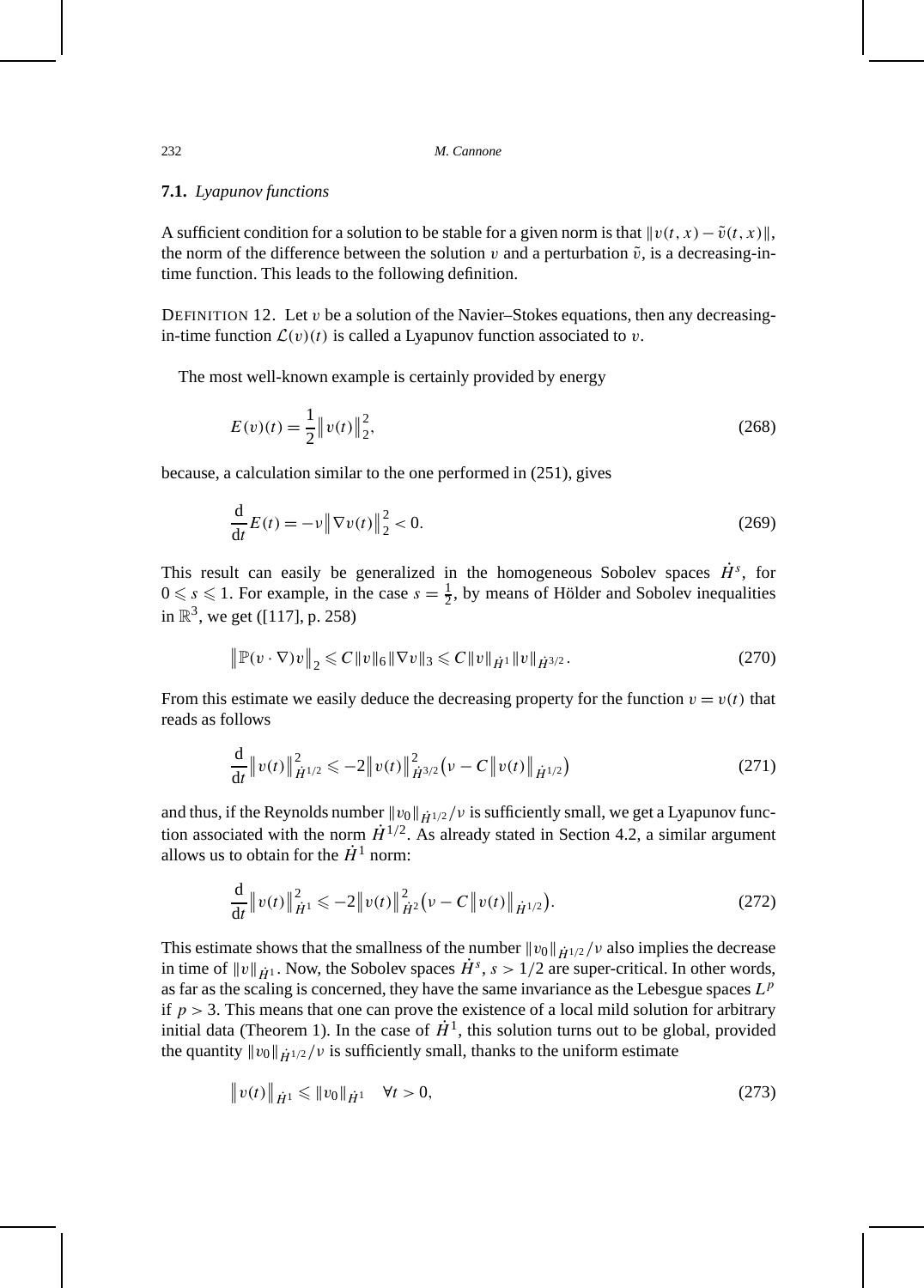that is derived directly from (272).

In other words, this property establishes a direct link between the Lyapunov functions, the existence of global regular solutions in an energy space and the oscillatory behavior of the corresponding initial data.

In a paper that seems to have been completely ignored [115], Kato, after treating the classical cases  $\dot{H}^s$ ,  $0 \le s \le 1$ , derives new Lyapunov functions for the Navier–Stokes equations not necessarily arising from an energy norm. More precisely: there exists  $\delta > 0$  such that if the Reynolds number  $R_3(v_0) = ||v_0||_3/\nu < \delta$ , then the quantity  $R_3(v)(t) = ||v(t)||_3/\nu$ is a Lyapunov function associated with *v*. The importance of this result comes from its connection with the stability theory. In fact, as explained by Joseph [112]:

It is sometimes possible to find positive definite functionals of the disturbance of a basic flow, other than energy, which decrease on the solutions when the viscosity is larger than a critical value. Such functionals, which may be called generalized energy functionals of the Lyapunov type, are of interest because they can lead to a larger interval of viscosities on which global stability of the basic flow can be guaranteed.

As we proved in [49,50], Kato's result also applies to other functional norms, in particular the Besov ones. See also [2,95,96,145] for related results in this direction. Not only do these properties show the stability for Navier–Stokes in very general functional frames (and imply in particular that set of global regular solutions is open), but as we have noted above, they could shed some light on the research of global Navier–Stokes solutions in supercritical spaces.

## **7.2.** *Dependence on the initial data*

Before leaving this section, we would like to recall a result obtained by Meyer and announced at the Conference in honor of Jacques-Louis Lions held in Paris in 1998 [165]. The full proof will appear in detail in [167]. The theorem in question expresses the dependence on the initial data of the solutions to Navier–Stokes in the subcritical case and could shed some light on the conjecture formulated by Kato in [116], that we recalled in Section 6.3. The result is the following:

THEOREM 19. *There is no application of class*  $C^2$  *that associates a (mild or weak) solution*  $v(t, x) \in C([0, T); L^p)$ ,  $2 \leq p < 3$  *to the corresponding initial condition*  $v_0 \in L^p$ .

Note that  $p = 2$  corresponds to the most interesting case of weak solutions by Leray. In particular:

- 1. There is no application of class  $C^2$  that associates Leray's weak solution  $v(t, x) \in$  $L^{\infty}((0, T); L^2)$ , to the initial condition  $v_0 \in L^2$ .
- 2. If a mild solution exists in the subcritical case  $(2 \leq p < 3)$ , it does not arise from a fixed point algorithm. On the other hand, as we have seen in Section 7, the application that associates Kato's mild solution  $v(t, x) \in C([0, T); L^3)$  to the initial data  $v_0 \in L^3$ is analytical in a neighborhood of zero as a functional acting on  $L^3$  and taking values in  $C([0, T); L^3)$ . In the subcritical case, the regularity of the flow-map changes drastically.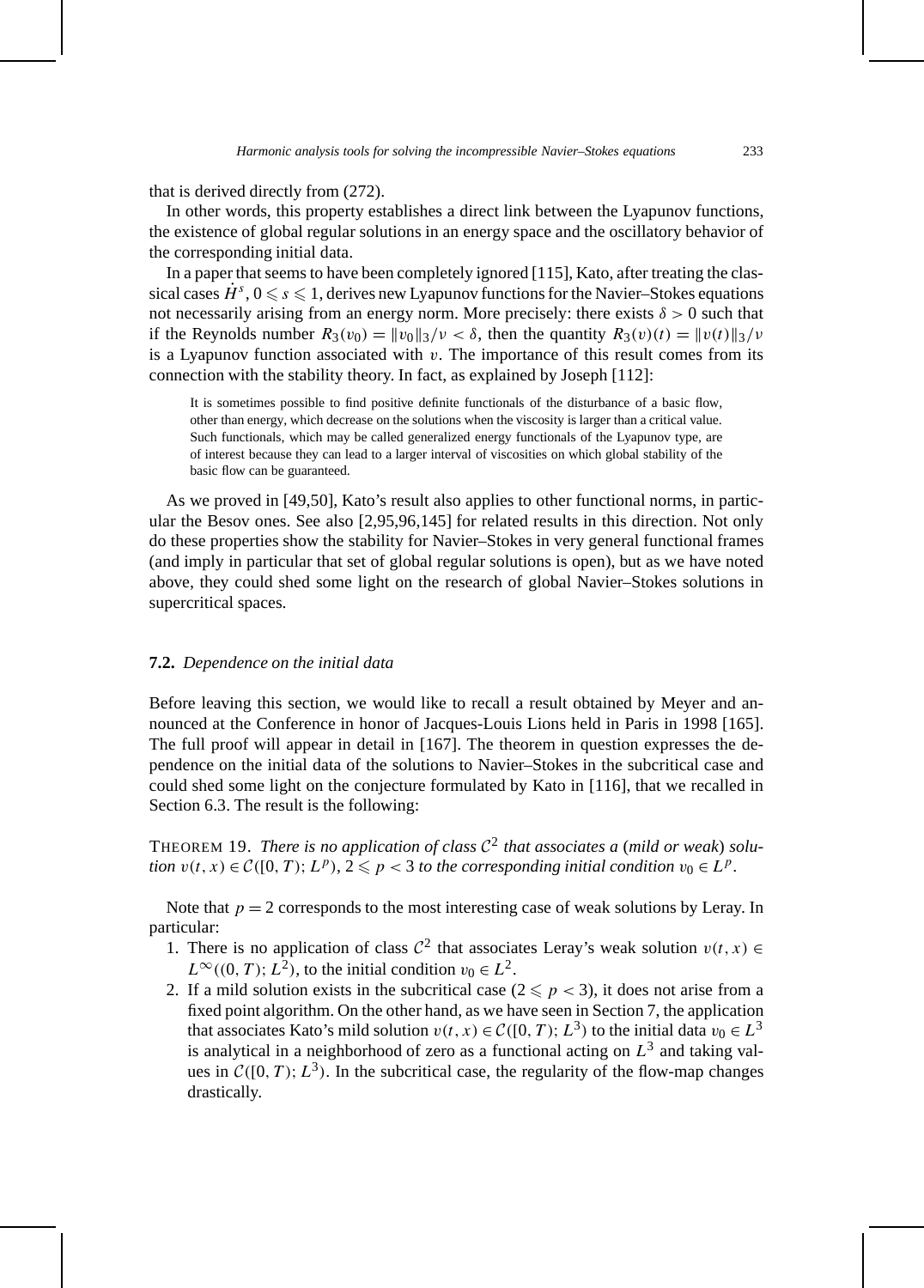The proof of Theorem 19 is based on a contradiction argument. Briefly stated, it is assumed that for the initial data  $\lambda v_0$ , the solution  $v_\lambda(t, x)$ , whose existence is supposed in Theorem 19, could be written in the form  $\lambda v^{(1)}(t, x) + \lambda^2 v^{(2)}(t, x) + o(\lambda^2)$ , where little o corresponds to the norm  $L^{\infty}([0, T); L^p)$  and  $\lambda \to 0$ . Then, the idea is to evaluate (by calculations analogous to that performed in Section 3.4.2) the norm of the bilinear operator that defines  $v^{(2)}(t, x)$  in terms of  $v_0$  in order to prove that  $v^{(2)}(t, x)$  cannot belong to  $C([0, T); L<sup>p</sup>)$ . As usual, the main point will be to evaluate not the "exact" value of the symbol of the operator, but its "homogeneity scaling".

This kind of ill-posedness results for solutions arising from the Banach fixed point theorem in the case of the Navier–Stokes equations can be easily generalized to the nonlinear heat equation, the viscous Hamilton–Jacobi equation and the convection–diffusion equation, as it is illustrated in the paper [41].

# **Conclusion**

Should we conclude from the three examples given in this paper (oscillations, uniqueness and self-similarity) that real variable methods are *always* better suited for the study of Navier–Stokes, and that wavelets, paraproducts, Littlewood–Paley decomposition, Besov spaces and harmonic analysis tools in general have nothing to do with these equations?

In order to analyze this question, we list here a series of bad and good news, that will be summarized by a prophetic wish.

For the Navier–Stokes equations, there are other examples in which Fourier methods do not gain against real variable methods. For example, by using Fourier transform in [109], Heywood was hoping to get a better global estimate for  $\|\nabla v(t)\|_2$ , in order to improve the key inequality analyzed in Section 5.1, Equation (220). However, as he remarks in [110]:

We give Fourier transform estimates for solutions of the Navier–Stokes equations, without using Sobolev's inequalities, getting again global existence in two dimensions but only local existence in three dimensions. [*...*] Unfortunately, because of a dimensional dependence in the evaluation of a singular integral, the final result is only a local existence theorem in the three-dimensional. [...] This adds another failure to an already long list of failures to prove global existence in the three-dimensional case, which may reinforce the feeling that singularities really exist.

In practical applications, one never looks for a solution in  $\mathbb{R}^3$ , yet solid bodies (e.g., the surface of a container), limit the region of space where the flow takes place. However, in the physically more interesting case when boundaries are present, it is very difficult to generalize the methods based on Fourier transform techniques (see [51,68,69,153,154,175,240]), unless some periodicity conditions are considered, like, e.g., the torus  $\mathbb{T}^3$  (see [222]).

The situation seems more favorable to Fourier methods in the case of decay as  $t \to \infty$ of solutions of the Navier–Stokes equations (see [23–27,95,96,237]). So far, no better techniques than the Fourier splitting introduced by Schonbek and the Hardy spaces considered by Miyakawa [171–173] are known to study the decay at infinity of solutions to the Navier– Stokes equations.

Finally, in the case of the Euler equations, there is a rich literature that makes use of paradifferential tools (see [55,61,229–231]). However, in the case of vortex patches, whose regularity was proved in 1993 by Chemin using Bony's paraproduct rule (see [57,61]),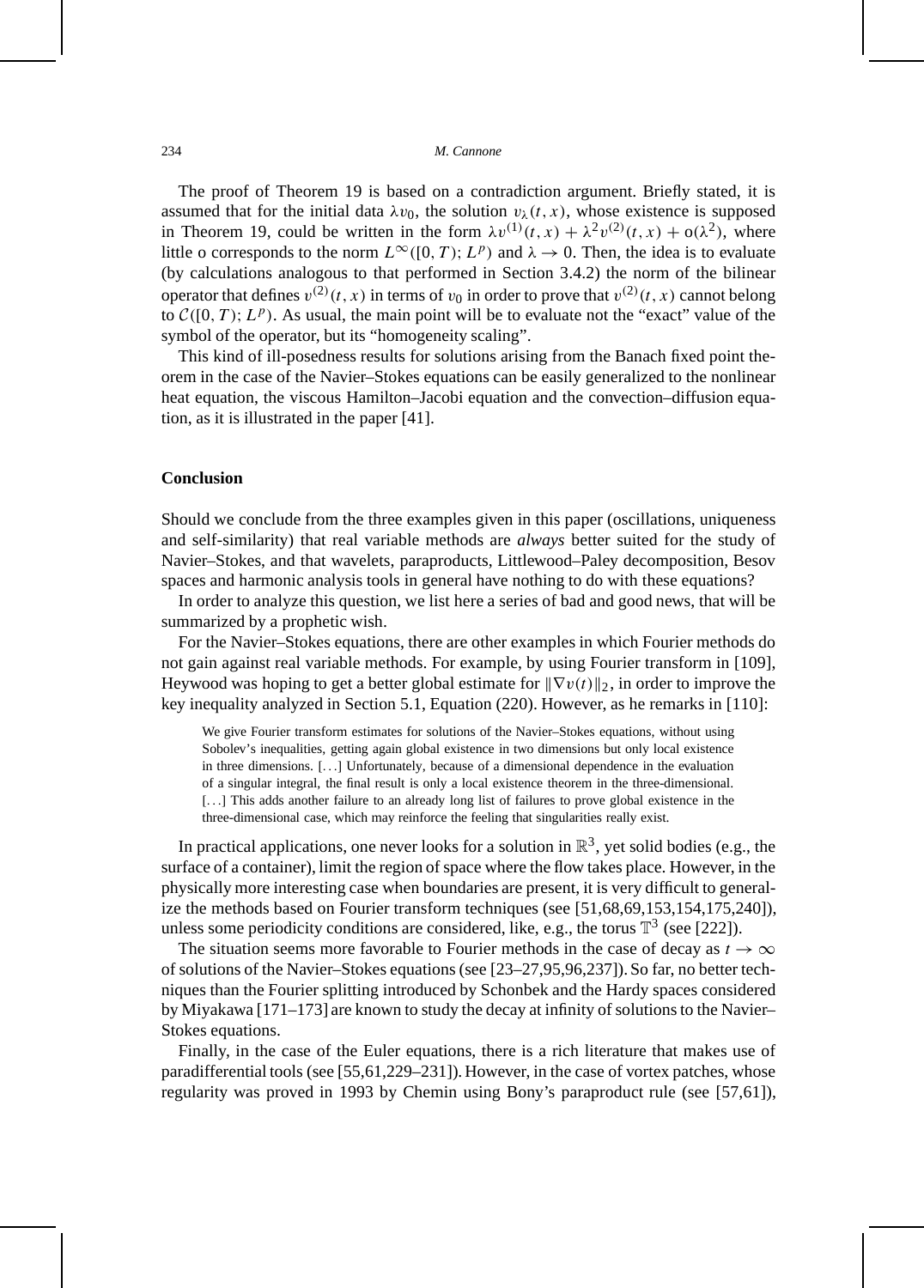a much simpler proof that does not make use of the paradifferential machinery was discovered by Bertozzi and Constantin [11,12] and by Serfati [207].

The discussion seems endless, the examples innumerable and it is difficult to conclude. As announced, we will to do it with a messianic hope of Federbush [79]:

One should be able to do more than we have accomplished so far using wavelets: make a dent in the question of the existence of global strong solutions, find a theoretical formalism for turbulence [*...*]. Someone ( perhaps smarter than me, perhaps working harder than me, perhaps luckier than me, perhaps younger than me) should get much further on turbulence and the Navier–Stokes equations with the ideas in wavelet analysis.

# **Acknowledgments**

This work was written during a three months (September–December 2001) visit in Tokyo (National Aerospace Laboratory) and Kyoto (Division of Aeronautics and Astronautics, Graduate School of Engineering, Kyoto University, Kyoto) supported by a STA–JSPS fellowship. The hospitality received at both Institutions and, more general, throughout Japan is gratefully acknowledged. The author wishes also to express his gratitude to Grzegorz Karch, Nataša Pavlovic and Fabrice Planchon for their careful rereading of the manuscript. ´

#### **References**

- [1] H. Amann, *On the strong solvability of the Navier–Stokes equations*, J. Math. Fluid Mech. **2** (2000), 16–98.
- [2] P. Auscher, S. Dubois and P. Tchamitchian, *On the stability of global solutions to Navier–Stokes equations in the space*, J. Math. Pures Appl. **83** (6) (2004), 673–697.
- [3] P. Auscher and P. Tchamitchian, *Espaces critiques pour le système des équations de Navier–Stokes incompressibles*, preprint, Université de Picardie Jules Verne (1999); available online at http://www.mathinfo.upicardie.fr/auscher/.
- [4] O.A. Barraza, *Self-similar solutions in weak L<sup>p</sup> spaces of the Navier–Stokes equations*, Rev. Mat. Iberoamericana **12** (1996), 411–439.
- [5] O.A. Barraza, *Regularity and stability for the solutions of the Navier–Stokes equations in Lorentz spaces*, Nonlinear Anal. **35** (6) (1999), 747–764.
- [6] G. Battle and P. Federbush, *Divergence-free vector wavelets*, Michigan Math. J. **40** (1995), 181–195.
- [7] G. Battle, P. Federbush and P. Uhlig, *Wavelets for quantum gravity and divergence-free wavelets*, Appl. Comput. Harmon. Anal. **1** (1994), 295–297.
- [8] R.N. Bhattacharya, L. Chen, S. Dobson, R.B. Guenther, C. Orum, M. Ossiander, E. Thomann and E.C. Waymire, *Majorizing kernels* & *stochastic cascades with applications to incompressible Navier– Stokes equations*, Trans. Amer. Math. Soc. **355** (12) (2003), 5003–5040 (electronic).
- [9] M. Ben-Artzi, *Global solutions of two-dimensional Navier–Stokes and Euler equation*, Arch. Ration. Mech. Anal. **128** (1994), 329–358.
- [10] J. Bergh and J. Löfstrom, *Interpolation Spaces*, *an Introduction*, Springer-Verlag, Berlin (1976).
- [11] A.L. Bertozzi and P. Constantin, *Global regularity of vortex patches*, Comm. Math. Phys. **152** (1993), 19–28.
- [12] A.L. Bertozzi and A.J. Majda, *Vorticity and Incompressible Flow*, Cambridge Texts Appl. Math., Cambridge Univ. Press (2002).
- [13] O.V. Besov, *Investigation of a Family of Functional Spaces Connected with Embedding and Extension Theorems*, Trudy Mat. Inst. Steklov **60** (1961) (in Russian).
- [14] H.A. Biagioni, L. Cadeddu and T. Gramchev, *Semilinear parabolic equations with singular initial data in anisotropic weighted spaces*, Differential Integral Equations **12** (1999), 613–636.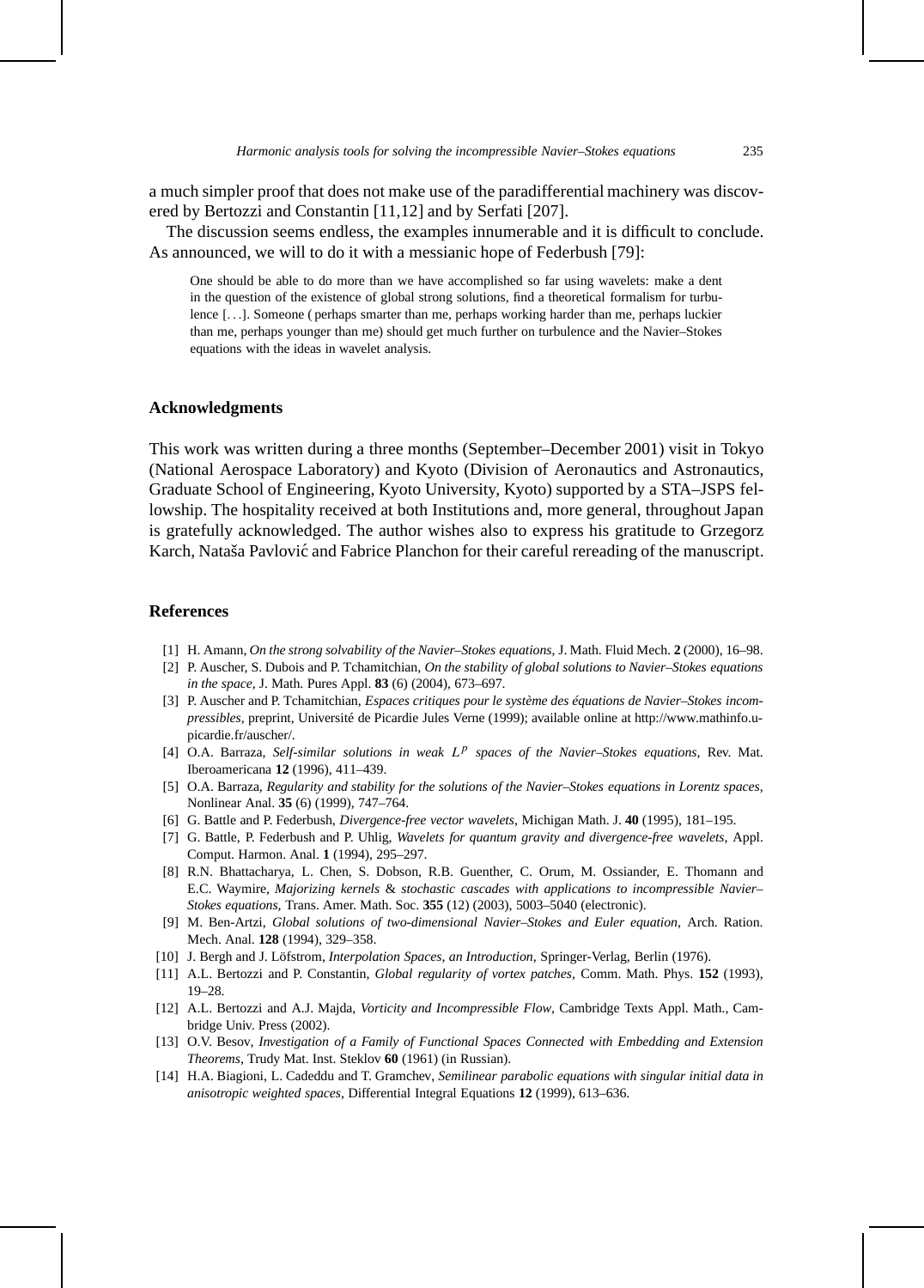- [15] H.A. Biagioni and T. Gramchev, *Evolution PDE with elliptic dissipative terms: Critical index for singular initial data*, *self-similar solutions and analytic regularity*, C. R. Acad. Sci. Paris Sér. I Math. **327** (1) (1998), 41–46.
- [16] P. Biler, *The Cauchy problem and self-similar solutions for a nonlinear parabolic equation*, Stud. Math. **114** (1995), 181–205.
- [17] P. Biler, *Local and global solutions of a nonlinear nonlocal parabolic problem* (Warsaw, 1994), Gakuto Internat. Ser. Math. Sci. Appl., Vol. 7, Gakkōtosho, Tokyo (1996), 49-66.
- [18] P. Biler, M. Cannone, I. Guerra and G. Karch, *Global regular and singular solutions for a model of gravitating particles*, Math. Ann. (2004), to appear.
- [19] P. Biler, M. Cannone and G. Karch, *Asymptotic Stability of the Navier–Stokes Flow Past an Obstacle*, Banach Center Publications, Institute of Mathematics, Polish Academy of Sciences, Warszawa (2004), to appear.
- [20] J.-M. Bony, *Calcul symbolique et propagation des singularités pour les équations aux dérivées partielles non linéaires*, Ann. Sci. Ecole Norm. Sup. **14** (4) (1981), 209–246.
- [21] G. Bourdaud, *Réalisation des espaces de Besov homogènes*, Ark. Mat. **26** (1) (1988), 41–54.
- [22] G. Bourdaud, *Ce qu'il faut savoir sur les espaces de Besov*, Prépublication de l'Université de Paris 7 (Janvier 1993).
- [23] L. Brandolese, *Loss of the localization of asymmetric solutions of the Navier–Stokes equations in*  $\mathbb{R}^n$ , C. R. Acad. Sci. Paris Sér. I Math. **332** (2) (2001), 125–130.
- [24] L. Brandolese, *Localisation*, *Oscillations et Comportament Asymptotique pour les Equations de Navier– Stokes*, Doctoral Thesis, Ecole Normale Supérieure de Cachan, France (2001).
- [25] L. Brandolese, *Asymptotic behavior of the energy and pointwise estimates for solutions to the Navier– Stokes equations*, Rev. Mat. Iberoamericana **20** (1) (2004), 223–256.
- [26] L. Brandolese, *Atomic decomposition for the vorticity of a viscous fluid*, Math. Nachr., to appear.
- [27] L. Brandolese and Y. Meyer, *On the instantaneous spreading for the Navier–Stokes system in the whole space*, ESAIM Control Optim. Calc. Var. **8** (2002), 273–285 (electronic).
- [28] H. Brezis, *Remarks on the preceding paper by M. Ben-Artzi*, Arch. Ration. Mech. Anal. **128** (4) (1994), 359–360.
- [29] H. Brezis and T. Cazenave, *A nonlinear heat equation with singular initial data*, J. Anal. Math. **68** (1996), 277–304.
- [30] F.E. Browder, *Non-linear equations of evolution*, Ann. Math. **80** (1964), 485–523.
- [31] L. Caffarelli, R. Kohn and L. Nirenberg, *Partial regularity of suitable weak solutions of the Navier–Stokes equations*, Comm. Pure Appl. Math. **35** (1982), 771–837.
- [32] C.P. Calderón, *Existence of weak solutions for the Navier–Stokes equations with initial data in*  $L^p$ , Trans. Amer. Math. Soc. **318** (1) (1990), 179–200; Addendum, ibid., 201–207.
- [33] C.P. Calderón, *Initial values of solutions of the Navier–Stokes equations*, Proc. Amer. Math. Soc. **117** (3) (1993), 761–766.
- [34] M. Cannone, *Ondelettes*, *paraproduits et Navier–Stokes*, Diderot, Paris (1995).
- [35] M. Cannone, *A generalization of a theorem by Kato on Navier–Stokes equations*, Rev. Mat. Iberoamericana **13** (3) (1997), 515–541.
- [36] M. Cannone, *Nombres de Reynolds*, *stabilité et Navier–Stokes*, Evolution Equations: Existence and Singularities, Vol. 52, Banach Center Publications, Institute of Mathematics, Polish Academy of Sciences, Warszawa (2000), 29–59.
- [37] M. Cannone, *Viscous flows in Besov spaces*, Proc. Sixth Paseki School: Mathematical Theory in Fluid Mechanics, J. Málek, J. Nečas and M. Rokyta, eds, Springer-Verlag, Berlin (2000), 1–34.
- [38] M. Cannone and S. Friedlander, *Navier: Blow-up and collapse*, Amer. Math. Soc. Notices **50** (1) (2003), 7–13.
- [39] M. Cannone and G. Karch, *Incompressible Navier–Stokes equations in abstract Banach spaces*, Tosio Kato's Method and Principle for Evolution Equations in Mathematical Physics, H. Fujita, S.T. Kuroda and H. Okamoto, eds, Yurinsha, Tokyo (2002), 27-41; appeared also in Sūrikaisekikenkyūsho Kō kyūroku **1234** (2001).
- [40] M. Cannone and G. Karch, *Smooth or singular solutions to the Navier–Stokes system?*, J. Differential Equations **197** (2) (2003), 247–274.
- [41] M. Cannone and G. Karch, *On the validity of Picard algorithm for nonlinear parabolic equations*, Preprint (2003).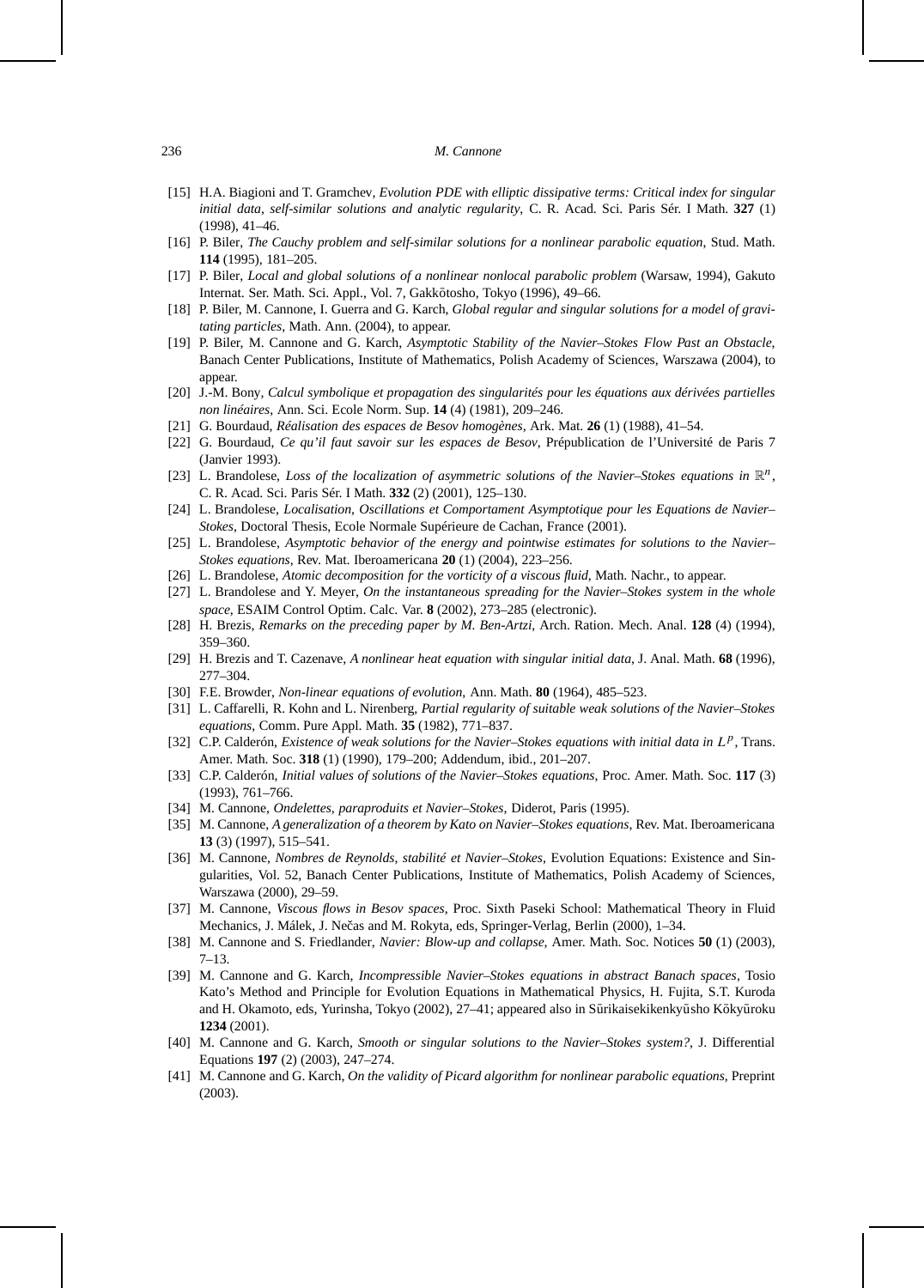*Harmonic analysis tools for solving the incompressible Navier–Stokes equations* 237

- [42] M. Cannone and G. Karch, *About the generalized Navier–Stokes equations*, J. Math. Fluid Mech. (2004), to appear.
- [43] M. Cannone and Y. Meyer, *Littlewood–Paley decomposition and the Navier–Stokes equations*, Meth. Appl. Anal. **2** (1995), 307–319.
- [44] M. Cannone, Y. Meyer and F. Planchon, *Solutions auto-similaires des équations de Navier–Stokes in* R3, Exposé n. VIII, Séminaire X-EDP, Ecole Polytechnique (1994).
- [45] M. Cannone and F. Planchon, *Self-similar solutions of the Navier–Stokes equations in*  $\mathbb{R}^3$ , Comm. Partial Differential Equations **21** (1996), 179–193.
- [46] M. Cannone and F. Planchon, *Maximal function inequalities and Navier–Stokes equations*, *Investi*gations on the structure of solutions to partial differential equations (in Japanese) (Kyōto, 1997), Sürikaisekikenkyū sho Kō kyūroku 1036 (1998), 139-159.
- [47] M. Cannone and F. Planchon, *On the non stationary Navier–Stokes equations with an external force*, Adv. Differential Equations **4** (5) (1999), 697–730.
- [48] M. Cannone and F. Planchon, *On the regularity of the bilinear term for solutions of the incompressible Navier–Stokes equations in*  $\mathbb{R}^3$ , Rev. Mat. Iberoamericana **1** (2000), 1–16.
- [49] M. Cannone and F. Planchon, *Fonctions de Lyapunov pour les équations de Navier–Stokes*, Exposé n. VIII, Séminaire X-EDP, Ecole Polytechnique (2000), 1–7.
- [50] M. Cannone and F. Planchon, *More Lyapunov functions for the Navier–Stokes equations*, Navier–Stokes equations: Theory and Numerical Methods, R. Salvi, ed., Lectures Notes in Pure and Appl. Math., Vol. 223, Dekker, New York (2001), 19–26.
- [51] M. Cannone, F. Planchon and M.E. Schonbek, *Navier–Stokes equations in the half space*, Comm. Partial Differential Equations **25** (5/6) (2000), 903–924.
- [52] T. Cazenave and F.B. Weissler, *Asymptotically self-similar global solutions of the nonlinear Schrödinger and heat equations*, Math. Z. **228** (1) (1998), 83–120.
- [53] T. Cazenave and F.B. Weissler, *More self-similar solutions of the nonlinear Schrödinger equation*, NoDEA Nonlinear Differential Equations Appl. **5** (3) (1998), 355–365.
- [54] T. Cazenave and F.B. Weissler, *Scattering theory and self-similar solutions for the nonlinear Schrödinger equation*, SIAM J. Math. Anal. **31** (2000), 625–650 (electronic).
- [55] D. Chae, *On the well-posedness of the Euler equations in the Triebel–Lizorkin spaces*, Comm. Pure Appl. Math. **55** (5) (2002), 654–678.
- [56] J.-Y. Chemin, *Remarques sur l'existence globale pour le système de Navier–Stokes incompressible*, SIAM J. Math. Anal. **23** (1992), 20–28.
- [57] J.-Y. Chemin, *Persistence de structures géometriques dans les fluides incompressibles bidimensionnels*, Ann. Sci. École Norm. Sup. **26** (1993), 1–16.
- [58] J.-Y. Chemin, *About Navier–Stokes system*, Publ. Lab. Anal. Num. (Univ. Paris 6) **R 96023** (1996), 1–43.
- [59] J.-Y. Chemin, *Sur l'unicité dans le système de Navier–Stokes tridimensionnel*, Exposé n. XXIV, Séminaire X-EDP, Ecole Polytechnique (1996–1997).
- [60] J.-Y. Chemin, *Théorèmes d'unicité pour le système de Navier–Stokes tridimensionnel*, J. Anal. Math. **77** (1997), 27–50.
- [61] J.-Y. Chemin, *Fluides Parfaits Incompressibles*, Astérisque **230** (1995); *Perfect Incompressible Fluids*, transl. by I. Gallagher and D. Iftimie, Oxford Lecture Series in Mathematics and Its Applications, Vol. 14, Clarendon Press–Oxford University Press, New York (1998).
- [62] Z.-M. Chen,  $L_n$  *solutions to the stationary and nonstationary Navier–Stokes equations in*  $\mathbb{R}^n$ , Pacific J. Math. **158** (1993), 293–303.
- [63] Z.-M. Chen and Z. Xin, *Homogeneity criterion on the Navier–Stokes equations in the whole spaces*, J. Math. Fluid Mech. **3** (2) (2001), 152–182.
- [64] Z.-M. Chen, Y. Zhao and Y. Yang, *Hölder–Zygmund techniques to the Navier–Stokes equations in the whole spaces*, J. Partial Differential Equations **13** (2000), 89–96.
- [65] H.J. Choe and H. Kim, *Isolated singularity for the stationary Navier–Stokes system*, J. Math. Fluid Mech. **2** (2) (2000), 151–184.
- [66] R. Coifman, P.-L. Lions, Y. Meyer and S. Semmes, *Compensated compactness and Hardy spaces*, J. Math. Pures Appl. **72** (1993), 247–286.
- [67] P. Constantin, *A few results and open problems regarding incompressible fluids*, Notices Amer. Math. Soc. **42** (6) (1995), 658–663.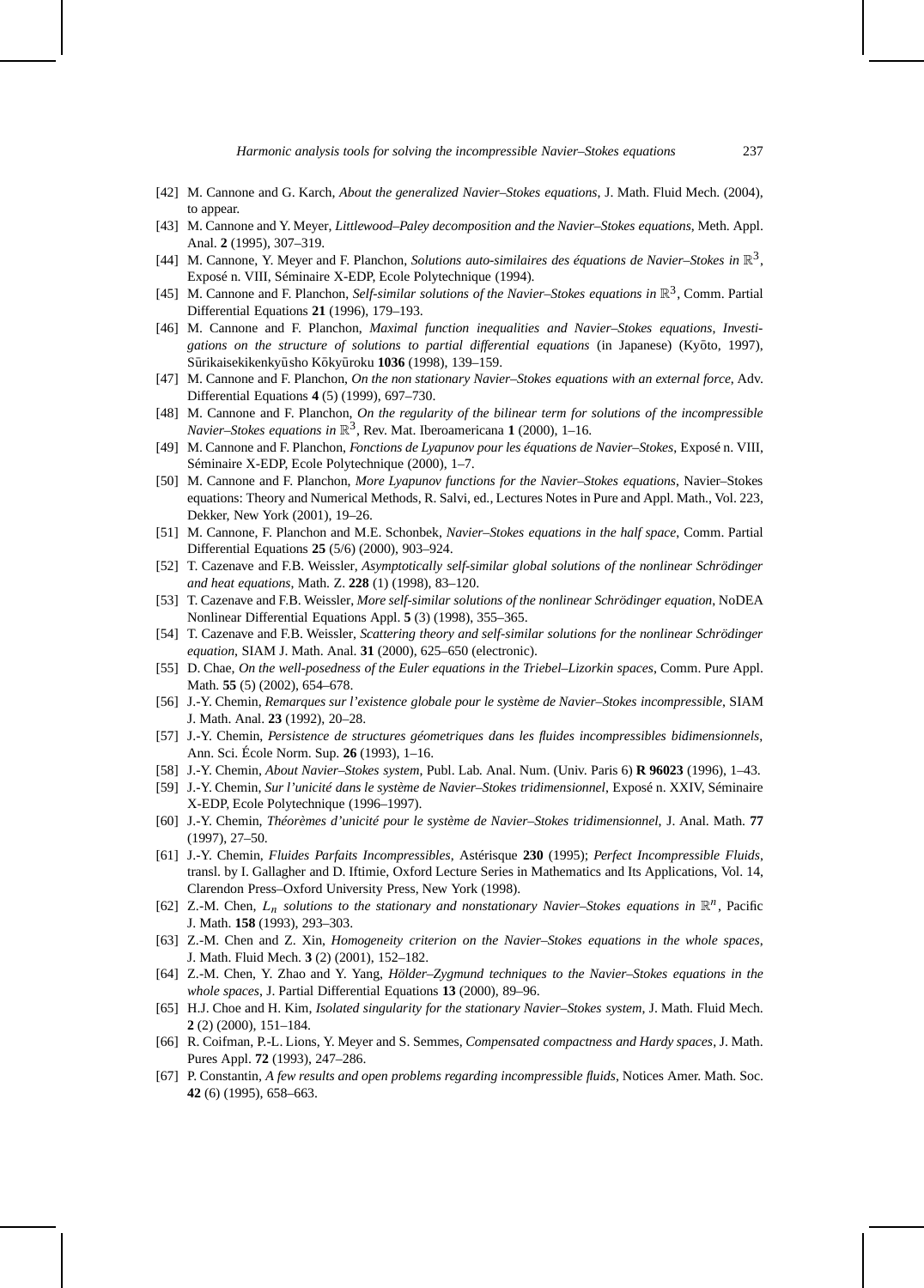- [68] N. Depauw, *Solutions peu régulières des equations d'Euler et Navier–Stokes incompressibles sur un domaine à bord*, Doctoral Thesis, Université de Paris Nord, France (1998).
- [69] N. Depauw, *Solutions des équations de Navier–Stokes incompressibles dans un domaine extérieur*, Rev. Mat. Iberoamericana **17** (1) (2000), 21–68.
- [70] R.J. DiPerna, P.-L. Lions and Y. Meyer, *Lp-regularity of velocity averages*, Ann. Inst. H. Poincaré Anal. Non Linéaire **8** (1991), 271–287.
- [71] S. Dubois, *What is a solution to the Navier–Stokes equations?*, C. R. Acad. Sci. Paris **335** (2002), 27–32.
- [72] S. Dubois, *Equations de Navier–Stokes dans l'Espace: Espaces Critiques et Solutions d'Énergie Finie*, Doctoral Thesis, Université de Picardie Jules Verne (2002).
- [73] S. Dubois, *Mild solutions to the Navier–Stokes equations and energy equalities*, J. Differential Equations **189** (1) (2003), 99–147.
- [74] J. Earman, *A Primer on Determinism*, Reidel, Dordrecht (1986).
- [75] L. Escauriaza, G. Seregin and V. Sverák, *On L*3*,*∞*-solutions to the Navier–Stokes equations and backward uniqueness*, Uspekhi Mat. Nauk **58** (2) (2003), 3–44.
- [76] E.B. Fabes, B.F. Jones and N.M. Rivière, *The initial value problem for the Navier–Stokes equations with data in Lp*, Arch. Ration. Mech. Anal. **45** (1972), 222–240.
- [77] M. Farge, *Wavelets transform and their applications to turbulence*, Ann. Rev. Fluid Mech. **24** (1992), 395–457.
- [78] P. Federbush, *Navier and Stokes meet the wavelet*, Comm. Math. Phys. **155** (1993), 219–248.
- [79] P. Federbush, *Navier and Stokes meet the wavelet*, *II*, Mathematical Quantum Theory. I. Field Theory and Many-Body Theory, Vancouver, BC, 1993, CRM Proc. Lecture Notes **7** (1994), 163–169.
- [80] C.L. Fefferman, *Existence and uniqueness of the Navier–Stokes equation* (2002); available online at http://www.claymath.org/millennium/Navier–Stokes\_Equations.
- [81] C. Foias and R. Temam, *Self-similar universal homogeneous statistical solutions of the Navier–Stokes equations*, Comm. Math. Phys. **90** (1983), 187–206.
- [82] M. Frazier, B. Jawerth and G. Weiss, *Littlewood–Paley Theory and the Study of Function Spaces*, CBMS Reg. Conf. Ser. Math., Vol. 79, Amer. Math. Soc., Providence, RI (1991).
- [83] J. Frehse and J. Málek, *Problems due to the no-slip boundary in incompressible fluid dynamics*, Geometric Analysis and Nonlinear Partial Differential Equations, S. Hildebrandt and H. Karcher, eds, Springer-Verlag (2003), 559–571.
- [84] S. Friedlander and N. Pavlovic,´ *Remarks concerning a modified Navier–Stokes equation*, Discrete Contin. Dyn. Syst. **10** (1/2) (2004), 269–288.
- [85] S. Friedlander and V. Yudovich, *Instabilities in fluid motion*, Notices Amer. Math. Soc. **46** (11) (1999), 1358–1367.
- [86] J. Fourier, *Théorie analytique de la chaleur*, 1822, published in Œuvres de Fourier **1** Gauthiers-Villar, Paris (1888).
- [87] H. Fujita and T. Kato, *On the Navier–Stokes initial value problem, I*, Arch. Ration. Mech. Anal. **16** (1964), 269–315.
- [88] H. Fujita, S.T. Kuroda and H. Okamoto, eds, *Tosio Kato*'*s Method and Principle for Evolution Equations in Mathematical Physics*, Yurinsha, Tokyo (2002); appeared also in Sūrikaisekikenkyūsho Kōkyūroku 1234 (2001).
- [89] G. Furioli, *Applications de l'analyse harmonique réelle à l'etude des equations de Navier–Stokes et de Schrödinger non linéaire*, Doctoral Thesis, Université de Paris Sud, France (1999).
- [90] G. Furioli, *On the existence of selfsimilar solutions of the nonlinear Schrödinger equation with power nonlinearity between* 1 *and* 2, Differential Integral Equations **14** (10) (2001), 1259–1266.
- [91] G. Furioli, P.-G. Lemarié-Rieusset and E. Terraneo, *Sur l'unicité dans*  $L^3(\mathbb{R}^3)$  *des solutions mild des équations de Navier–Stokes*, C. R. Acad. Sci. Paris Sér. I Math. **325** (12) (1997), 1253–1256.
- [92] G. Furioli, P.-G. Lemarié-Rieusset and E. Terraneo, *Unicité dans*  $L^3(\mathbb{R}^3)$  *et d'autres espaces fonctionnels limites pour Navier–Stokes*, Rev. Mat. Iberoamericana **16** (3) (2000), 605–667.
- [93] G. Furioli, P.-G. Lemarié-Rieusset, E. Zahrouni and A. Zhioua, *Un théorème de persistence de la régularité en norme d'espaces de Besov pour les solutions de Koch and Tataru des équations de Navier–Stokes dans* R3, C. R. Acad. Sci. Paris Sér. I Math. **330** (2000), 339–342.
- [94] G. Furioli and E. Terraneo, *Molecules of the Hardy space and the Navier–Stokes equations*, Funkcial. Ekvac. **45** (1) (2002), 141–160.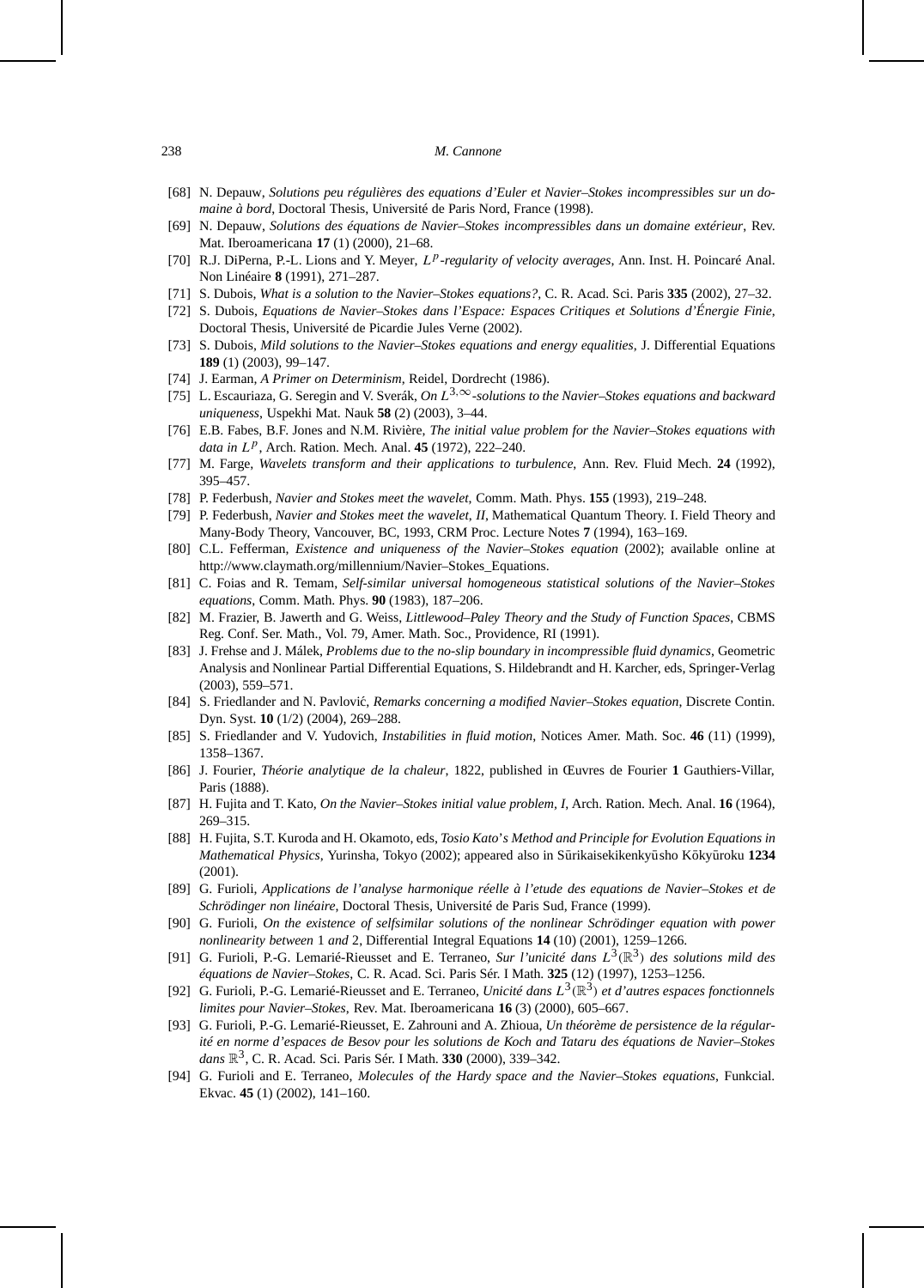- [95] I. Gallagher, D. Iftimie and F. Planchon, *Non-explosion en temps grand et stabilité de solutions globales des équations de Navier–Stokes*, C. R. Acad. Sci. Paris Sér. I Math. **334** (4) (2002), 289–292.
- [96] I. Gallagher, D. Iftimie and F. Planchon, *Asymptotics and stability for global solutions to the Navier–Stokes equations*, Ann. Inst. Fourier **53** (5) (2003), 1387–1424.
- [97] I. Gallagher and F. Planchon, *On global infinite energy solutions to the Navier–Stokes equations in two dimensions*, Arch. Ration. Mech. Anal. **161** (2002), 307–337.
- [98] P. Gérard, Y. Meyer and F. Oru, *Inégalités de Sobolev précisées*, *Exposé n. VIII*, Séminaire X-EDP, Ecole Polytechnique (1996–1997).
- [99] Y. Giga, *Regularity criteria for weak solutions of the Navier–Stokes system*, Proc. Symp. Pure Math. **45** (1) (1986), 449–453.
- [100] Y. Giga, *Solutions for semilinear parabolic equations in L<sup>p</sup> and regularity of weak solutions of the Navier– Stokes system*, J. Differential Equations **62** (1986), 186–212.
- [101] Y. Giga, *Review of the paper by H. Brezis*, "Remarks on the preceding paper by M. Ben-Artzi", Math. Rev. **96h:35149** (1996); see, for the revised form, at the MathSciNet http address.
- [102] Y. Giga and M.-H. Giga, *Nonlinear Partial Differential Equations Asymptotic Behaviour of Solutions and Self-Similar Solutions* (in Japanese), Kyōritsu Shuppan, Tokyo (1999), English transl. to appear.
- [103] Y. Giga, K. Inui, J. Kato and S. Matsui, *Remarks on the uniqueness of bounded solutions of the Navier– Stokes equations*, Proceedings of the Third World Congress of Nonlinear Analysts, Part 6 (Catania, 2000), Nonlinear Anal. **47** (6) (2001), 4151–4156.
- [104] Y. Giga, K. Inui and S. Matsui, *On the Cauchy Problem for the Navier–Stokes Equations with Nondecaying Initial Data*, Adv. Fluid Dynamics, Quad. Mat., Vol. 4, P. Maremonti, ed., Aracne, Roma (1999), 28–68.
- [105] Y. Giga, S. Matsui and O. Sawada, *Global existence of two-dimensional Navier–Stokes flow with nondecaying initial velocity*, J. Math. Fluid Mech. **3** (2001), 302–315.
- [106] Y. Giga and T. Miyakawa, *Solutions in L<sup>r</sup> of the Navier–Stokes initial value problem*, Arch. Ration. Mech. Anal. **89** (1985), 267–281.
- [107] Y. Giga and T. Miyakawa, *Navier–Stokes flows in* R<sup>3</sup> *with measures as initial vorticity and the Morrey spaces*, Comm. Partial Differential Equations **14** (1989), 577–618.
- [108] A. Haraux and F.B. Weissler, *Non-uniqueness for a semi-linear initial value problem*, Indiana Univ. Math. J. **31** (1985), 167–189.
- [109] J.G. Heywood, *Fourier transform estimates for the Navier–Stokes equations*, Proc. Internat. Conf. Advances in Geometric Analysis and Continuum Mechanics, Standford University, International Press, Cambridge (1993), 109–115.
- [110] J.G. Heywood, *Remarks on the possible global regularity of solutions of the three-dimensional Navier– Stokes equations*, Progress in Theoretical and Computational Fluid Mechanics, Paseky 1993, Pitman Res. Notes Math. Ser., Vol. 308, Longman, Harlow (1994), 1–32.
- [111] R. Hunt, *On L(p, q) spaces*, L'Enseignement Mathématique **12** (4) (1966), 249–276.
- [112] D.D. Joseph, *Stability of Fluid Motions* (2 Vols), Springer Tracts in Natural Philosophy, Springer-Verlag, Berlin (1976).
- [113] G. Karch, *Scaling in nonlinear parabolic equations*, J. Math. Anal. Appl. **234** (1999), 534–558.
- [114] T. Kato, *Strong*  $L^p$  *solutions of the Navier–Stokes equations in*  $\mathbb{R}^m$  *with applications to weak solutions*, Math. Z. **187** (1984), 471–480.
- [115] T. Kato, *Liapunov functions and monotonicity in the Navier–Stokes equation*, Lecture Notes in Math., Vol. 1450, Springer-Verlag, Berlin (1990), 53–63.
- [116] T. Kato, *Well-posedness nitsuite* (in Japanese), Sūgaku 48 (3) (1996), 298-300.
- [117] T. Kato and H. Fujita, *On the non-stationary Navier–Stokes system*, Rend. Sem. Mat. Univ. Padova **32** (1962), 243–260.
- [118] T. Kato and G. Ponce, *The Navier–Stokes equations with weak initial data*, Int. Math. Res. Notes **10** (1994), 435–444.
- [119] N.H. Katz and N. Pavlovic,´ *A cheap Caffarelli–Kohn–Nirenberg inequality for Navier–Stokes equations with hyper-dissipation*, Geom. Funct. Anal. **12** (2) (2002), 355–379.
- [120] T. Kawanago, *Stability of global strong solutions of the Navier–Stokes equations*, *Nonlinear evolution equations and their applications* (in Japanese), Sūrikaisekikenkyū sho Kō kyūroku **913** (1995), 141–147.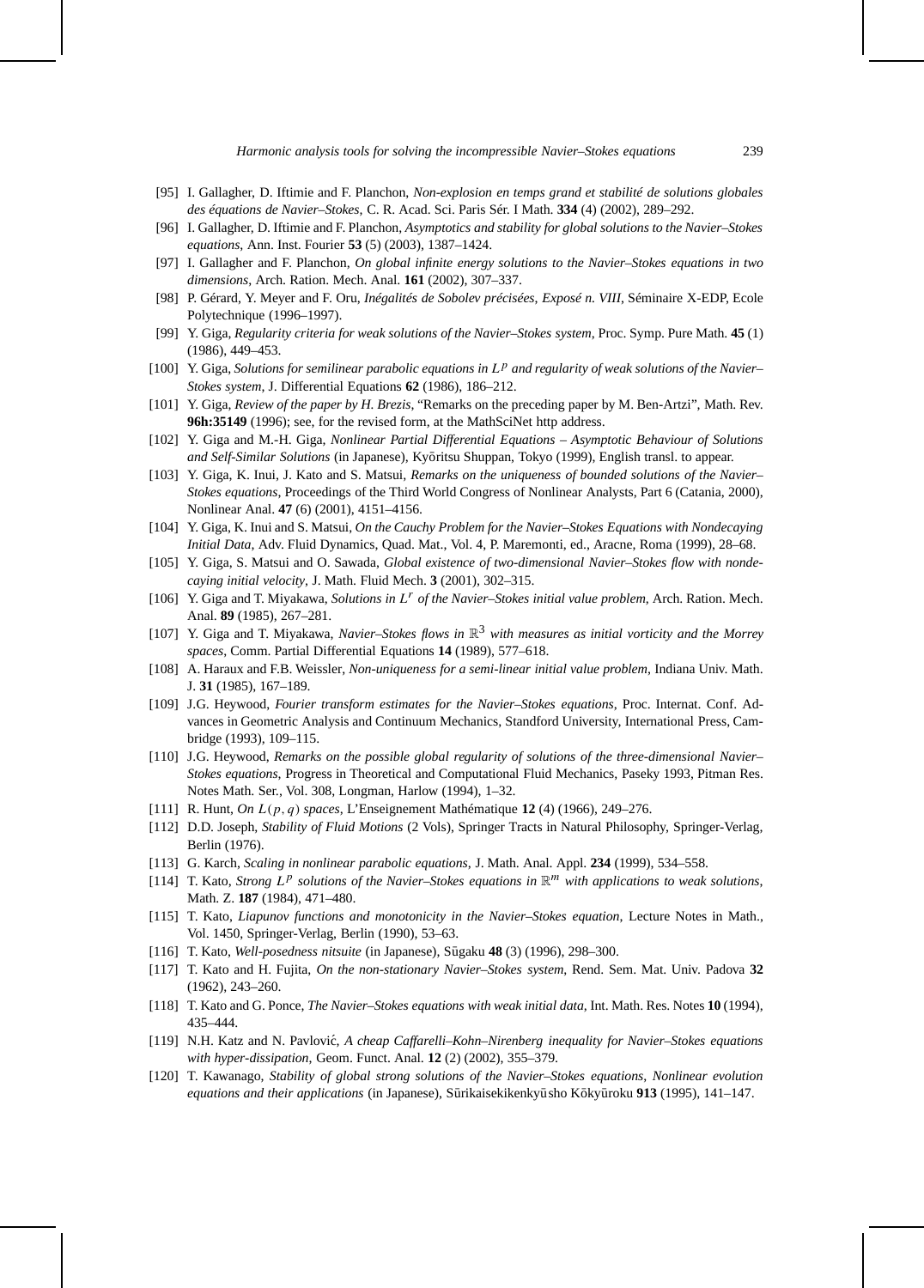- [121] T. Kawanago, *Stability estimate of strong solutions for the Navier–Stokes system and its applications*, Electron. J. Differential Equations (electronic) **15** (1998), 1–23; available online at http://ejde.math.swt.edu/Volumes/1998/15-Kawanago/abstr.html.
- [122] S. Klainerman, *PDE as a unified subject*, GAFA 2000 (Tel Aviv, 1999), Geom. Funct. Anal., Special Vol., Part I (2000), 279–315.
- [123] H. Koch and D. Tataru, *Well-posedness for the Navier–Stokes equations*. Adv. Math. **157** (1) (2001), 22–35.
- [124] H. Kozono, *Well-posedness of the Navier–Stokes equations*, EVEQ 2000 lectures notes (manuscript), Parts I and II, July 3–7 Prague (2000).
- [125] H. Kozono and H. Sohr, *Remark on uniqueness of weak solutions to the Navier–Stokes equations*, Analysis **16** (3) (1996), 255–271.
- [126] H. Kozono and Y. Taniuchi, *Bilinear estimates in BMO and the Navier–Stokes equations*, Math. Z. **235** (1) (2000), 173–194.
- [127] H. Kozono and Y. Taniuchi, *Limiting case of the Sobolev inequality in BMO*, *with application to the Euler equation*, Comm. Math. Phys. **214** (1) (2000), 191–200.
- [128] H. Kozono and M. Yamazaki, *Semilinear heat equations and the Navier–Stokes equation with distributions as initial data*, C. R. Acad. Sci. Paris Sér. I Math. **317** (1993), 1127–1132.
- [129] H. Kozono and M. Yamazaki, *Semilinear heat equations and the Navier–Stokes equation with distributions in new function spaces as initial data*, Comm. Partial Differential Equations **19** (1994), 959–1014.
- [130] H. Kozono and M. Yamazaki, *The stability of small stationary solutions in Morrey spaces of the Navier– Stokes equation*, Indiana Univ. Math. J. **44** (1995), 1307–1336.
- [131] H. Kozono and M. Yamazaki, *The exterior problem for the non-stationary Navier–Stokes equation with data in the space Ln,*∞, C. R. Acad. Sci. Paris Sér. I Math. **320** (6) (1995), 685–690.
- [132] H. Kozono and M. Yamazaki, *The Navier–Stokes equation with distributions as initial data and application to self-similar solutions*, New Trends in Microlocal Analysis (Tokyo, 1995) (1997), 125–141.
- [133] H. Kozono and M. Yamazaki, *Exterior problem for the stationary Navier–Stokes equations in the Lorentz space*, Math. Ann. **310** (2) (1998), 279–305.
- [134] H. Kozono and M. Yamazaki, *On a larger class of stable solutions to the Navier–Stokes equations in exterior domains*, Math. Z. **228** (1998), 751–785.
- [135] L.D. Landau, *A new exact solution of Navier–Stokes equations*, C. R. (Doklady) Acad. Sci. USSR (N.S.) **43** (1944), 286–288.
- [136] L.D. Landau and E.M. Lifchitz, *Fluid Dynamics* (in Russian), Nauka, Moscow, 1986; English transl. by J.B. Sykes and W.H. Reid: Course of Theoretical Physics, Vol. 6, Pergamon Press, London–Paris– Frankfurt; Addison-Wesley, Reading, MA (1959).
- [137] Y. Le Jan and A.-S. Sznitman, *Cascades aléatoires et équations de Navier–Stokes*, C. R. Acad. Sci. Paris **324** (7) (1997), 823–826.
- [138] Y. Le Jan and A.-S. Sznitman, *Stochastic cascades and* 3*-dimensional Navier–Stokes equations*, Probab. Theory Related Fields **109** (3) (1997), 343–366.
- [139] P.-G. Lemarié, *Analyses multi-résolutions non othogonales*, *commutation entre projecteurs et dérivations et ondelettes vecteurs à divergence nulle*, Rev. Mat. Iberoamericana **8** (1992), 221–237.
- [140] P.-G. Lemarié, *Un théorème d'inxistence pour les ondelettes vecteurs à divergence nulle*, C. R. Acad. Sci. Paris **319** (8) (1994), 811–813.
- [141] P.-G. Lemarié-Rieusset, *Some remarks on the Navier–Stokes equations in* R3, J. Math. Phys. **39** (8) (1998), 4108–4118.
- [142] P.-G. Lemarié-Rieusset, *Solutions faibles d'énergie infinie pour les équations de Navier–Stokes dans* R3, C. R. Acad. Sci. Paris Sér. I **328** (8) (1999), 1133–1138.
- [143] P.-G. Lemarié-Rieusset, *Cinq petits théorèmes d'unicité L*<sup>3</sup> *des solutions des équations de Navier–Stokes dans* R3, Colloque equations de Navier–Stokes et analyse microlocale, CIRM, Luminy, Marseille lectures notes (manuscript) (9–13 Novembre 1999), 1–9.
- [144] P.-G. Lemarié-Rieusset, *Une remarque sur l'analyticité des solutions milds des équations de Navier–Stokes dans* R3, C. R. Acad. Sci. Paris Sér. I **330** (2000), 183–186.
- [145] P.-G. Lemarié-Rieusset, *Recent Developments in the Navier–Stokes Problem*, Chapman & Hall/CRS Res. Notes Math., Chapman & Hall/CRC, Boca Raton, FL (2002).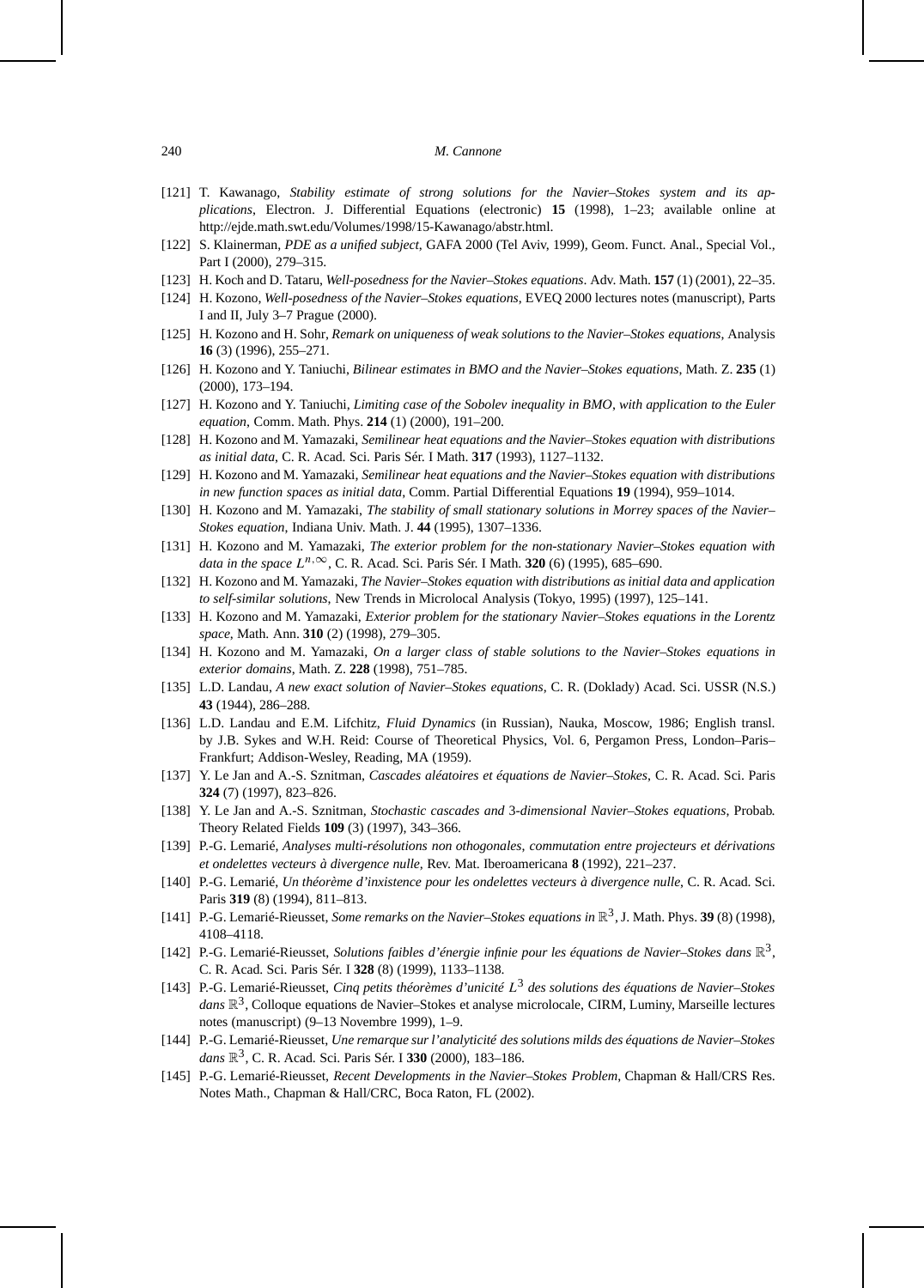- [146] P.-G. Lemarié-Rieusset, *Espaces de Lorentz et Navier–Stokes: Le problème des solutions auto-similaires de Leray*, Preprint, Université d'Evry Val d'Essonne (2002); available online at http://www.maths.univevry.fr/pages\_perso/lemarie/mypub.html.
- [147] P.-G. Lemarié-Rieusset and R. May, *Uniqueness for the Navier–Stokes equations and multipliers between Sobolev spaces*, Preprint of the Université d'Evry Val d'Essonne (2002).
- [148] J. Leray, *Etudes de diverses équations intégrales non linéaires et de quelques problèmes que pose l'hydrodynamique*, J. Math. Pures Appl. **12** (1933), 1–82.
- [149] J. Leray, *Sur le mouvement d'un liquide visqueux emplissant l'espace*, Acta Math. **63** (1934), 193–248.
- [150] J. Leray, *Aspects de la mécanique théorique des fluides*, La Vie des Sciences, C. R. Sér. Générale II **11** (4) (1994), 287–290.
- [151] F.-H. Lin, *A new proof of the Caffarelli–Kohn–Nirenberg theorem*, Comm. Pure Appl. Math. **51** (1998), 240–257.
- [152] P.-L. Lions, *Mathematical Topics in Fluid Mechanics*, Clarendon Press, Oxford, Vol. 1 (1996); Vol. 2 (1998).
- [153] P.-L. Lions and N. Masmoudi, *Unicité des solutions faibles de Navier–Stokes dans L<sup>N</sup> (Ω)*, C. R. Acad. Sci. Paris Sér. I Math. **327** (1998), 491–496.
- [154] P.-L. Lions and N. Masmoudi, *Uniqueness of mild solutions of the Navier–Stokes system in L<sup>N</sup>* , Comm. Partial Differential Equations **26** (11–12) (2001), 2211–2226.
- [155] J. Málek, J. Nečas, M. Pokorný and M.E. Schonbek, On possible singular solutions to the Navier-Stokes *equations*, Math. Nachr. **199** (1999), 97–114.
- [156] A.L. Mazzucato, *Analysis of the Navier–Stokes and other non-linear evolution equations with initial data in Besov-type spaces*, Ph.D. Thesis, University of North Carolina at Chapel Hill (2000).
- [157] A.L. Mazzucato, *Besov–Morrey spaces: Function space theory and applications to non-linear PDE*, Trans. Amer. Math. Soc. **355** (4) (2003), 1297–1364 (electronic).
- [158] A.L. Mazzucato, *Decomposition of Besov–Morrey spaces*, Harmonic analysis at Mount Holyoke (South Hadley, MA, 2001), Contemp. Math., Vol. 320, Amer. Math. Soc., Providence, RI (2003), 279–294.
- [159] R. May, *Existence*, *Unicité et Régularité des Solutions Faibles des Équations de Navier–Stokes*, Doctoral Thesis, Université d'Evry Val d'Essonne, France (1999).
- [160] R. May, *Rôle de l'espace de Besov <sup>B</sup>*−1*,*<sup>∞</sup> <sup>∞</sup> *dans le contrôle de l'explosion éventuelle en temps fini des solutions régulières des équations de Navier–Stokes*, C. R. Acad. Sci. Paris Sér. I Math. **336** (9) (2003), 731–734.
- [161] Y. Meyer, *La Minimalité de l'Espace de Besov*  $\dot{B}_{1}^{0,1}$  *et la Continuité des Opérateurs Définis par des Intégrales Singulières*, Univ. Autonoma de Madrid, Monografias de Matematicas, Vol. 4 (1986).
- [162] Y. Meyer, *Wavelets and Operators*, Cambridge Studies in Advanced Mathematics, Vol. 37, Cambridge Univ. Press, Cambridge (1993).
- [163] Y. Meyer, *Wavelets and fast numerical algorithms*, Handbook of Numerical Analysis, Vol. 5, P.-G. Ciarlet and J.-L.Lions, eds, Elsevier, Amsterdam (1997), 639–713.
- [164] Y. Meyer, *Large time behavior and self-similar solutions of some semi-linear diffusion equations*, Harmonic Analysis and Partial Differential Equations (Chicago, IL, 1996), Chicago Lectures in Math., Univ. Chicago Press, Chicago, IL (1999), 241–261.
- [165] Y. Meyer, *New estimates for Navier–Stokes equations* (*two manuscripts*), Colloque en l'Honneur de J.-L. Lions à l'Occasion de Son 70<sup>e</sup> Anniversaire, Paris 26–27 mai 1998, Auditorium du CNRS, 3 rue Michel-Ange, Paris XVI<sup>e</sup> (1998).
- [166] Y. Meyer, *Wavelets*, *paraproducts and Navier–Stokes equations*, Current Developments in Mathematics 1996, International Press, Cambridge, MA (1999), 105–212.
- [167] Y. Meyer, *The role of oscillations in some nonlinear problems*. European Congress of Mathematics, Vol. I (Barcelona, 2000), Progr. Math., Vol. 201, Birkhäuser, Basel (2001), 75–99.
- [168] Y. Meyer, *Oscillating Patterns in Image Processing and Nonlinear Evolution Equations*, The Fifteenth Dean Jacqueline B. Lewis Memorial Lectures, University Lecture Series, Vol. 22, Amer. Math. Soc., Providence, RI (2001).
- [169] Y. Meyer, *Oscillating patterns in some nonlinear evolution equations*, Mathematical Foundation of Turbulent Viscous Flows, Lectures Notes in Math., M. Cannone and T. Miyakawa, eds, Springer-Verlag, New York (2004), to appear.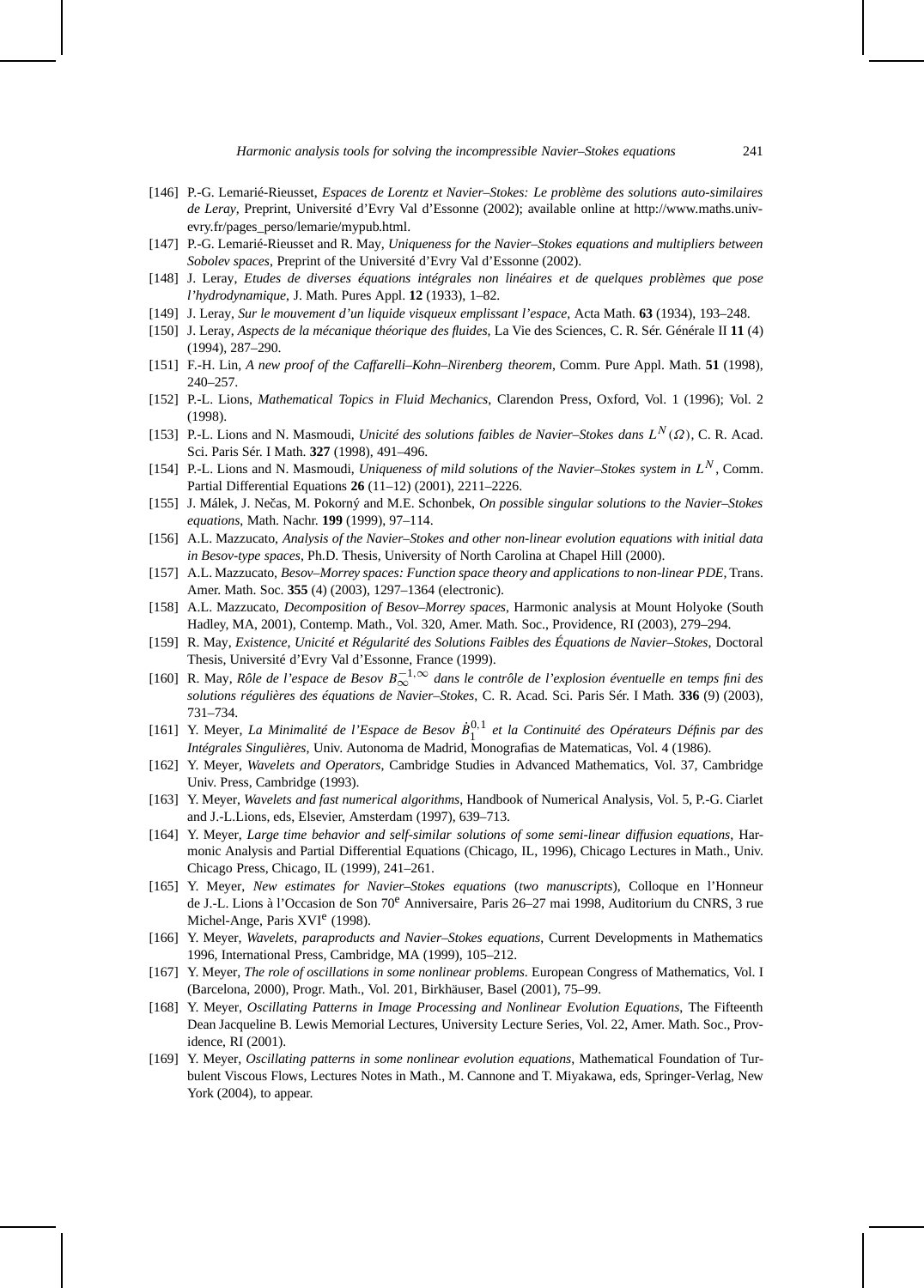- [170] J.R. Miller, M. O'Leary and M.E. Schonbek, *Nonexistence of singular pseudo-self-similar solutions of the Navier–Stokes system*, Math. Ann. **319** (2001), 809–815.
- [171] T. Miyakawa, *Hardy spaces of solenoidal vector fields*, *with applications to the Navier–Stokes equations*, Kyushu J. Math. **50** (1) (1996), 1–64.
- [172] T. Miyakawa, *Application of Hardy space techniques to the time-decay problem for incompressible Navier–Stokes flows in*  $\mathbb{R}^n$ , Funkcial. Ekvac. 41 (3) (1998), 383–434.
- [173] T. Miyakawa, *On space-time decay properties of nonstationary incompressible Navier–Stokes flows in*  $\mathbb{R}^n$ , Funkcial. Ekvac. **43** (3) (2000), 541–557.
- [174] S. Monniaux, *Uniqueness of mild solutions of the Navier–Stokes equation and maximal Lp-regularity*, C. R. Acad. Sci. Paris Sér. I Math. **328** (8) (1999), 663–668.
- [175] S. Monniaux, *On Uniqueness for the Navier–Stokes system in* 3*D-bounded Lipschitz domains*, J. Funct. Anal. **195** (1) (2002), 1–11.
- [176] S. Montgomery-Smith, *Finite time blow-up for a Navier–Stokes like equation*, Proc. Amer. Math. Soc. **129** (10) (2001), 3025–3029 (electronic).
- [177] S. Montgomery-Smith, *A condition implying regularity of the three dimensional Navier–Stokes equation*, Preprint (2003).
- [178] C.L.M.H. Navier, *Mémoire sur les lois du mouvement des fluides*, Mém. Acad. Sci. Inst. France **6** (1822), 389–440.
- [179] J. Nečas, M. Růžička and V. Šverák, Sur une remarque de J. Leray concernant la construction de solutions *singulières des équations de Navier–Stokes*, C. R. Acad. Sci. Paris Sér. I Math. **323** (3) (1996), 245–249.
- [180] J. Nečas, M. Růžička and V. Šverák, *On Leray self-similar solutions of the Navier–Stokes equations*, Acta Math. **176** (2) (1996), 283–294.
- [181] H. Okamoto, *Exact solutions of the Navier–Stokes equations via Leray's scheme*, Proc. Miniconf. Partial Differential Equations and Applications, Seoul Nat. Univ., Seoul (1997); Lecture Notes Ser., Vol. 38, Seoul Nat. Univ. (1997), 1–30.
- [182] H. Okamoto, *Exact solutions of the Navier–Stokes equations via Leray's scheme*, Japan J. Indust. Appl. Math. **14** (2) (1997), 169–197.
- [183] F. Oru, *Rôle des oscillations dans quelques problèmes d'analyse non linéaire*, Doctoral Thesis, Ecole Normale Supérieure de Cachan, France (1998).
- [184] H. Pecher, *Self-similar and asymptotically self-similar solutions of nonlinear wave equations*, Math. Ann. **316** (2) (2000), 259–281.
- [185] J. Peetre, *New Thoughts on Besov Spaces*, Duke Univ. Press, Durham, NC (1976).
- [186] F. Planchon, *Solutions globales et comportement asymptotique pour les equations de Navier–Stokes*, Doctoral Thesis, Ecole Polytechnique, France (1996).
- [187] F. Planchon, *Global strong solutions in Sobolev or Lebesgue spaces for the incompressible Navier–Stokes equations in* R3, Ann. Inst. H. Poincaré Anal. Non Linéaire **13** (1996), 319–336.
- [188] F. Planchon, *Convergence de solutions des équations de Navier–Stokes vers des solutions auto-similaires*, Exposé n. III, Séminaire X-EDP, Ecole Polytechnique (1996).
- [189] F. Planchon, *Asymptotic behavior of global solutions to the Navier–Stokes equations in* R3, Rev. Mat. Iberoamericana **14** (1) (1998), 71–93.
- [190] F. Planchon, *Solutions auto-similaires et espaces de données initiales pour l'équation de Schrödinger*, C. R. Acad. Sci. Paris **328** (1999), 1157–1162.
- [191] F. Planchon, *Self-similar solutions and Besov spaces for semi-linear Schrödinger and wave equations*, Journées "Equations aux Dérivées Partielles", Saint-Jean-de-Monts, 1999, Exp. No. IX, 11 pp., Univ. Nantes, Nantes (1999).
- [192] F. Planchon, *On the Cauchy problem in Besov space for a non-linear Schrödinger equation*, Commun. Contemp. Math. **2** (2) (2000), 243–254.
- [193] F. Planchon, *Sur un inégalité de type Poincaré*, C. R. Acad. Sci. Paris Sér. I Math. **330** (1) (2000), 21–23.
- [194] F. Planchon, *An extension of the Beale–Kato–Majda criterion for the Euler equations*, Comm. Math. Phys. **232** (2) (2003), 319–326.
- [195] G. Ponce, R. Racke, T.C. Sideris and E.S. Titi, *Global Stability of Large Solutions to the* 3*D Navier–Stokes equations*, Comm. Math. Phys. **159** (1994), 329–341.
- [196] F. Ribaud, *Analyse de Littlewood–Paley pour la résolution d'equations paraboliques semi-linéaires*, Doctoral Thesis, Université de Paris Sud, France (1996).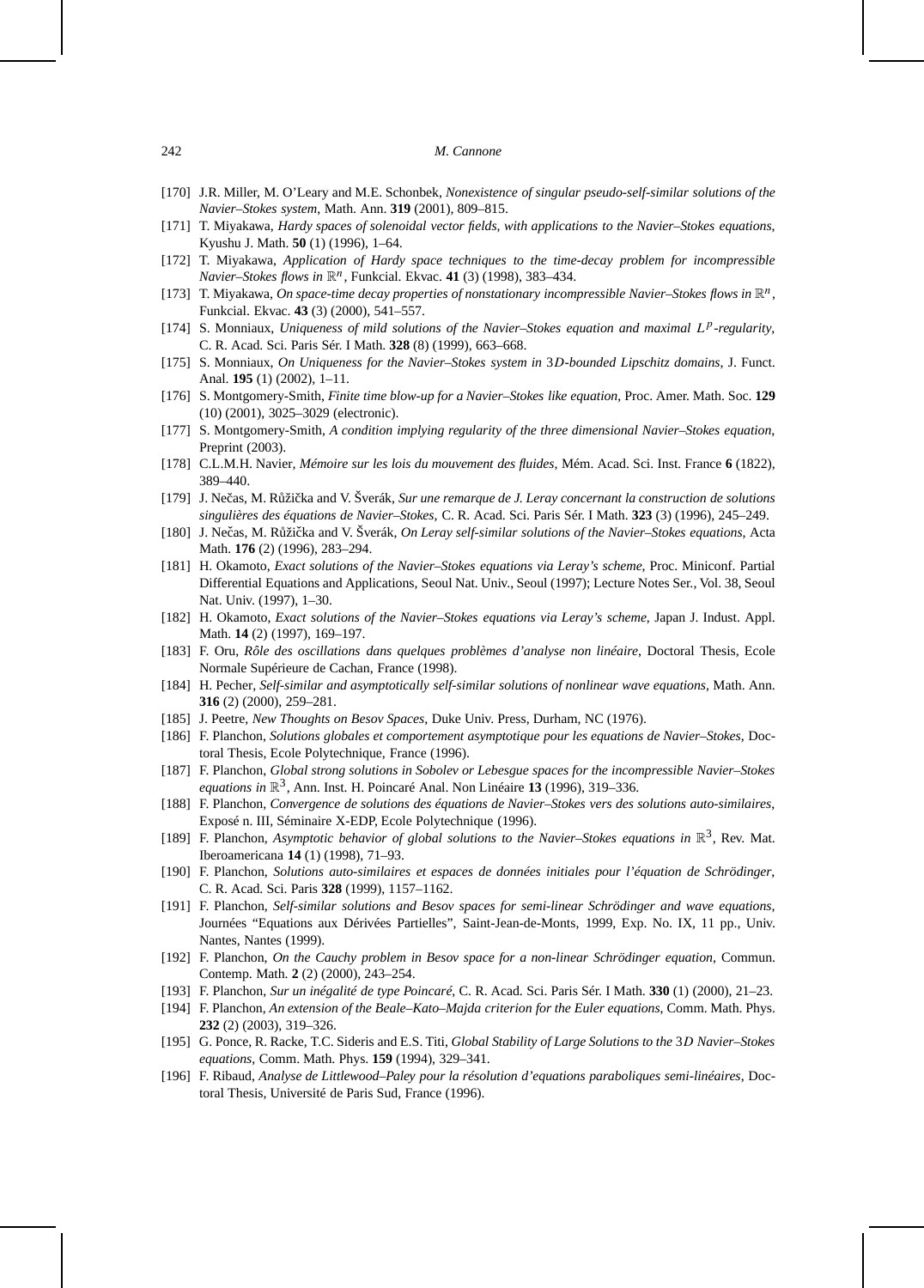- [197] F. Ribaud, *Problème de Cauchy pour les équations paraboliques semi-linéaires avec données dans H<sup>s</sup> p(*R*n)*, C. R. Acad. Sci. Paris **<sup>322</sup>** (1) (1996), 25–30.
- [198] F. Ribaud, *Semilinear parabolic equations with distributions as initial data*, Discrete Contin. Dyn. Syst. **3** (3) (1997), 305–316.
- [199] F. Ribaud, *Cauchy problem for semilinear parabolic equations with initial data in*  $H_p^s(\mathbb{R}^n)$  *spaces*, Rev. Mat. Iberoamericana **14** (1) (1998), 1–46.
- [200] F. Ribaud and A. Youssfi, *Regular and self-similar solutions of nonlinear Schrödinger equations*, J. Math. Pures Appl. **77** (10) (1998), 1065–1079.
- [201] F. Ribaud and A. Youssfi, *Solutions globales et solutions auto-similaires de l'équation des ondes non linéaire*, C. R. Acad. Sci. Paris **329** (1) (1999), 33–36.
- [202] F. Ribaud and A. Youssfi, *Global solutions and self-similar solutions of semilinear wave equation*, Math. Z. **239** (2) (2002), 231–262.
- [203] G. Rosen, *Navier–Stokes initial value problem for boundary-free incompressible fluid flow*, J. Phys. Fluid **13** (1970), 2891–2903.
- [204] O. Sawada, *On time-local solvability of the Navier–Stokes equations in Besov spaces*, Adv. Differential Equations **8** (4) (2003), 385–412.
- [205] V. Scheffer, *A solution to the Navier–Stokes inequality with an internal singularity*, Comm. Math. Phys. **101** (1) (1985), 47–85.
- [206] M.E. Schonbek, *L*<sup>2</sup> *decay for weak solutions to the Navier–Stokes equations*, Arch. Ration. Mech. Anal. **88** (1985), 209–222.
- [207] P. Serfati, *Une preuve directe d'existence globale des vortex patches* 2*D*, C. R. Acad. Sci. Paris Sér. I Math. **318** (6) (1994), 515–518.
- [208] J. Serrin, *On the interior regularity of weak solutions of the Navier–Stokes equations*, Arch. Ration. Mech. Anal. **9** (1962), 187–195.
- [209] J. Serrin, *The initial value problem for the Navier–Stokes equations*, 1963 Nonlinear Problems, Proc. Sympos., Madison, WI, Univ. Wisconsin Press, Madison, WI (1963), 69–98.
- [210] Y. Shibata, *Global solutions of nonlinear evolution equations and their stability* (in Japanese), Sugaku ¯ **51** (1999), 1–17.
- [211] M. Shinbrot, *Lectures on Fluid Mechanics*, Gordon and Breach, New York–London–Paris (1973).
- [212] S. Smale, *Mathematical problems for the next century*, Math. Intelligencer **20** (2) (1998), 7–15.
- [213] H. Sohr, *The Navier–Stokes Equations*, *An Elementary Functional Analytic Approach*, Birkhäuser, Basel– Boston–Berlin (2001).
- [214] E.M. Stein, *Harmonic Analysis*, Princeton Math. Ser., Vol. 43, Princeton Univ. Press (1993).
- [215] E.M. Stein and G. Weiss, *Introduction to Fourier Analysis on Euclidean Spaces*, Princeton Univ. Press (1971).
- [216] M. Taylor, *Analysis on Morrey spaces and applications to the Navier–Stokes and other evolution equations*, Comm. Partial Differential Equations **17** (1992), 1407–1456.
- [217] R. Temam, *Some developments on Navier–Stokes equations in the second half of the 20th century*, Development of Mathematics 1950–2000, J.-P. Pier, ed., Birkhäuser, Basel (2000), 1049–1106.
- [218] R. Temam, *Navier–Stokes Equations*, *Theory and Numerical Analysis*, Reprint of the 1984 edition, AMS Chelsea Publishing, Providence, RI (2001).
- [219] E. Terraneo, *Applications de certains espaces fonctionnels de l'analyse harmonique réelle aux equations de Navier–Stokes et de la chaleur non linéaire*, Doctoral Thesis, Université d'Evry Val d'Essonne, France (1999).
- [220] E. Terraneo, *Sur la non-unicité des solutions faibles de l'équation de la chaleur non linéaire avec nonlinéarité u*<sup>3</sup>, C. R. Acad. Sci. Paris Sér. I Math. **328** (9) (1999), 759–762.
- [221] G. Tian and Z. Xin, *One-point singular solutions to the Navier–Stokes equations*, Topol. Methods Nonlinear Anal. **11** (1) (1998), 135–145.
- [222] S. Tourville, *An analysis of numerical methods for solving the two-dimensional Navier–Stokes equations*, Ph.D. Thesis, Washington University of St. Louis, MO (1998).
- [223] S. Tourville, *Existence and uniqueness of solutions for a modified Navier–Stokes equation in*  $\mathbb{R}^2$ , Comm. Partial Differential Equations **23** (1–2) (1998), 97–121.
- [224] S. Tourville, *Existence and uniqueness of solutions for the Navier–Stokes equations with hyperdissipation*, J. Math. Anal. Appl. **281** (1) (2003), 62–75.